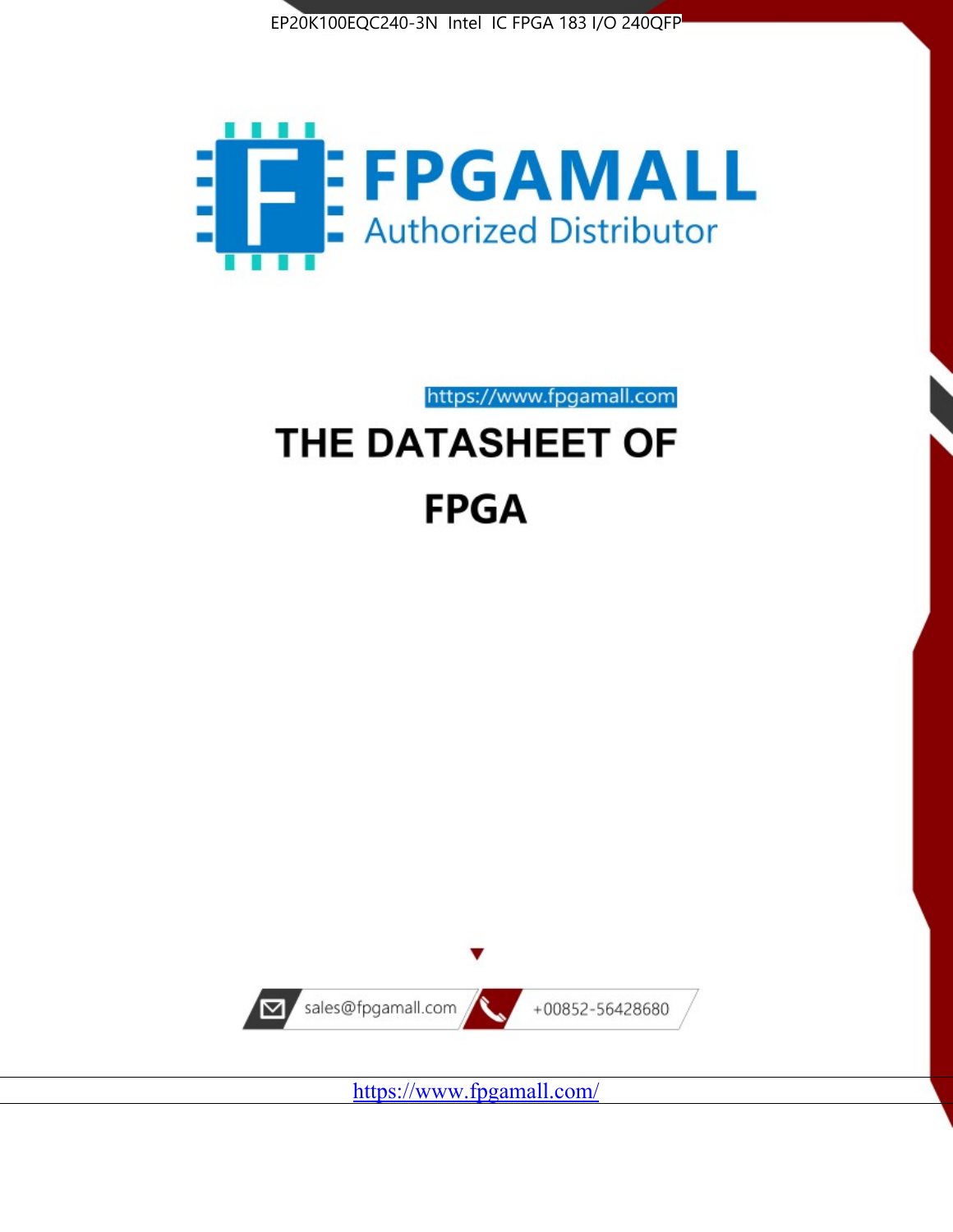#### EP20K100EQC240-3N Intel IC FPGA 183 I/O 240QFP



### **APEX 20K**

**Programmable Logic Device Family**

#### **March 2004, ver. 5.1 Data Sheet**

**Features ■** Industry's first programmable logic device (PLD) incorporating system-on-a-programmable-chip (SOPC) integration

- MultiCore™ architecture integrating look-up table (LUT) logic, product-term logic, and embedded memory
- LUT logic used for register-intensive functions
- Embedded system block (ESB) used to implement memory functions, including first-in first-out (FIFO) buffers, dual-port RAM, and content-addressable memory (CAM)
- ESB implementation of product-term logic used for combinatorial-intensive functions
- High density
	- 30,000 to 1.5 million typical gates (see Tables 1 and 2)
	- Up to 51,840 logic elements (LEs)
	- Up to 442,368 RAM bits that can be used without reducing available logic
	- Up to 3,456 product-term-based macrocells

|                             | Table 1. APEX 20K Device Features<br>Note $(1)$ |                 |                 |                  |                  |                 |                  |  |  |  |
|-----------------------------|-------------------------------------------------|-----------------|-----------------|------------------|------------------|-----------------|------------------|--|--|--|
| <b>Feature</b>              | <b>EP20K30E</b>                                 | <b>EP20K60E</b> | <b>EP20K100</b> | <b>EP20K100E</b> | <b>EP20K160E</b> | <b>EP20K200</b> | <b>EP20K200E</b> |  |  |  |
| Maximum<br>system<br>gates  | 113,000                                         | 162,000         | 263.000         | 263,000          | 404.000          | 526,000         | 526,000          |  |  |  |
| Typical<br>gates            | 30,000                                          | 60,000          | 100,000         | 100,000          | 160,000          | 200,000         | 200,000          |  |  |  |
| <b>LEs</b>                  | 1,200                                           | 2,560           | 4,160           | 4,160            | 6.400            | 8,320           | 8,320            |  |  |  |
| <b>ESBs</b>                 | $12 \overline{ }$                               | 16              | 26              | 26               | 40               | 52              | 52               |  |  |  |
| Maximum<br><b>RAM</b> bits  | 24,576                                          | 32,768          | 53,248          | 53,248           | 81,920           | 106,496         | 106,496          |  |  |  |
| Maximum<br>macrocells       | 192                                             | 256             | 416             | 416              | 640              | 832             | 832              |  |  |  |
| Maximum<br>user I/O<br>pins | 128                                             | 196             | 252             | 246              | 316              | 382             | 376              |  |  |  |

#### **Altera Corporation 1**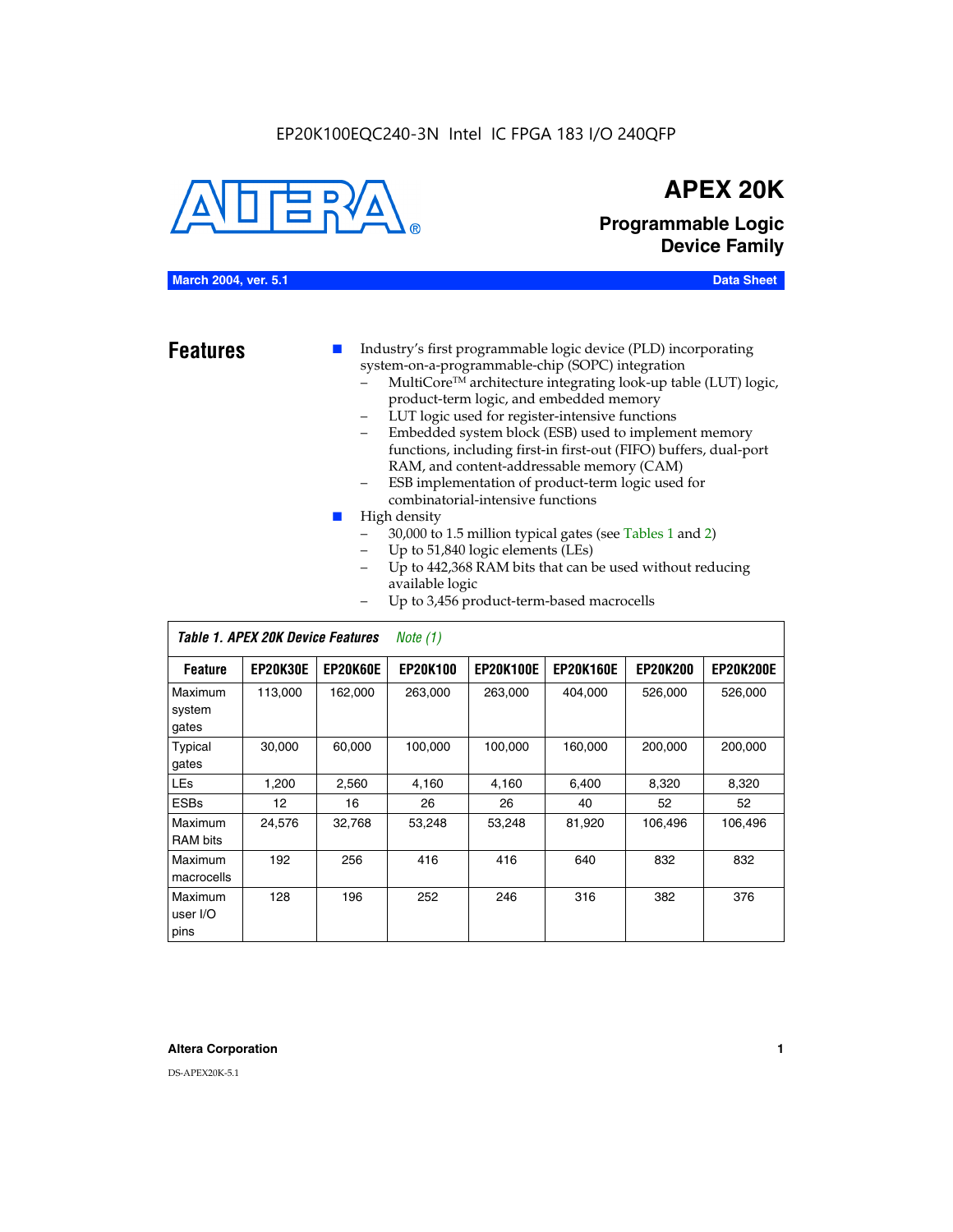| Table 2. Additional APEX 20K Device Features |                  |                 | Note (1)         |                  |                   |                   |
|----------------------------------------------|------------------|-----------------|------------------|------------------|-------------------|-------------------|
| <b>Feature</b>                               | <b>EP20K300E</b> | <b>EP20K400</b> | <b>EP20K400E</b> | <b>EP20K600E</b> | <b>EP20K1000E</b> | <b>EP20K1500E</b> |
| Maximum system<br>gates                      | 728,000          | 1,052,000       | 1,052,000        | 1,537,000        | 1,772,000         | 2,392,000         |
| <b>Typical gates</b>                         | 300,000          | 400,000         | 400,000          | 600,000          | 1,000,000         | 1,500,000         |
| <b>LEs</b>                                   | 11,520           | 16,640          | 16,640           | 24,320           | 38,400            | 51,840            |
| <b>ESBs</b>                                  | 72               | 104             | 104              | 152              | 160               | 216               |
| Maximum<br><b>RAM bits</b>                   | 147,456          | 212,992         | 212,992          | 311,296          | 327.680           | 442,368           |
| Maximum<br>macrocells                        | 1.152            | 1.664           | 1.664            | 2.432            | 2,560             | 3,456             |
| Maximum user I/O<br>pins                     | 408              | 502             | 488              | 588              | 708               | 808               |

#### *Note to Tables 1 and 2:*

(1) The embedded IEEE Std. 1149.1 Joint Test Action Group (JTAG) boundary-scan circuitry contributes up to 57,000 additional gates.

**Additional Features**

- Designed for low-power operation
	- 1.8-V and 2.5-V supply voltage (see Table 3)
	- $-$  MultiVolt<sup>TM</sup> I/O interface support to interface with 1.8-V, 2.5-V, 3.3-V, and 5.0-V devices (see Table 3)
	- ESB offering programmable power-saving mode

| <b>Table 3. APEX 20K Supply Voltages</b>                                       |                                                       |                                                                                                                                                                          |  |  |  |  |  |  |
|--------------------------------------------------------------------------------|-------------------------------------------------------|--------------------------------------------------------------------------------------------------------------------------------------------------------------------------|--|--|--|--|--|--|
| <b>Feature</b>                                                                 | <b>Device</b>                                         |                                                                                                                                                                          |  |  |  |  |  |  |
|                                                                                | <b>EP20K100</b><br><b>EP20K200</b><br><b>EP20K400</b> | EP20K30E<br>EP20K60E<br><b>EP20K100E</b><br><b>EP20K160E</b><br>EP20K200E<br><b>EP20K300E</b><br><b>EP20K400E</b><br>EP20K600E<br><b>EP20K1000E</b><br><b>EP20K1500E</b> |  |  |  |  |  |  |
| Internal supply voltage (V <sub>CCINT</sub> )                                  | 2.5V                                                  | 1.8V                                                                                                                                                                     |  |  |  |  |  |  |
| MultiVolt I/O interface voltage levels $(V_{\text{CCIO}})$ 2.5 V, 3.3 V, 5.0 V |                                                       | 1.8 V, 2.5 V, 3.3 V, 5.0 V $(1)$                                                                                                                                         |  |  |  |  |  |  |

#### *Note to Table 3:*

(1) APEX 20KE devices can be 5.0-V tolerant by using an external resistor.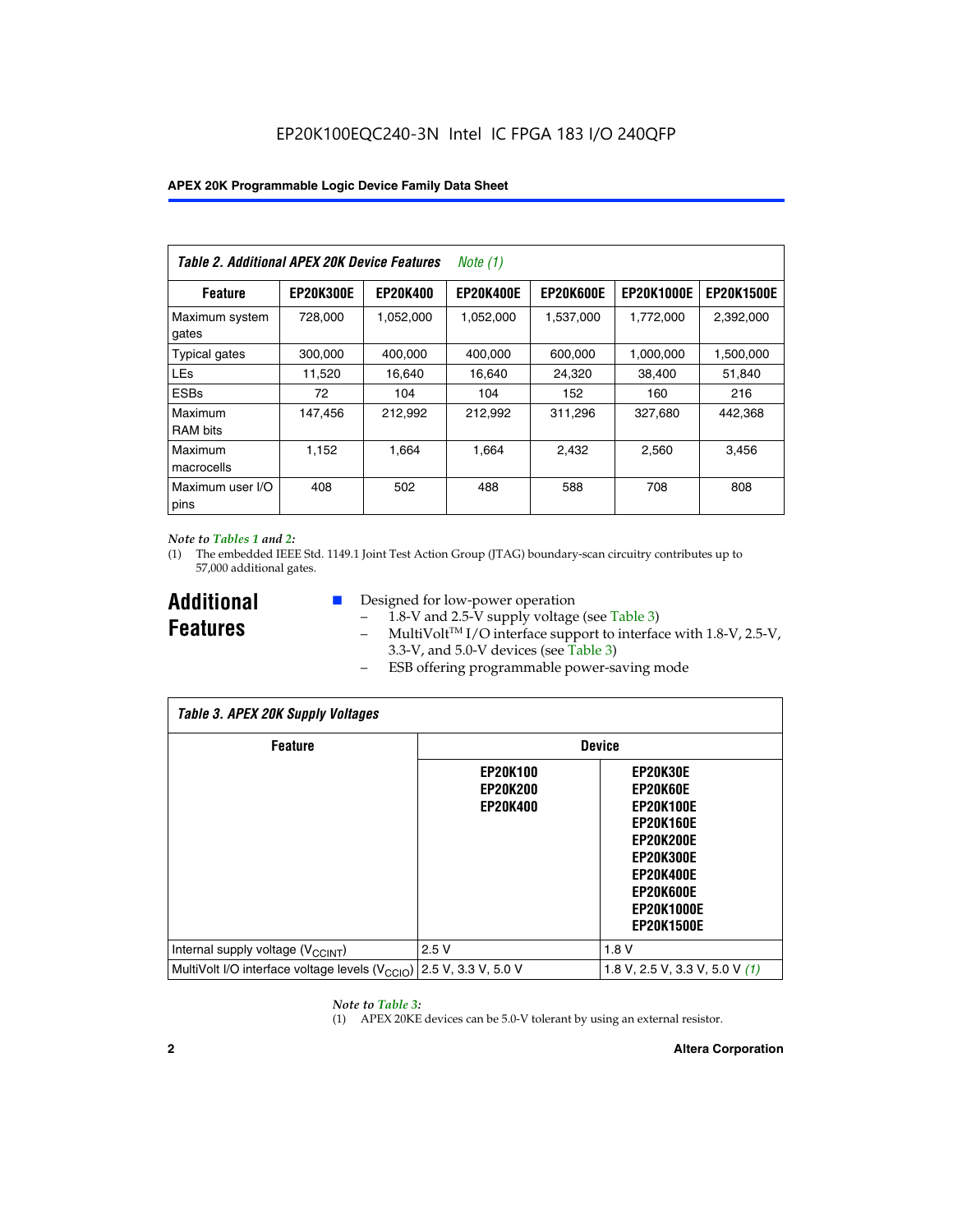### EP20K100EQC240-3N Intel IC FPGA 183 I/O 240QFP

#### **APEX 20K Programmable Logic Device Family Data Sheet**

- Flexible clock management circuitry with up to four phase-locked loops (PLLs)
	- Built-in low-skew clock tree
	- Up to eight global clock signals
	- $ClockLock^{\circledR}$  feature reducing clock delay and skew
	- $ClockBoost^{\circledR}$  feature providing clock multiplication and division
	- ClockShiftTM programmable clock phase and delay shifting
- Powerful I/O features
	- Compliant with peripheral component interconnect Special Interest Group (PCI SIG) *PCI Local Bus Specification, Revision 2.2* for 3.3-V operation at 33 or 66 MHz and 32 or 64 bits
	- Support for high-speed external memories, including DDR SDRAM and ZBT SRAM (ZBT is a trademark of Integrated Device Technology, Inc.)
	- Bidirectional I/O performance  $(t_{CO} + t_{SU})$  up to 250 MHz
	- LVDS performance up to 840 Mbits per channel
	- Direct connection from I/O pins to local interconnect providing fast  $t_{CO}$  and  $t_{SU}$  times for complex logic
	- MultiVolt I/O interface support to interface with 1.8-V, 2.5-V, 3.3-V, and 5.0-V devices (see Table 3)
	- Programmable clamp to  $V_{\text{C}CD}$
	- Individual tri-state output enable control for each pin
	- Programmable output slew-rate control to reduce switching noise
	- Support for advanced I/O standards, including low-voltage differential signaling (LVDS), LVPECL, PCI-X, AGP, CTT, stubseries terminated logic (SSTL-3 and SSTL-2), Gunning transceiver logic plus (GTL+), and high-speed terminated logic (HSTL Class I)
	- Pull-up on I/O pins before and during configuration
- Advanced interconnect structure
	- Four-level hierarchical FastTrack® Interconnect structure providing fast, predictable interconnect delays
	- Dedicated carry chain that implements arithmetic functions such as fast adders, counters, and comparators (automatically used by software tools and megafunctions)
	- Dedicated cascade chain that implements high-speed, high-fan-in logic functions (automatically used by software tools and megafunctions)
	- Interleaved local interconnect allows one LE to drive 29 other LEs through the fast local interconnect
- Advanced packaging options
	- Available in a variety of packages with 144 to 1,020 pins (see Tables 4 through 7)
	- FineLine BGA® packages maximize board space efficiency
- Advanced software support
	- Software design support and automatic place-and-route provided by the Altera® Quartus® II development system for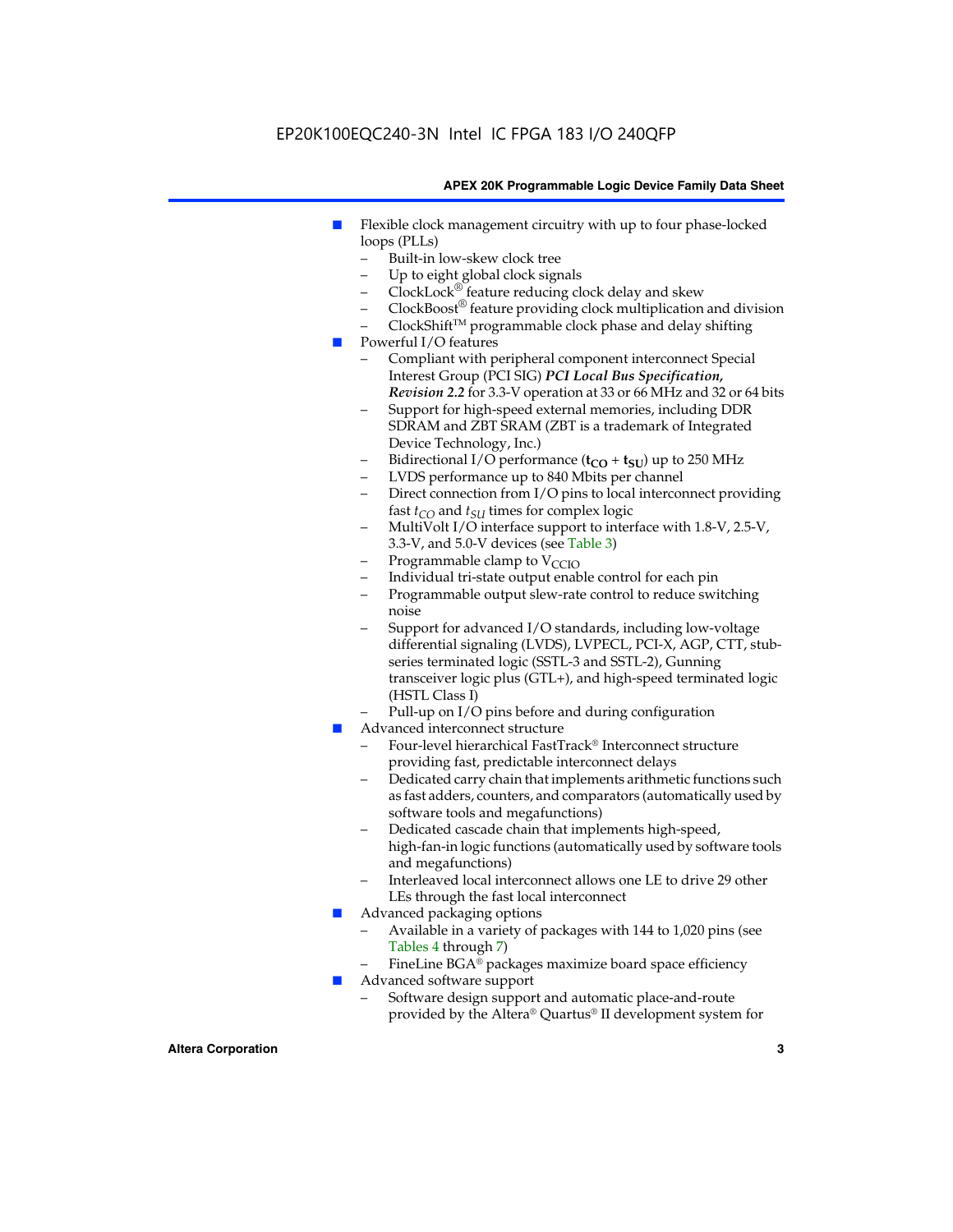Windows-based PCs, Sun SPARCstations, and HP 9000 Series 700/800 workstations

- Altera MegaCore® functions and Altera Megafunction Partners Program (AMPP<sup>SM</sup>) megafunctions
- NativeLink™ integration with popular synthesis, simulation, and timing analysis tools
- Quartus II SignalTap® embedded logic analyzer simplifies in-system design evaluation by giving access to internal nodes during device operation
- Supports popular revision-control software packages including PVCS, Revision Control System (RCS), and Source Code Control System (SCCS )

#### *Table 4. APEX 20K QFP, BGA & PGA Package Options & I/O Count Notes (1), (2)*

| <b>Device</b>   | 144-Pin<br><b>TQFP</b> | 208-Pin<br><b>PQFP</b><br><b>ROFP</b> | 240-Pin<br><b>PQFP</b><br><b>ROFP</b> |     | 356-Pin BGA   652-Pin BGA | 655-Pin PGA |
|-----------------|------------------------|---------------------------------------|---------------------------------------|-----|---------------------------|-------------|
| EP20K30E        | 92                     | 125                                   |                                       |     |                           |             |
| <b>EP20K60E</b> | 92                     | 148                                   | 151                                   | 196 |                           |             |
| EP20K100        | 101                    | 159                                   | 189                                   | 252 |                           |             |
| EP20K100E       | 92                     | 151                                   | 183                                   | 246 |                           |             |
| EP20K160E       | 88                     | 143                                   | 175                                   | 271 |                           |             |
| EP20K200        |                        | 144                                   | 174                                   | 277 |                           |             |
| EP20K200E       |                        | 136                                   | 168                                   | 271 | 376                       |             |
| EP20K300E       |                        |                                       | 152                                   |     | 408                       |             |
| EP20K400        |                        |                                       |                                       |     | 502                       | 502         |
| EP20K400E       |                        |                                       |                                       |     | 488                       |             |
| EP20K600E       |                        |                                       |                                       |     | 488                       |             |
| EP20K1000E      |                        |                                       |                                       |     | 488                       |             |
| EP20K1500E      |                        |                                       |                                       |     | 488                       |             |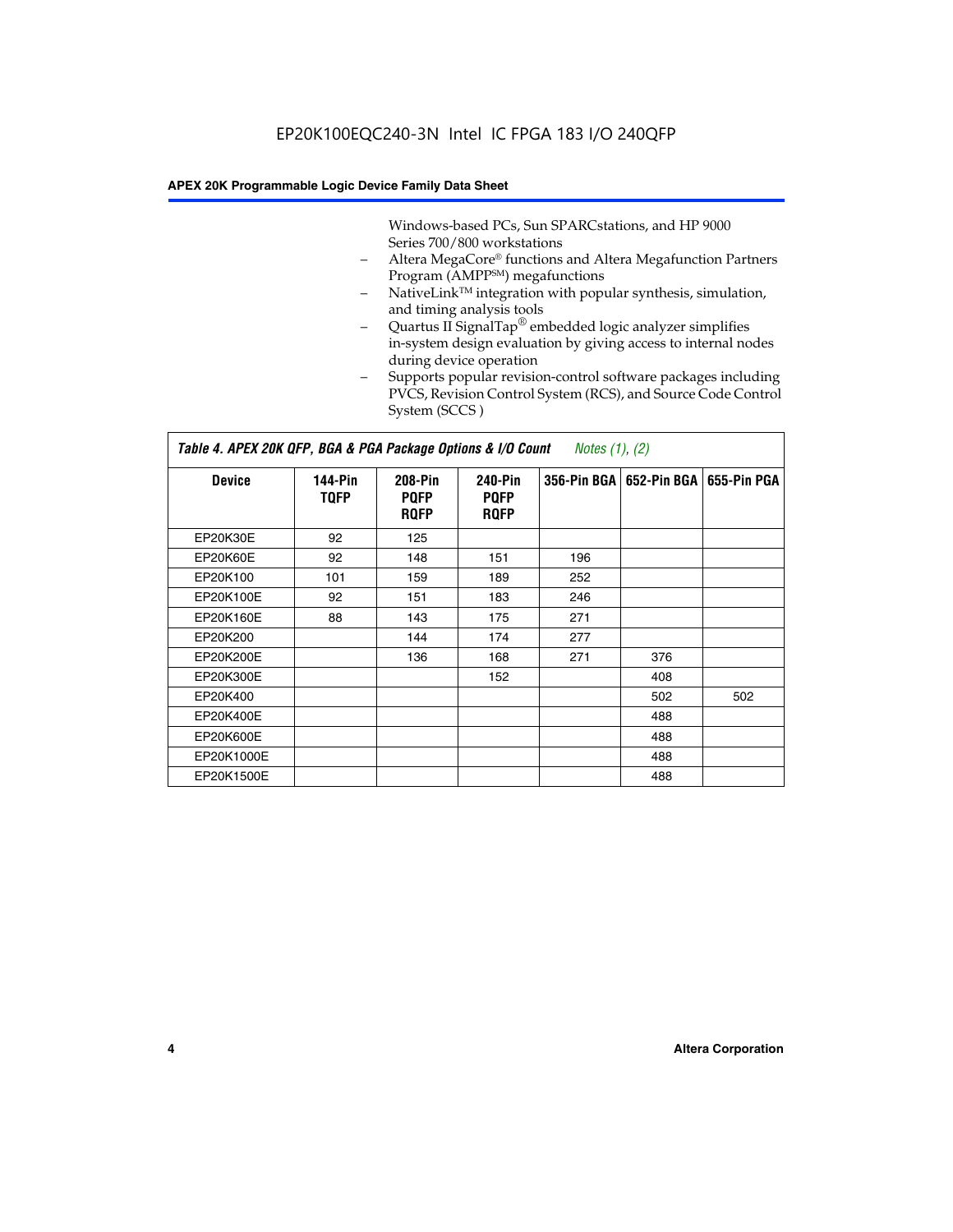| Table 5. APEX 20K FineLine BGA Package Options & I/O Count<br>Notes $(1)$ , $(2)$ |                |                |                |           |           |  |  |  |
|-----------------------------------------------------------------------------------|----------------|----------------|----------------|-----------|-----------|--|--|--|
| <b>Device</b>                                                                     | <b>144 Pin</b> | <b>324 Pin</b> | <b>484 Pin</b> | 672 Pin   | 1,020 Pin |  |  |  |
| EP20K30E                                                                          | 93             | 128            |                |           |           |  |  |  |
| <b>EP20K60E</b>                                                                   | 93             | 196            |                |           |           |  |  |  |
| EP20K100                                                                          |                | 252            |                |           |           |  |  |  |
| EP20K100E                                                                         | 93             | 246            |                |           |           |  |  |  |
| EP20K160E                                                                         |                |                | 316            |           |           |  |  |  |
| EP20K200                                                                          |                |                | 382            |           |           |  |  |  |
| EP20K200E                                                                         |                |                | 376            | 376       |           |  |  |  |
| EP20K300E                                                                         |                |                |                | 408       |           |  |  |  |
| EP20K400                                                                          |                |                |                | 502 $(3)$ |           |  |  |  |
| EP20K400E                                                                         |                |                |                | 488 $(3)$ |           |  |  |  |
| EP20K600E                                                                         |                |                |                | 508 $(3)$ | 588       |  |  |  |
| EP20K1000E                                                                        |                |                |                | 508 $(3)$ | 708       |  |  |  |
| EP20K1500E                                                                        |                |                |                |           | 808       |  |  |  |

#### *Notes to Tables 4 and 5:*

 $\Gamma$ 

(1) I/O counts include dedicated input and clock pins.

(2) APEX 20K device package types include thin quad flat pack (TQFP), plastic quad flat pack (PQFP), power quad flat pack (RQFP), 1.27-mm pitch ball-grid array (BGA), 1.00-mm pitch FineLine BGA, and pin-grid array (PGA) packages.

(3) This device uses a thermally enhanced package, which is taller than the regular package. Consult the *Altera Device Package Information Data Sheet* for detailed package size information.

| Table 6. APEX 20K QFP, BGA & PGA Package Sizes                                                           |                |                    |                    |                |                |                    |  |  |  |
|----------------------------------------------------------------------------------------------------------|----------------|--------------------|--------------------|----------------|----------------|--------------------|--|--|--|
| 144-Pin TQFP<br>240-Pin QFP<br>356-Pin BGA   652-Pin BGA<br>208-Pin QFP<br>655-Pin PGA<br><b>Feature</b> |                |                    |                    |                |                |                    |  |  |  |
| Pitch (mm)                                                                                               | 0.50           | 0.50               | 0.50               | 1.27           | 1.27           |                    |  |  |  |
| Area $(mm^2)$                                                                                            | 484            | 924                | 1.218              | 1.225          | 2.025          | 3,906              |  |  |  |
| Length $\times$ Width<br>$(mm \times mm)$                                                                | $22 \times 22$ | $30.4 \times 30.4$ | $34.9 \times 34.9$ | $35 \times 35$ | $45 \times 45$ | $62.5 \times 62.5$ |  |  |  |

| Table 7. APEX 20K FineLine BGA Package Sizes                                          |                |                |                |                |                |  |  |  |
|---------------------------------------------------------------------------------------|----------------|----------------|----------------|----------------|----------------|--|--|--|
| <b>324 Pin</b><br><b>1,020 Pin</b><br>144 Pin<br>672 Pin<br>484 Pin<br><b>Feature</b> |                |                |                |                |                |  |  |  |
| Pitch (mm)                                                                            | 1.00           | 1.00           | 1.00           | 1.00           | 1.00           |  |  |  |
| Area ( $mm2$ )                                                                        | 169            | 361            | 529            | 729            | 1,089          |  |  |  |
| Length $\times$ Width (mm $\times$ mm)                                                | $13 \times 13$ | $19 \times 19$ | $23 \times 23$ | $27 \times 27$ | $33 \times 33$ |  |  |  |

٦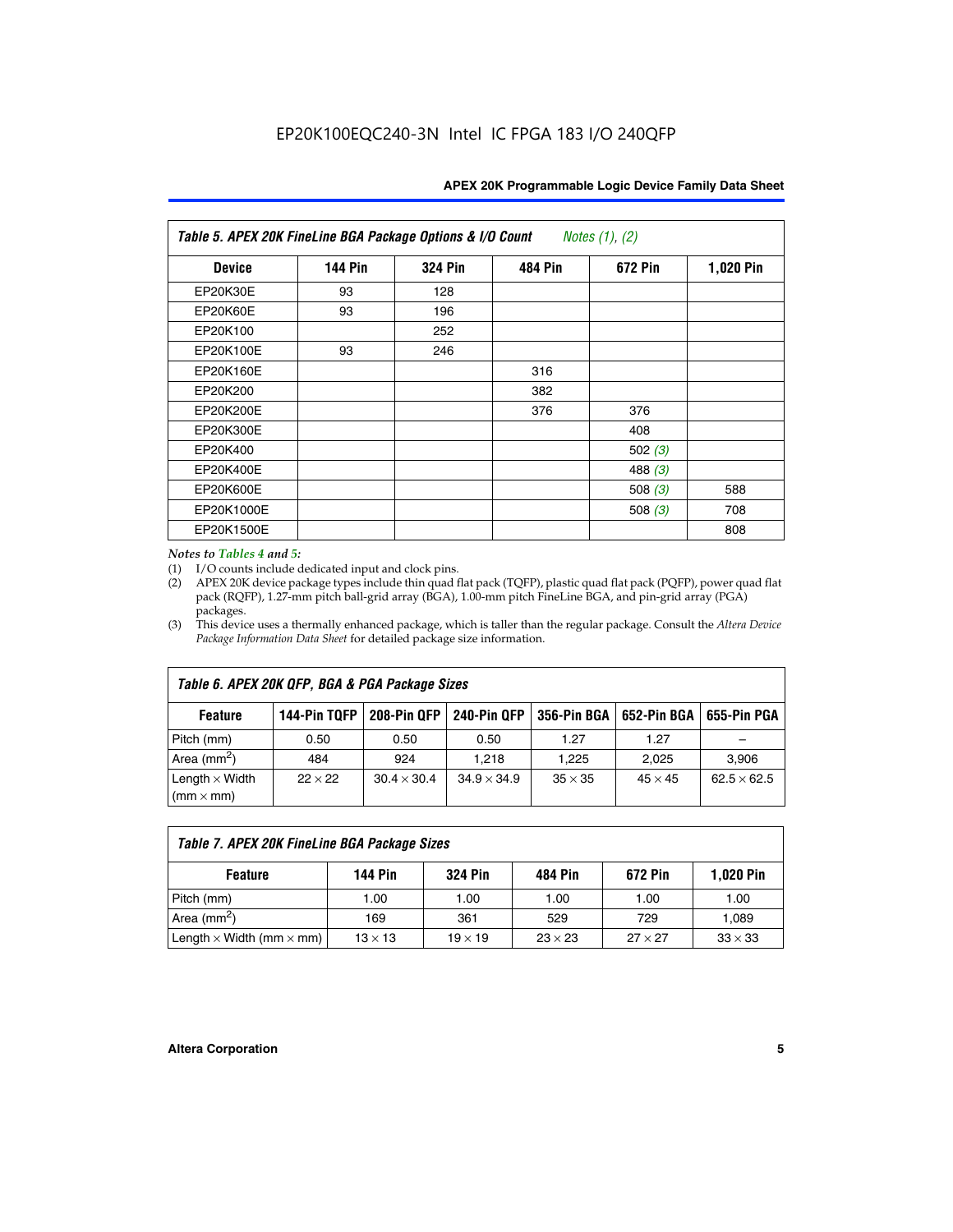### **General Description**

APEXTM 20K devices are the first PLDs designed with the MultiCore architecture, which combines the strengths of LUT-based and productterm-based devices with an enhanced memory structure. LUT-based logic provides optimized performance and efficiency for data-path, registerintensive, mathematical, or digital signal processing (DSP) designs. Product-term-based logic is optimized for complex combinatorial paths, such as complex state machines. LUT- and product-term-based logic combined with memory functions and a wide variety of MegaCore and AMPP functions make the APEX 20K device architecture uniquely suited for system-on-a-programmable-chip designs. Applications historically requiring a combination of LUT-, product-term-, and memory-based devices can now be integrated into one APEX 20K device.

APEX 20KE devices are a superset of APEX 20K devices and include additional features such as advanced I/O standard support, CAM, additional global clocks, and enhanced ClockLock clock circuitry. In addition, APEX 20KE devices extend the APEX 20K family to 1.5 million gates. APEX 20KE devices are denoted with an "E" suffix in the device name (e.g., the EP20K1000E device is an APEX 20KE device). Table 8 compares the features included in APEX 20K and APEX 20KE devices.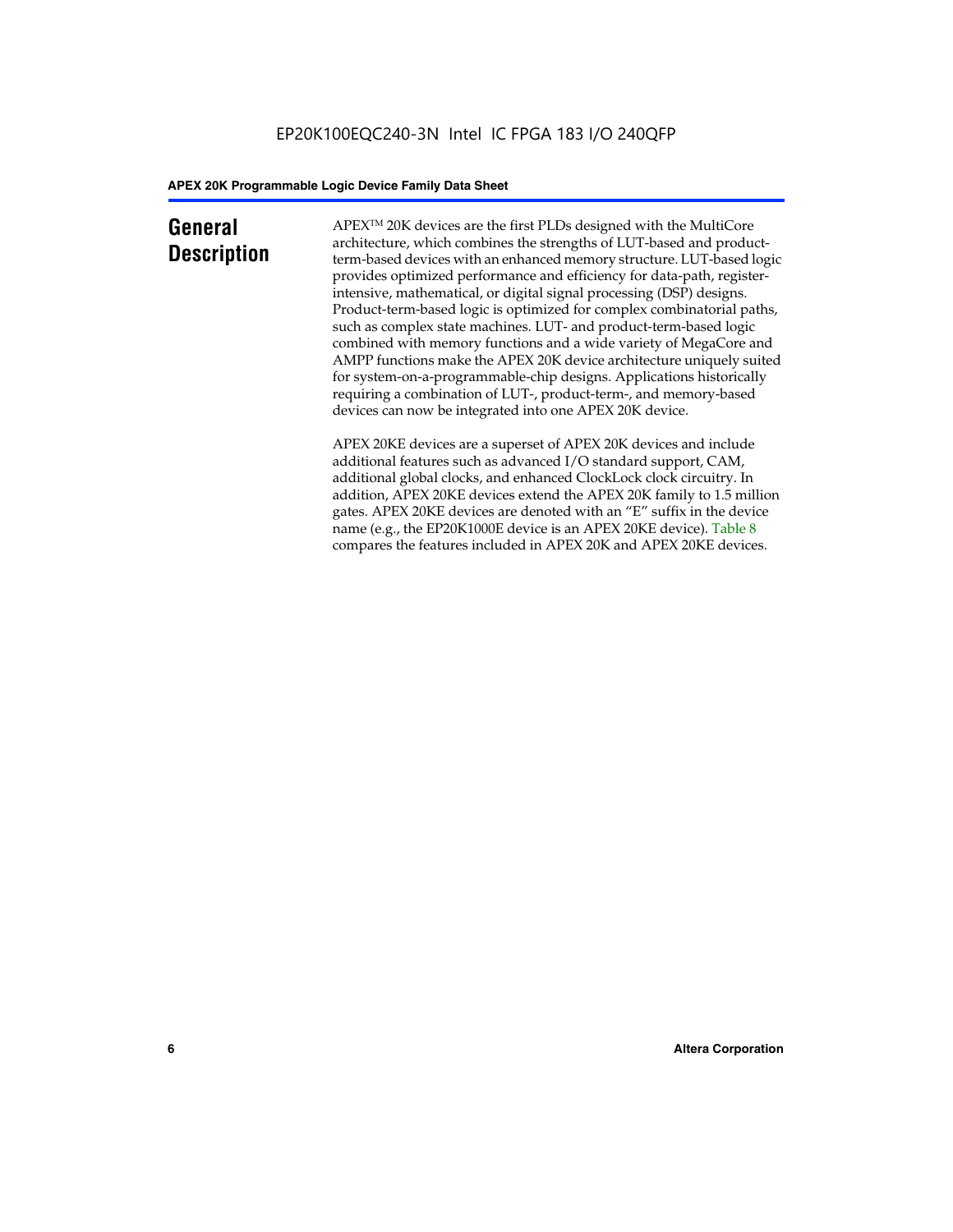| Table 8. Comparison of APEX 20K & APEX 20KE Features |                                                                                                                                                                     |                                                                                                                                                                                                                                                                                                                                                                                                                                                                                       |  |  |  |  |  |
|------------------------------------------------------|---------------------------------------------------------------------------------------------------------------------------------------------------------------------|---------------------------------------------------------------------------------------------------------------------------------------------------------------------------------------------------------------------------------------------------------------------------------------------------------------------------------------------------------------------------------------------------------------------------------------------------------------------------------------|--|--|--|--|--|
| <b>Feature</b>                                       | <b>APEX 20K Devices</b>                                                                                                                                             | <b>APEX 20KE Devices</b>                                                                                                                                                                                                                                                                                                                                                                                                                                                              |  |  |  |  |  |
| MultiCore system integration                         | Full support                                                                                                                                                        | Full support                                                                                                                                                                                                                                                                                                                                                                                                                                                                          |  |  |  |  |  |
| SignalTap logic analysis                             | Full support                                                                                                                                                        | Full support                                                                                                                                                                                                                                                                                                                                                                                                                                                                          |  |  |  |  |  |
| 32/64-Bit, 33-MHz PCI                                | Full compliance in -1, -2 speed<br>grades                                                                                                                           | Full compliance in -1, -2 speed grades                                                                                                                                                                                                                                                                                                                                                                                                                                                |  |  |  |  |  |
| 32/64-Bit, 66-MHz PCI                                |                                                                                                                                                                     | Full compliance in -1 speed grade                                                                                                                                                                                                                                                                                                                                                                                                                                                     |  |  |  |  |  |
| MultiVolt I/O                                        | 2.5-V or 3.3-V V <sub>CCIO</sub><br>V <sub>CCIO</sub> selected for device<br>Certain devices are 5.0-V tolerant                                                     | 1.8-V, 2.5-V, or 3.3-V V <sub>CCIO</sub><br>V <sub>CCIO</sub> selected block-by-block<br>5.0-V tolerant with use of external resistor                                                                                                                                                                                                                                                                                                                                                 |  |  |  |  |  |
| ClockLock support                                    | Clock delay reduction<br>$2\times$ and $4\times$ clock multiplication                                                                                               | Clock delay reduction<br>$m/(n \times v)$ or $m/(n \times k)$ clock multiplication<br>Drive ClockLock output off-chip<br>External clock feedback<br><b>ClockShift</b><br>LVDS support<br>Up to four PLLs<br>ClockShift, clock phase adjustment                                                                                                                                                                                                                                        |  |  |  |  |  |
| Dedicated clock and input pins                       | <b>Six</b>                                                                                                                                                          | Eight                                                                                                                                                                                                                                                                                                                                                                                                                                                                                 |  |  |  |  |  |
| I/O standard support                                 | 2.5-V, 3.3-V, 5.0-V I/O<br>3.3-V PCI<br>Low-voltage complementary<br>metal-oxide semiconductor<br>(LVCMOS)<br>Low-voltage transistor-to-transistor<br>logic (LVTTL) | 1.8-V, 2.5-V, 3.3-V, 5.0-V I/O<br>2.5-V I/O<br>3.3-V PCI and PCI-X<br>3.3-V Advanced Graphics Port (AGP)<br>Center tap terminated (CTT)<br>$GTL+$<br><b>LVCMOS</b><br>LVTTL<br>True-LVDS and LVPECL data pins<br>(in EP20K300E and larger devices)<br>LVDS and LVPECL signaling (in all BGA<br>and FineLine BGA devices)<br>LVDS and LVPECL data pins up to<br>156 Mbps (in -1 speed grade devices)<br><b>HSTL Class I</b><br>PCI-X<br>SSTL-2 Class I and II<br>SSTL-3 Class I and II |  |  |  |  |  |
| Memory support                                       | Dual-port RAM<br><b>FIFO</b><br><b>RAM</b><br><b>ROM</b>                                                                                                            | CAM<br>Dual-port RAM<br><b>FIFO</b><br>RAM<br><b>ROM</b>                                                                                                                                                                                                                                                                                                                                                                                                                              |  |  |  |  |  |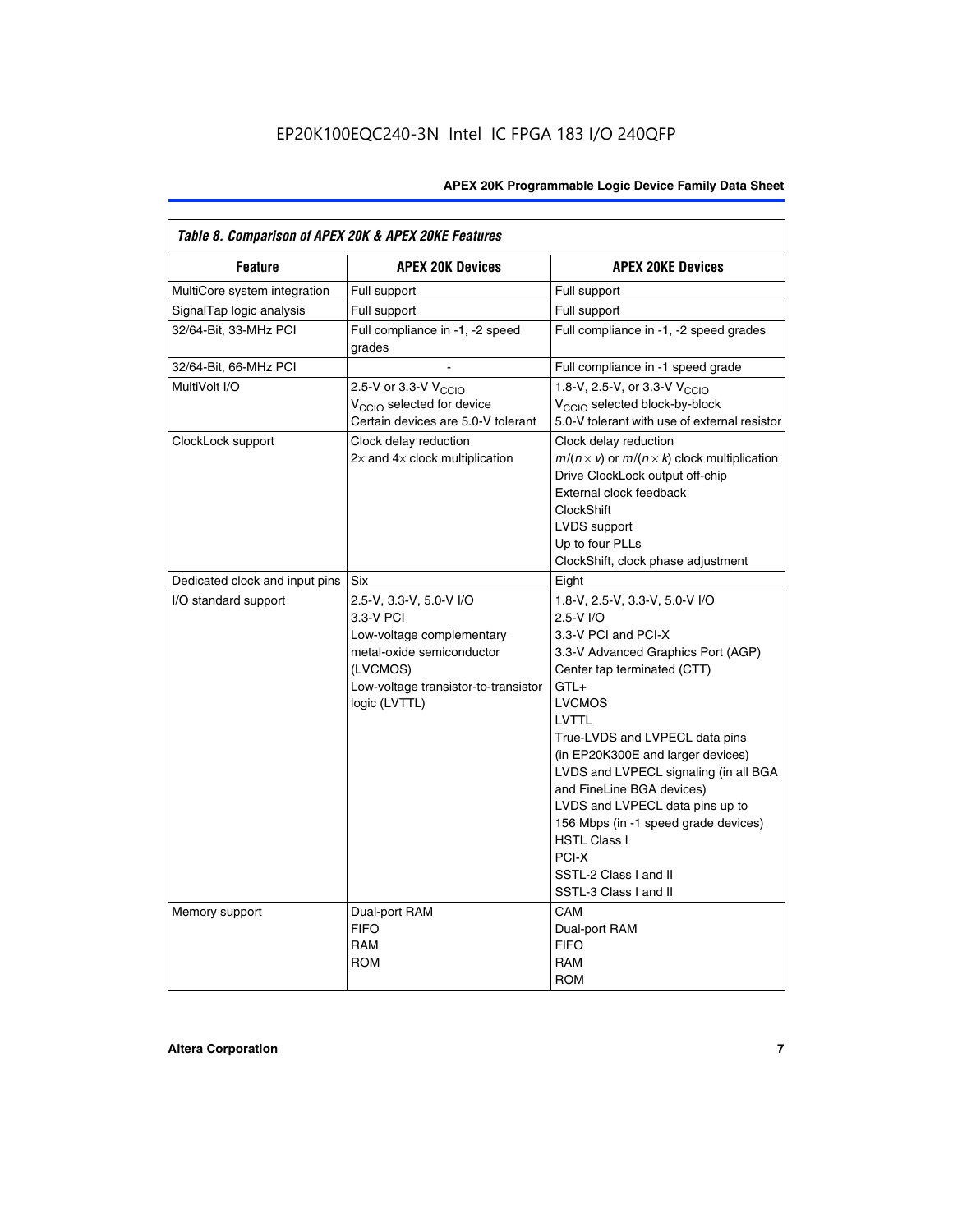All APEX 20K devices are reconfigurable and are 100% tested prior to shipment. As a result, test vectors do not have to be generated for fault coverage purposes. Instead, the designer can focus on simulation and design verification. In addition, the designer does not need to manage inventories of different application-specific integrated circuit (ASIC) designs; APEX 20K devices can be configured on the board for the specific functionality required.

APEX 20K devices are configured at system power-up with data stored in an Altera serial configuration device or provided by a system controller. Altera offers in-system programmability (ISP)-capable EPC1, EPC2, and EPC16 configuration devices, which configure APEX 20K devices via a serial data stream. Moreover, APEX 20K devices contain an optimized interface that permits microprocessors to configure APEX 20K devices serially or in parallel, and synchronously or asynchronously. The interface also enables microprocessors to treat APEX 20K devices as memory and configure the device by writing to a virtual memory location, making reconfiguration easy.

After an APEX 20K device has been configured, it can be reconfigured in-circuit by resetting the device and loading new data. Real-time changes can be made during system operation, enabling innovative reconfigurable computing applications.

APEX 20K devices are supported by the Altera Quartus II development system, a single, integrated package that offers HDL and schematic design entry, compilation and logic synthesis, full simulation and worst-case timing analysis, SignalTap logic analysis, and device configuration. The Quartus II software runs on Windows-based PCs, Sun SPARCstations, and HP 9000 Series 700/800 workstations.

The Quartus II software provides NativeLink interfaces to other industrystandard PC- and UNIX workstation-based EDA tools. For example, designers can invoke the Quartus II software from within third-party design tools. Further, the Quartus II software contains built-in optimized synthesis libraries; synthesis tools can use these libraries to optimize designs for APEX 20K devices. For example, the Synopsys Design Compiler library, supplied with the Quartus II development system, includes DesignWare functions optimized for the APEX 20K architecture.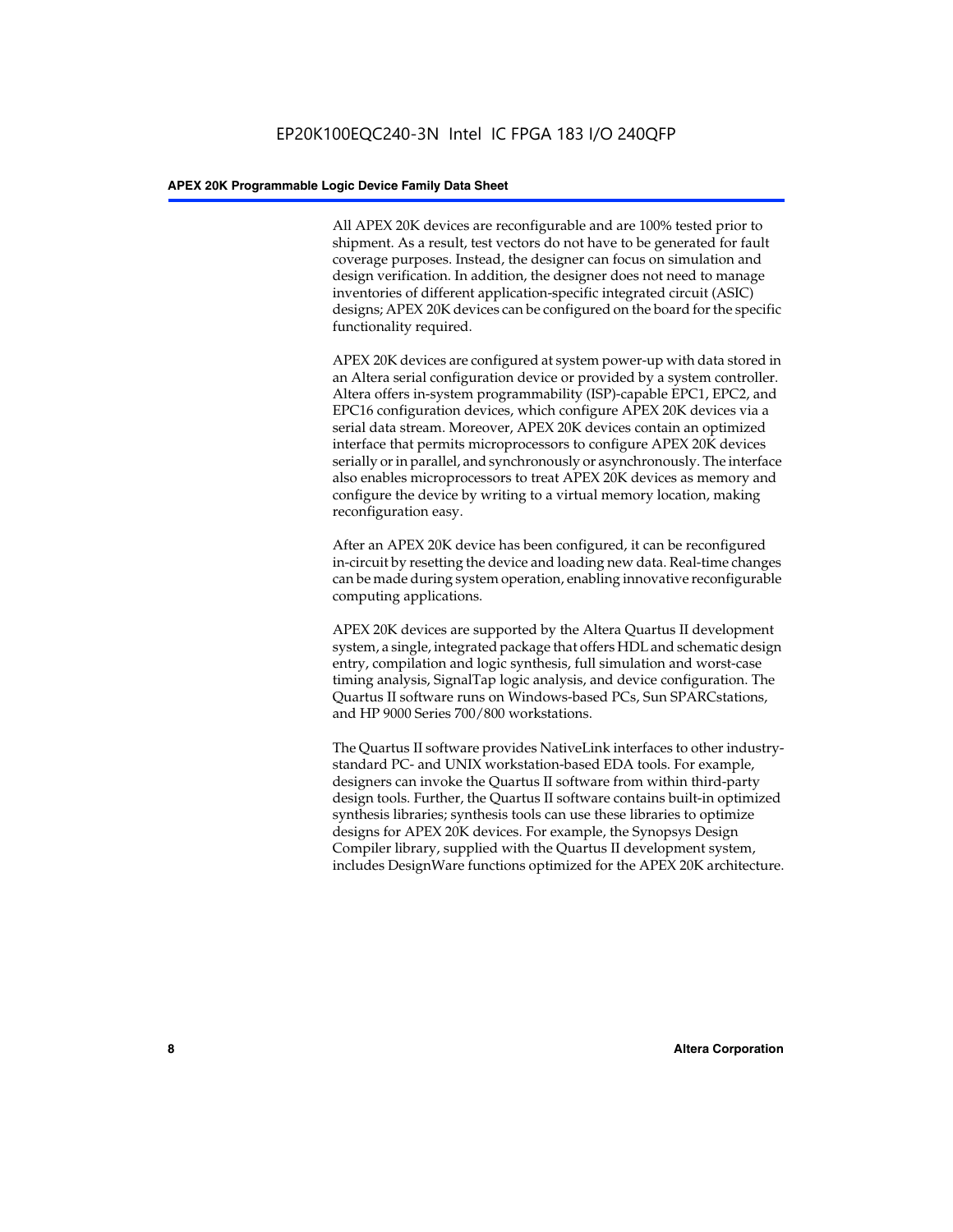| <b>Functional</b><br><b>Description</b> | APEX 20K devices incorporate LUT-based logic, product-term-based<br>logic, and memory into one device. Signal interconnections within<br>APEX 20K devices (as well as to and from device pins) are provided by the<br>FastTrack <sup>®</sup> Interconnect—a series of fast, continuous row and column<br>channels that run the entire length and width of the device.                                                                                                                                                                                                                                                                                                                                                                                              |
|-----------------------------------------|--------------------------------------------------------------------------------------------------------------------------------------------------------------------------------------------------------------------------------------------------------------------------------------------------------------------------------------------------------------------------------------------------------------------------------------------------------------------------------------------------------------------------------------------------------------------------------------------------------------------------------------------------------------------------------------------------------------------------------------------------------------------|
|                                         | Each I/O pin is fed by an I/O element (IOE) located at the end of each row<br>and column of the FastTrack Interconnect. Each IOE contains a<br>bidirectional I/O buffer and a register that can be used as either an input<br>or output register to feed input, output, or bidirectional signals. When<br>used with a dedicated clock pin, these registers provide exceptional<br>performance. IOEs provide a variety of features, such as 3.3-V, 64-bit,<br>66-MHz PCI compliance; JTAG BST support; slew-rate control; and<br>tri-state buffers. APEX 20KE devices offer enhanced I/O support,<br>including support for 1.8-V I/O, 2.5-V I/O, LVCMOS, LVTTL, LVPECL,<br>3.3-V PCI, PCI-X, LVDS, GTL+, SSTL-2, SSTL-3, HSTL, CTT, and 3.3-V<br>AGP I/O standards. |
|                                         | The ESB can implement a variety of memory functions, including CAM,<br>RAM, dual-port RAM, ROM, and FIFO functions. Embedding the<br>memory directly into the die improves performance and reduces die area<br>compared to distributed-RAM implementations. Moreover, the<br>abundance of cascadable ESBs ensures that the APEX 20K device can<br>implement multiple wide memory blocks for high-density designs. The<br>ESB's high speed ensures it can implement small memory blocks without<br>any speed penalty. The abundance of ESBs ensures that designers can                                                                                                                                                                                              |



create as many different-sized memory blocks as the system requires.

Figure 1 shows an overview of the APEX 20K device.

#### *Figure 1. APEX 20K Device Block Diagram*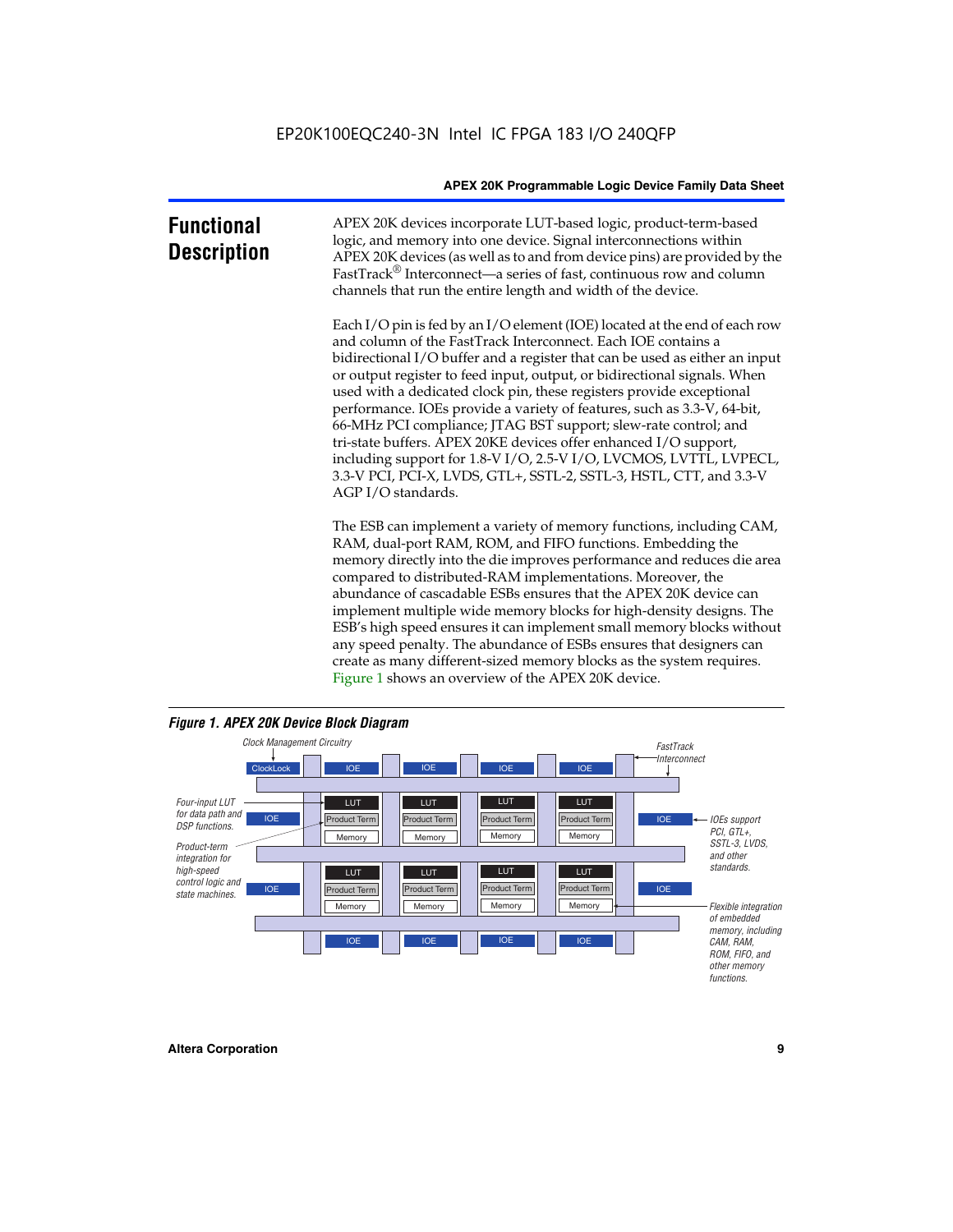APEX 20K devices provide two dedicated clock pins and four dedicated input pins that drive register control inputs. These signals ensure efficient distribution of high-speed, low-skew control signals. These signals use dedicated routing channels to provide short delays and low skews. Four of the dedicated inputs drive four global signals. These four global signals can also be driven by internal logic, providing an ideal solution for a clock divider or internally generated asynchronous clear signals with high fan-out. The dedicated clock pins featured on the APEX 20K devices can also feed logic. The devices also feature ClockLock and ClockBoost clock management circuitry. APEX 20KE devices provide two additional dedicated clock pins, for a total of four dedicated clock pins.

#### **MegaLAB Structure**

APEX 20K devices are constructed from a series of MegaLAB<sup>™</sup> structures. Each MegaLAB structure contains a group of logic array blocks (LABs), one ESB, and a MegaLAB interconnect, which routes signals within the MegaLAB structure. The EP20K30E device has 10 LABs, EP20K60E through EP20K600E devices have 16 LABs, and the EP20K1000E and EP20K1500E devices have 24 LABs. Signals are routed between MegaLAB structures and I/O pins via the FastTrack Interconnect. In addition, edge LABs can be driven by I/O pins through the local interconnect. Figure 2 shows the MegaLAB structure.



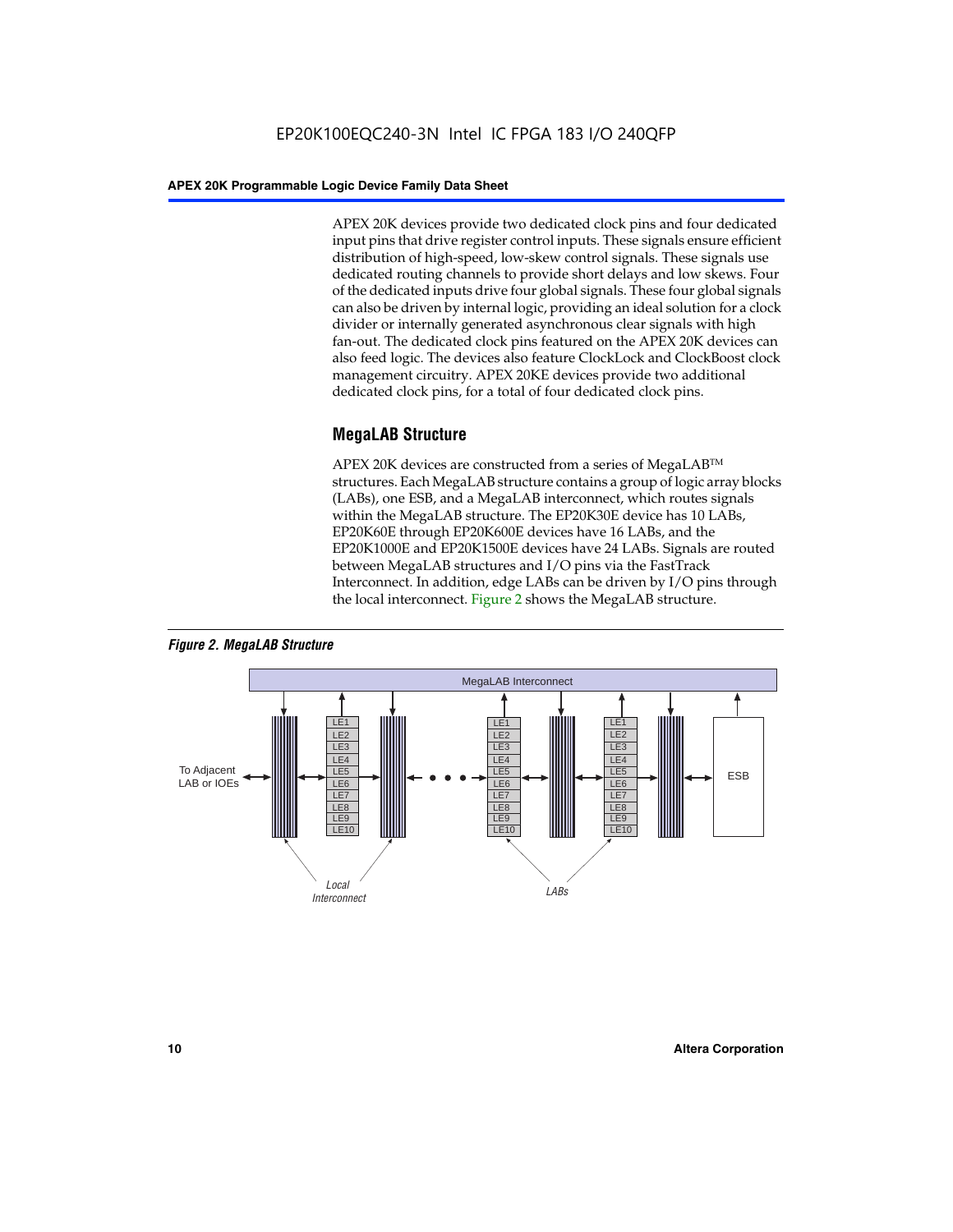#### **Logic Array Block**

Each LAB consists of 10 LEs, the LEs' associated carry and cascade chains, LAB control signals, and the local interconnect. The local interconnect transfers signals between LEs in the same or adjacent LABs, IOEs, or ESBs. The Quartus II Compiler places associated logic within an LAB or adjacent LABs, allowing the use of a fast local interconnect for high performance. Figure 3 shows the APEX 20K LAB.

APEX 20K devices use an interleaved LAB structure. This structure allows each LE to drive two local interconnect areas. This feature minimizes use of the MegaLAB and FastTrack interconnect, providing higher performance and flexibility. Each LE can drive 29 other LEs through the fast local interconnect.

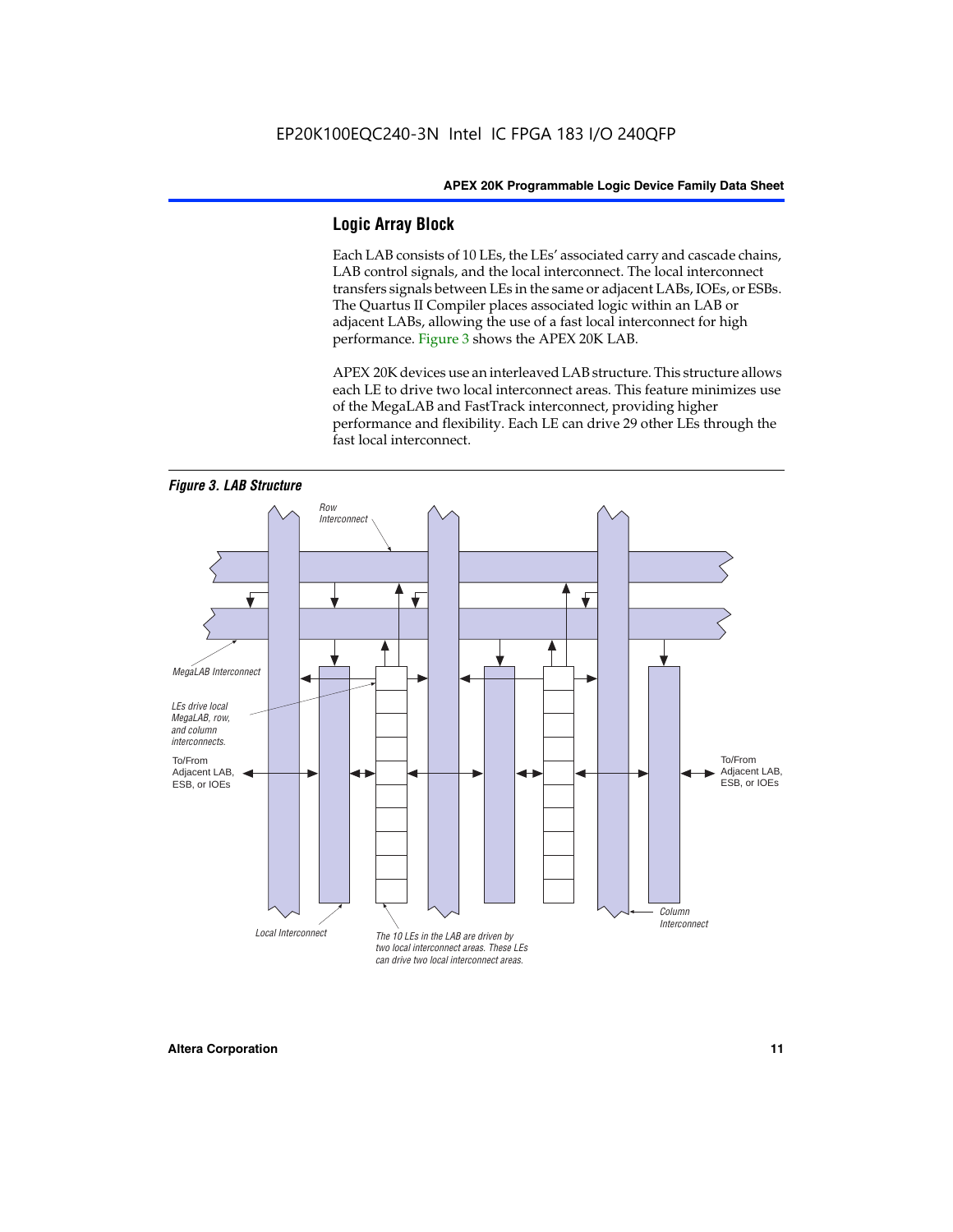Each LAB contains dedicated logic for driving control signals to its LEs and ESBs. The control signals include clock, clock enable, asynchronous clear, asynchronous preset, asynchronous load, synchronous clear, and synchronous load signals. A maximum of six control signals can be used at a time. Although synchronous load and clear signals are generally used when implementing counters, they can also be used with other functions.

Each LAB can use two clocks and two clock enable signals. Each LAB's clock and clock enable signals are linked (e.g., any LE in a particular LAB using CLK1 will also use CLKENA1). LEs with the same clock but different clock enable signals either use both clock signals in one LAB or are placed into separate LABs.

If both the rising and falling edges of a clock are used in a LAB, both LABwide clock signals are used.

The LAB-wide control signals can be generated from the LAB local interconnect, global signals, and dedicated clock pins. The inherent low skew of the FastTrack Interconnect enables it to be used for clock distribution. Figure 4 shows the LAB control signal generation circuit.



#### *Figure 4. LAB Control Signal Generation*

#### *Notes to Figure 4:*

- (1) APEX 20KE devices have four dedicated clocks.
- (2) The LABCLR1 and LABCLR2 signals also control asynchronous load and asynchronous preset for LEs within the LAB.
- (3) The SYNCCLR signal can be generated by the local interconnect or global signals.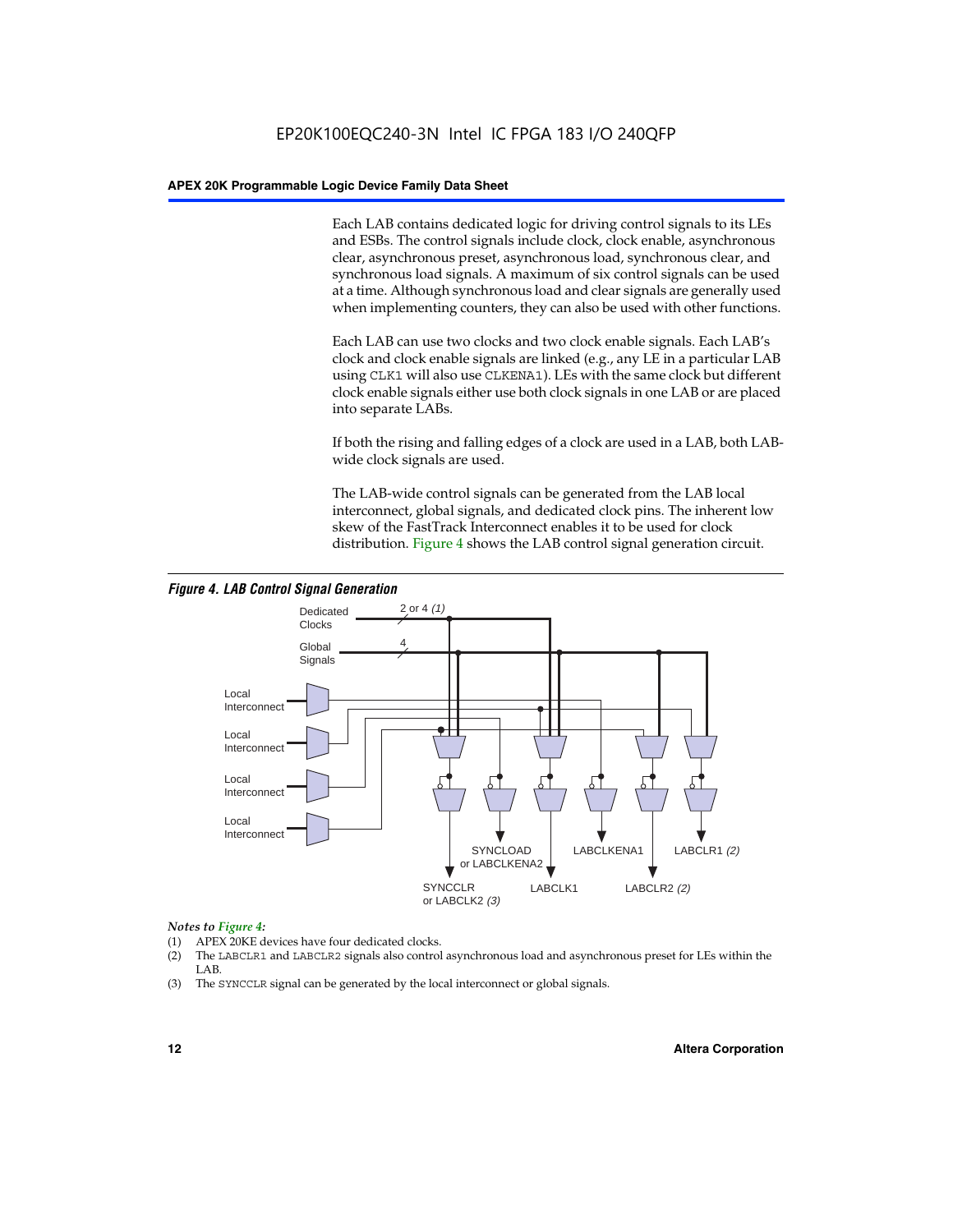#### **Logic Element**

The LE, the smallest unit of logic in the APEX 20K architecture, is compact and provides efficient logic usage. Each LE contains a four-input LUT, which is a function generator that can quickly implement any function of four variables. In addition, each LE contains a programmable register and carry and cascade chains. Each LE drives the local interconnect, MegaLAB interconnect, and FastTrack Interconnect routing structures. See Figure 5.



Each LE's programmable register can be configured for D, T, JK, or SR operation. The register's clock and clear control signals can be driven by global signals, general-purpose I/O pins, or any internal logic. For combinatorial functions, the register is bypassed and the output of the LUT drives the outputs of the LE.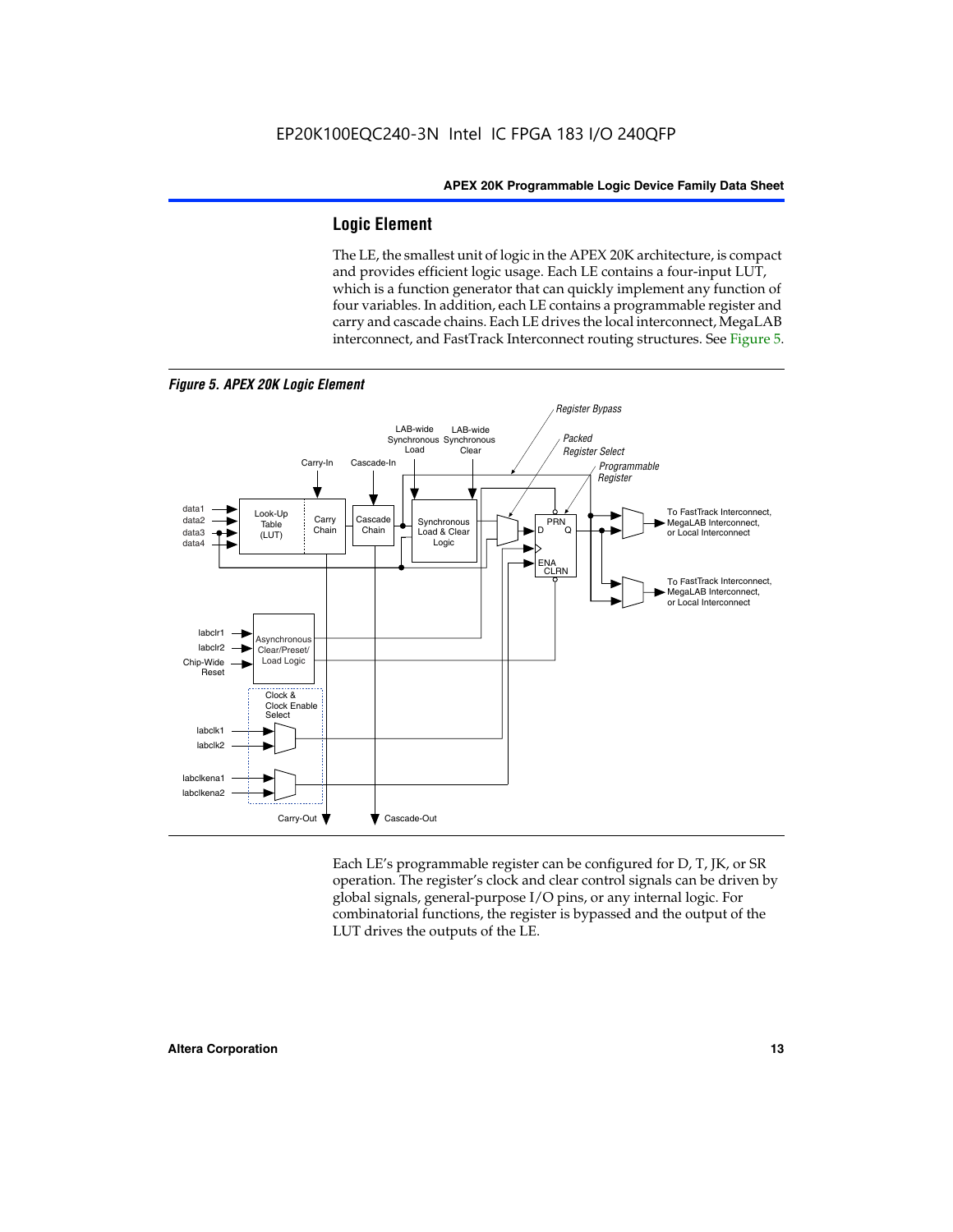Each LE has two outputs that drive the local, MegaLAB, or FastTrack Interconnect routing structure. Each output can be driven independently by the LUT's or register's output. For example, the LUT can drive one output while the register drives the other output. This feature, called register packing, improves device utilization because the register and the LUT can be used for unrelated functions. The LE can also drive out registered and unregistered versions of the LUT output.

The APEX 20K architecture provides two types of dedicated high-speed data paths that connect adjacent LEs without using local interconnect paths: carry chains and cascade chains. A carry chain supports high-speed arithmetic functions such as counters and adders, while a cascade chain implements wide-input functions such as equality comparators with minimum delay. Carry and cascade chains connect LEs 1 through 10 in an LAB and all LABs in the same MegaLAB structure.

#### *Carry Chain*

The carry chain provides a very fast carry-forward function between LEs. The carry-in signal from a lower-order bit drives forward into the higherorder bit via the carry chain, and feeds into both the LUT and the next portion of the carry chain. This feature allows the APEX 20K architecture to implement high-speed counters, adders, and comparators of arbitrary width. Carry chain logic can be created automatically by the Quartus II software Compiler during design processing, or manually by the designer during design entry. Parameterized functions such as library of parameterized modules (LPM) and DesignWare functions automatically take advantage of carry chains for the appropriate functions.

The Quartus II software Compiler creates carry chains longer than ten LEs by linking LABs together automatically. For enhanced fitting, a long carry chain skips alternate LABs in a MegaLAB<sup>™</sup> structure. A carry chain longer than one LAB skips either from an even-numbered LAB to the next evennumbered LAB, or from an odd-numbered LAB to the next oddnumbered LAB. For example, the last LE of the first LAB in the upper-left MegaLAB structure carries to the first LE of the third LAB in the MegaLAB structure.

Figure 6 shows how an *n*-bit full adder can be implemented in *n* + 1 LEs with the carry chain. One portion of the LUT generates the sum of two bits using the input signals and the carry-in signal; the sum is routed to the output of the LE. The register can be bypassed for simple adders or used for accumulator functions. Another portion of the LUT and the carry chain logic generates the carry-out signal, which is routed directly to the carryin signal of the next-higher-order bit. The final carry-out signal is routed to an LE, where it is driven onto the local, MegaLAB, or FastTrack Interconnect routing structures.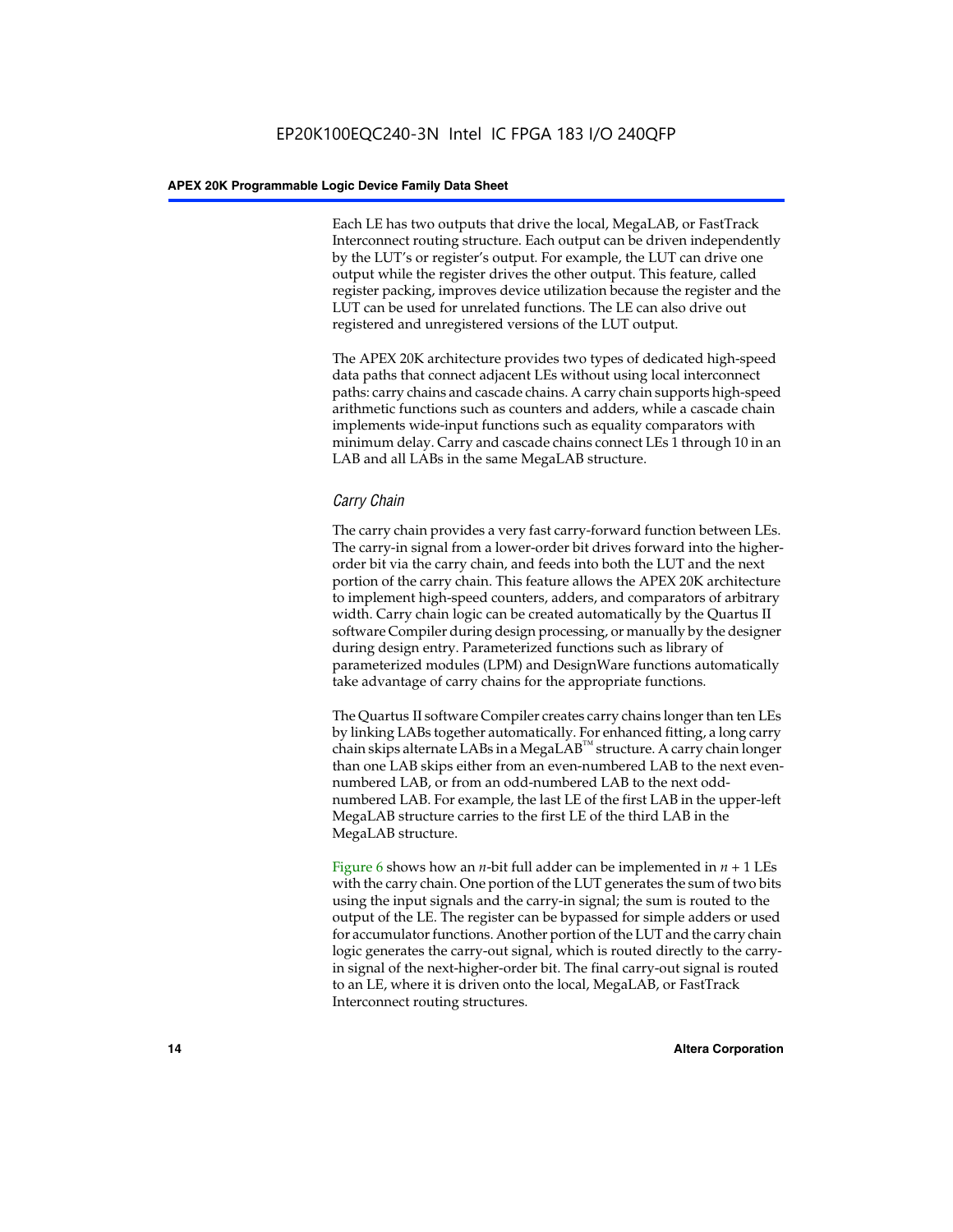

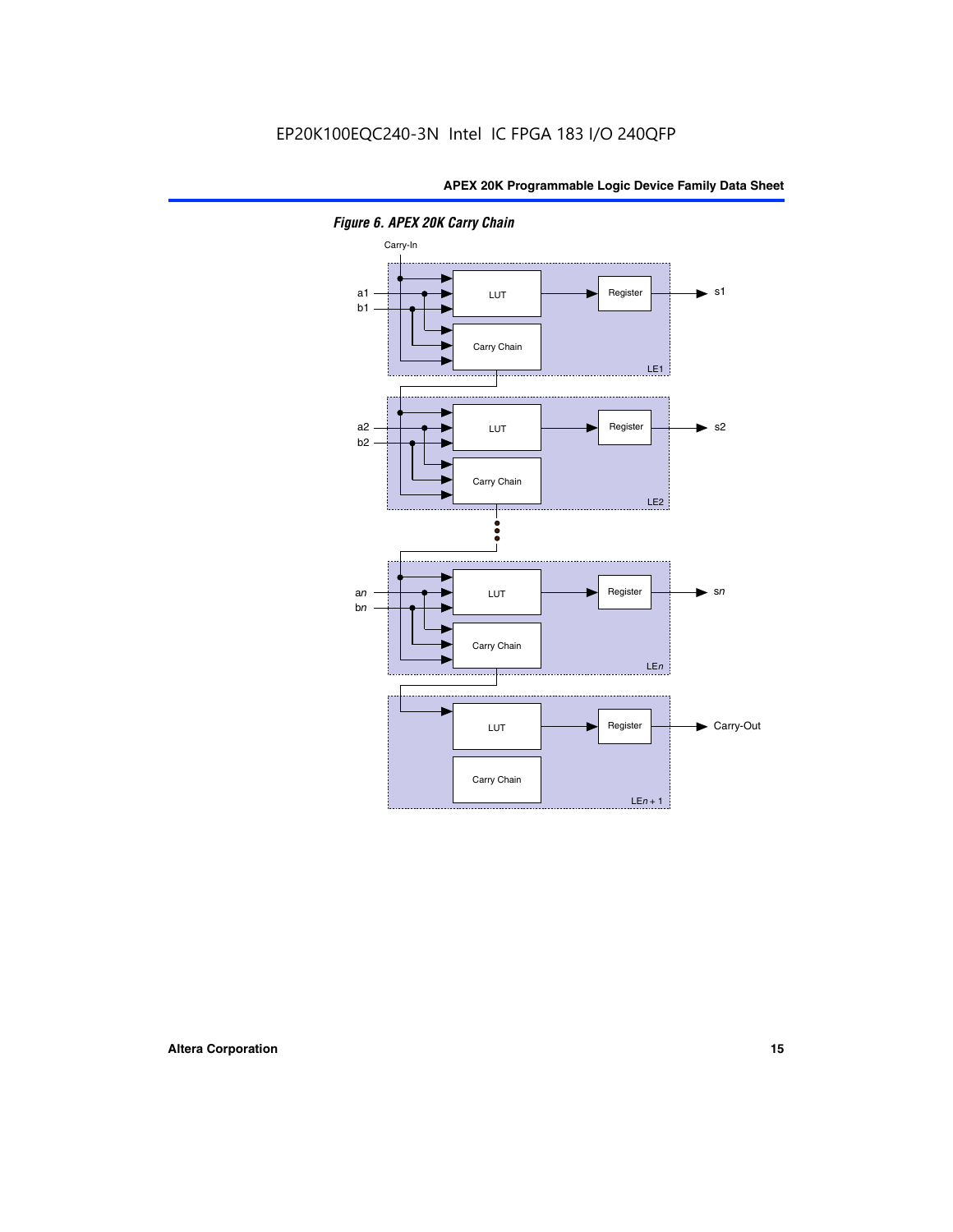#### *Cascade Chain*

With the cascade chain, the APEX 20K architecture can implement functions with a very wide fan-in. Adjacent LUTs can compute portions of a function in parallel; the cascade chain serially connects the intermediate values. The cascade chain can use a logical AND or logical OR (via De Morgan's inversion) to connect the outputs of adjacent LEs. Each additional LE provides four more inputs to the effective width of a function, with a short cascade delay. Cascade chain logic can be created automatically by the Quartus II software Compiler during design processing, or manually by the designer during design entry.

Cascade chains longer than ten LEs are implemented automatically by linking LABs together. For enhanced fitting, a long cascade chain skips alternate LABs in a MegaLAB structure. A cascade chain longer than one LAB skips either from an even-numbered LAB to the next even-numbered LAB, or from an odd-numbered LAB to the next odd-numbered LAB. For example, the last LE of the first LAB in the upper-left MegaLAB structure carries to the first LE of the third LAB in the MegaLAB structure. Figure 7 shows how the cascade function can connect adjacent LEs to form functions with a wide fan-in.



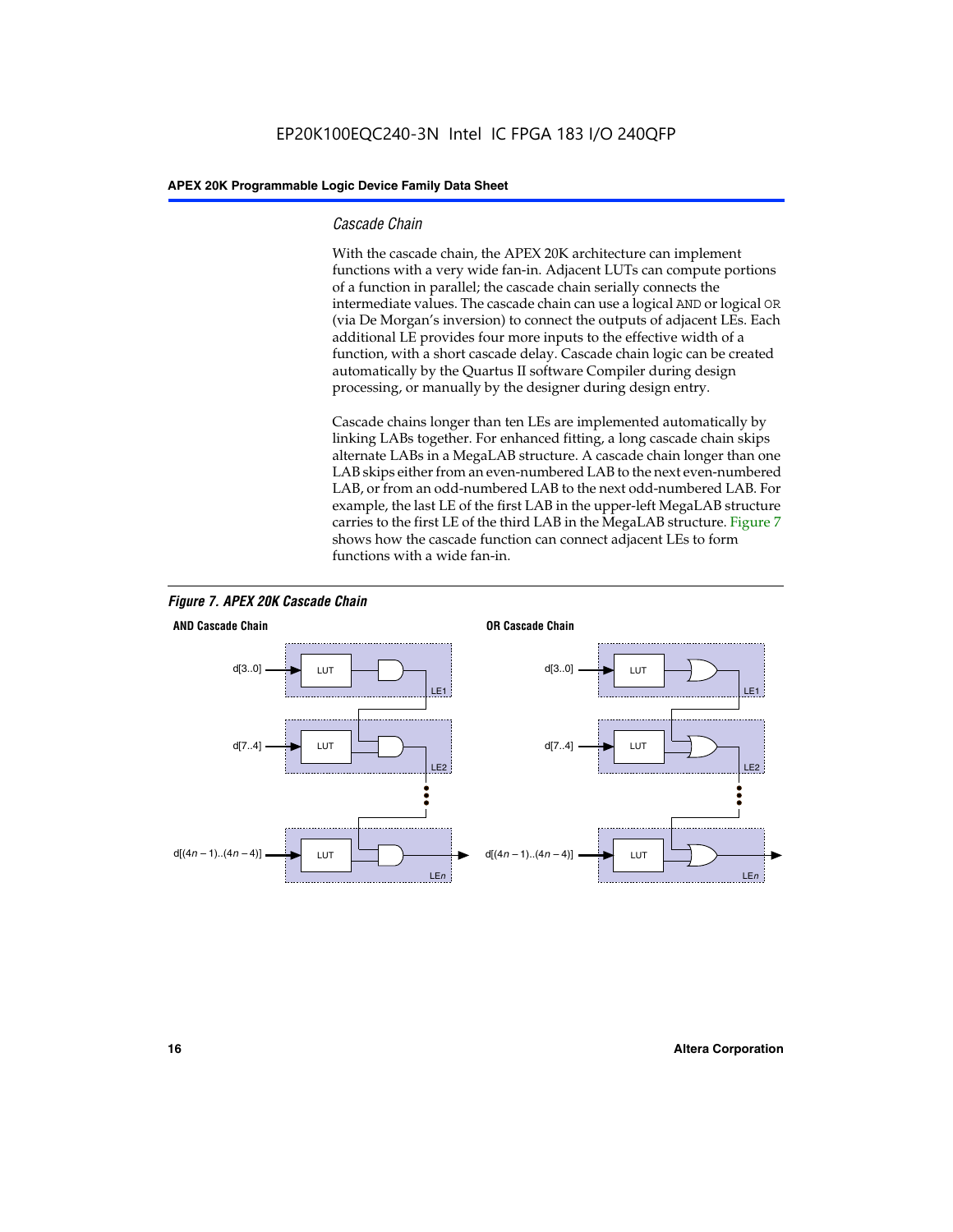#### *LE Operating Modes*

The APEX 20K LE can operate in one of the following three modes:

- Normal mode
- Arithmetic mode
- Counter mode

Each mode uses LE resources differently. In each mode, seven available inputs to the LE—the four data inputs from the LAB local interconnect, the feedback from the programmable register, and the carry-in and cascade-in from the previous LE—are directed to different destinations to implement the desired logic function. LAB-wide signals provide clock, asynchronous clear, asynchronous preset, asynchronous load, synchronous clear, synchronous load, and clock enable control for the register. These LAB-wide signals are available in all LE modes.

The Quartus II software, in conjunction with parameterized functions such as LPM and DesignWare functions, automatically chooses the appropriate mode for common functions such as counters, adders, and multipliers. If required, the designer can also create special-purpose functions that specify which LE operating mode to use for optimal performance. Figure 8 shows the LE operating modes.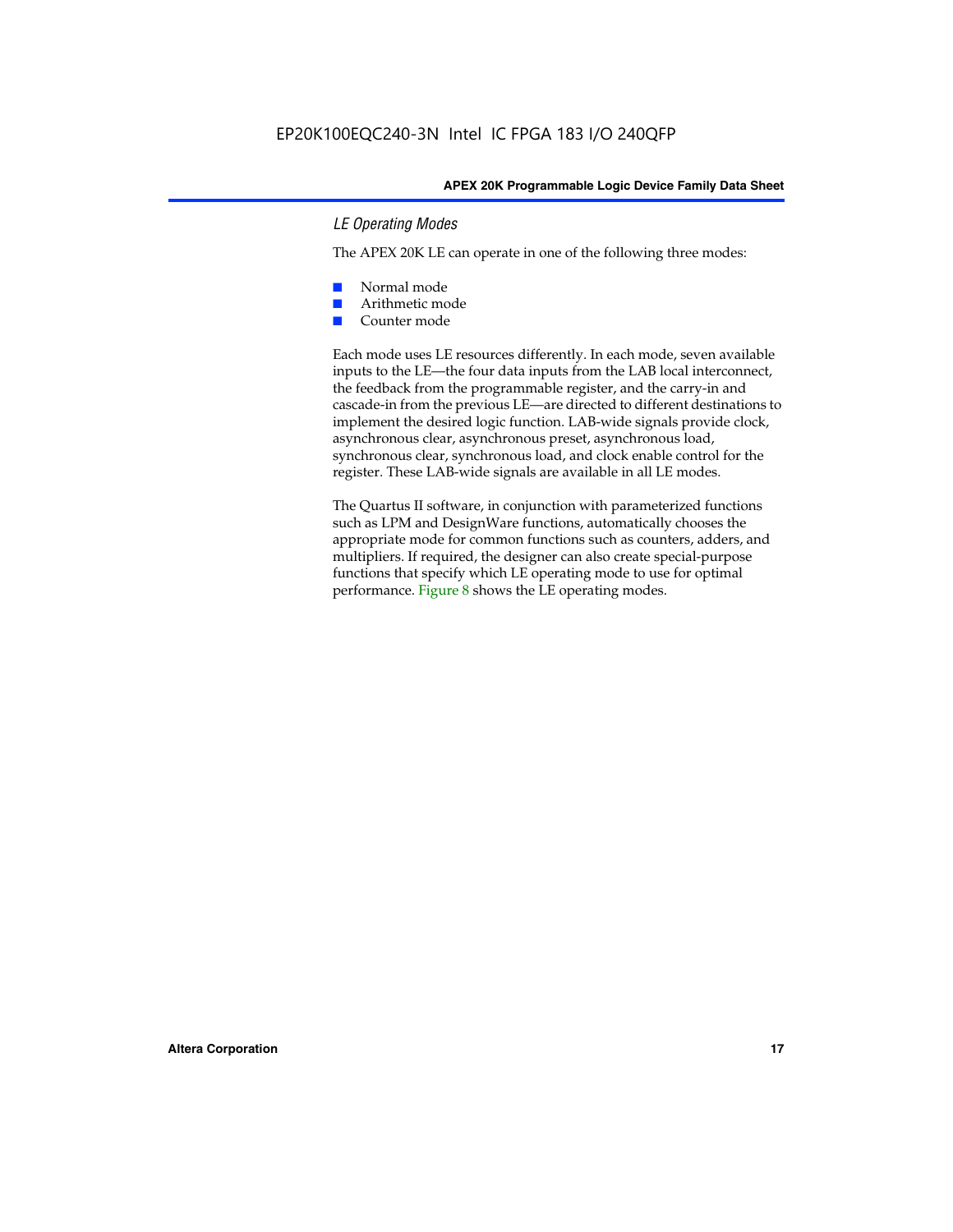#### *Figure 8. APEX 20K LE Operating Modes*



#### *Notes to Figure 8:*

- (1) LEs in normal mode support register packing.
- (2) There are two LAB-wide clock enables per LAB.
- (3) When using the carry-in in normal mode, the packed register feature is unavailable.
- (4) A register feedback multiplexer is available on LE1 of each LAB.
- (5) The DATA1 and DATA2 input signals can supply counter enable, up or down control, or register feedback signals for LEs other than the second LE in an LAB.
- (6) The LAB-wide synchronous clear and LAB wide synchronous load affect all registers in an LAB.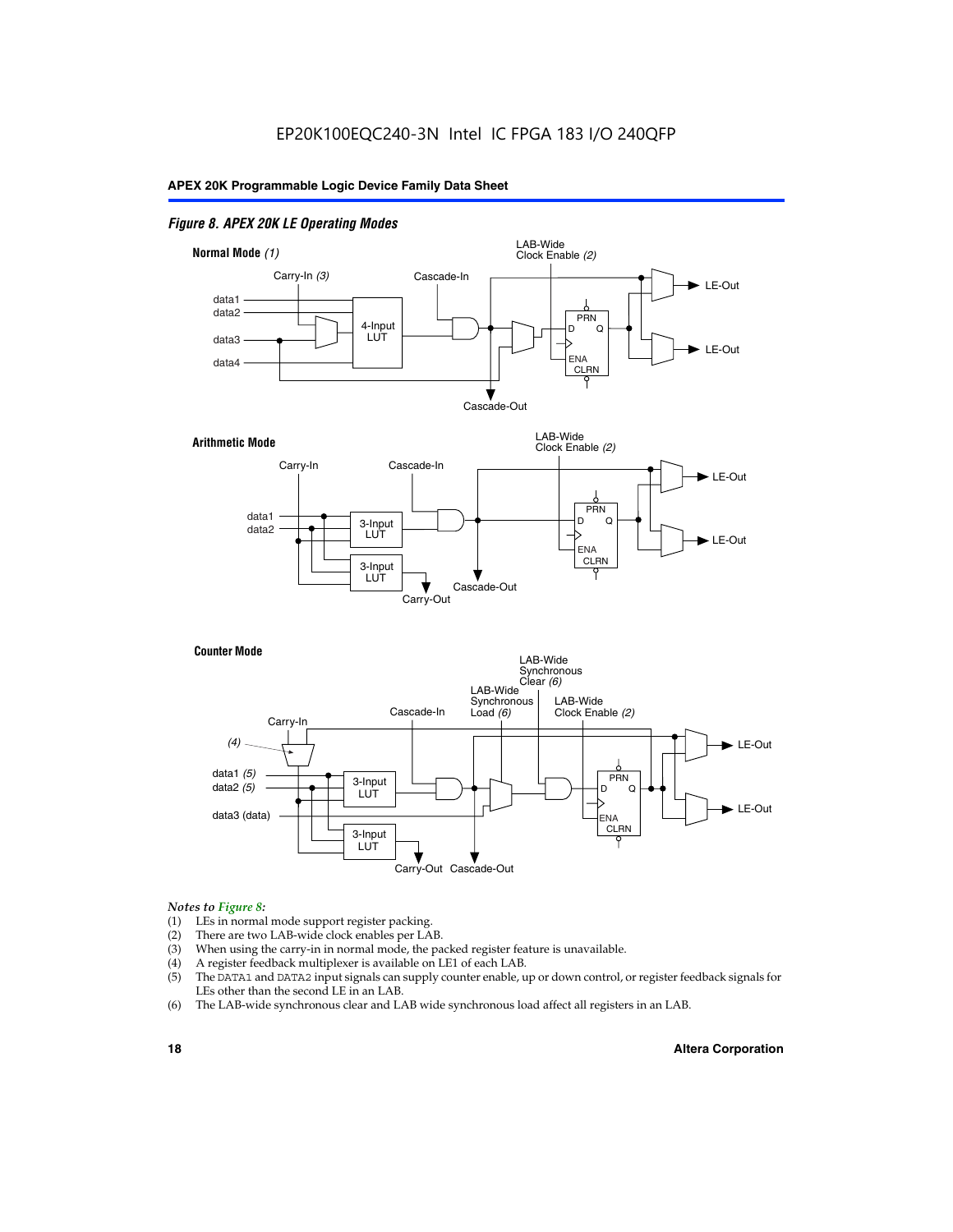#### **Normal Mode**

The normal mode is suitable for general logic applications, combinatorial functions, or wide decoding functions that can take advantage of a cascade chain. In normal mode, four data inputs from the LAB local interconnect and the carry-in are inputs to a four-input LUT. The Quartus II software Compiler automatically selects the carry-in or the DATA3 signal as one of the inputs to the LUT. The LUT output can be combined with the cascade-in signal to form a cascade chain through the cascade-out signal. LEs in normal mode support packed registers.

#### **Arithmetic Mode**

The arithmetic mode is ideal for implementing adders, accumulators, and comparators. An LE in arithmetic mode uses two 3-input LUTs. One LUT computes a three-input function; the other generates a carry output. As shown in Figure 8, the first LUT uses the carry-in signal and two data inputs from the LAB local interconnect to generate a combinatorial or registered output. For example, when implementing an adder, this output is the sum of three signals: DATA1, DATA2, and carry-in. The second LUT uses the same three signals to generate a carry-out signal, thereby creating a carry chain. The arithmetic mode also supports simultaneous use of the cascade chain. LEs in arithmetic mode can drive out registered and unregistered versions of the LUT output.

The Quartus II software implements parameterized functions that use the arithmetic mode automatically where appropriate; the designer does not need to specify how the carry chain will be used.

#### **Counter Mode**

The counter mode offers clock enable, counter enable, synchronous up/down control, synchronous clear, and synchronous load options. The counter enable and synchronous up/down control signals are generated from the data inputs of the LAB local interconnect. The synchronous clear and synchronous load options are LAB-wide signals that affect all registers in the LAB. Consequently, if any of the LEs in an LAB use the counter mode, other LEs in that LAB must be used as part of the same counter or be used for a combinatorial function. The Quartus II software automatically places any registers that are not used by the counter into other LABs.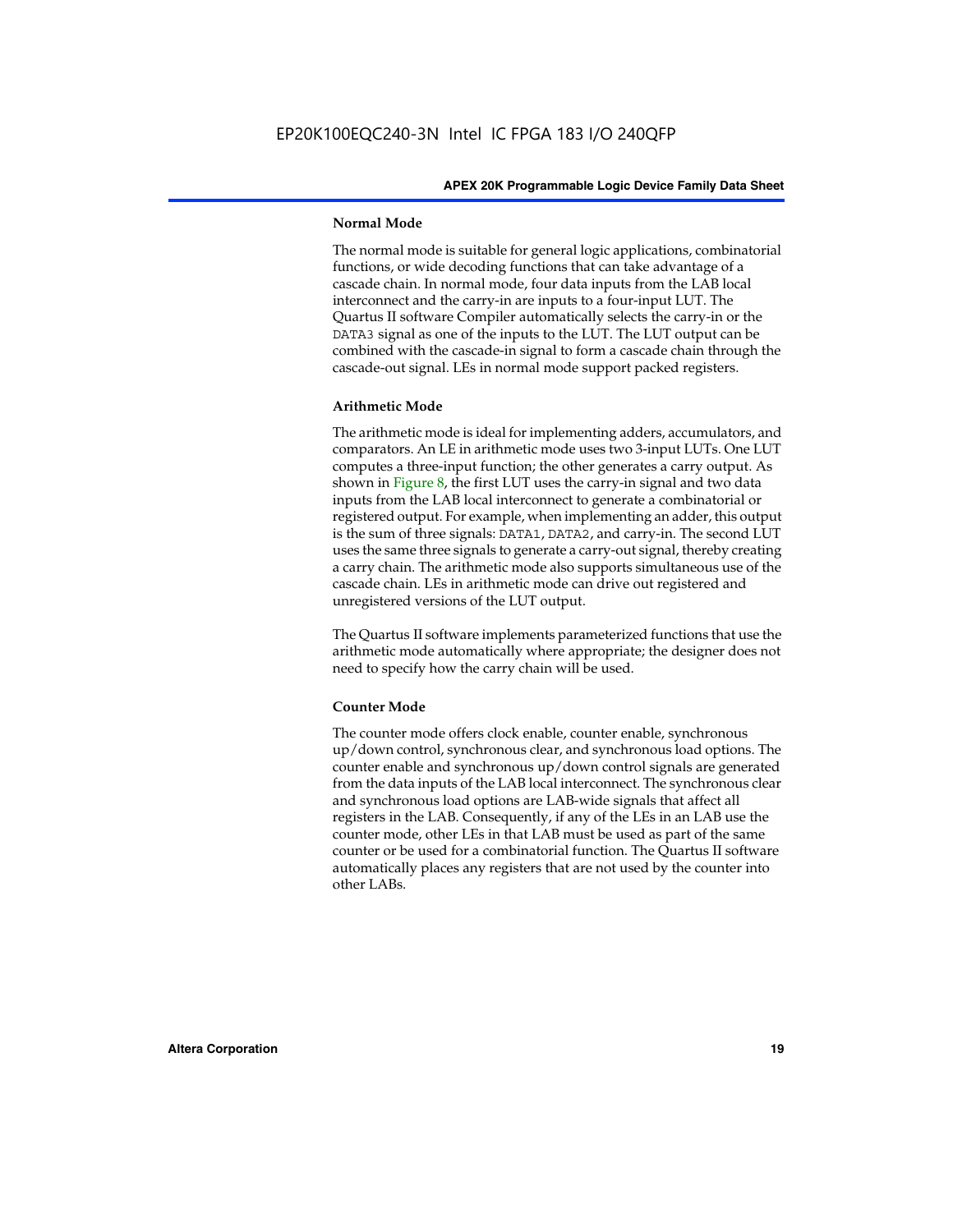The counter mode uses two three-input LUTs: one generates the counter data, and the other generates the fast carry bit. A 2-to-1 multiplexer provides synchronous loading, and another AND gate provides synchronous clearing. If the cascade function is used by an LE in counter mode, the synchronous clear or load overrides any signal carried on the cascade chain. The synchronous clear overrides the synchronous load. LEs in arithmetic mode can drive out registered and unregistered versions of the LUT output.

#### *Clear & Preset Logic Control*

Logic for the register's clear and preset signals is controlled by LAB-wide signals. The LE directly supports an asynchronous clear function. The Quartus II software Compiler can use a NOT-gate push-back technique to emulate an asynchronous preset. Moreover, the Quartus II software Compiler can use a programmable NOT-gate push-back technique to emulate simultaneous preset and clear or asynchronous load. However, this technique uses three additional LEs per register. All emulation is performed automatically when the design is compiled. Registers that emulate simultaneous preset and load will enter an unknown state upon power-up or when the chip-wide reset is asserted.

In addition to the two clear and preset modes, APEX 20K devices provide a chip-wide reset pin (DEV\_CLRn) that resets all registers in the device. Use of this pin is controlled through an option in the Quartus II software that is set before compilation. The chip-wide reset overrides all other control signals. Registers using an asynchronous preset are preset when the chip-wide reset is asserted; this effect results from the inversion technique used to implement the asynchronous preset.

#### **FastTrack Interconnect**

In the APEX 20K architecture, connections between LEs, ESBs, and I/O pins are provided by the FastTrack Interconnect. The FastTrack Interconnect is a series of continuous horizontal and vertical routing channels that traverse the device. This global routing structure provides predictable performance, even in complex designs. In contrast, the segmented routing in FPGAs requires switch matrices to connect a variable number of routing paths, increasing the delays between logic resources and reducing performance.

The FastTrack Interconnect consists of row and column interconnect channels that span the entire device. The row interconnect routes signals throughout a row of MegaLAB structures; the column interconnect routes signals throughout a column of MegaLAB structures. When using the row and column interconnect, an LE, IOE, or ESB can drive any other LE, IOE, or ESB in a device. See Figure 9.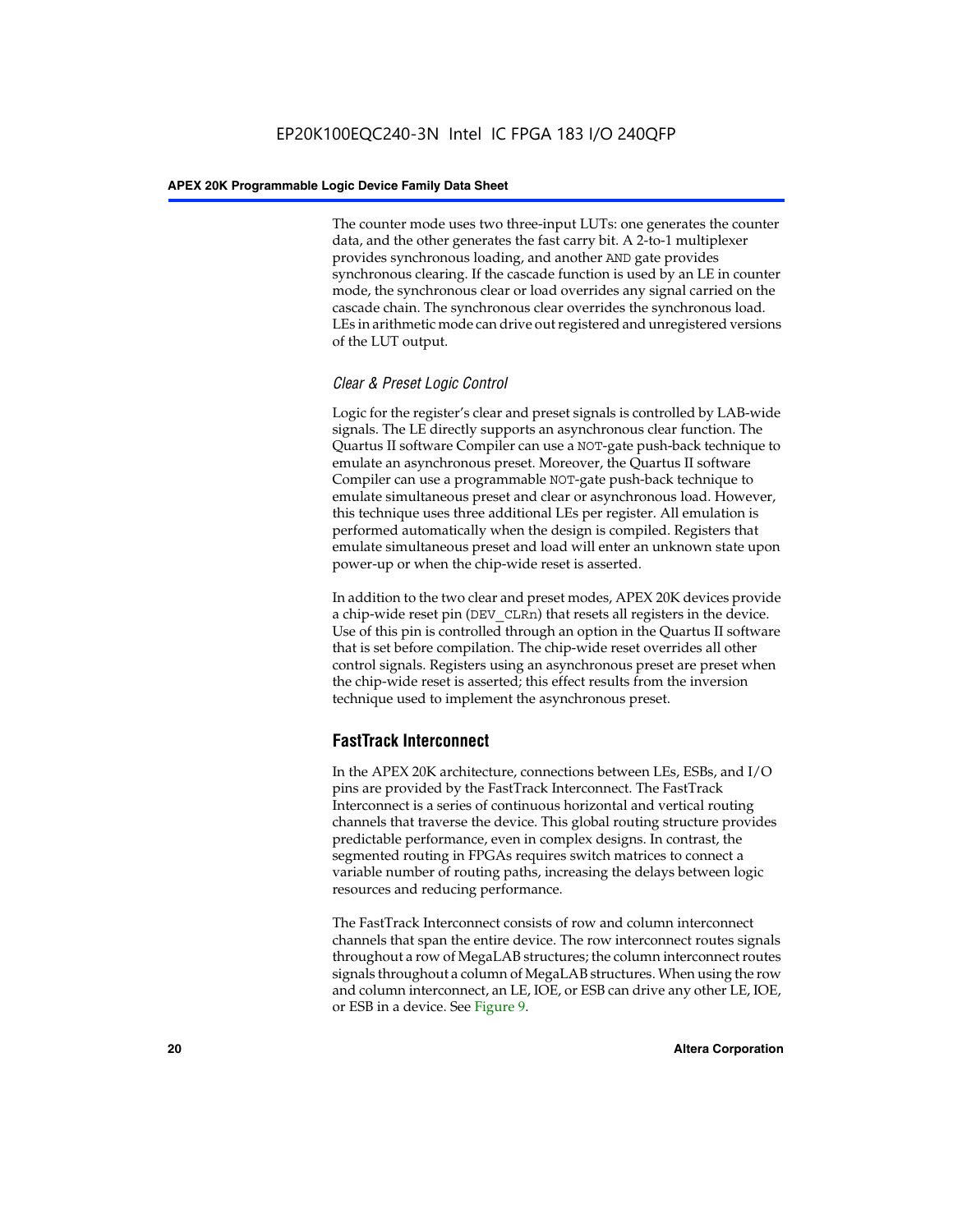

#### *Figure 9. APEX 20K Interconnect Structure*

A row line can be driven directly by LEs, IOEs, or ESBs in that row. Further, a column line can drive a row line, allowing an LE, IOE, or ESB to drive elements in a different row via the column and row interconnect. The row interconnect drives the MegaLAB interconnect to drive LEs, IOEs, or ESBs in a particular MegaLAB structure.

A column line can be directly driven by LEs, IOEs, or ESBs in that column. A column line on a device's left or right edge can also be driven by row IOEs. The column line is used to route signals from one row to another. A column line can drive a row line; it can also drive the MegaLAB interconnect directly, allowing faster connections between rows.

Figure 10 shows how the FastTrack Interconnect uses the local interconnect to drive LEs within MegaLAB structures.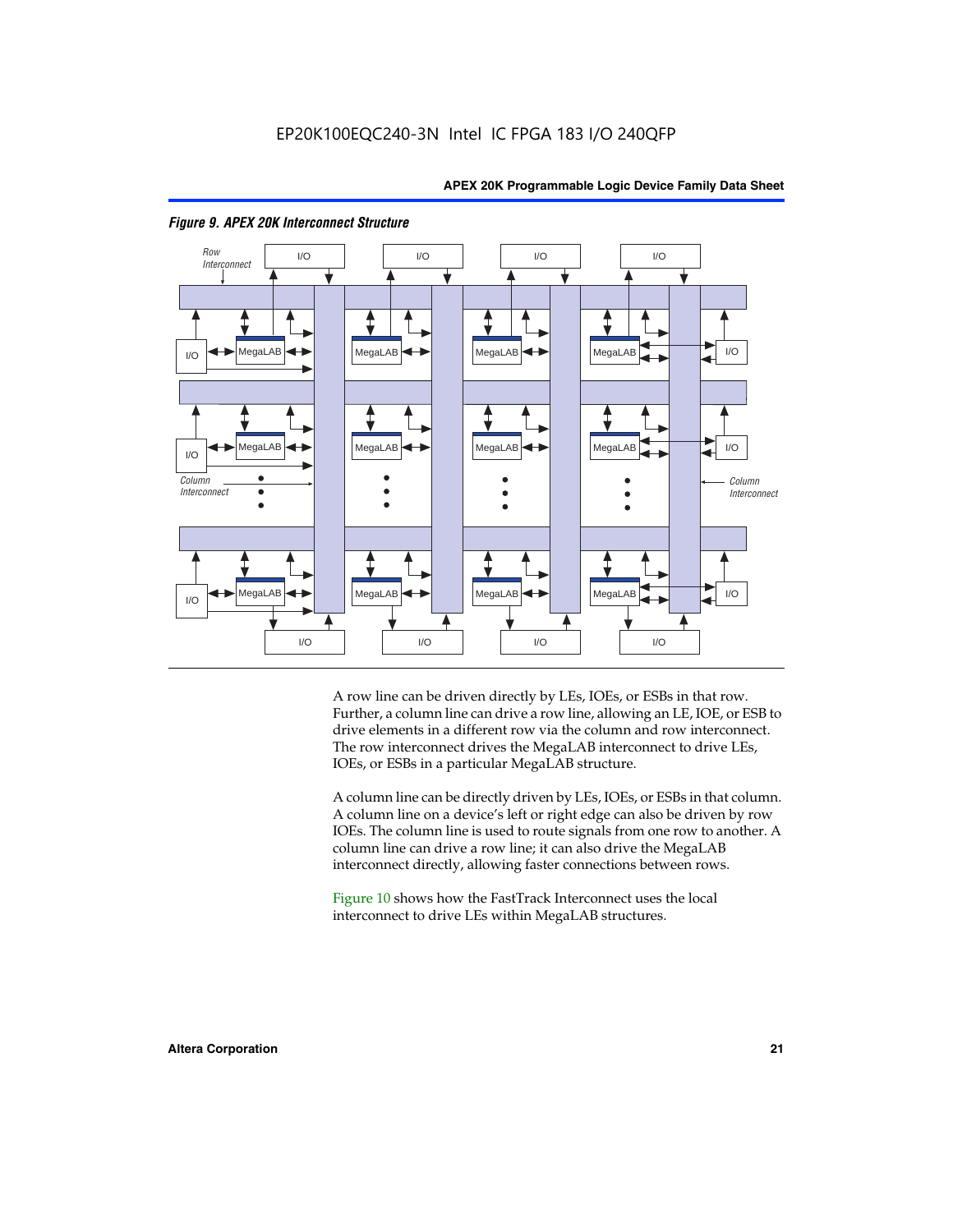

*Figure 10. FastTrack Connection to Local Interconnect*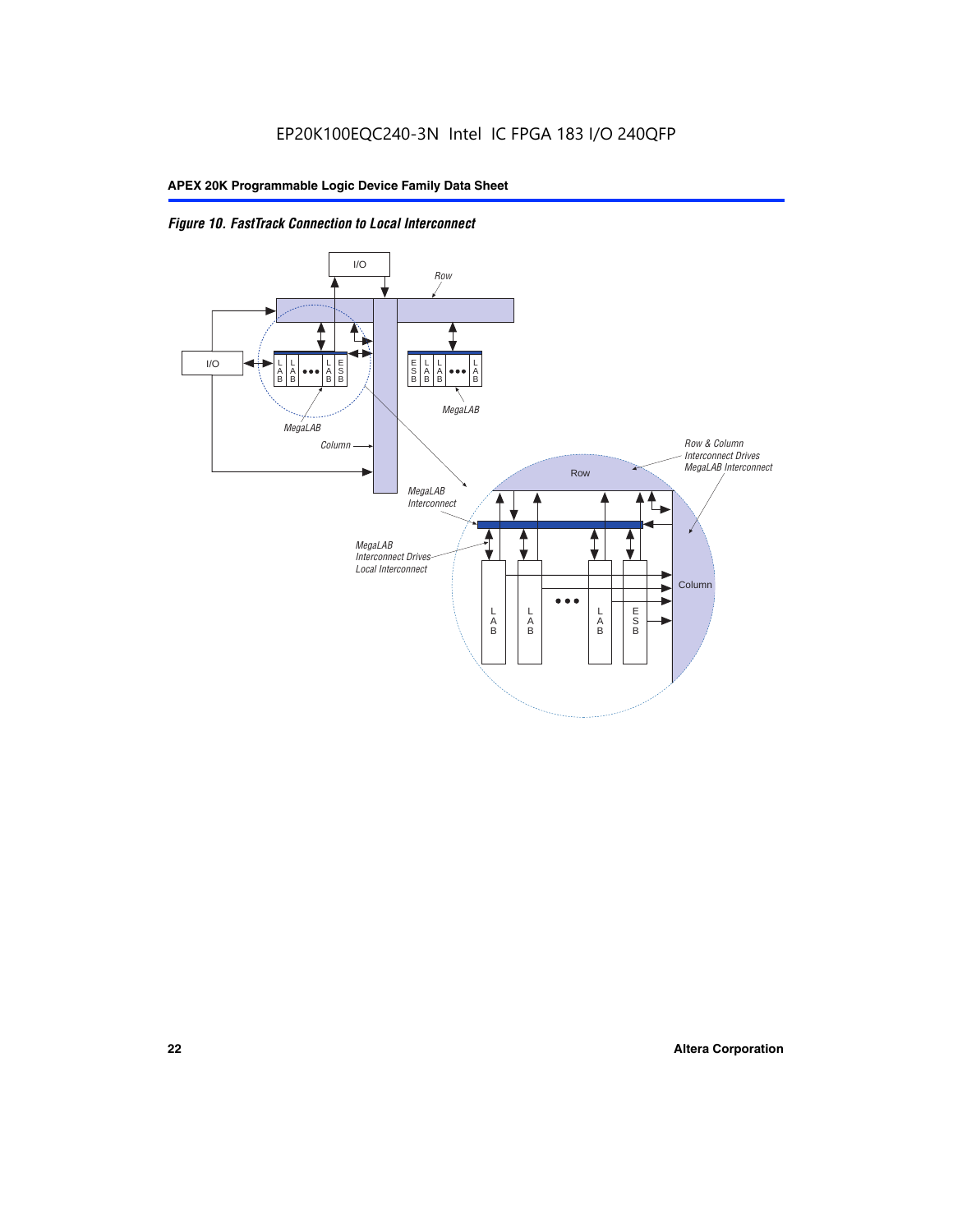Figure 11 shows the intersection of a row and column interconnect, and how these forms of interconnects and LEs drive each other.



*Figure 11. Driving the FastTrack Interconnect*

APEX 20KE devices include an enhanced interconnect structure for faster routing of input signals with high fan-out. Column I/O pins can drive the FastRow<sup>™</sup> interconnect, which routes signals directly into the local interconnect without having to drive through the MegaLAB interconnect. FastRow lines traverse two MegaLAB structures. Also, these pins can drive the local interconnect directly for fast setup times. On EP20K300E and larger devices, the FastRow interconnect drives the two MegaLABs in the top left corner, the two MegaLABs in the top right corner, the two MegaLABS in the bottom left corner, and the two MegaLABs in the bottom right corner. On EP20K200E and smaller devices, FastRow interconnect drives the two MegaLABs on the top and the two MegaLABs on the bottom of the device. On all devices, the FastRow interconnect drives all local interconnect in the appropriate MegaLABs except the local interconnect on the side of the MegaLAB opposite the ESB. Pins using the FastRow interconnect achieve a faster set-up time, as the signal does not need to use a MegaLAB interconnect line to reach the destination LE. Figure 12 shows the FastRow interconnect.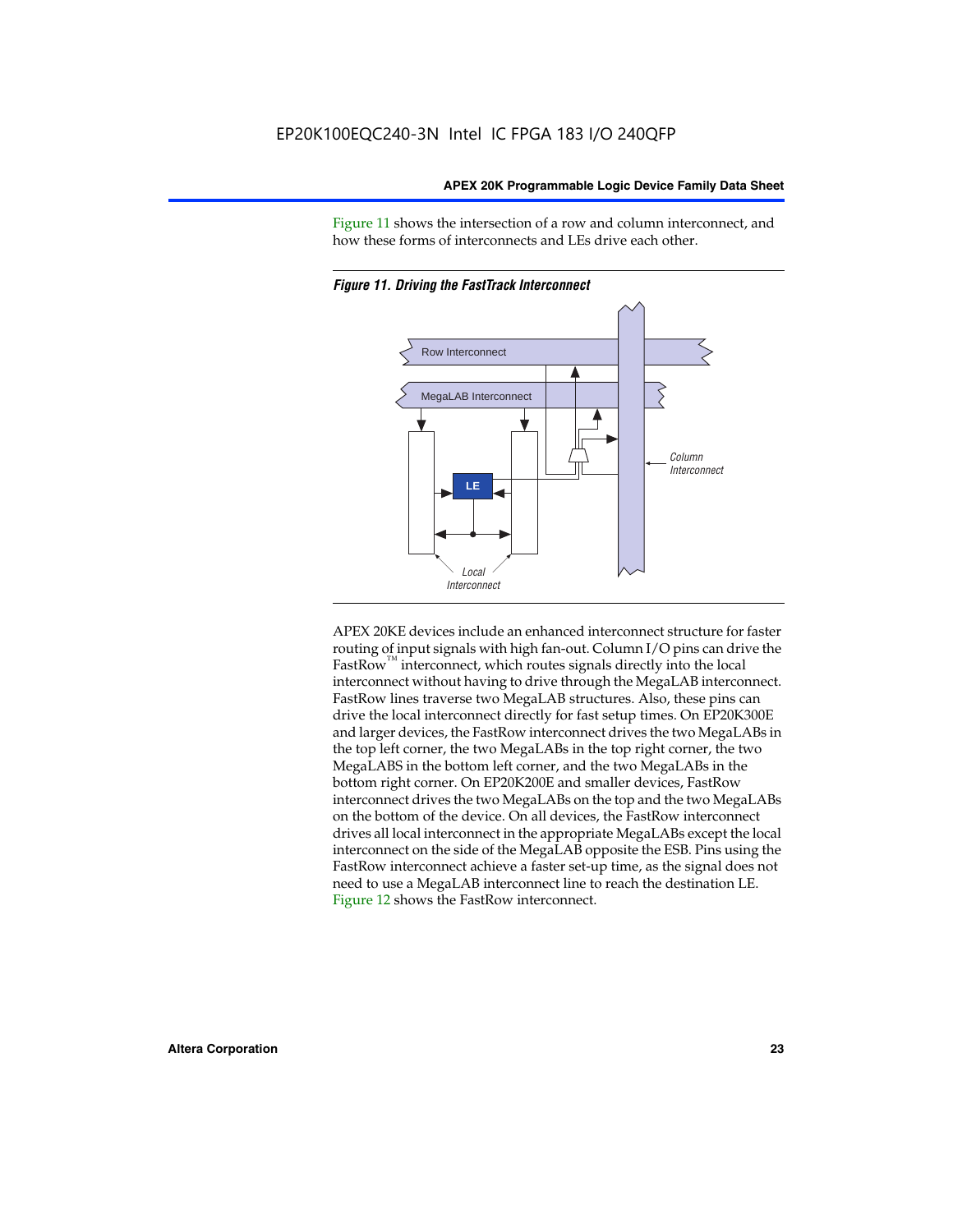

*Figure 12. APEX 20KE FastRow Interconnect*

Table 9 summarizes how various elements of the APEX 20K architecture drive each other.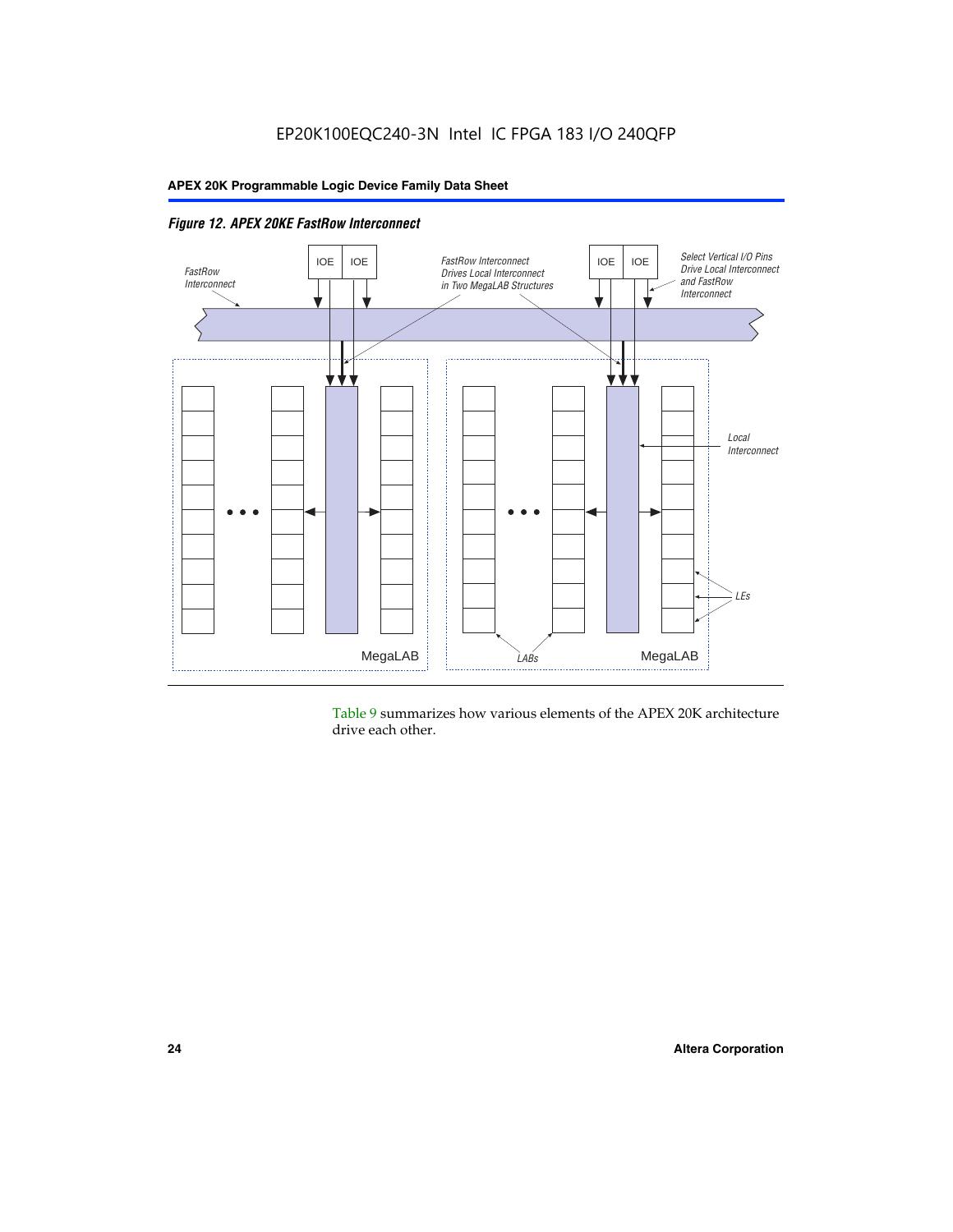| <b>Table 9. APEX 20K Routing Scheme</b> |                    |                   |              |              |                              |                                |                                                |                                            |                                |
|-----------------------------------------|--------------------|-------------------|--------------|--------------|------------------------------|--------------------------------|------------------------------------------------|--------------------------------------------|--------------------------------|
| <b>Source</b>                           | <b>Destination</b> |                   |              |              |                              |                                |                                                |                                            |                                |
|                                         | Row<br>$1/0$ Pin   | Column<br>I/O Pin | LE           | <b>ESB</b>   | Local<br><b>Interconnect</b> | <b>MegaLAB</b><br>Interconnect | Row<br><b>FastTrack</b><br><b>Interconnect</b> | Column<br><b>FastTrack</b><br>Interconnect | <b>FastRow</b><br>Interconnect |
| Row I/O Pin                             |                    |                   |              |              | $\checkmark$                 | $\checkmark$                   | $\checkmark$                                   | $\checkmark$                               |                                |
| Column I/O<br>Pin                       |                    |                   |              |              |                              |                                |                                                | $\checkmark$                               | $\checkmark$<br>(1)            |
| LE                                      |                    |                   |              |              | $\checkmark$                 | $\checkmark$                   | $\checkmark$                                   | $\checkmark$                               |                                |
| <b>ESB</b>                              |                    |                   |              |              | $\checkmark$                 | $\checkmark$                   | $\checkmark$                                   | $\checkmark$                               |                                |
| Local<br>Interconnect                   | $\checkmark$       | $\checkmark$      | $\checkmark$ | $\checkmark$ |                              |                                |                                                |                                            |                                |
| MegaLAB<br>Interconnect                 |                    |                   |              |              | $\checkmark$                 |                                |                                                |                                            |                                |
| Row<br>FastTrack<br>Interconnect        |                    |                   |              |              |                              | $\checkmark$                   |                                                | $\checkmark$                               |                                |
| Column<br>FastTrack<br>Interconnect     |                    |                   |              |              |                              | $\checkmark$                   | $\checkmark$                                   |                                            |                                |
| FastRow<br>Interconnect                 |                    |                   |              |              | $\checkmark$<br>(1)          |                                |                                                |                                            |                                |

#### *Note to Table 9:*

(1) This connection is supported in APEX 20KE devices only.

#### **Product-Term Logic**

The product-term portion of the MultiCore architecture is implemented with the ESB. The ESB can be configured to act as a block of macrocells on an ESB-by-ESB basis. Each ESB is fed by 32 inputs from the adjacent local interconnect; therefore, it can be driven by the MegaLAB interconnect or the adjacent LAB. Also, nine ESB macrocells feed back into the ESB through the local interconnect for higher performance. Dedicated clock pins, global signals, and additional inputs from the local interconnect drive the ESB control signals.

In product-term mode, each ESB contains 16 macrocells. Each macrocell consists of two product terms and a programmable register. Figure 13 shows the ESB in product-term mode.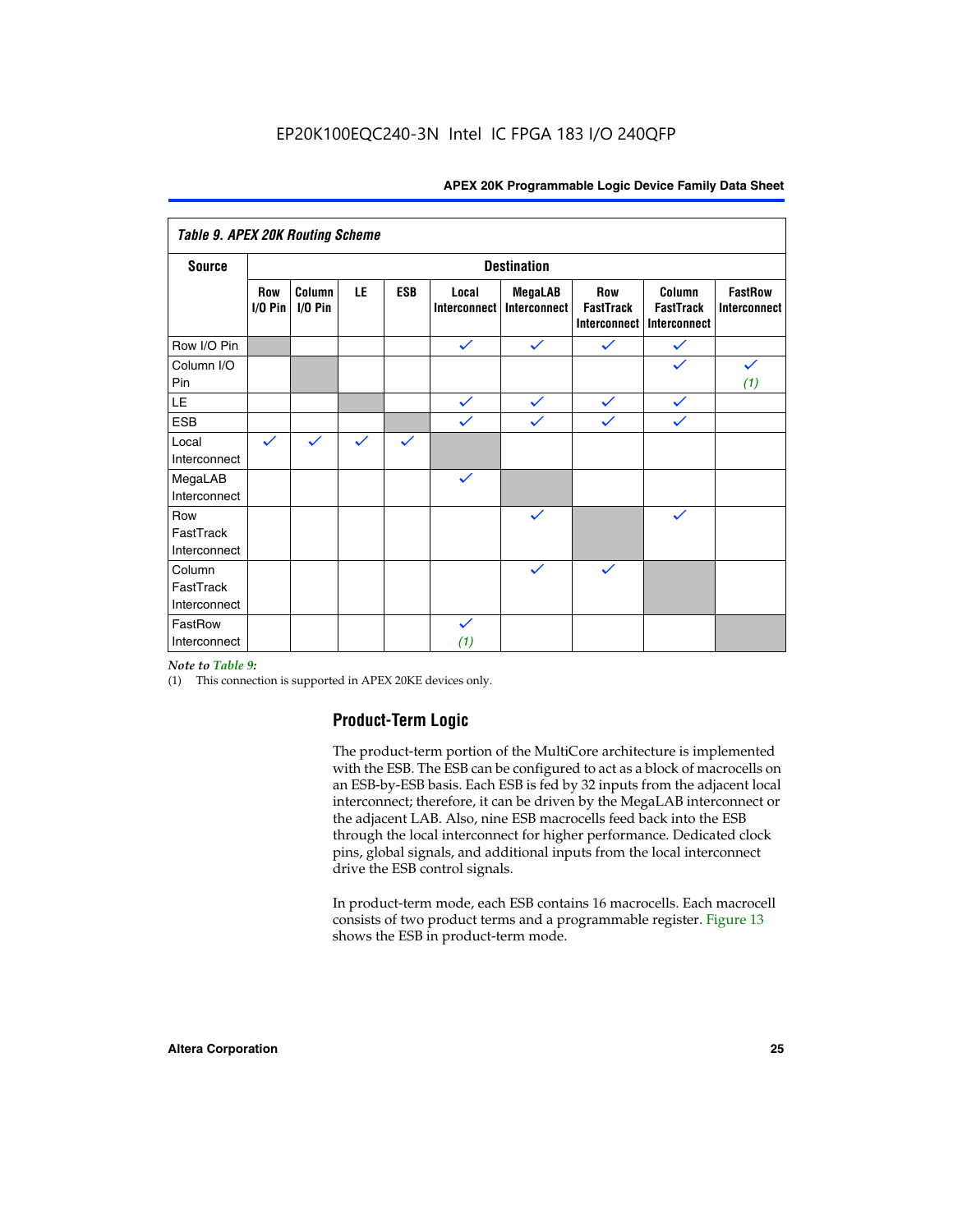#### *Figure 13. Product-Term Logic in ESB*



(1) APEX 20KE devices have four dedicated clocks.

#### *Macrocells*

APEX 20K macrocells can be configured individually for either sequential or combinatorial logic operation. The macrocell consists of three functional blocks: the logic array, the product-term select matrix, and the programmable register.

Combinatorial logic is implemented in the product terms. The productterm select matrix allocates these product terms for use as either primary logic inputs (to the OR and XOR gates) to implement combinatorial functions, or as parallel expanders to be used to increase the logic available to another macrocell. One product term can be inverted; the Quartus II software uses this feature to perform DeMorgan's inversion for more efficient implementation of wide OR functions. The Quartus II software Compiler can use a NOT-gate push-back technique to emulate an asynchronous preset. Figure 14 shows the APEX 20K macrocell.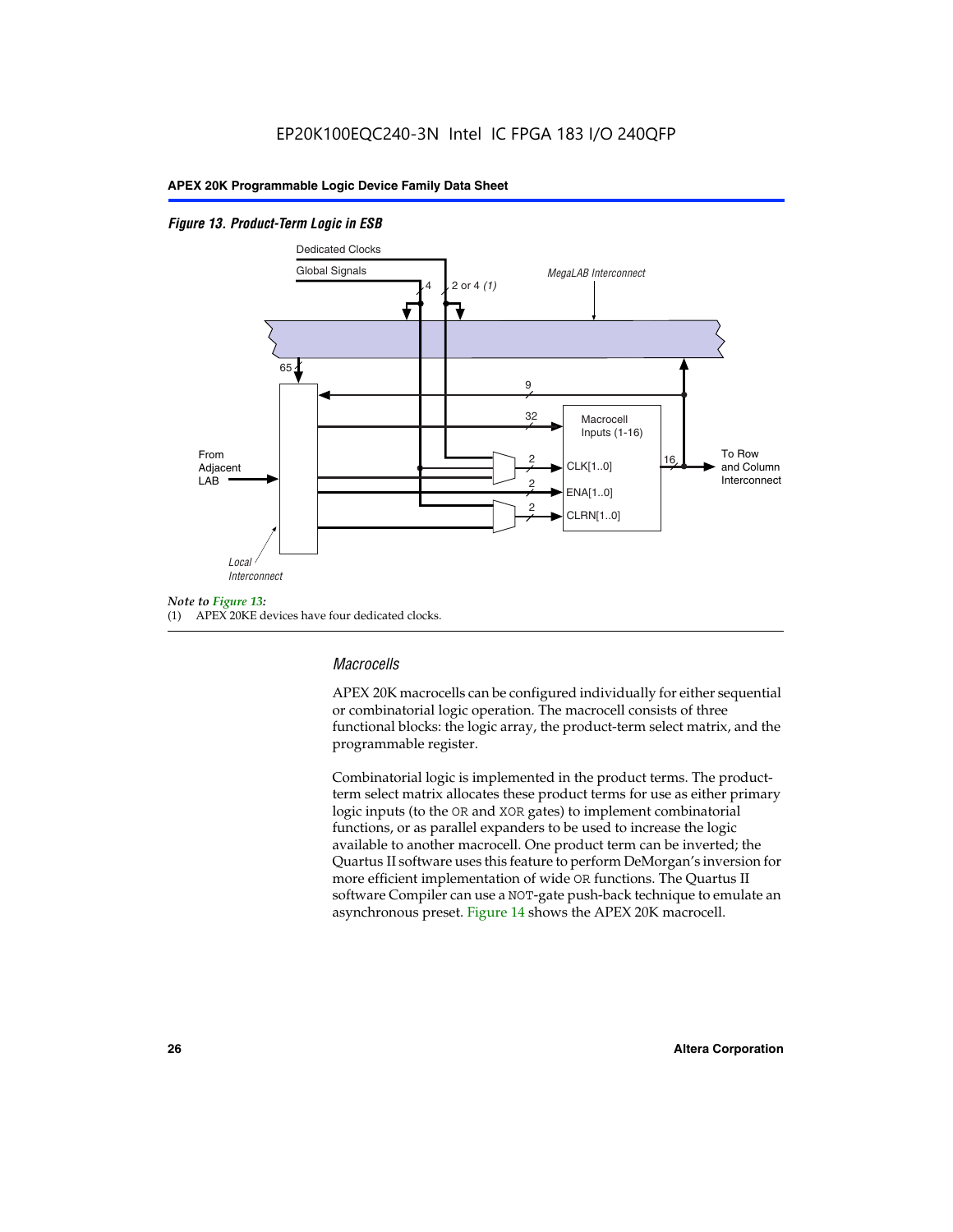

#### *Figure 14. APEX 20K Macrocell*

For registered functions, each macrocell register can be programmed individually to implement D, T, JK, or SR operation with programmable clock control. The register can be bypassed for combinatorial operation. During design entry, the designer specifies the desired register type; the Quartus II software then selects the most efficient register operation for each registered function to optimize resource utilization. The Quartus II software or other synthesis tools can also select the most efficient register operation automatically when synthesizing HDL designs.

Each programmable register can be clocked by one of two ESB-wide clocks. The ESB-wide clocks can be generated from device dedicated clock pins, global signals, or local interconnect. Each clock also has an associated clock enable, generated from the local interconnect. The clock and clock enable signals are related for a particular ESB; any macrocell using a clock also uses the associated clock enable.

If both the rising and falling edges of a clock are used in an ESB, both ESB-wide clock signals are used.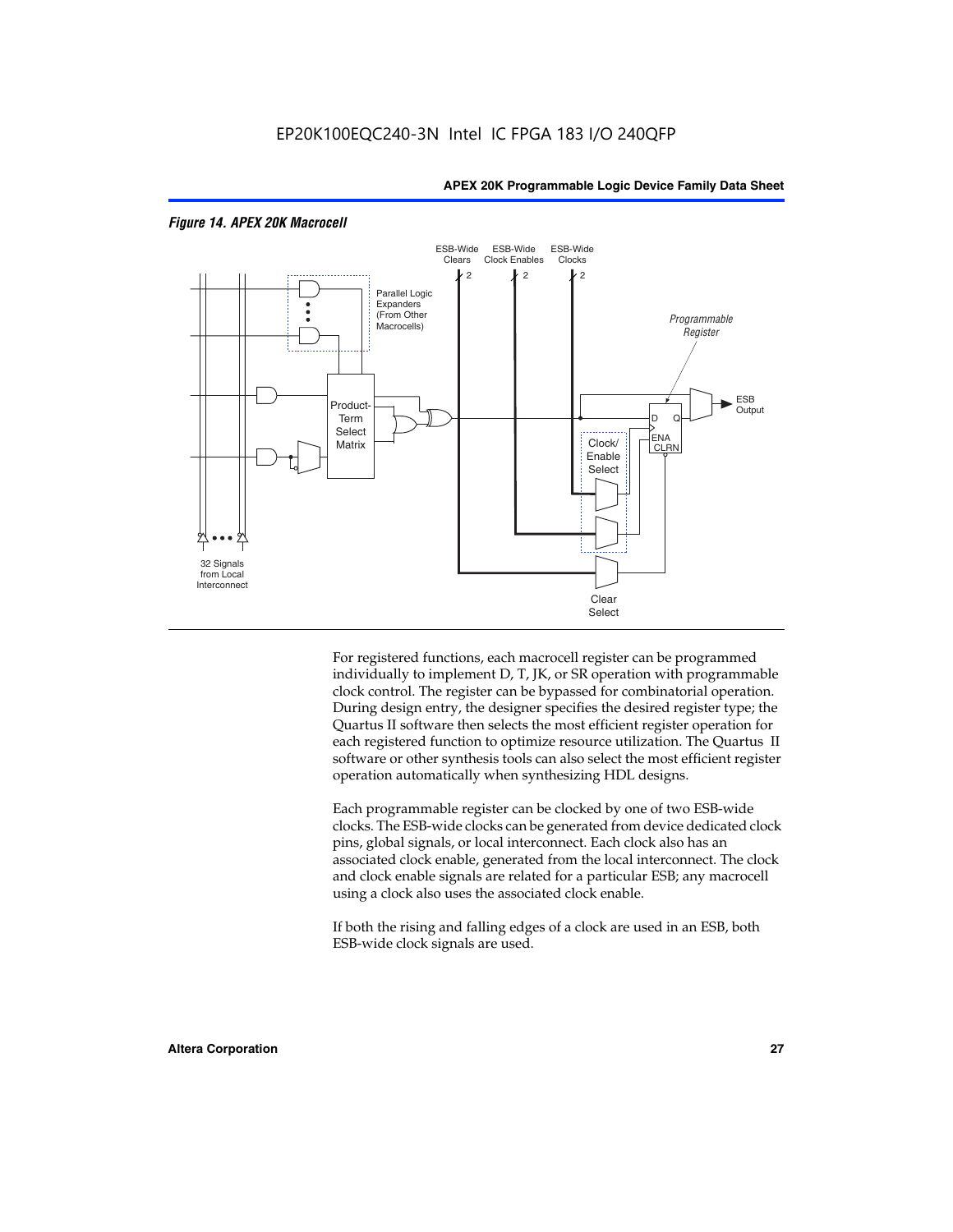The programmable register also supports an asynchronous clear function. Within the ESB, two asynchronous clears are generated from global signals and the local interconnect. Each macrocell can either choose between the two asynchronous clear signals or choose to not be cleared. Either of the two clear signals can be inverted within the ESB. Figure 15 shows the ESB control logic when implementing product-terms.





(1) APEX 20KE devices have four dedicated clocks.

#### *Parallel Expanders*

Parallel expanders are unused product terms that can be allocated to a neighboring macrocell to implement fast, complex logic functions. Parallel expanders allow up to 32 product terms to feed the macrocell OR logic directly, with two product terms provided by the macrocell and 30 parallel expanders provided by the neighboring macrocells in the ESB.

The Quartus II software Compiler can allocate up to 15 sets of up to two parallel expanders per set to the macrocells automatically. Each set of two parallel expanders incurs a small, incremental timing delay. Figure 16 shows the APEX 20K parallel expanders.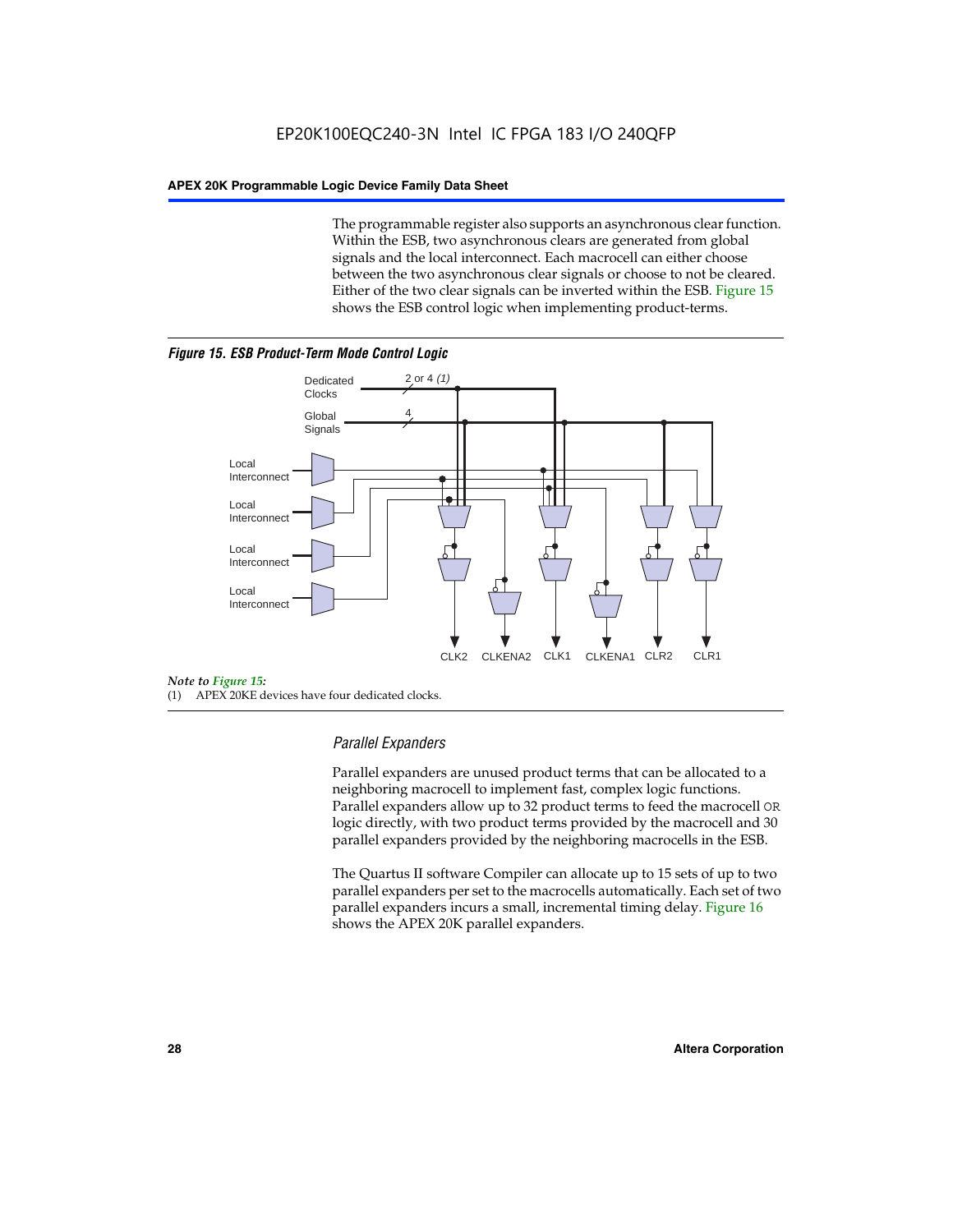



## **Embedded System Block**

The ESB can implement various types of memory blocks, including dual-port RAM, ROM, FIFO, and CAM blocks. The ESB includes input and output registers; the input registers synchronize writes, and the output registers can pipeline designs to improve system performance. The ESB offers a dual-port mode, which supports simultaneous reads and writes at two different clock frequencies. Figure 17 shows the ESB block diagram.



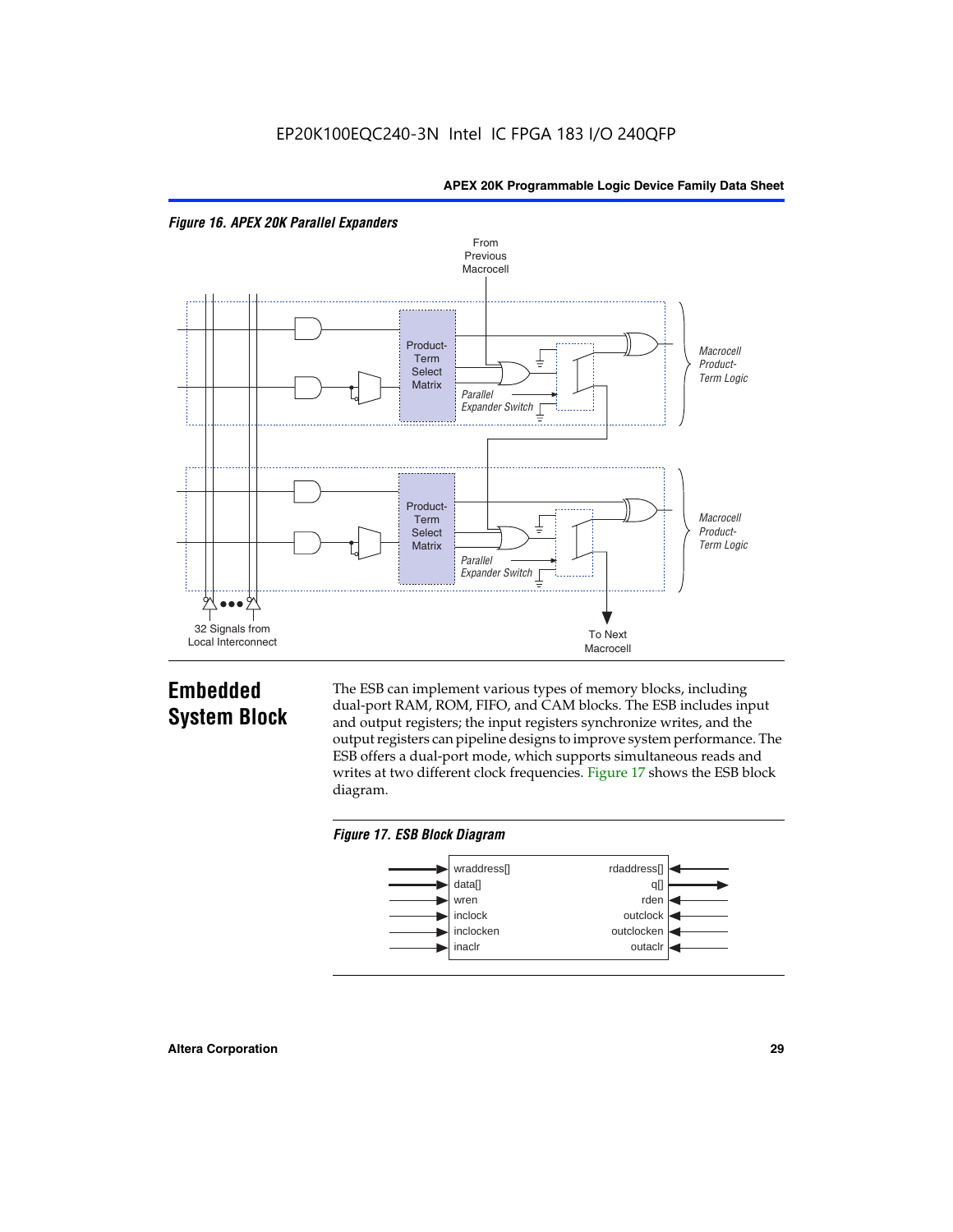ESBs can implement synchronous RAM, which is easier to use than asynchronous RAM. A circuit using asynchronous RAM must generate the RAM write enable (WE) signal, while ensuring that its data and address signals meet setup and hold time specifications relative to the WE signal. In contrast, the ESB's synchronous RAM generates its own WE signal and is self-timed with respect to the global clock. Circuits using the ESB's selftimed RAM must only meet the setup and hold time specifications of the global clock.

ESB inputs are driven by the adjacent local interconnect, which in turn can be driven by the MegaLAB or FastTrack Interconnect. Because the ESB can be driven by the local interconnect, an adjacent LE can drive it directly for fast memory access. ESB outputs drive the MegaLAB and FastTrack Interconnect. In addition, ten ESB outputs, nine of which are unique output lines, drive the local interconnect for fast connection to adjacent LEs or for fast feedback product-term logic.

When implementing memory, each ESB can be configured in any of the following sizes:  $128 \times 16$ ,  $256 \times 8$ ,  $512 \times 4$ ,  $1,024 \times 2$ , or  $2,048 \times 1$ . By combining multiple ESBs, the Quartus II software implements larger memory blocks automatically. For example, two  $128 \times 16$  RAM blocks can be combined to form a  $128 \times 32$  RAM block, and two  $512 \times 4$  RAM blocks can be combined to form a  $512 \times 8$  RAM block. Memory performance does not degrade for memory blocks up to 2,048 words deep. Each ESB can implement a 2,048-word-deep memory; the ESBs are used in parallel, eliminating the need for any external control logic and its associated delays.

To create a high-speed memory block that is more than 2,048 words deep, ESBs drive tri-state lines. Each tri-state line connects all ESBs in a column of MegaLAB structures, and drives the MegaLAB interconnect and row and column FastTrack Interconnect throughout the column. Each ESB incorporates a programmable decoder to activate the tri-state driver appropriately. For instance, to implement 8,192-word-deep memory, four ESBs are used. Eleven address lines drive the ESB memory, and two more drive the tri-state decoder. Depending on which 2,048-word memory page is selected, the appropriate ESB driver is turned on, driving the output to the tri-state line. The Quartus II software automatically combines ESBs with tri-state lines to form deeper memory blocks. The internal tri-state control logic is designed to avoid internal contention and floating lines. See Figure 18.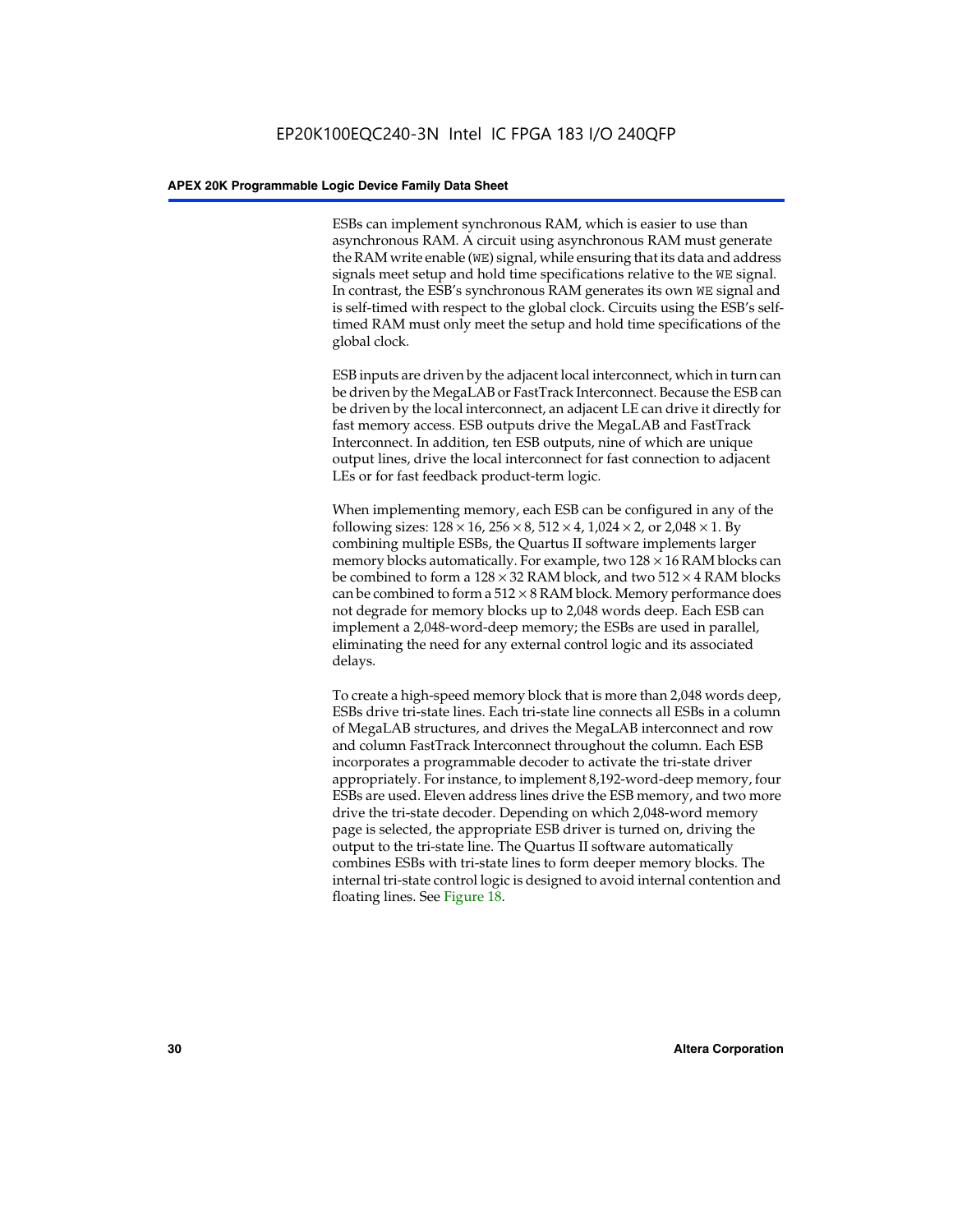

*Figure 18. Deep Memory Block Implemented with Multiple ESBs*

The ESB implements two forms of dual-port memory: read/write clock mode and input/output clock mode. The ESB can also be used for bidirectional, dual-port memory applications in which two ports read or write simultaneously. To implement this type of dual-port memory, two or four ESBs are used to support two simultaneous reads or writes. This functionality is shown in Figure 19.

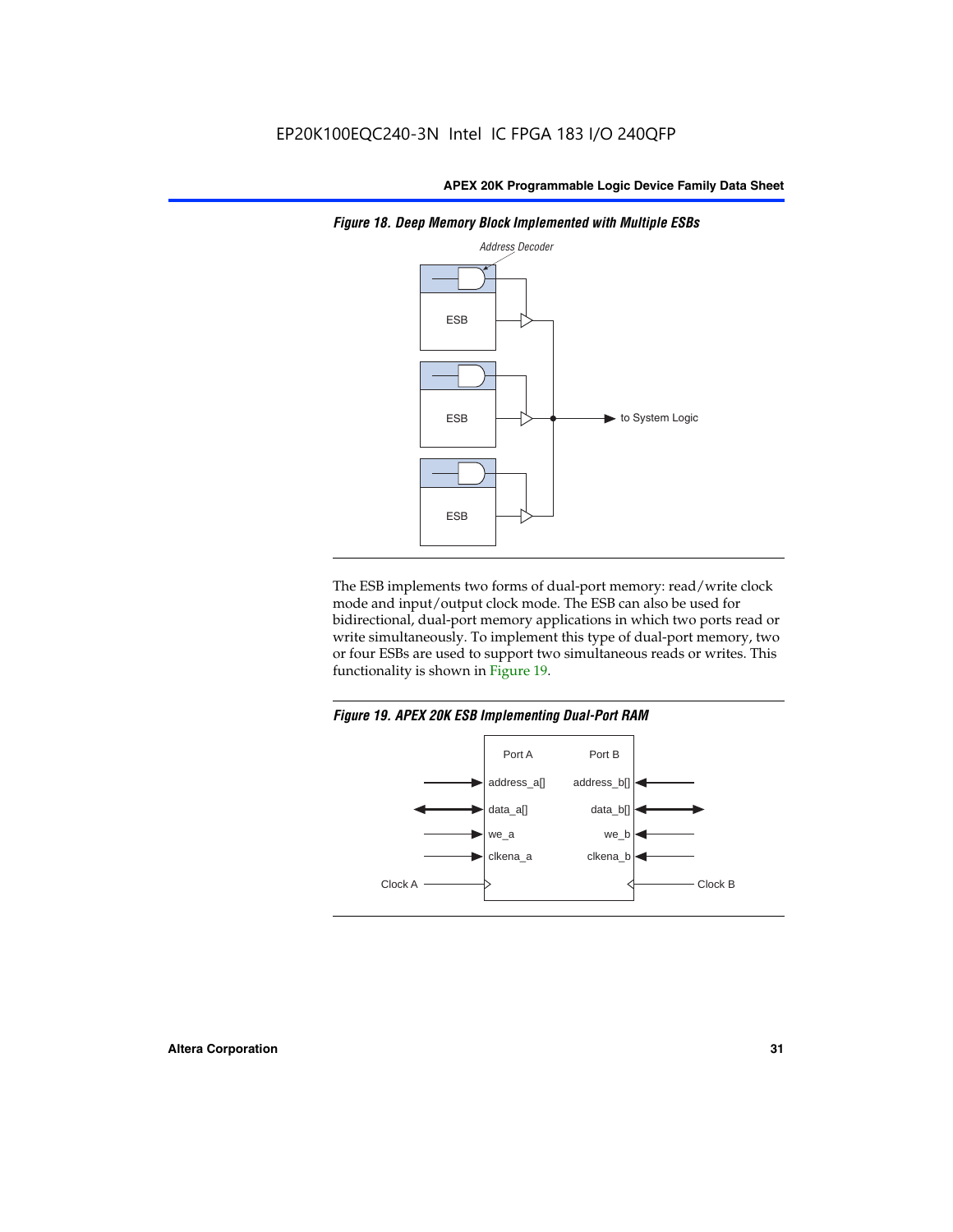#### **Read/Write Clock Mode**

The read/write clock mode contains two clocks. One clock controls all registers associated with writing: data input, WE, and write address. The other clock controls all registers associated with reading: read enable (RE), read address, and data output. The ESB also supports clock enable and asynchronous clear signals; these signals also control the read and write registers independently. Read/write clock mode is commonly used for applications where reads and writes occur at different system frequencies. Figure 20 shows the ESB in read/write clock mode.



### *Notes to Figure 20:*

- (1) All registers can be cleared asynchronously by ESB local interconnect signals, global signals, or the chip-wide reset.
- (2) APEX 20KE devices have four dedicated clocks.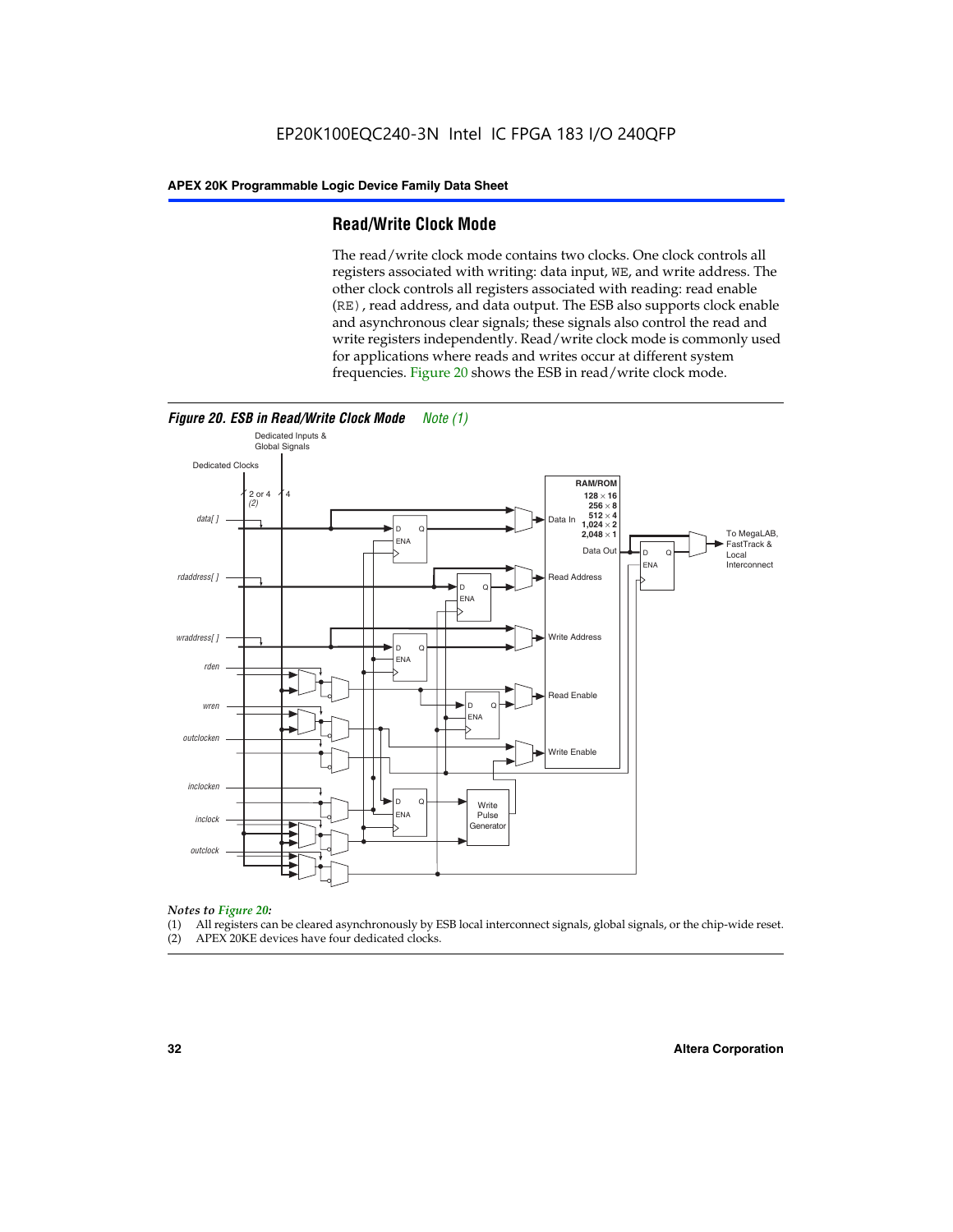#### **Input/Output Clock Mode**

The input/output clock mode contains two clocks. One clock controls all registers for inputs into the ESB: data input, WE, RE, read address, and write address. The other clock controls the ESB data output registers. The ESB also supports clock enable and asynchronous clear signals; these signals also control the reading and writing of registers independently. Input/output clock mode is commonly used for applications where the reads and writes occur at the same system frequency, but require different clock enable signals for the input and output registers. Figure 21 shows the ESB in input/output clock mode.



*Figure 21. ESB in Input/Output Clock Mode Note (1)*

#### *Notes to Figure 21:*

(1) All registers can be cleared asynchronously by ESB local interconnect signals, global signals, or the chip-wide reset.

(2) APEX 20KE devices have four dedicated clocks.

#### **Single-Port Mode**

The APEX 20K ESB also supports a single-port mode, which is used when simultaneous reads and writes are not required. See Figure 22.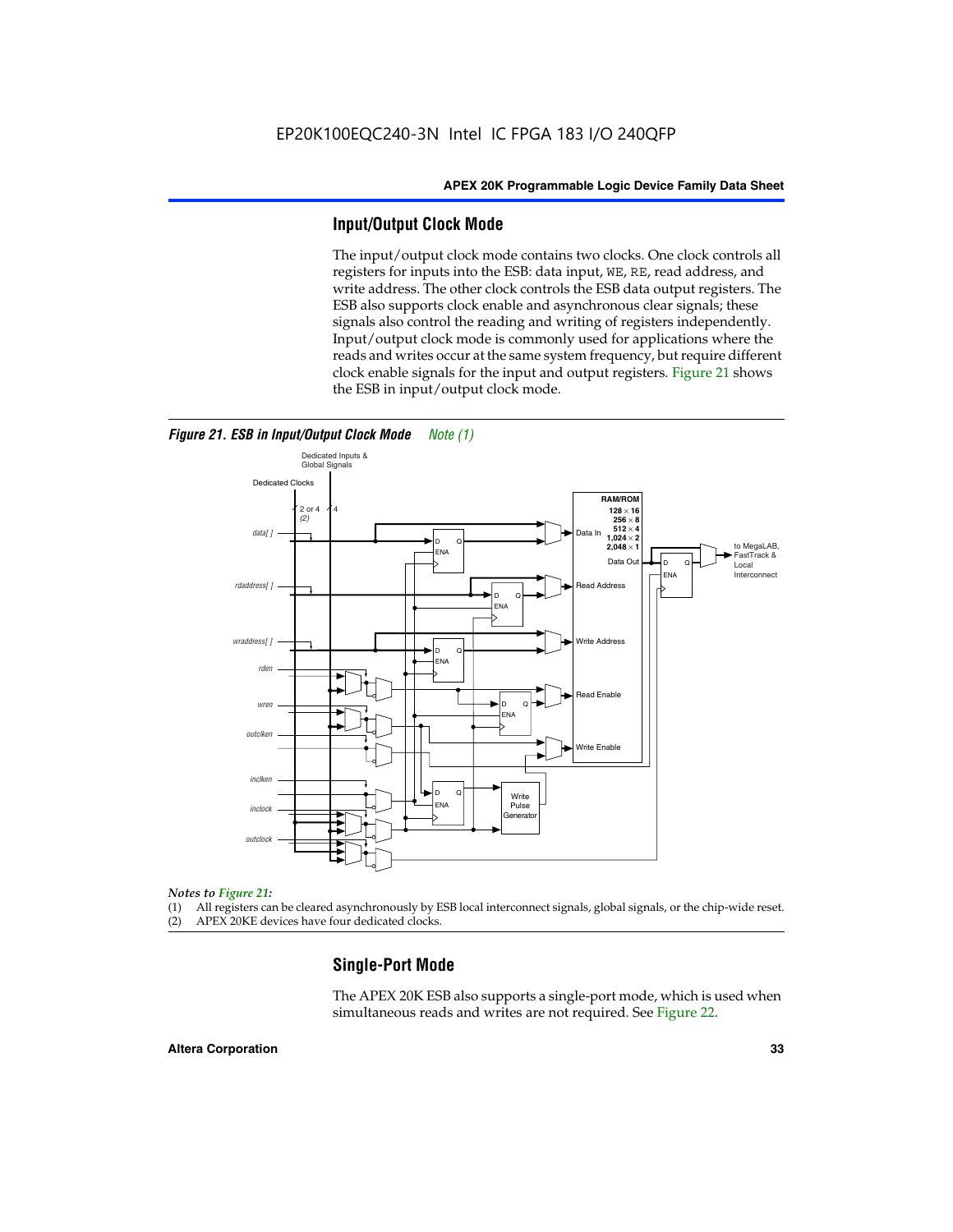#### *Figure 22. ESB in Single-Port Mode Note (1)*



#### *Notes to Figure 22:*

(1) All registers can be asynchronously cleared by ESB local interconnect signals, global signals, or the chip-wide reset.

(2) APEX 20KE devices have four dedicated clocks.

#### **Content-Addressable Memory**

In APEX 20KE devices, the ESB can implement CAM. CAM can be thought of as the inverse of RAM. When read, RAM outputs the data for a given address. Conversely, CAM outputs an address for a given data word. For example, if the data FA12 is stored in address 14, the CAM outputs 14 when FA12 is driven into it.

CAM is used for high-speed search operations. When searching for data within a RAM block, the search is performed serially. Thus, finding a particular data word can take many cycles. CAM searches all addresses in parallel and outputs the address storing a particular word. When a match is found, a match flag is set high. Figure 23 shows the CAM block diagram.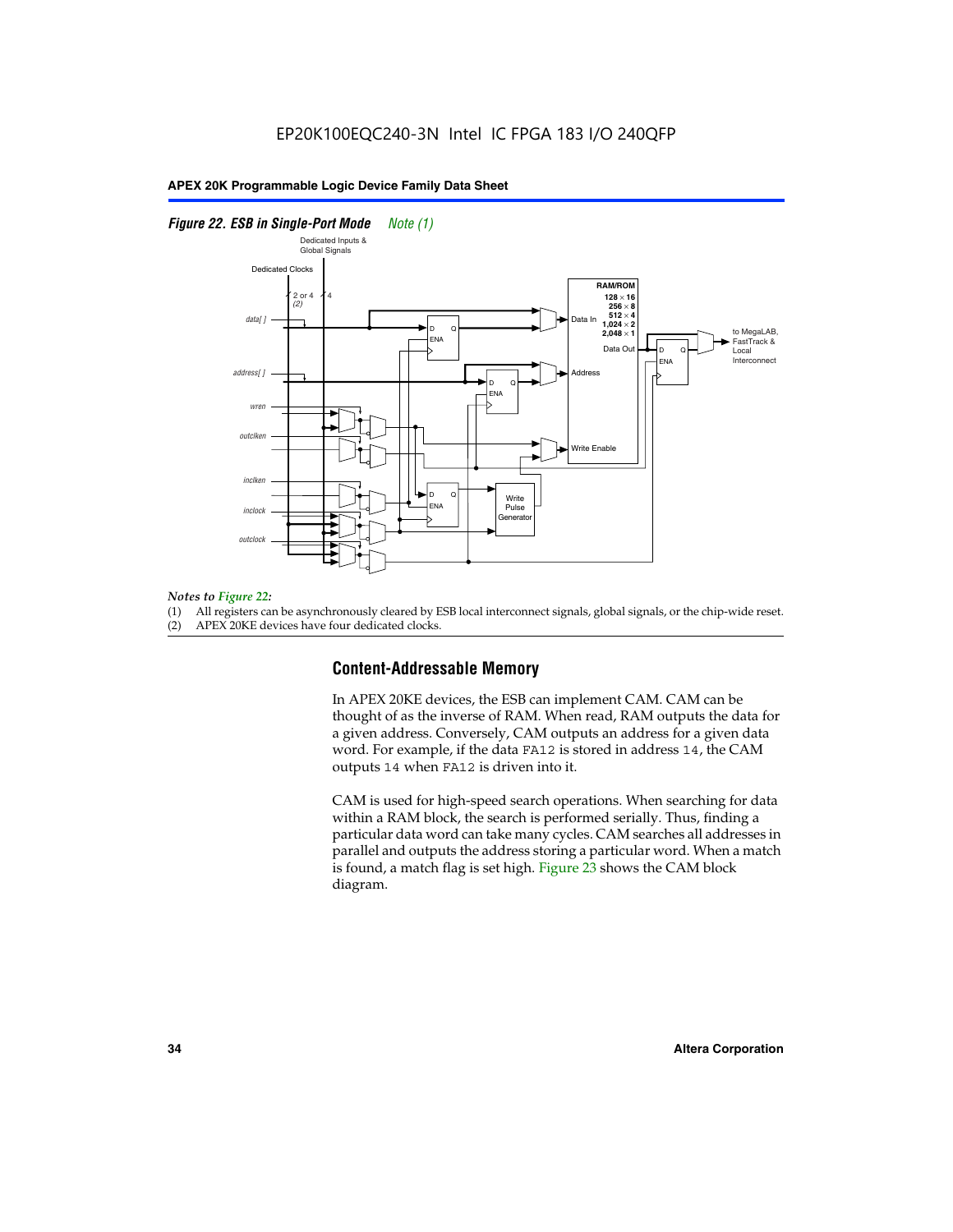

#### *Figure 23. APEX 20KE CAM Block Diagram*

CAM can be used in any application requiring high-speed searches, such as networking, communications, data compression, and cache management.

The APEX 20KE on-chip CAM provides faster system performance than traditional discrete CAM. Integrating CAM and logic into the APEX 20KE device eliminates off-chip and on-chip delays, improving system performance.

When in CAM mode, the ESB implements 32-word, 32-bit CAM. Wider or deeper CAM can be implemented by combining multiple CAMs with some ancillary logic implemented in LEs. The Quartus II software combines ESBs and LEs automatically to create larger CAMs.

CAM supports writing "don't care" bits into words of the memory. The "don't-care" bit can be used as a mask for CAM comparisons; any bit set to "don't-care" has no effect on matches.

The output of the CAM can be encoded or unencoded. When encoded, the ESB outputs an encoded address of the data's location. For instance, if the data is located in address 12, the ESB output is 12. When unencoded, the ESB uses its 16 outputs to show the location of the data over two clock cycles. In this case, if the data is located in address 12, the 12th output line goes high. When using unencoded outputs, two clock cycles are required to read the output because a 16-bit output bus is used to show the status of 32 words.

The encoded output is better suited for designs that ensure duplicate data is not written into the CAM. If duplicate data is written into two locations, the CAM's output will be incorrect. If the CAM may contain duplicate data, the unencoded output is a better solution; CAM with unencoded outputs can distinguish multiple data locations.

CAM can be pre-loaded with data during configuration, or it can be written during system operation. In most cases, two clock cycles are required to write each word into CAM. When "don't-care" bits are used, a third clock cycle is required.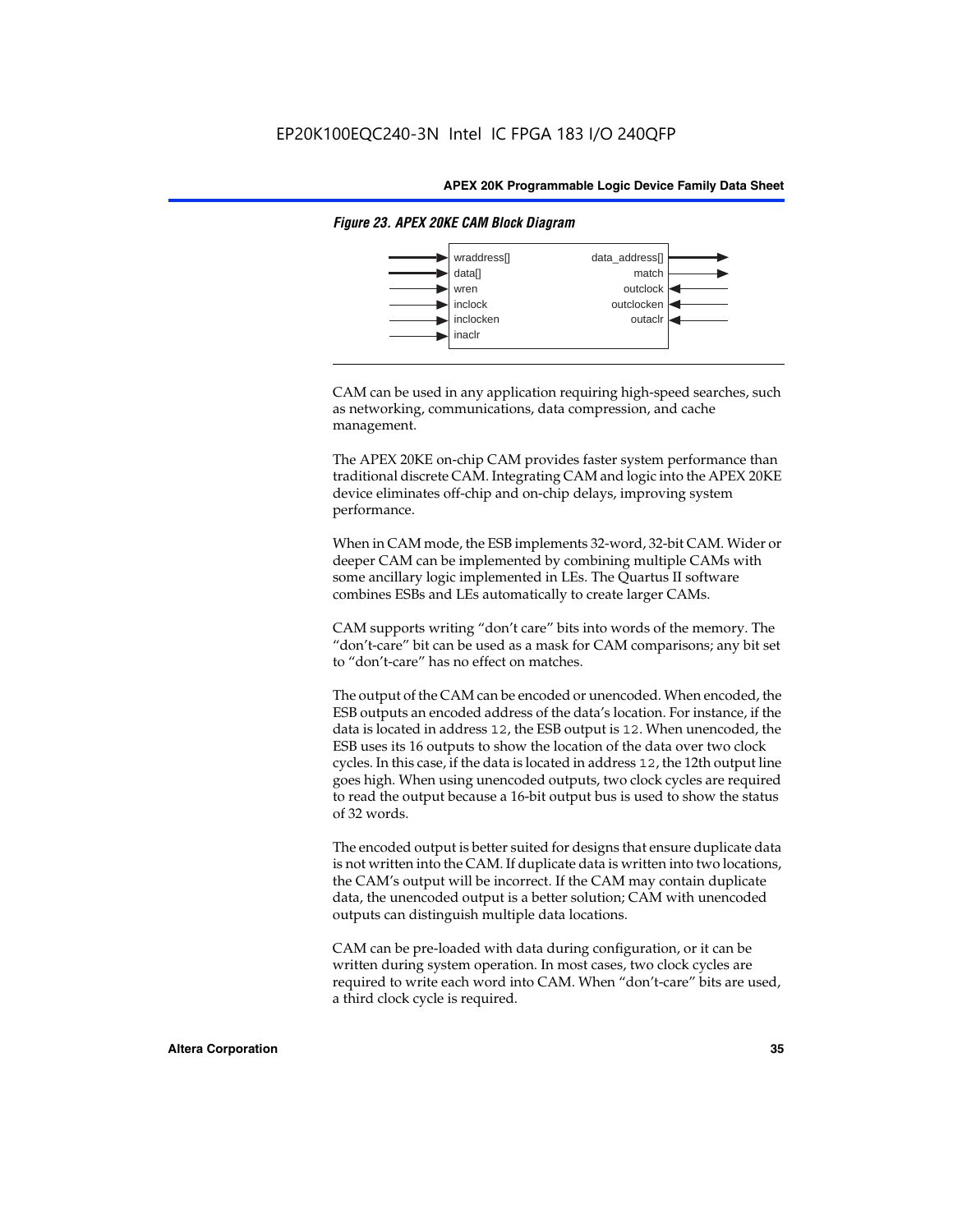

For more information on APEX 20KE devices and CAM, see *Application Note 119 (Implementing High-Speed Search Applications with APEX CAM).*

# **Driving Signals to the ESB**

ESBs provide flexible options for driving control signals. Different clocks can be used for the ESB inputs and outputs. Registers can be inserted independently on the data input, data output, read address, write address, WE, and RE signals. The global signals and the local interconnect can drive the WE and RE signals. The global signals, dedicated clock pins, and local interconnect can drive the ESB clock signals. Because the LEs drive the local interconnect, the LEs can control the WE and RE signals and the ESB clock, clock enable, and asynchronous clear signals. Figure 24 shows the ESB control signal generation logic.





#### *Note to Figure 24:*

(1) APEX 20KE devices have four dedicated clocks.

An ESB is fed by the local interconnect, which is driven by adjacent LEs (for high-speed connection to the ESB) or the MegaLAB interconnect. The ESB can drive the local, MegaLAB, or FastTrack Interconnect routing structure to drive LEs and IOEs in the same MegaLAB structure or anywhere in the device.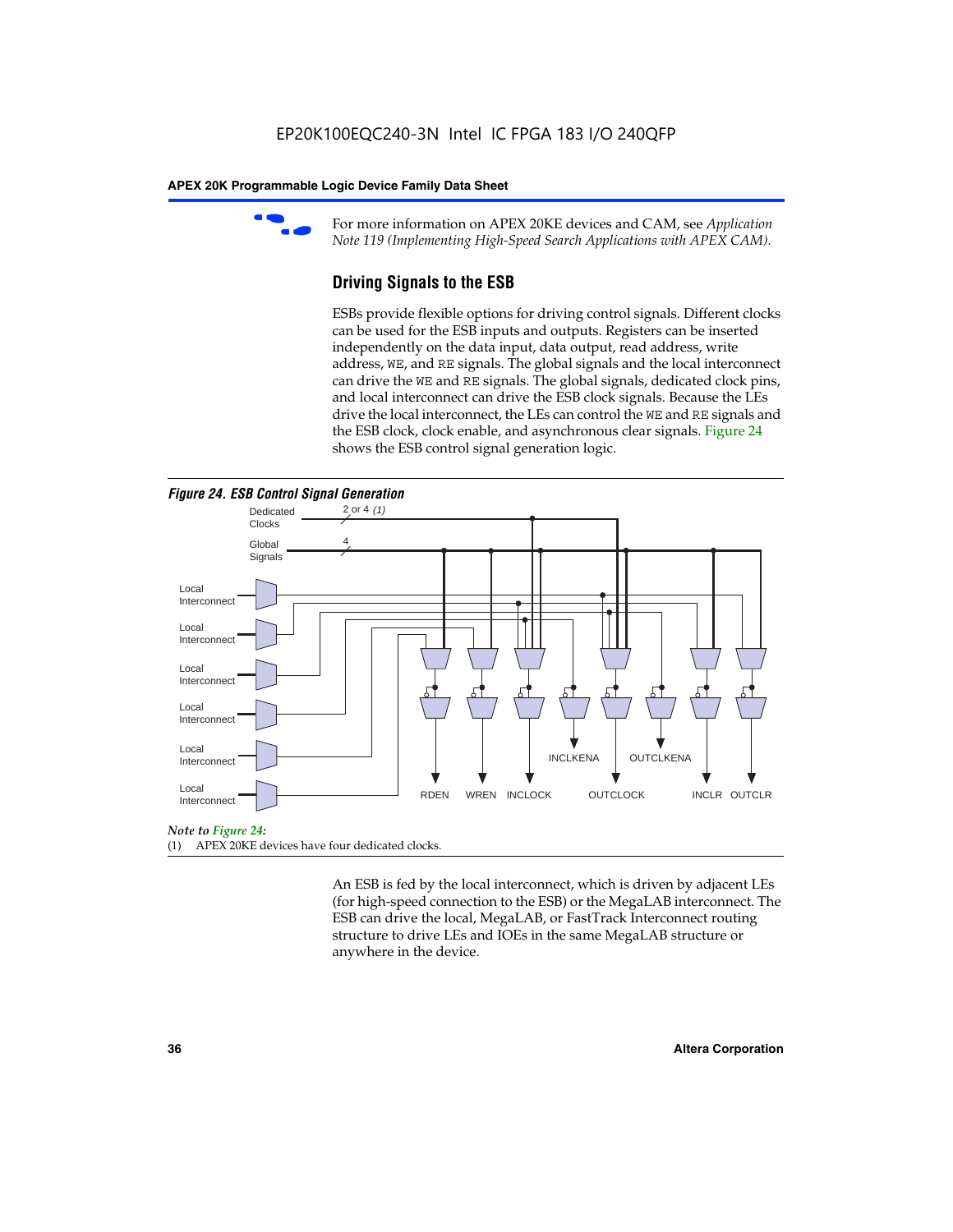# **Implementing Logic in ROM**

In addition to implementing logic with product terms, the ESB can implement logic functions when it is programmed with a read-only pattern during configuration, creating a large LUT. With LUTs, combinatorial functions are implemented by looking up the results, rather than by computing them. This implementation of combinatorial functions can be faster than using algorithms implemented in general logic, a performance advantage that is further enhanced by the fast access times of ESBs. The large capacity of ESBs enables designers to implement complex functions in one logic level without the routing delays associated with linked LEs or distributed RAM blocks. Parameterized functions such as LPM functions can take advantage of the ESB automatically. Further, the Quartus II software can implement portions of a design with ESBs where appropriate.

# **Programmable Speed/Power Control**

APEX 20K ESBs offer a high-speed mode that supports very fast operation on an ESB-by-ESB basis. When high speed is not required, this feature can be turned off to reduce the ESB's power dissipation by up to 50%. ESBs that run at low power incur a nominal timing delay adder. This Turbo  $Bit^{TM}$  option is available for ESBs that implement product-term logic or memory functions. An ESB that is not used will be powered down so that it does not consume DC current.

Designers can program each ESB in the APEX 20K device for either high-speed or low-power operation. As a result, speed-critical paths in the design can run at high speed, while the remaining paths operate at reduced power.

**I/O Structure** The APEX 20K IOE contains a bidirectional I/O buffer and a register that can be used either as an input register for external data requiring fast setup times, or as an output register for data requiring fast clock-to-output performance. IOEs can be used as input, output, or bidirectional pins. For fast bidirectional I/O timing, LE registers using local routing can improve setup times and OE timing. The Quartus II software Compiler uses the programmable inversion option to invert signals from the row and column interconnect automatically where appropriate. Because the APEX 20K IOE offers one output enable per pin, the Quartus II software Compiler can emulate open-drain operation efficiently.

> The APEX 20K IOE includes programmable delays that can be activated to ensure zero hold times, minimum clock-to-output times, input IOE register-to-core register transfers, or core-to-output IOE register transfers. A path in which a pin directly drives a register may require the delay to ensure zero hold time, whereas a path in which a pin drives a register through combinatorial logic may not require the delay.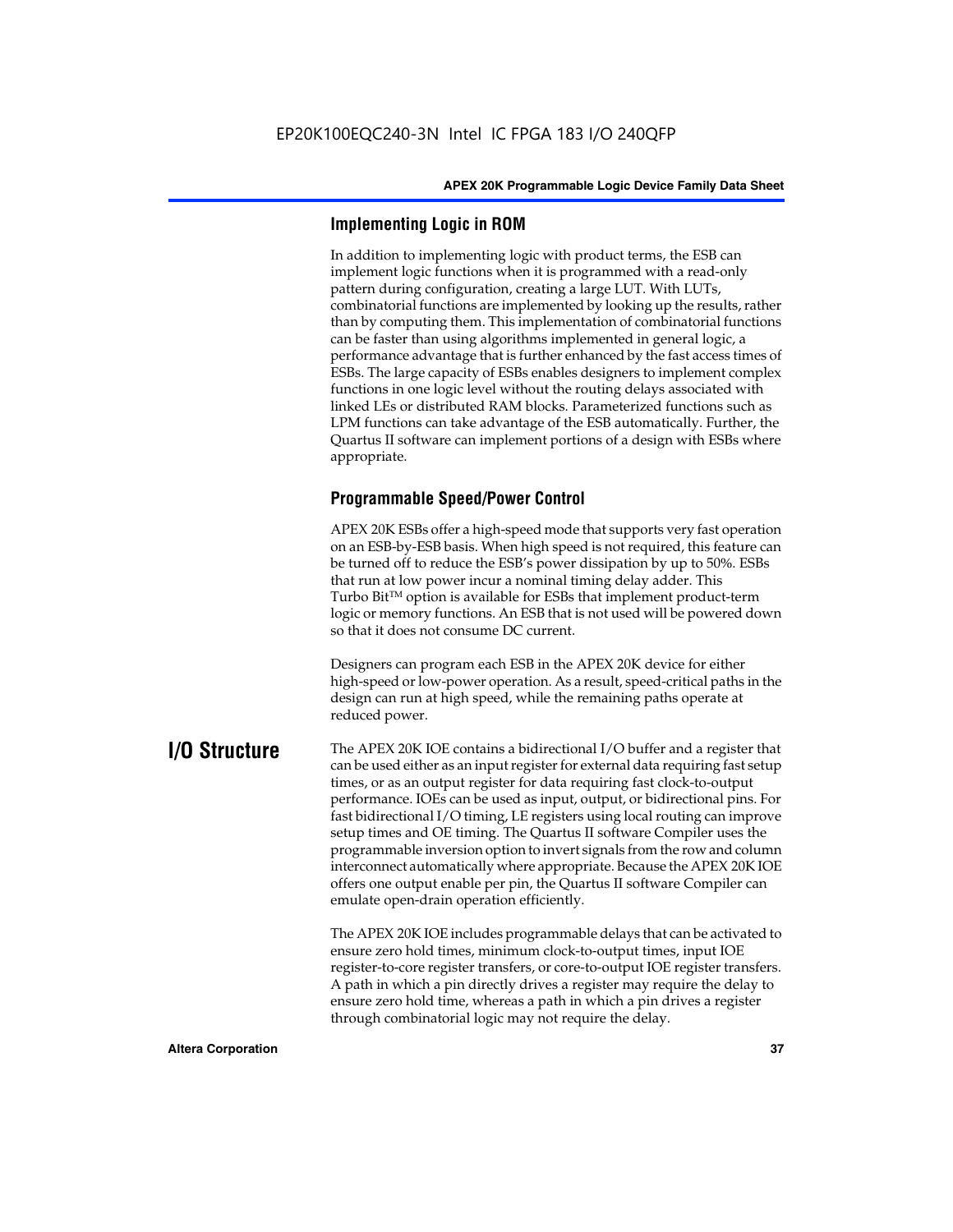Table 10 describes the APEX 20K programmable delays and their logic options in the Quartus II software.

| Table 10. APEX 20K Programmable Delay Chains |                                         |  |  |
|----------------------------------------------|-----------------------------------------|--|--|
| <b>Programmable Delays</b>                   | <b>Quartus II Logic Option</b>          |  |  |
| Input pin to core delay                      | Decrease input delay to internal cells  |  |  |
| Input pin to input register delay            | Decrease input delay to input register  |  |  |
| Core to output register delay                | Decrease input delay to output register |  |  |
| Output register $t_{\rm CO}$ delay           | Increase delay to output pin            |  |  |

The Quartus II software compiler can program these delays automatically to minimize setup time while providing a zero hold time. Figure 25 shows how fast bidirectional I/Os are implemented in APEX 20K devices.

The register in the APEX 20K IOE can be programmed to power-up high or low after configuration is complete. If it is programmed to power-up low, an asynchronous clear can control the register. If it is programmed to power-up high, the register cannot be asynchronously cleared or preset. This feature is useful for cases where the APEX 20K device controls an active-low input or another device; it prevents inadvertent activation of the input upon power-up.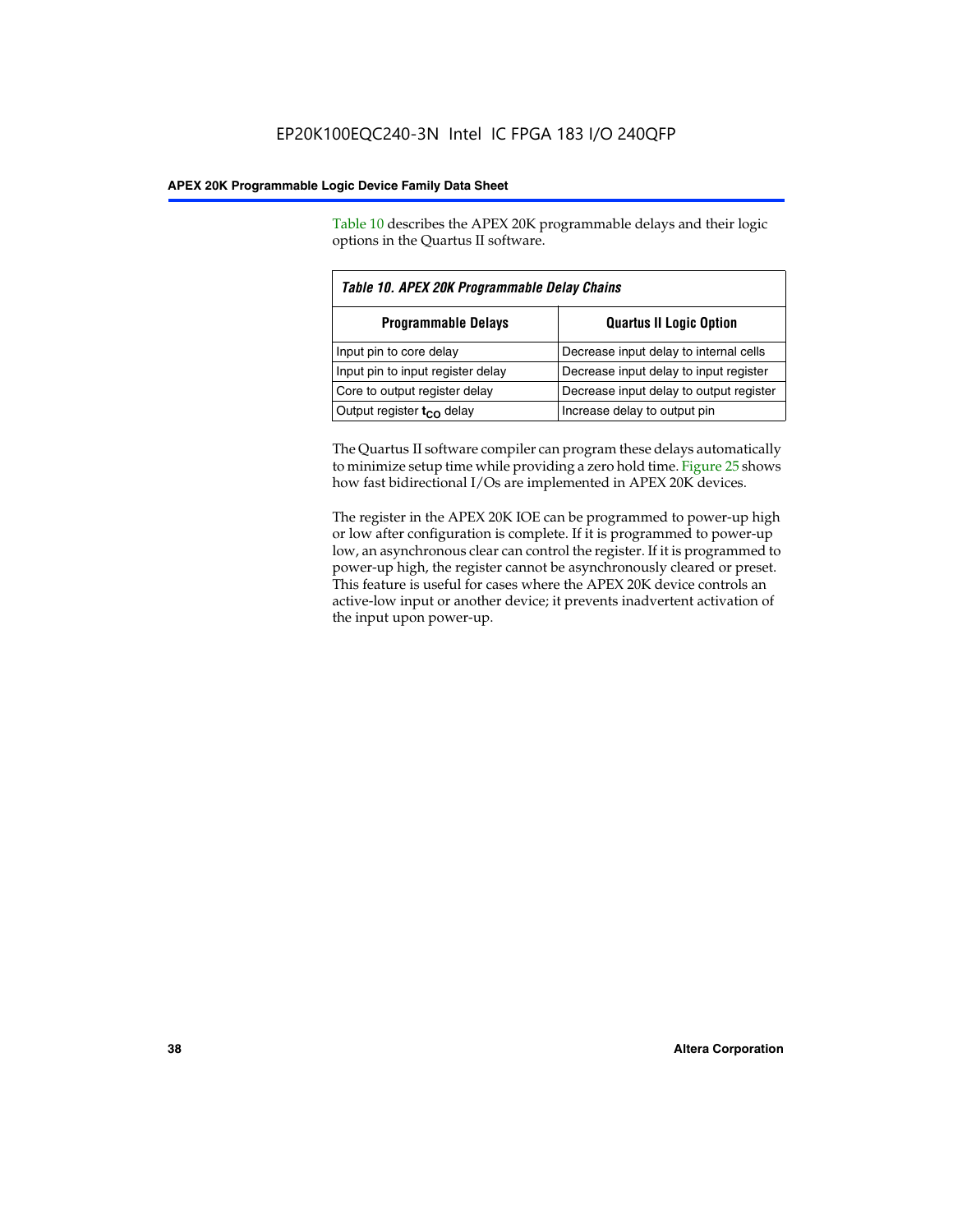

# *Figure 25. APEX 20K Bidirectional I/O Registers Note (1)*



#### **Altera Corporation 39**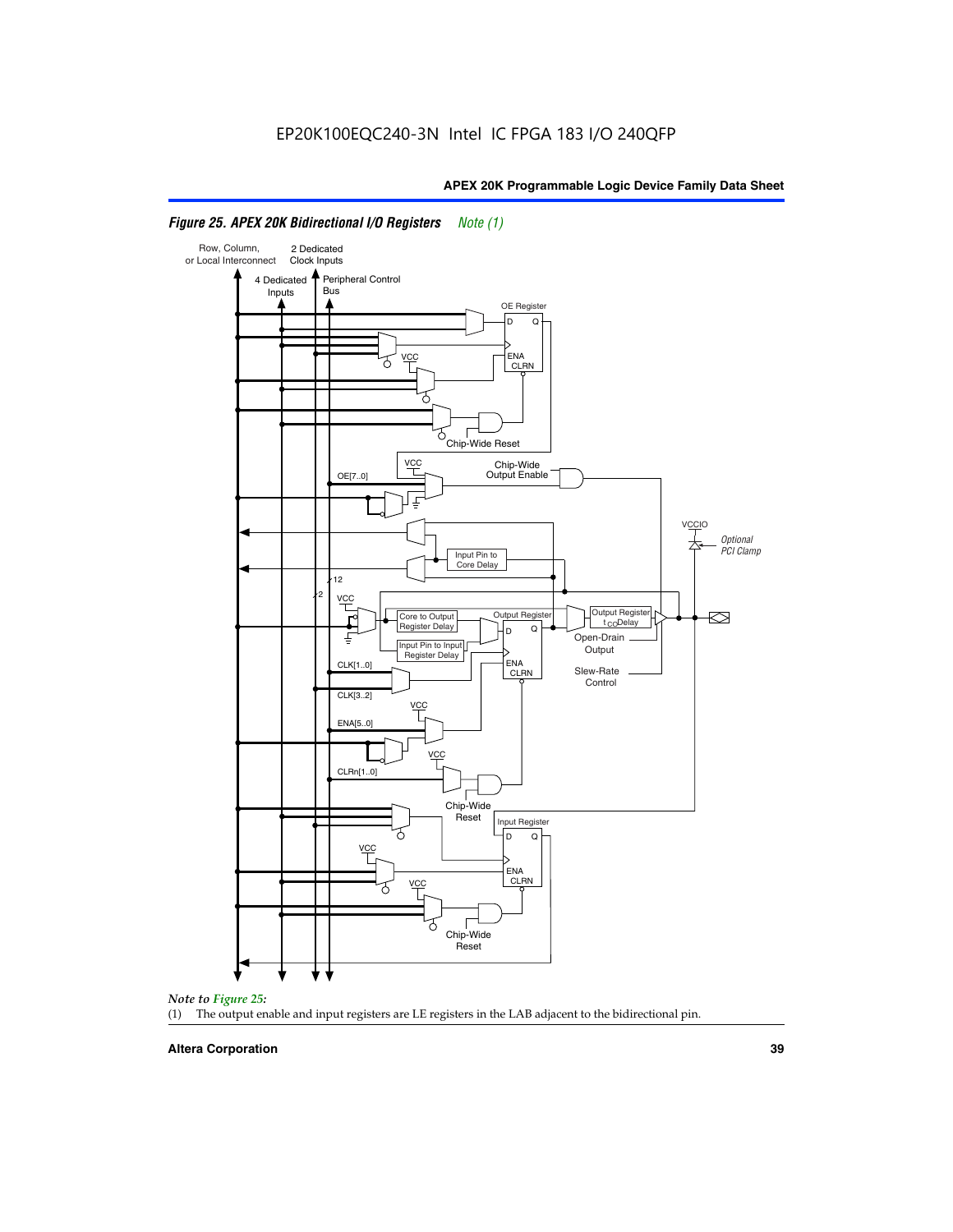APEX 20KE devices include an enhanced IOE, which drives the FastRow interconnect. The FastRow interconnect connects a column I/O pin directly to the LAB local interconnect within two MegaLAB structures. This feature provides fast setup times for pins that drive high fan-outs with complex logic, such as PCI designs. For fast bidirectional I/O timing, LE registers using local routing can improve setup times and OE timing. The APEX 20KE IOE also includes direct support for open-drain operation, giving faster clock-to-output for open-drain signals. Some programmable delays in the APEX 20KE IOE offer multiple levels of delay to fine-tune setup and hold time requirements. The Quartus II software compiler can set these delays automatically to minimize setup time while providing a zero hold time.

Table 11 describes the APEX 20KE programmable delays and their logic options in the Quartus II software.

| Table 11. APEX 20KE Programmable Delay Chains |                                         |  |  |  |
|-----------------------------------------------|-----------------------------------------|--|--|--|
| <b>Programmable Delays</b>                    | <b>Quartus II Logic Option</b>          |  |  |  |
| Input Pin to Core Delay                       | Decrease input delay to internal cells  |  |  |  |
| Input Pin to Input Register Delay             | Decrease input delay to input registers |  |  |  |
| Core to Output Register Delay                 | Decrease input delay to output register |  |  |  |
| Output Register t <sub>CO</sub> Delay         | Increase delay to output pin            |  |  |  |
| <b>Clock Enable Delay</b>                     | Increase clock enable delay             |  |  |  |

The register in the APEX 20KE IOE can be programmed to power-up high or low after configuration is complete. If it is programmed to power-up low, an asynchronous clear can control the register. If it is programmed to power-up high, an asynchronous preset can control the register. Figure 26 shows how fast bidirectional I/O pins are implemented in APEX 20KE devices. This feature is useful for cases where the APEX 20KE device controls an active-low input or another device; it prevents inadvertent activation of the input upon power-up.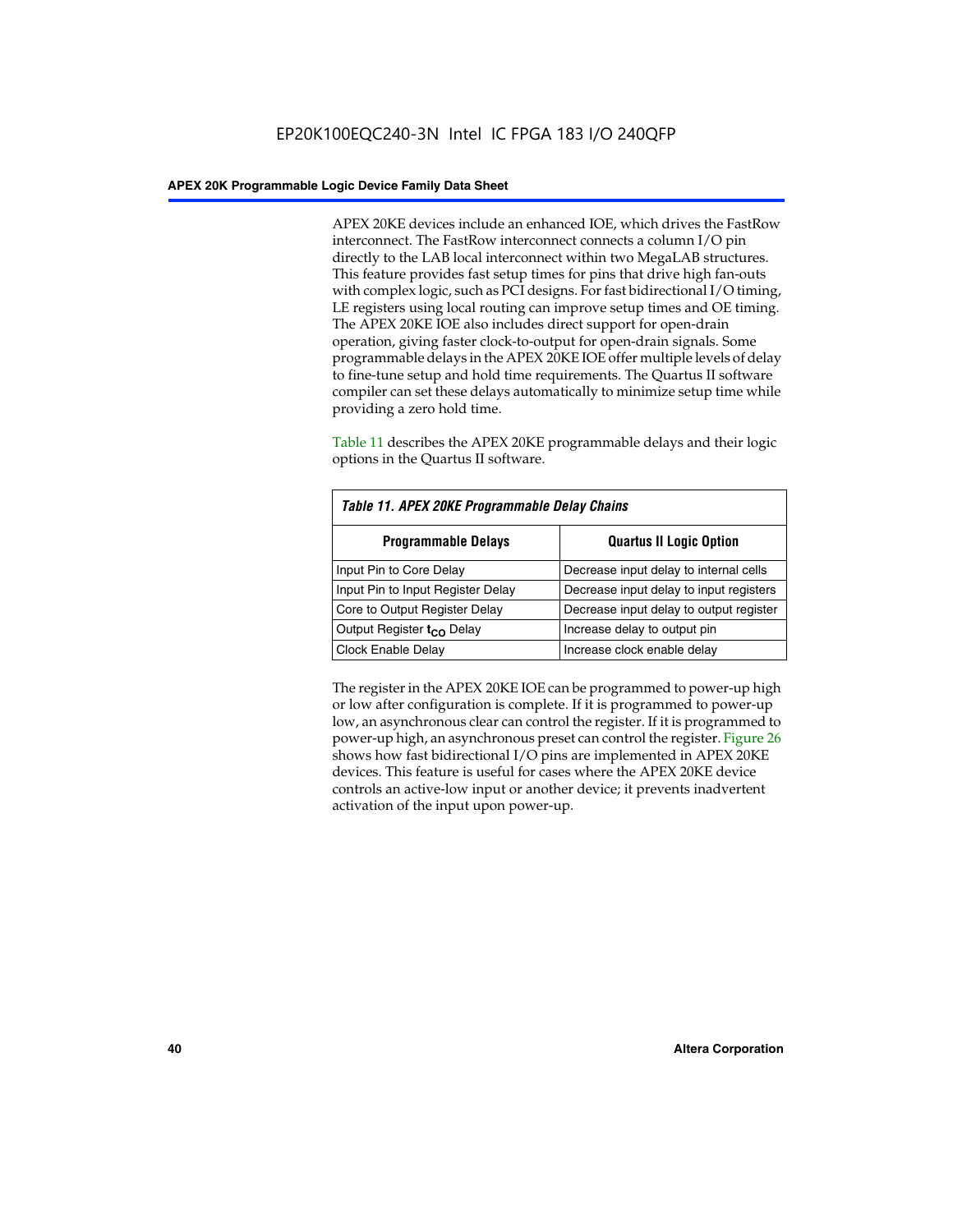#### Row, Column, FastRow, 4 Dedicated or Local Interconnect Clock Inputs Peripheral Control 4 Dedicated **Bus** Inputs OE Register D Q ENA VCC CLRN 7 Chip-Wide Reset YCC Chip-Wide Output Enable OE[7..0] VC Input Pin to **Optional** Core Delay (1) PCI Clamp Input Pin to Core Delay (1) 12 4 **VCC** Output Register **Output Registe**  $\approx$ Core to Output | Output Hegister | Durbut Tropieding | Contput Tropieding | Durbut Tropieding | Output Tropied<br>Register Delay | Durbut Tropieding | Contput Tropieding | Contput Tropieding | O t<sub>CO</sub>Delay  $D$  Q ŧ Open-Drain Input Pin to Input **Output** Register Delay ENA CLK[1..0] CLRN/ Slew-Rate PR<sub>N</sub> Control CLK[3..0] VCC ENA[5..0] Clock Enable Delay (1) VCC CLRn[1..0] Chip-Wide Input Pin to Core Delay (1) Reset Input Register D Q VCC .<br>ENA CLRN **VCC** Chip-Wide Reset

# *Figure 26. APEX 20KE Bidirectional I/O Registers Notes (1), (2)*

# *Notes to Figure 26:*

- (1) This programmable delay has four settings: off and three levels of delay.<br>(2) The output enable and input registers are LE registers in the LAB adjacer
- The output enable and input registers are LE registers in the LAB adjacent to the bidirectional pin.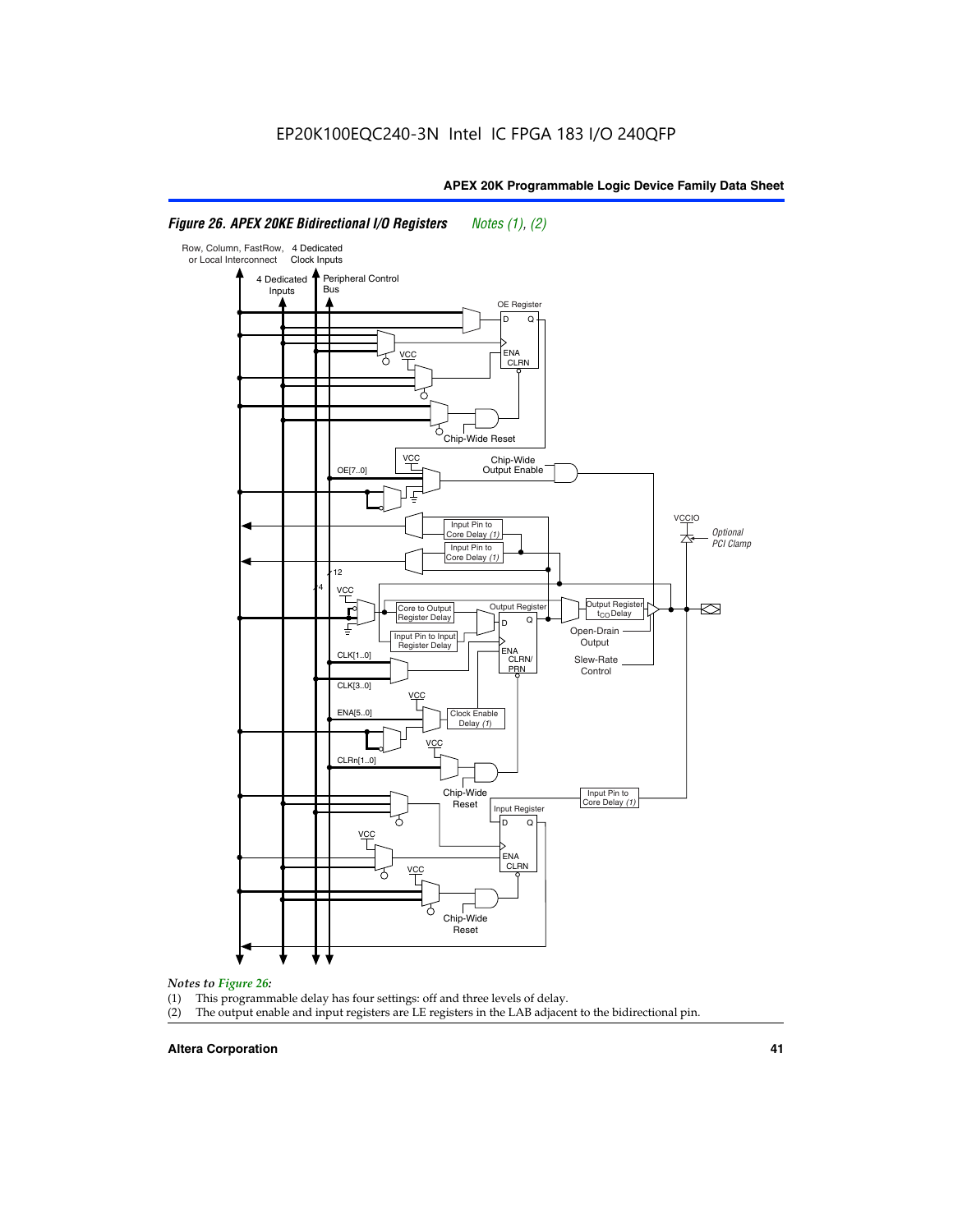Each IOE drives a row, column, MegaLAB, or local interconnect when used as an input or bidirectional pin. A row IOE can drive a local, MegaLAB, row, and column interconnect; a column IOE can drive the column interconnect. Figure 27 shows how a row IOE connects to the interconnect.

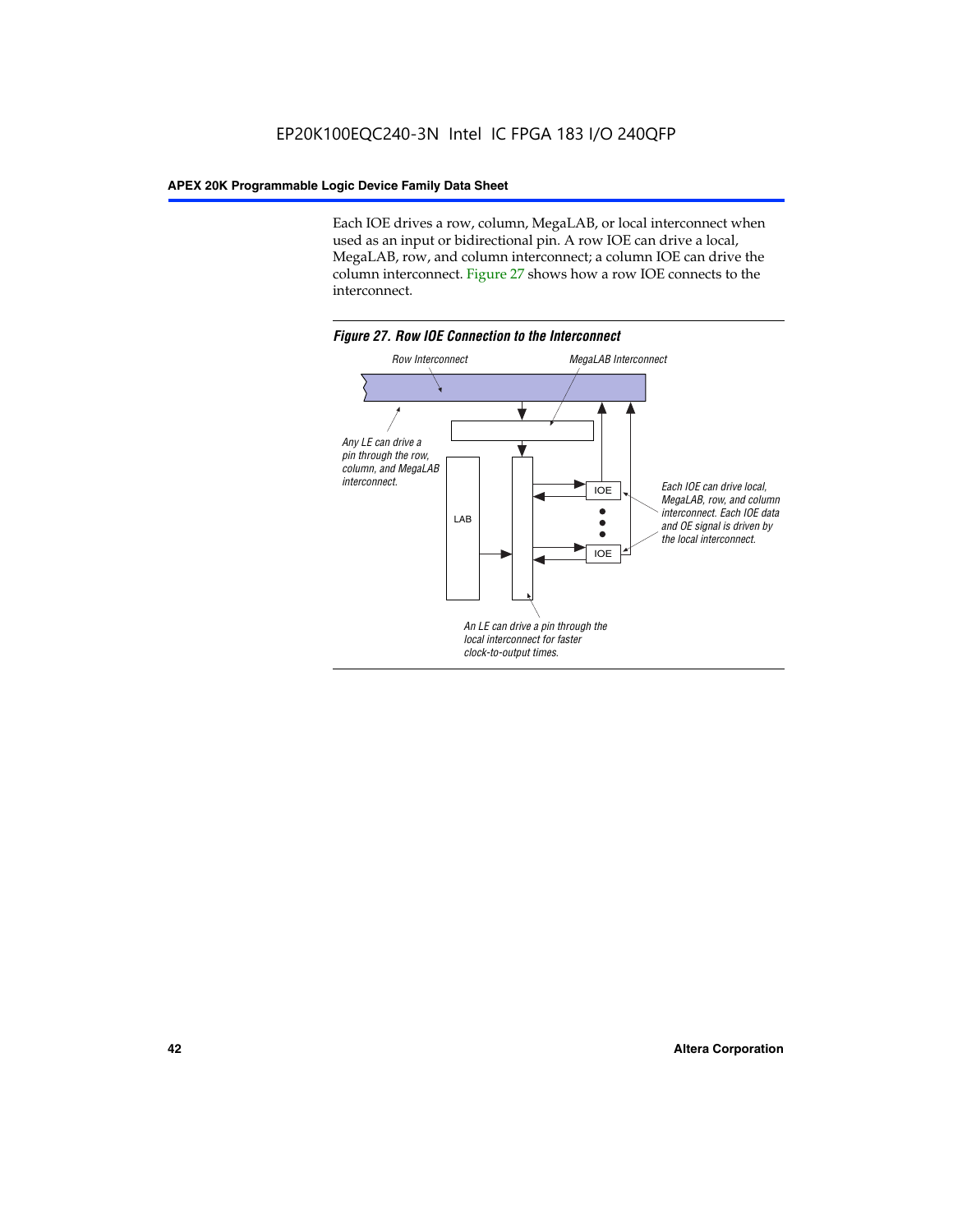Figure 28 shows how a column IOE connects to the interconnect.

# *Figure 28. Column IOE Connection to the Interconnect*



# **Dedicated Fast I/O Pins**

APEX 20KE devices incorporate an enhancement to support bidirectional pins with high internal fanout such as PCI control signals. These pins are called Dedicated Fast I/O pins (FAST1, FAST2, FAST3, and FAST4) and replace dedicated inputs. These pins can be used for fast clock, clear, or high fanout logic signal distribution. They also can drive out. The Dedicated Fast I/O pin data output and tri-state control are driven by local interconnect from the adjacent MegaLAB for high speed.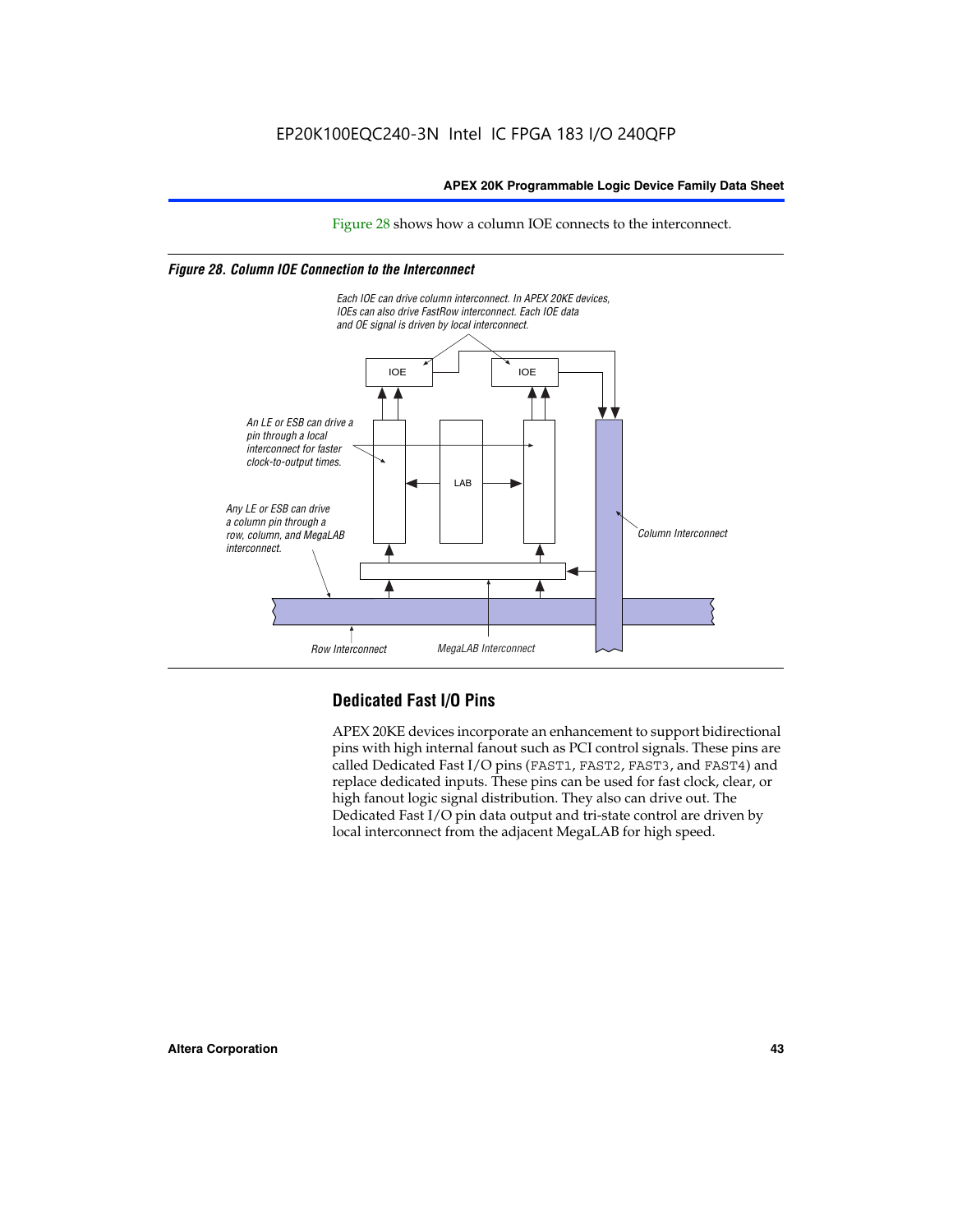# **Advanced I/O Standard Support**

APEX 20KE IOEs support the following I/O standards: LVTTL, LVCMOS, 1.8-V I/O, 2.5-V I/O, 3.3-V PCI, PCI-X, 3.3-V AGP, LVDS, LVPECL, GTL+, CTT, HSTL Class I, SSTL-3 Class I and II, and SSTL-2 Class I and II.



For more information on I/O standards supported by APEX 20KE devices, see *Application Note 117 (Using Selectable I/O Standards in Altera Devices)*.

The APEX 20KE device contains eight I/O banks. In QFP packages, the banks are linked to form four I/O banks. The I/O banks directly support all standards except LVDS and LVPECL. All I/O banks can support LVDS and LVPECL with the addition of external resistors. In addition, one block within a bank contains circuitry to support high-speed True-LVDS and LVPECL inputs, and another block within a particular bank supports high-speed True-LVDS and LVPECL outputs. The LVDS blocks support all of the I/O standards. Each I/O bank has its own VCCIO pins. A single device can support 1.8-V, 2.5-V, and 3.3-V interfaces; each bank can support a different standard independently. Each bank can also use a separate  $V_{\text{REF}}$  level so that each bank can support any of the terminated standards (such as SSTL-3) independently. Within a bank, any one of the terminated standards can be supported. EP20K300E and larger APEX 20KE devices support the LVDS interface for data pins (smaller devices support LVDS clock pins, but not data pins). All EP20K300E and larger devices support the LVDS interface for data pins up to 155 Mbit per channel; EP20K400E devices and larger with an X-suffix on the ordering code add a serializer/deserializer circuit and PLL for higher-speed support.

Each bank can support multiple standards with the same VCCIO for output pins. Each bank can support one voltage-referenced I/O standard, but it can support multiple I/O standards with the same VCCIO voltage level. For example, when VCCIO is 3.3 V, a bank can support LVTTL, LVCMOS, 3.3-V PCI, and SSTL-3 for inputs and outputs.

When the LVDS banks are not used as LVDS I/O banks, they support all of the other I/O standards. Figure 29 shows the arrangement of the APEX 20KE I/O banks.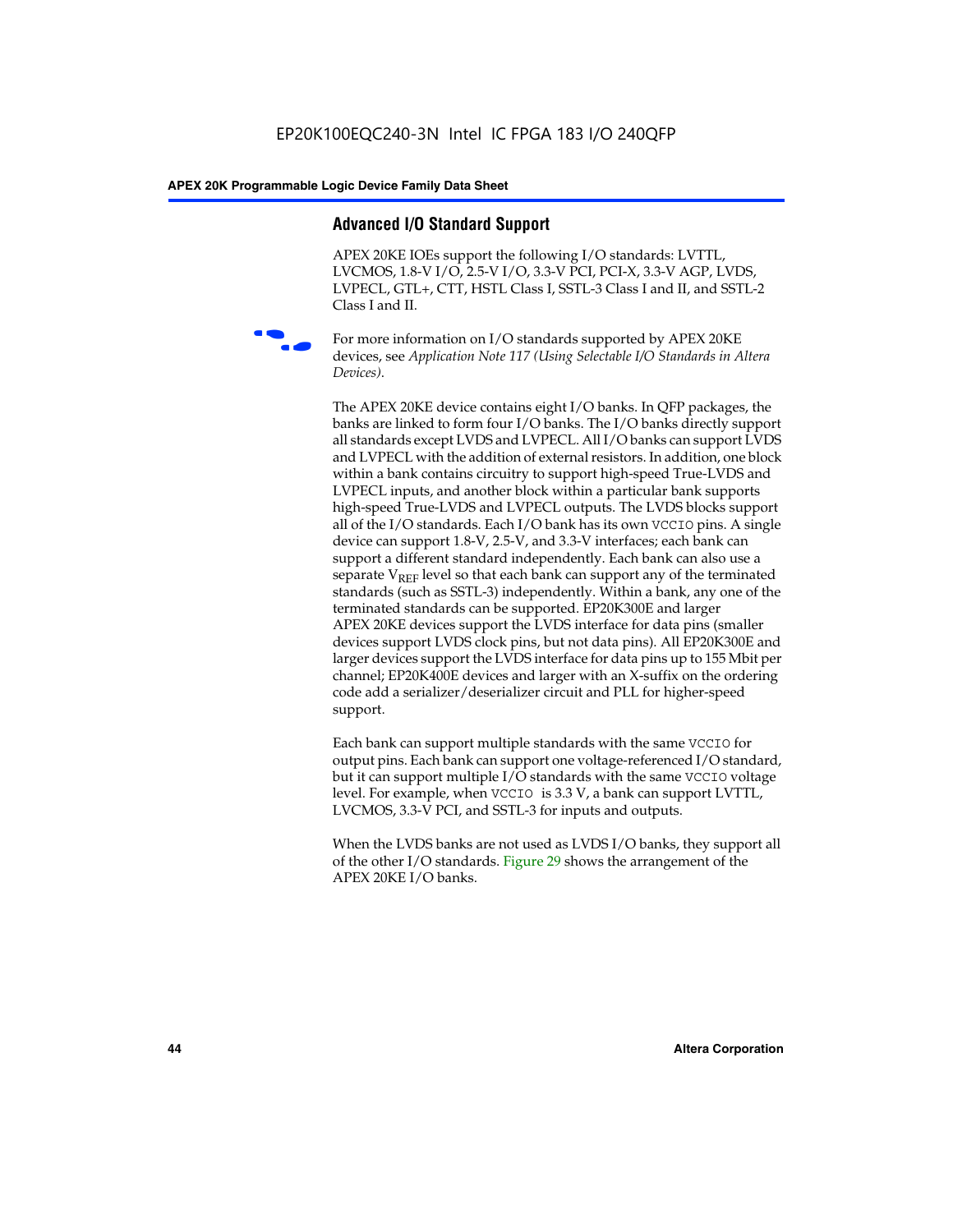

# *Figure 29. APEX 20KE I/O Banks*

#### *Notes to Figure 29:*

- (1) For more information on placing I/O pins in LVDS blocks, refer to the *Guidelines for Using LVDS Blocks* section in *Application Note 120 (Using LVDS in APEX 20KE Devices*).
- (2) If the LVDS input and output blocks are not used for LVDS, they can support all of the I/O standards and can be used as input, output, or bidirectional pins with  $V_{\text{C} \cap \text{O}}$  set to 3.3 V, 2.5 V, or 1.8 V.

# **Power Sequencing & Hot Socketing**

Because APEX 20K and APEX 20KE devices can be used in a mixedvoltage environment, they have been designed specifically to tolerate any possible power-up sequence. Therefore, the  $V_{\text{CCIO}}$  and  $V_{\text{CCINT}}$  power supplies may be powered in any order.

For more information, please refer to the "Power Sequencing Considerations" section in the *Configuring APEX 20KE & APEX 20KC Devices* chapter of the *Configuration Devices Handbook*.

Signals can be driven into APEX 20K devices before and during power-up without damaging the device. In addition, APEX 20K devices do not drive out during power-up. Once operating conditions are reached and the device is configured, APEX 20K and APEX 20KE devices operate as specified by the user.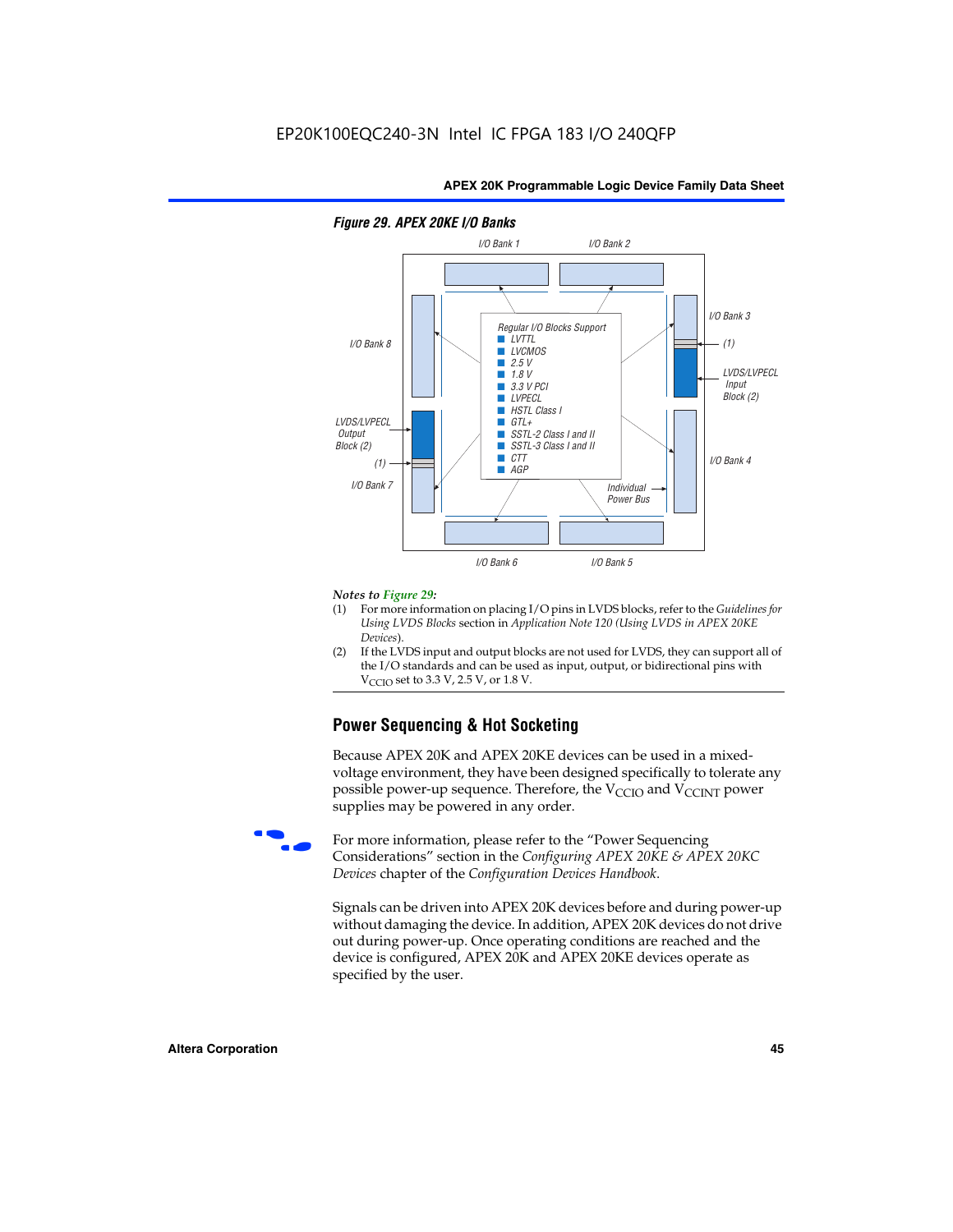Under hot socketing conditions, APEX 20KE devices will not sustain any damage, but the I/O pins will drive out.

# **MultiVolt I/O Interface**

The APEX device architecture supports the MultiVolt I/O interface feature, which allows APEX devices in all packages to interface with systems of different supply voltages. The devices have one set of VCC pins for internal operation and input buffers (VCCINT), and another set for I/O output drivers (VCCIO).

The APEX 20K VCCINT pins must always be connected to a 2.5 V power supply. With a 2.5-V  $V_{\text{CCMT}}$  level, input pins are 2.5-V, 3.3-V, and 5.0-V tolerant. The VCCIO pins can be connected to either a 2.5-V or 3.3-V power supply, depending on the output requirements. When VCCIO pins are connected to a 2.5-V power supply, the output levels are compatible with 2.5-V systems. When the VCCIO pins are connected to a 3.3-V power supply, the output high is 3.3 V and is compatible with 3.3-V or 5.0-V systems.

| Table 12. 5.0-V Tolerant APEX 20K MultiVolt I/O Support |                                                |                  |     |     |     |     |
|---------------------------------------------------------|------------------------------------------------|------------------|-----|-----|-----|-----|
| $V_{\text{CCIO}}(V)$                                    | Input Signals (V)<br><b>Output Signals (V)</b> |                  |     |     |     |     |
|                                                         | 2.5                                            | 3.3              | 5.0 | 2.5 | 3.3 | 5.0 |
| 2.5                                                     |                                                | $\checkmark$ (1) |     |     |     |     |
| 3.3                                                     |                                                |                  |     |     |     |     |

Table 12 summarizes 5.0-V tolerant APEX 20K MultiVolt I/O support.

#### *Notes to Table 12:*

- (1) The PCI clamping diode must be disabled to drive an input with voltages higher than  $V_{CCIO}$ .
- (2) When  $V_{CCIO} = 3.3 V$ , an APEX 20K device can drive a 2.5-V device with 3.3-V tolerant inputs.

Open-drain output pins on 5.0-V tolerant APEX 20K devices (with a pullup resistor to the 5.0-V supply) can drive 5.0-V CMOS input pins that require a  $V_{IH}$  of 3.5 V. When the pin is inactive, the trace will be pulled up to 5.0 V by the resistor. The open-drain pin will only drive low or tri-state; it will never drive high. The rise time is dependent on the value of the pullup resistor and load impedance. The  $I_{OI}$  current specification should be considered when selecting a pull-up resistor.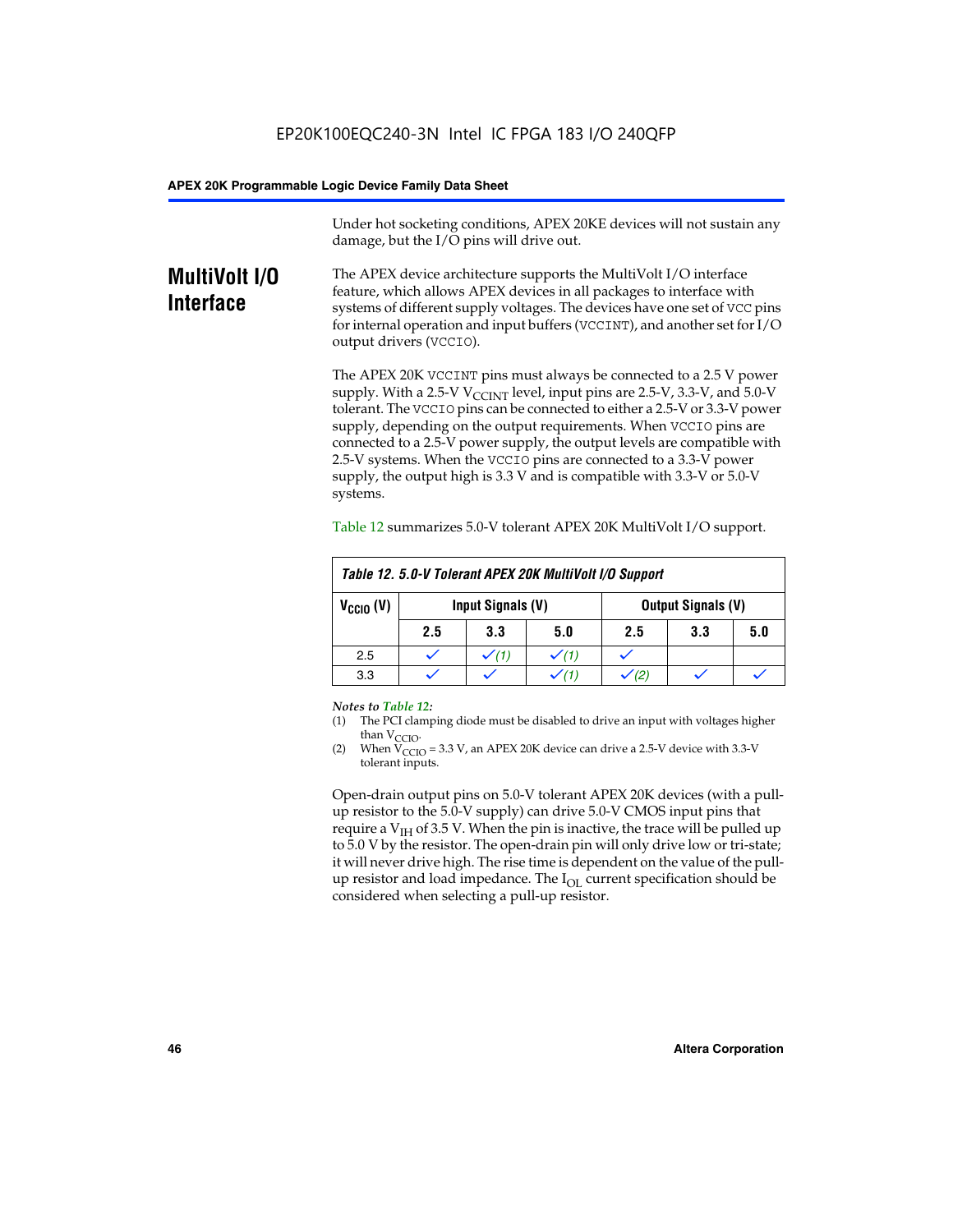APEX 20KE devices also support the MultiVolt I/O interface feature. The APEX 20KE VCCINT pins must always be connected to a 1.8-V power supply. With a 1.8-V  $V_{\text{CCINT}}$  level, input pins are 1.8-V, 2.5-V, and 3.3-V tolerant. The VCCIO pins can be connected to either a 1.8-V, 2.5-V, or 3.3-V power supply, depending on the I/O standard requirements. When the VCCIO pins are connected to a 1.8-V power supply, the output levels are compatible with 1.8-V systems. When VCCIO pins are connected to a 2.5-V power supply, the output levels are compatible with 2.5-V systems. When VCCIO pins are connected to a 3.3-V power supply, the output high is 3.3 V and compatible with 3.3-V or 5.0-V systems. An APEX 20KE device is 5.0-V tolerant with the addition of a resistor.

# Table 13 summarizes APEX 20KE MultiVolt I/O support.

|                                           | Table 13. APEX 20KE MultiVolt I/O Support<br>Note (1) |     |     |     |     |     |                           |     |
|-------------------------------------------|-------------------------------------------------------|-----|-----|-----|-----|-----|---------------------------|-----|
| $V_{\text{CCIO}}(V)$<br>Input Signals (V) |                                                       |     |     |     |     |     | <b>Output Signals (V)</b> |     |
|                                           | 1.8                                                   | 2.5 | 3.3 | 5.0 | 1.8 | 2.5 | 3.3                       | 5.0 |
| 1.8                                       |                                                       |     |     |     |     |     |                           |     |
| 2.5                                       |                                                       |     |     |     |     |     |                           |     |
| 3.3                                       |                                                       |     |     | (2) |     |     | (3)                       |     |

# *Notes to Table 13:*

(1) The PCI clamping diode must be disabled to drive an input with voltages higher than  $V_{CCIO}$ , except for the 5.0-V input case.

(2) An APEX 20KE device can be made 5.0-V tolerant with the addition of an external resistor. You also need a PCI clamp and series resistor.

(3) When  $V_{\text{CCIO}} = 3.3$  V, an APEX 20KE device can drive a 2.5-V device with 3.3-V tolerant inputs.

# **ClockLock & ClockBoost Features**

APEX 20K devices support the ClockLock and ClockBoost clock management features, which are implemented with PLLs. The ClockLock circuitry uses a synchronizing PLL that reduces the clock delay and skew within a device. This reduction minimizes clock-to-output and setup times while maintaining zero hold times. The ClockBoost circuitry, which provides a clock multiplier, allows the designer to enhance device area efficiency by sharing resources within the device. The ClockBoost circuitry allows the designer to distribute a low-speed clock and multiply that clock on-device. APEX 20K devices include a high-speed clock tree; unlike ASICs, the user does not have to design and optimize the clock tree. The ClockLock and ClockBoost features work in conjunction with the APEX 20K device's high-speed clock to provide significant improvements in system performance and band-width. Devices with an X-suffix on the ordering code include the ClockLock circuit.

The ClockLock and ClockBoost features in APEX 20K devices are enabled through the Quartus II software. External devices are not required to use these features.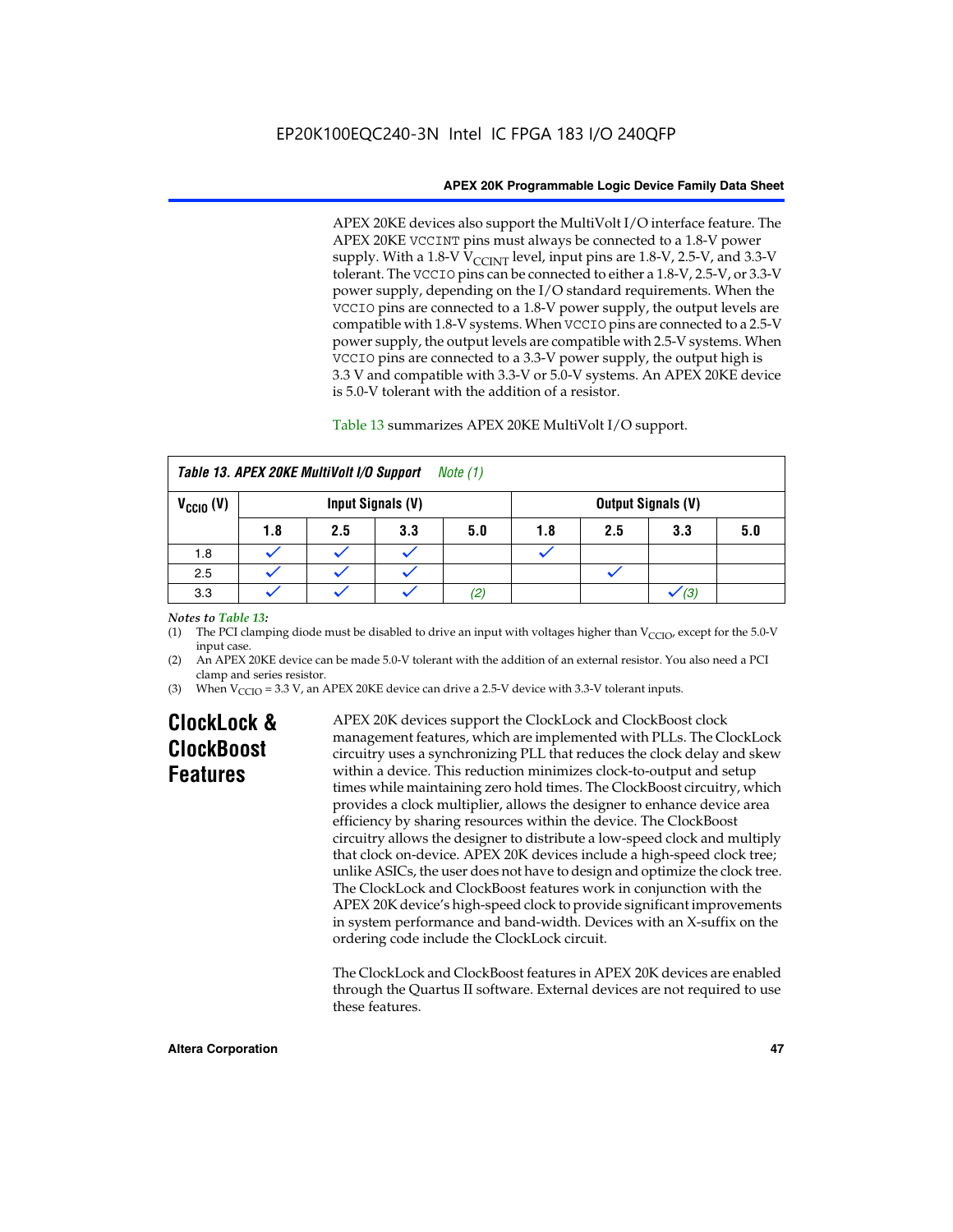For designs that require both a multiplied and non-multiplied clock, the clock trace on the board can be connected to CLK2p. Table 14 shows the combinations supported by the ClockLock and ClockBoost circuitry. The CLK2p pin can feed both the ClockLock and ClockBoost circuitry in the APEX 20K device. However, when both circuits are used, the other clock pin (CLK1p) cannot be used.

| <b>Table 14. Multiplication Factor Combinations</b> |                    |  |
|-----------------------------------------------------|--------------------|--|
| Clock <sub>1</sub>                                  | Clock <sub>2</sub> |  |
| $\times$ 1                                          | ×1                 |  |
| $\times$ 1, $\times$ 2                              | $\times 2$         |  |
| $\times$ 1, $\times$ 2, $\times$ 4                  | ×4                 |  |

# **APEX 20KE ClockLock Feature**

APEX 20KE devices include an enhanced ClockLock feature set. These devices include up to four PLLs, which can be used independently. Two PLLs are designed for either general-purpose use or LVDS use (on devices that support LVDS I/O pins). The remaining two PLLs are designed for general-purpose use. The EP20K200E and smaller devices have two PLLs; the EP20K300E and larger devices have four PLLs.

The following sections describe some of the features offered by the APEX 20KE PLLs.

# *External PLL Feedback*

The ClockLock circuit's output can be driven off-chip to clock other devices in the system; further, the feedback loop of the PLL can be routed off-chip. This feature allows the designer to exercise fine control over the I/O interface between the APEX 20KE device and another high-speed device, such as SDRAM.

# *Clock Multiplication*

The APEX 20KE ClockBoost circuit can multiply or divide clocks by a programmable number. The clock can be multiplied by *m*/(*n* × *k*) or  $m/(n \times v)$ , where *m* and *k* range from 2 to 160, and *n* and *v* range from 1 to 16. Clock multiplication and division can be used for time-domain multiplexing and other functions, which can reduce design LE requirements.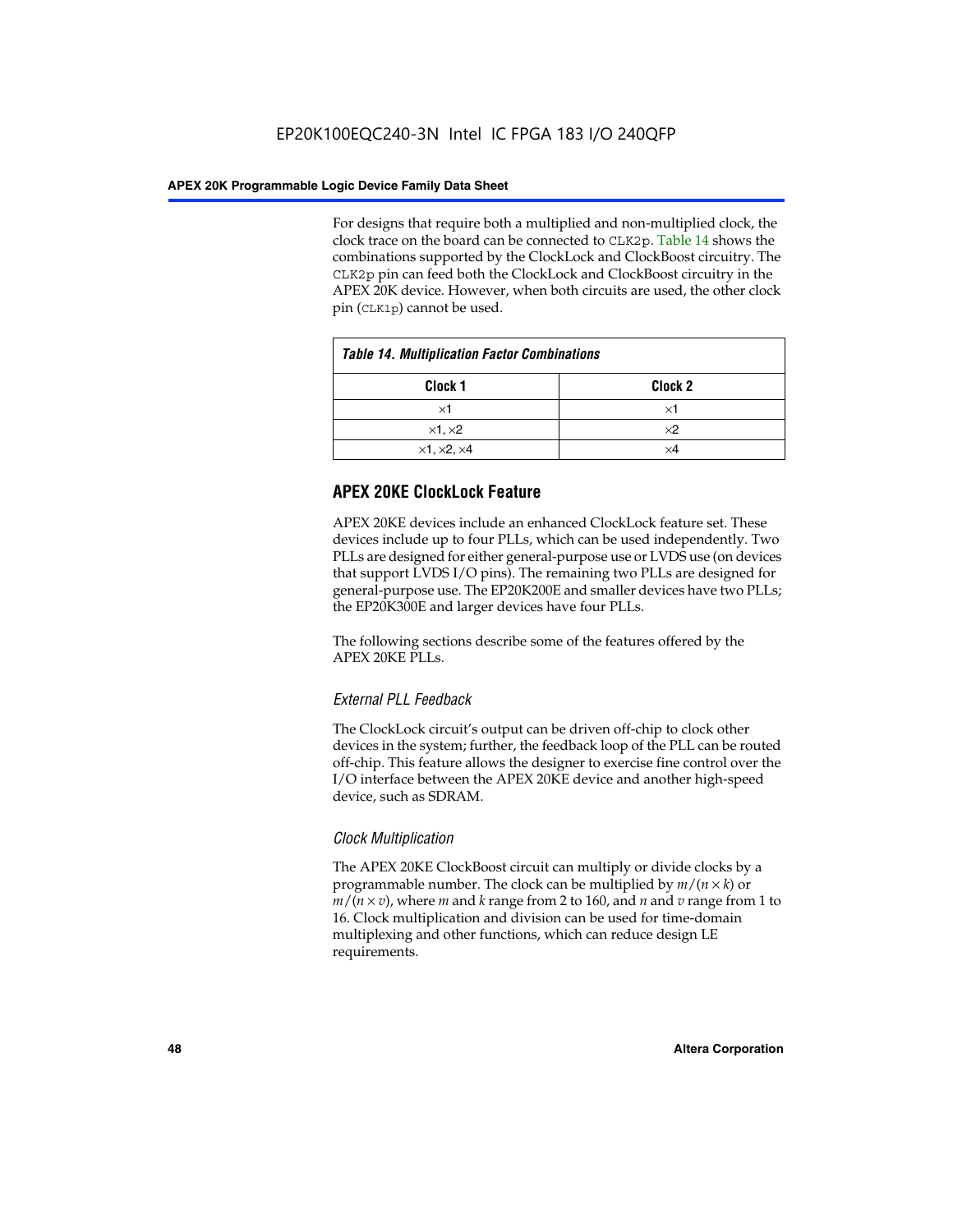# *Clock Phase & Delay Adjustment*

The APEX 20KE ClockShift feature allows the clock phase and delay to be adjusted. The clock phase can be adjusted by 90° steps. The clock delay can be adjusted to increase or decrease the clock delay by an arbitrary amount, up to one clock period.

# *LVDS Support*

Two PLLs are designed to support the LVDS interface. When using LVDS, the I/O clock runs at a slower rate than the data transfer rate. Thus, PLLs are used to multiply the I/O clock internally to capture the LVDS data. For example, an I/O clock may run at 105 MHz to support 840 megabits per second (Mbps) LVDS data transfer. In this example, the PLL multiplies the incoming clock by eight to support the high-speed data transfer. You can use PLLs in EP20K400E and larger devices for high-speed LVDS interfacing.

# *Lock Signals*

The APEX 20KE ClockLock circuitry supports individual LOCK signals. The LOCK signal drives high when the ClockLock circuit has locked onto the input clock. The LOCK signals are optional for each ClockLock circuit; when not used, they are I/O pins.

# **ClockLock & ClockBoost Timing Parameters**

For the ClockLock and ClockBoost circuitry to function properly, the incoming clock must meet certain requirements. If these specifications are not met, the circuitry may not lock onto the incoming clock, which generates an erroneous clock within the device. The clock generated by the ClockLock and ClockBoost circuitry must also meet certain specifications. If the incoming clock meets these requirements during configuration, the APEX 20K ClockLock and ClockBoost circuitry will lock onto the clock during configuration. The circuit will be ready for use immediately after configuration. In APEX 20KE devices, the clock input standard is programmable, so the PLL cannot respond to the clock until the device is configured. The PLL locks onto the input clock as soon as configuration is complete. Figure 30 shows the incoming and generated clock specifications.

 $\mathbb{I} \mathcal{F}$  For more information on ClockLock and ClockBoost circuitry, see *Application Note 115: Using the ClockLock and ClockBoost PLL Features in APEX Devices*.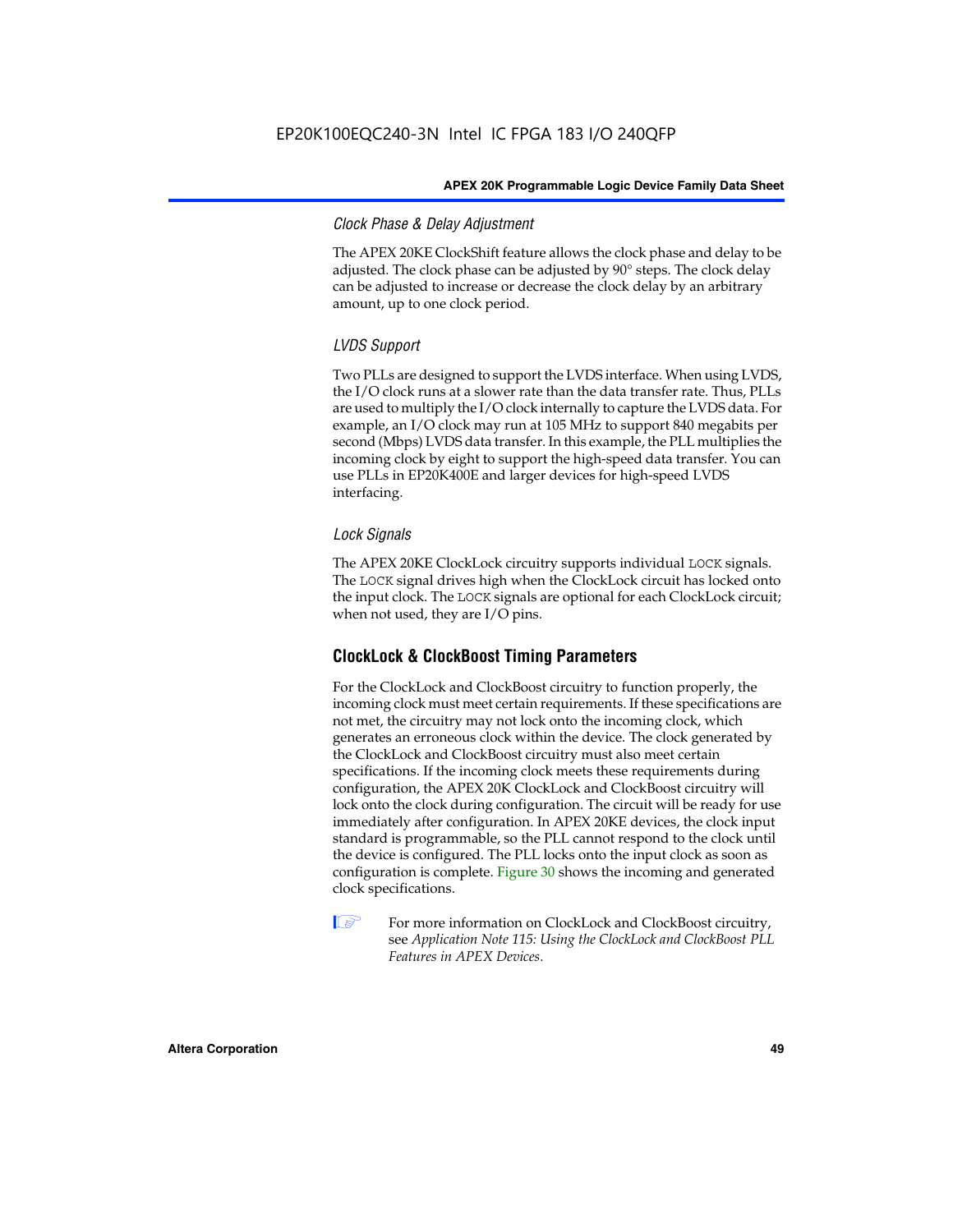

# *Figure 30. Specifications for the Incoming & Generated Clocks Note (1)*

# *Note to Figure 30:*

The tI parameter refers to the nominal input clock period; the tO parameter refers to the nominal output clock period.

Table 15 summarizes the APEX 20K ClockLock and ClockBoost parameters for -1 speed-grade devices.

| <b>Symbol</b>                                                                                                                                       | <b>Parameter</b>                                                           | Min | Max       | <b>Unit</b> |
|-----------------------------------------------------------------------------------------------------------------------------------------------------|----------------------------------------------------------------------------|-----|-----------|-------------|
| $f_{OUT}$                                                                                                                                           | Output frequency                                                           | 25  | 180       | MHz         |
| $f_{CLK1}$ $(1)$                                                                                                                                    | Input clock frequency (ClockBoost clock<br>multiplication factor equals 1) | 25  | 180 $(1)$ | <b>MHz</b>  |
| $f_{CLK2}$                                                                                                                                          | Input clock frequency (ClockBoost clock<br>multiplication factor equals 2) | 16  | 90        | <b>MHz</b>  |
| $f_{CLK4}$                                                                                                                                          | Input clock frequency (ClockBoost clock<br>multiplication factor equals 4) | 10  | 48        | <b>MHz</b>  |
| toutputy                                                                                                                                            | Duty cycle for ClockLock/ClockBoost-generated<br>clock                     | 40  | 60        | %           |
| Input deviation from user specification in the<br><b>f</b> CLKDEV<br>Quartus II software (ClockBoost clock<br>multiplication factor equals 1) $(2)$ |                                                                            |     | 25,000(3) | <b>PPM</b>  |
| $t_{\mathsf{R}}$                                                                                                                                    | Input rise time                                                            |     | 5         | ns          |
| $t_{\mathsf{F}}$                                                                                                                                    | Input fall time                                                            |     | 5         | ns          |
| <sup>t</sup> LOCK                                                                                                                                   | Time required for ClockLock/ClockBoost to<br>acquire lock (4)              |     | 10        | μs          |

 $\mathsf I$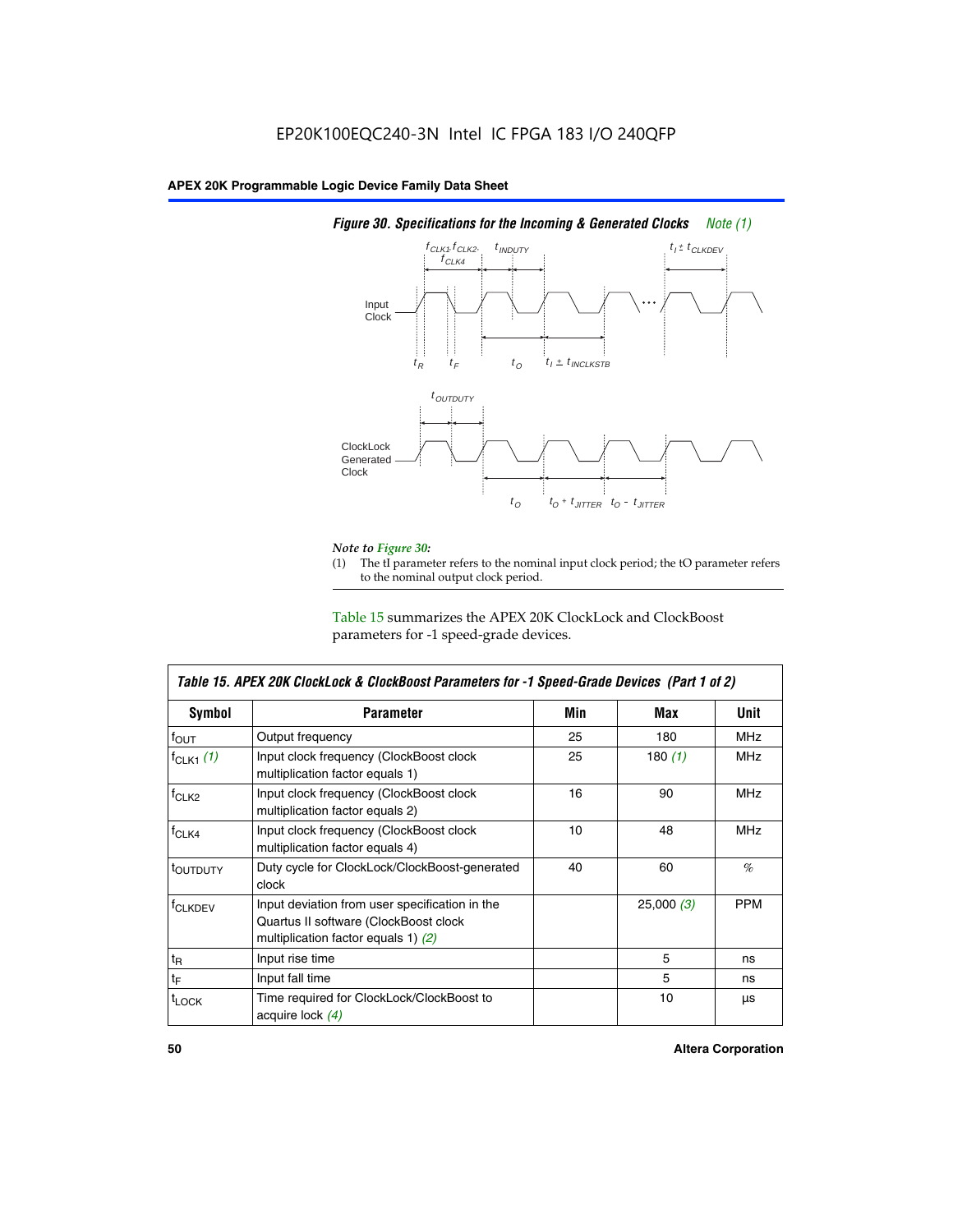| Table 15. APEX 20K ClockLock & ClockBoost Parameters for -1 Speed-Grade Devices (Part 2 of 2) |                                                                     |     |     |      |
|-----------------------------------------------------------------------------------------------|---------------------------------------------------------------------|-----|-----|------|
| <b>Symbol</b>                                                                                 | <b>Parameter</b>                                                    | Min | Max | Unit |
| t <sub>SKEW</sub>                                                                             | Skew delay between related<br>ClockLock/ClockBoost-generated clocks |     | 500 | ps   |
| <b>UITTER</b>                                                                                 | Jitter on ClockLock/ClockBoost-generated clock<br>(5)               |     | 200 | ps   |
| <b>INCLKSTB</b>                                                                               | Input clock stability (measured between adjacent<br>clocks)         |     | 50  | ps   |

*Notes to Table 15:*

- (1) The PLL input frequency range for the EP20K100-1X device for 1x multiplication is 25 MHz to 175 MHz.
- (2) All input clock specifications must be met. The PLL may not lock onto an incoming clock if the clock specifications are not met, creating an erroneous clock within the device.
- (3) During device configuration, the ClockLock and ClockBoost circuitry is configured first. If the incoming clock is supplied during configuration, the ClockLock and ClockBoost circuitry locks during configuration, because the lock time is less than the configuration time.
- (4) The jitter specification is measured under long-term observation.
- (5) If the input clock stability is 100 ps,  $t_{\text{JITTER}}$  is 250 ps.

# Table 16 summarizes the APEX 20K ClockLock and ClockBoost parameters for -2 speed grade devices.

| Symbol                                                                                          | <b>Parameter</b>                                                                                                                   | Min | Max       | <b>Unit</b> |
|-------------------------------------------------------------------------------------------------|------------------------------------------------------------------------------------------------------------------------------------|-----|-----------|-------------|
| $f_{\text{OUT}}$                                                                                | Output frequency                                                                                                                   | 25  | 170       | <b>MHz</b>  |
| <sup>†</sup> CLK1                                                                               | Input clock frequency (ClockBoost clock multiplication<br>factor equals 1)                                                         | 25  | 170       | <b>MHz</b>  |
| Input clock frequency (ClockBoost clock multiplication<br>f <sub>CLK2</sub><br>factor equals 2) |                                                                                                                                    | 16  | 80        | <b>MHz</b>  |
| $f_{CLK4}$<br>Input clock frequency (ClockBoost clock multiplication<br>factor equals 4)        |                                                                                                                                    | 10  | 34        | <b>MHz</b>  |
| <sup>τ</sup> ουτρυτγ                                                                            | Duty cycle for ClockLock/ClockBoost-generated clock                                                                                | 40  | 60        | $\%$        |
| <sup>T</sup> CLKDEV                                                                             | Input deviation from user specification in the Quartus II<br>software (ClockBoost clock multiplication factor equals<br>one) $(1)$ |     | 25,000(2) | <b>PPM</b>  |
| $t_{\mathsf{R}}$                                                                                | Input rise time                                                                                                                    |     | 5         | ns          |
| $t_F$                                                                                           | Input fall time                                                                                                                    |     | 5         | ns          |
| $t_{\text{LOCK}}$                                                                               | Time required for ClockLock/ ClockBoost to acquire<br>lock $(3)$                                                                   |     | 10        | μs          |
| <sup>t</sup> SKEW                                                                               | Skew delay between related ClockLock/ ClockBoost-<br>generated clock                                                               | 500 | 500       | ps          |
| t <sub>JITTER</sub>                                                                             | Jitter on ClockLock/ ClockBoost-generated clock (4)                                                                                |     | 200       | ps          |
| <sup>I</sup> INCLKSTB                                                                           | Input clock stability (measured between adjacent<br>clocks)                                                                        |     | 50        | ps          |

# *Table 16. APEX 20K ClockLock & ClockBoost Parameters for -2 Speed Grade Devices*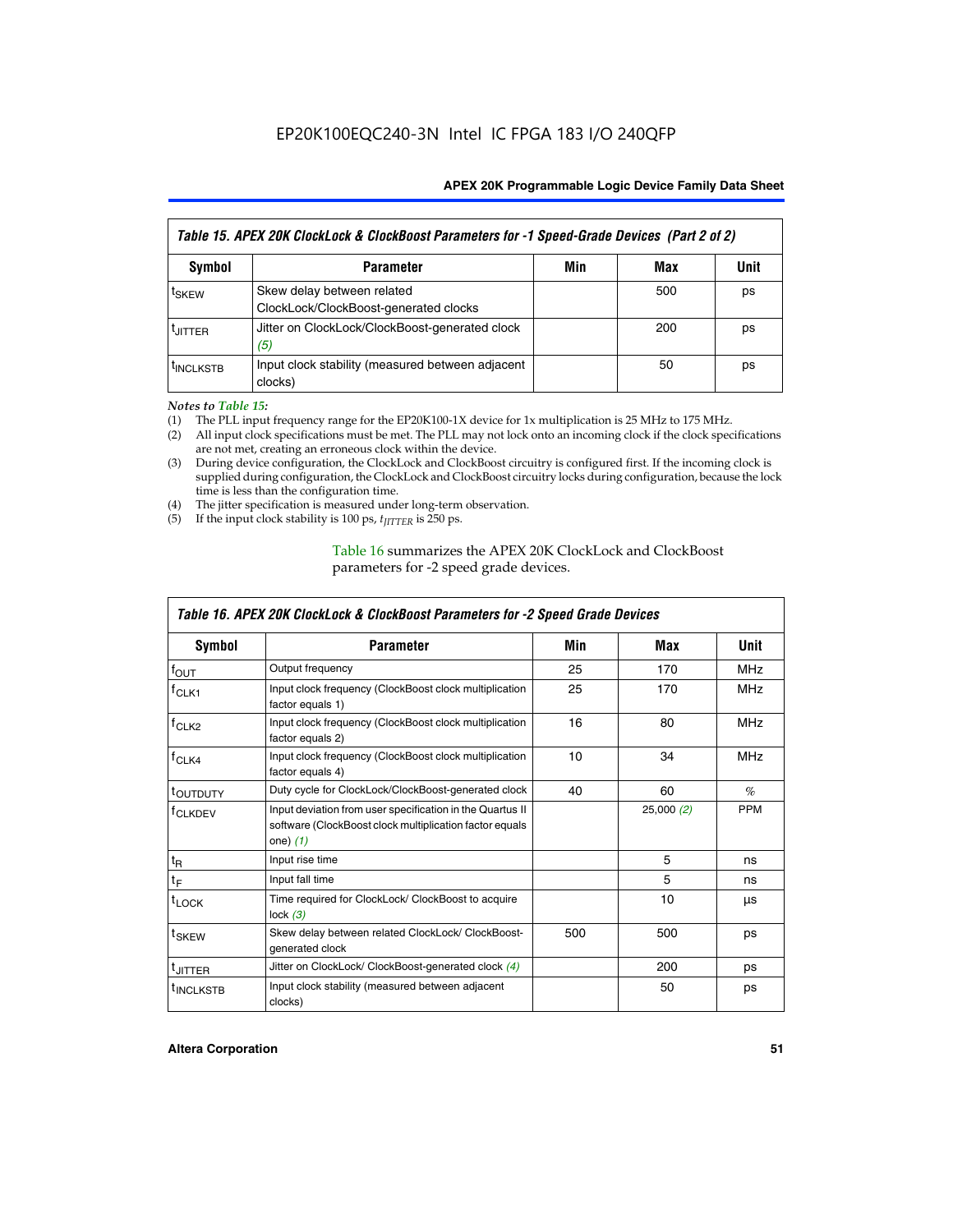#### *Notes to Table 16:*

- (1) To implement the ClockLock and ClockBoost circuitry with the Quartus II software, designers must specify the input frequency. The Quartus II software tunes the PLL in the ClockLock and ClockBoost circuitry to this frequency. The *f<sub>CLKDEV</sub>* parameter specifies how much the incoming clock can differ from the specified frequency during device operation. Simulation does not reflect this parameter.
- (2) Twenty-five thousand parts per million (PPM) equates to 2.5% of input clock period.
- (3) During device configuration, the ClockLock and ClockBoost circuitry is configured before the rest of the device. If the incoming clock is supplied during configuration, the ClockLock and ClockBoost circuitry locks during configuration because the  $t_{LOCK}$  value is less than the time required for configuration.
- (4) The  $t_{\text{ITTTER}}$  specification is measured under long-term observation.

Tables 17 and 18 summarize the ClockLock and ClockBoost parameters for APEX 20KE devices.

|                            | Table 17. APEX 20KE ClockLock & ClockBoost Parameters        |                   | Note (1) |     |                             |                  |
|----------------------------|--------------------------------------------------------------|-------------------|----------|-----|-----------------------------|------------------|
| Symbol                     | <b>Parameter</b>                                             | <b>Conditions</b> | Min      | Typ | Max                         | <b>Unit</b>      |
| $t_{R}$                    | Input rise time                                              |                   |          |     | 5                           | ns               |
| tF                         | Input fall time                                              |                   |          |     | 5                           | ns               |
| <sup>t</sup> INDUTY        | Input duty cycle                                             |                   | 40       |     | 60                          | %                |
| <sup>t</sup> INJITTER      | Input jitter peak-to-peak                                    |                   |          |     | 2% of input<br>period       | peak-to-<br>peak |
| <sup>t</sup> OUTJITTER     | Jitter on ClockLock or ClockBoost-<br>generated clock        |                   |          |     | $0.35%$ of<br>output period | <b>RMS</b>       |
| t <sub>outputy</sub>       | Duty cycle for ClockLock or<br>ClockBoost-generated clock    |                   | 45       |     | 55                          | $\%$             |
| $t_{\text{LOCK}}$ (2), (3) | Time required for ClockLock or<br>ClockBoost to acquire lock |                   |          |     | 40                          | μs               |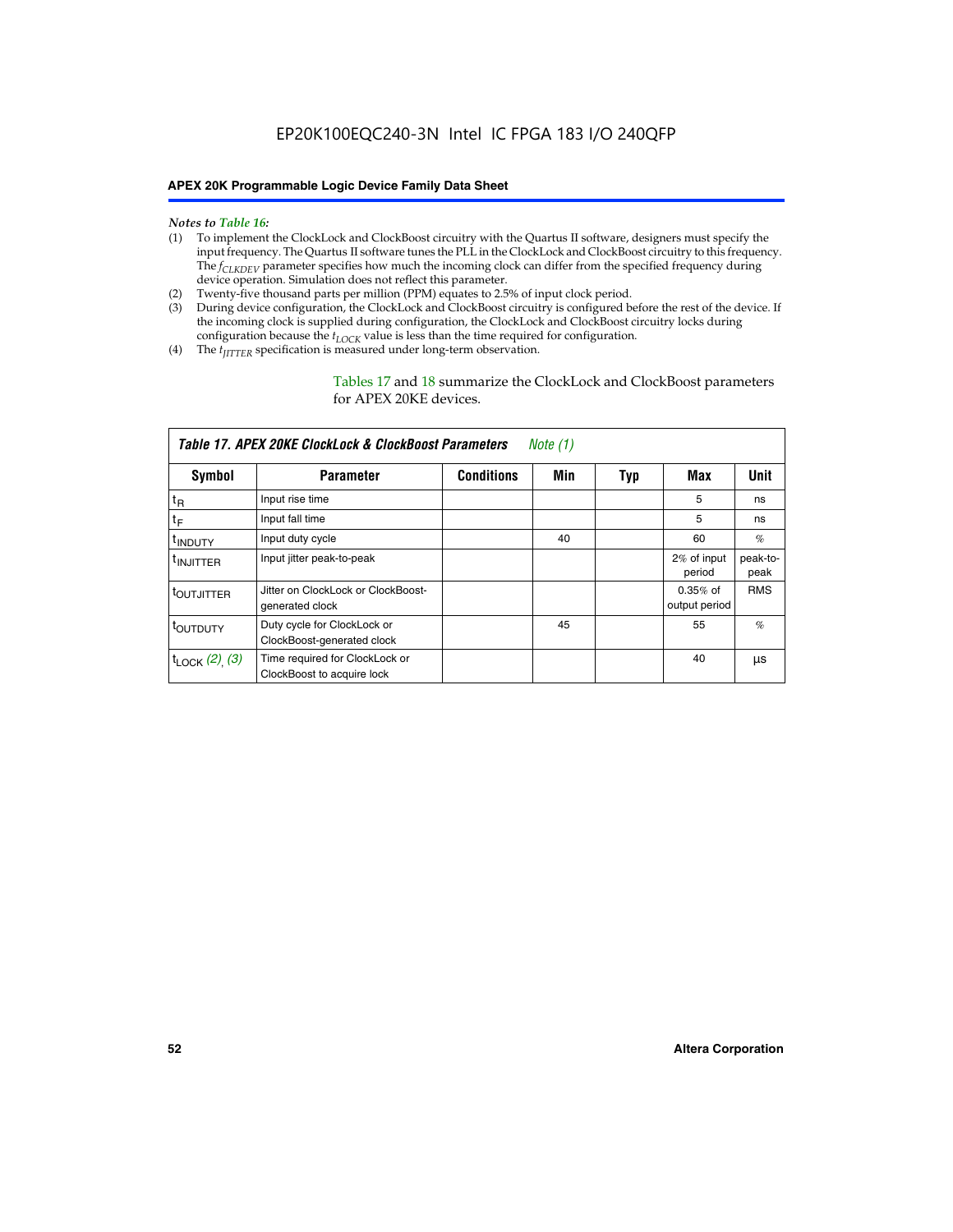| Symbol                  | <b>Parameter</b>                                 | I/O Standard      |     | -1X Speed Grade | -2X Speed Grade |     | <b>Units</b> |
|-------------------------|--------------------------------------------------|-------------------|-----|-----------------|-----------------|-----|--------------|
|                         |                                                  |                   | Min | <b>Max</b>      | Min             | Max |              |
| $f_{VCO}$ (4)           | Voltage controlled oscillator<br>operating range |                   | 200 | 500             | 200             | 500 | <b>MHz</b>   |
| f <sub>CLOCK0</sub>     | Clock0 PLL output frequency<br>for internal use  |                   | 1.5 | 335             | 1.5             | 200 | MHz          |
| f <sub>CLOCK1</sub>     | Clock1 PLL output frequency<br>for internal use  |                   | 20  | 335             | 20              | 200 | MHz          |
| f <sub>CLOCK0_EXT</sub> | Output clock frequency for                       | 3.3-V LVTTL       | 1.5 | 245             | 1.5             | 226 | <b>MHz</b>   |
|                         | external clock0 output                           | 2.5-V LVTTL       | 1.5 | 234             | 1.5             | 221 | MHz          |
|                         |                                                  | 1.8-V LVTTL       | 1.5 | 223             | 1.5             | 216 | <b>MHz</b>   |
|                         |                                                  | $GTL+$            | 1.5 | 205             | 1.5             | 193 | MHz          |
|                         |                                                  | SSTL-2 Class<br>I | 1.5 | 158             | 1.5             | 157 | <b>MHz</b>   |
|                         |                                                  | SSTL-2 Class<br>Ш | 1.5 | 142             | 1.5             | 142 | <b>MHz</b>   |
|                         |                                                  | SSTL-3 Class<br>L | 1.5 | 166             | 1.5             | 162 | <b>MHz</b>   |
|                         |                                                  | SSTL-3 Class<br>Ш | 1.5 | 149             | 1.5             | 146 | <b>MHz</b>   |
|                         |                                                  | <b>LVDS</b>       | 1.5 | 420             | 1.5             | 350 | <b>MHz</b>   |
| f <sub>CLOCK1_EXT</sub> | Output clock frequency for                       | 3.3-V LVTTL       | 20  | 245             | 20              | 226 | <b>MHz</b>   |
|                         | external clock1 output                           | 2.5-V LVTTL       | 20  | 234             | 20              | 221 | <b>MHz</b>   |
|                         |                                                  | 1.8-V LVTTL       | 20  | 223             | 20              | 216 | MHz          |
|                         |                                                  | $GTL+$            | 20  | 205             | 20              | 193 | <b>MHz</b>   |
|                         |                                                  | SSTL-2 Class<br>L | 20  | 158             | 20              | 157 | <b>MHz</b>   |
|                         |                                                  | SSTL-2 Class<br>Ш | 20  | 142             | 20              | 142 | <b>MHz</b>   |
|                         |                                                  | SSTL-3 Class      | 20  | 166             | 20              | 162 | MHz          |
|                         |                                                  | SSTL-3 Class<br>Ш | 20  | 149             | 20              | 146 | <b>MHz</b>   |
|                         |                                                  | <b>LVDS</b>       | 20  | 420             | 20              | 350 | MHz          |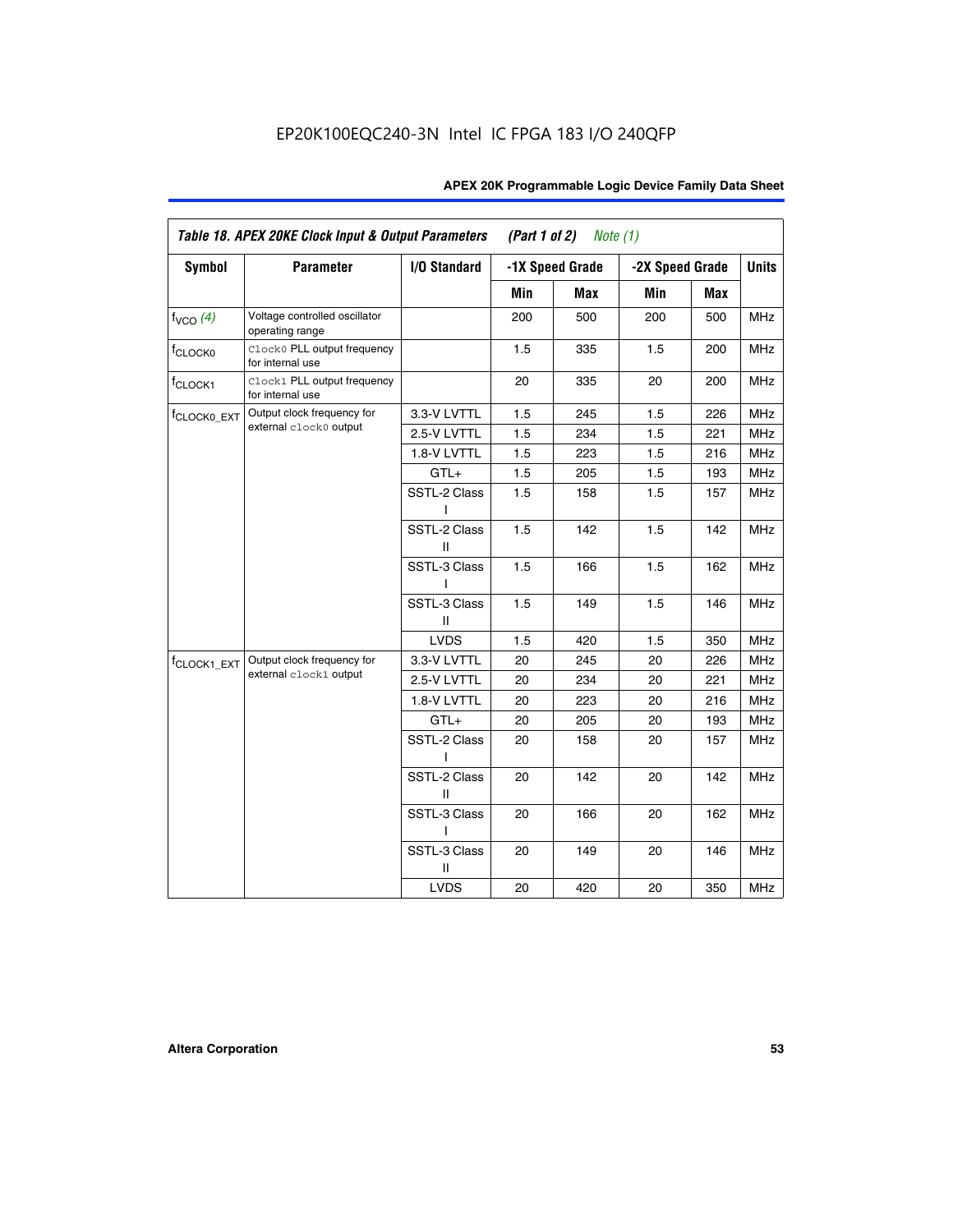|                 | Table 18. APEX 20KE Clock Input & Output Parameters<br>(Part 2 of 2)<br>Note (1) |                   |                                    |     |     |              |            |
|-----------------|----------------------------------------------------------------------------------|-------------------|------------------------------------|-----|-----|--------------|------------|
| <b>Symbol</b>   | <b>Parameter</b>                                                                 | I/O Standard      | -1X Speed Grade<br>-2X Speed Grade |     |     | <b>Units</b> |            |
|                 |                                                                                  |                   | Min                                | Max | Min | Max          |            |
| $f_{\text{IN}}$ | Input clock frequency                                                            | 3.3-V LVTTL       | 1.5                                | 290 | 1.5 | 257          | MHz        |
|                 | 2.5-V LVTTL                                                                      | 1.5               | 281                                | 1.5 | 250 | <b>MHz</b>   |            |
|                 |                                                                                  | 1.8-V LVTTL       | 1.5                                | 272 | 1.5 | 243          | <b>MHz</b> |
|                 | $GTL+$                                                                           | 1.5               | 303                                | 1.5 | 261 | <b>MHz</b>   |            |
|                 |                                                                                  | SSTL-2 Class      | 1.5                                | 291 | 1.5 | 253          | <b>MHz</b> |
|                 |                                                                                  | SSTL-2 Class<br>Ш | 1.5                                | 291 | 1.5 | 253          | <b>MHz</b> |
|                 |                                                                                  | SSTL-3 Class      | 1.5                                | 300 | 1.5 | 260          | <b>MHz</b> |
|                 |                                                                                  | SSTL-3 Class<br>Ш | 1.5                                | 300 | 1.5 | 260          | <b>MHz</b> |
|                 |                                                                                  | <b>LVDS</b>       | 1.5                                | 420 | 1.5 | 350          | <b>MHz</b> |

#### *Notes to Tables 17 and 18:*

(1) All input clock specifications must be met. The PLL may not lock onto an incoming clock if the clock specifications are not met, creating an erroneous clock within the device.

- (2) The maximum lock time is 40 µs or 2000 input clock cycles, whichever occurs first.
- (3) Before configuration, the PLL circuits are disable and powered down. During configuration, the PLLs are still disabled. The PLLs begin to lock once the device is in the user mode. If the clock enable feature is used, lock begins once the CLKLK\_ENA pin goes high in user mode.
- (4) The PLL VCO operating range is 200 MHz  $\eth$  f<sub>VCO</sub>  $\eth$  840 MHz for LVDS mode.

# **SignalTap Embedded Logic Analyzer**

APEX 20K devices include device enhancements to support the SignalTap embedded logic analyzer. By including this circuitry, the APEX 20K device provides the ability to monitor design operation over a period of time through the IEEE Std. 1149.1 (JTAG) circuitry; a designer can analyze internal logic at speed without bringing internal signals to the I/O pins. This feature is particularly important for advanced packages such as FineLine BGA packages because adding a connection to a pin during the debugging process can be difficult after a board is designed and manufactured.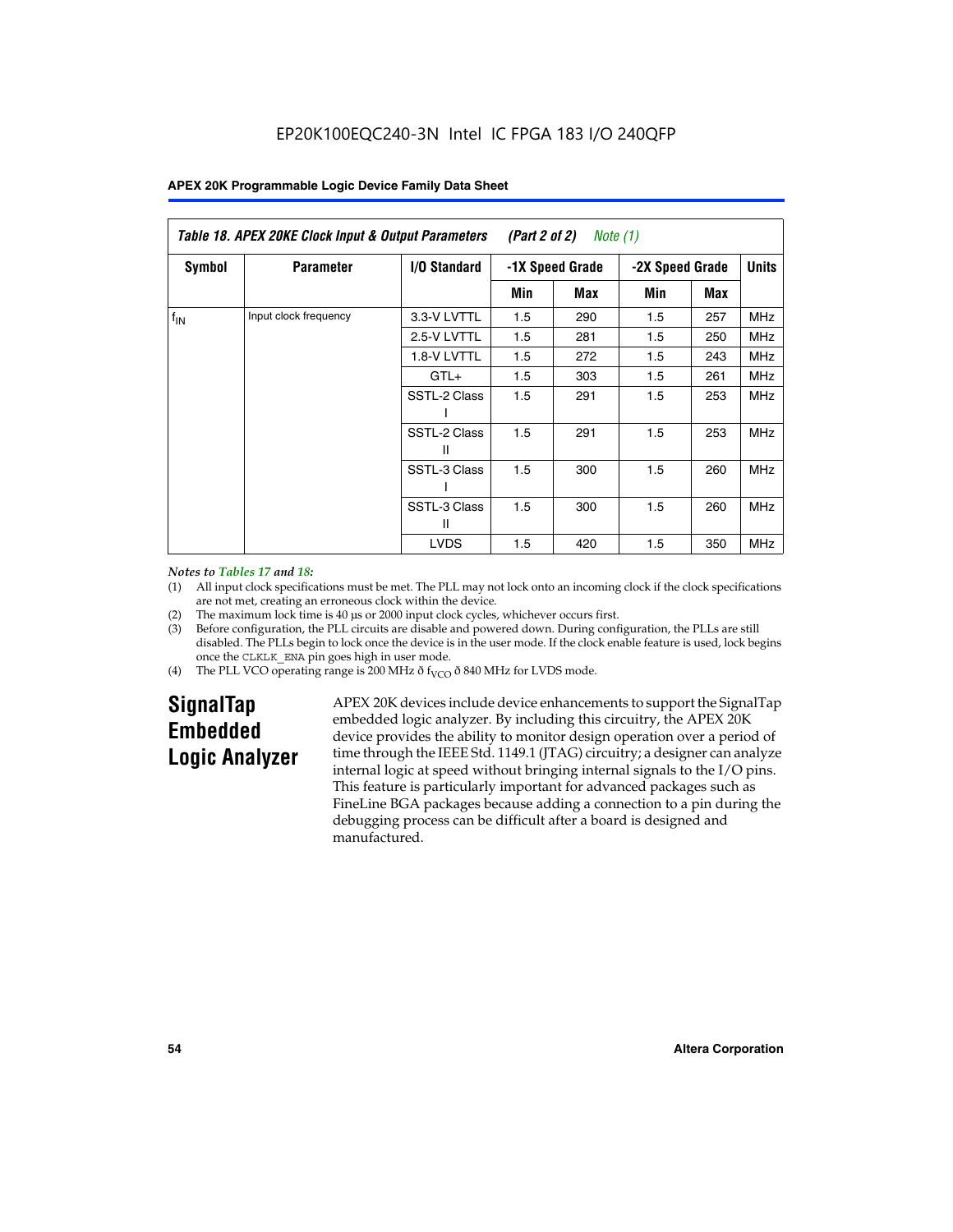# **IEEE Std. 1149.1 (JTAG) Boundary-Scan Support**

Г

All APEX 20K devices provide JTAG BST circuitry that complies with the IEEE Std. 1149.1-1990 specification. JTAG boundary-scan testing can be performed before or after configuration, but not during configuration. APEX 20K devices can also use the JTAG port for configuration with the Quartus II software or with hardware using either Jam Files (**.jam**) or Jam Byte-Code Files (**.jbc**). Finally, APEX 20K devices use the JTAG port to monitor the logic operation of the device with the SignalTap embedded logic analyzer. APEX 20K devices support the JTAG instructions shown in Table 19. Although EP20K1500E devices support the JTAG BYPASS and SignalTap instructions, they do not support boundary-scan testing or the use of the JTAG port for configuration.

| <i><b>Table 19. APEX 20K JTAG Instructions</b></i> |                                                                                                                                                                                                                                            |
|----------------------------------------------------|--------------------------------------------------------------------------------------------------------------------------------------------------------------------------------------------------------------------------------------------|
| <b>JTAG Instruction</b>                            | <b>Description</b>                                                                                                                                                                                                                         |
| SAMPLE/PRELOAD                                     | Allows a snapshot of signals at the device pins to be captured and examined during<br>normal device operation, and permits an initial data pattern to be output at the device<br>pins. Also used by the SignalTap embedded logic analyzer. |
| <b>EXTEST</b>                                      | Allows the external circuitry and board-level interconnections to be tested by forcing a<br>test pattern at the output pins and capturing test results at the input pins.                                                                  |
| BYPASS (1)                                         | Places the 1-bit bypass register between the TDI and TDO pins, which allows the BST<br>data to pass synchronously through selected devices to adjacent devices during<br>normal device operation.                                          |
| <b>USERCODE</b>                                    | Selects the 32-bit USERCODE register and places it between the TDI and TDO pins,<br>allowing the USERCODE to be serially shifted out of TDO.                                                                                               |
| <b>IDCODE</b>                                      | Selects the IDCODE register and places it between TDI and TDO, allowing the<br>IDCODE to be serially shifted out of TDO.                                                                                                                   |
| <b>ICR Instructions</b>                            | Used when configuring an APEX 20K device via the JTAG port with a MasterBlaster™<br>or ByteBlasterMV™ download cable, or when using a Jam File or Jam Byte-Code File<br>via an embedded processor.                                         |
| SignalTap Instructions<br>(1)                      | Monitors internal device operation with the SignalTap embedded logic analyzer.                                                                                                                                                             |

*Note to Table 19:*

(1) The EP20K1500E device supports the JTAG BYPASS instruction and the SignalTap instructions.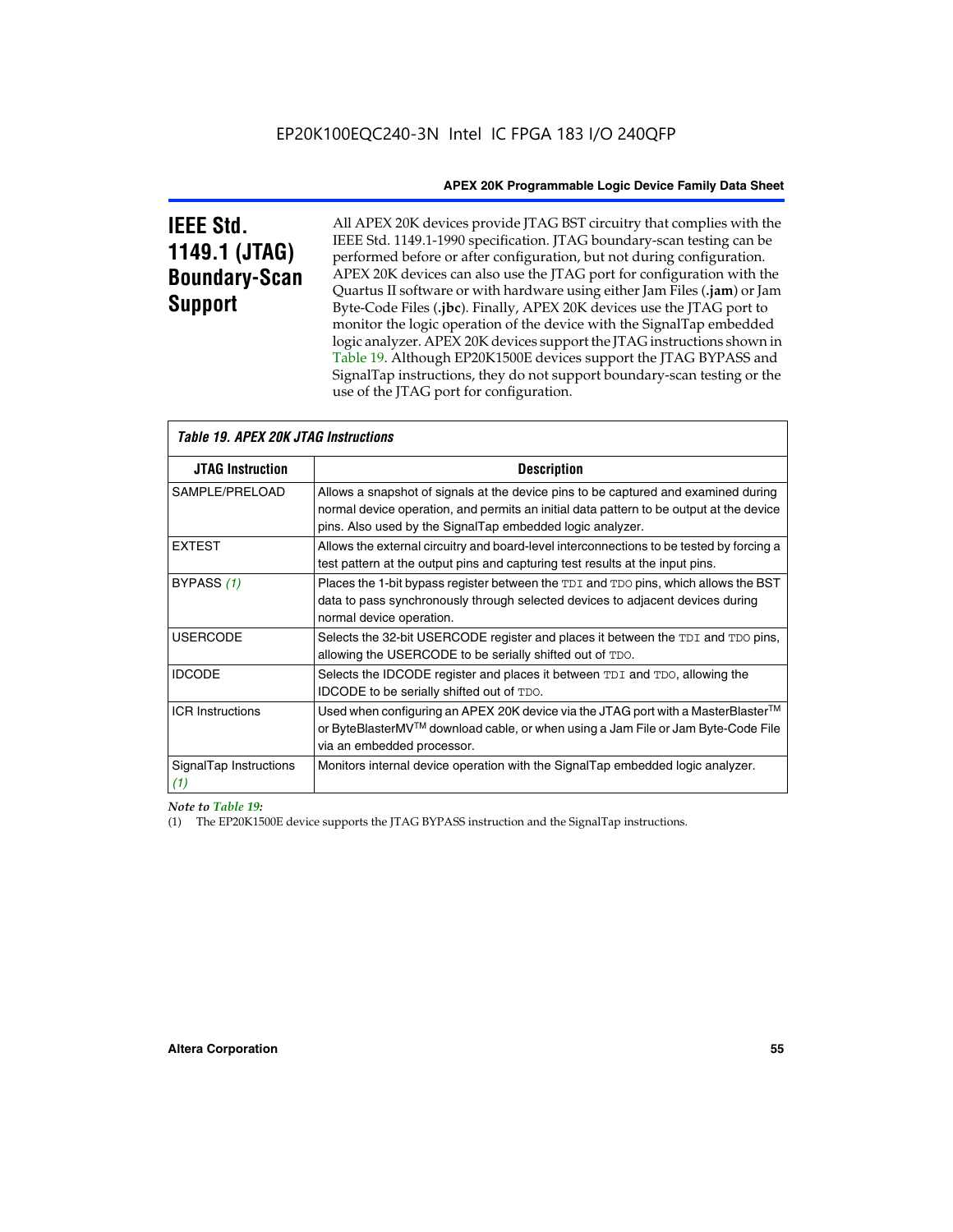The APEX 20K device instruction register length is 10 bits. The APEX 20K device USERCODE register length is 32 bits. Tables 20 and 21 show the boundary-scan register length and device IDCODE information for APEX 20K devices.

| Table 20. APEX 20K Boundary-Scan Register Length |                                      |  |  |  |
|--------------------------------------------------|--------------------------------------|--|--|--|
| <b>Device</b>                                    | <b>Boundary-Scan Register Length</b> |  |  |  |
| EP20K30E                                         | 420                                  |  |  |  |
| EP20K60E                                         | 624                                  |  |  |  |
| EP20K100                                         | 786                                  |  |  |  |
| EP20K100E                                        | 774                                  |  |  |  |
| EP20K160E                                        | 984                                  |  |  |  |
| EP20K200                                         | 1,176                                |  |  |  |
| EP20K200E                                        | 1,164                                |  |  |  |
| EP20K300E                                        | 1,266                                |  |  |  |
| EP20K400                                         | 1,536                                |  |  |  |
| EP20K400E                                        | 1,506                                |  |  |  |
| EP20K600E                                        | 1,806                                |  |  |  |
| EP20K1000E                                       | 2,190                                |  |  |  |
| EP20K1500E                                       | 1 $(1)$                              |  |  |  |

#### *Note to Table 20:*

(1) This device does not support JTAG boundary scan testing.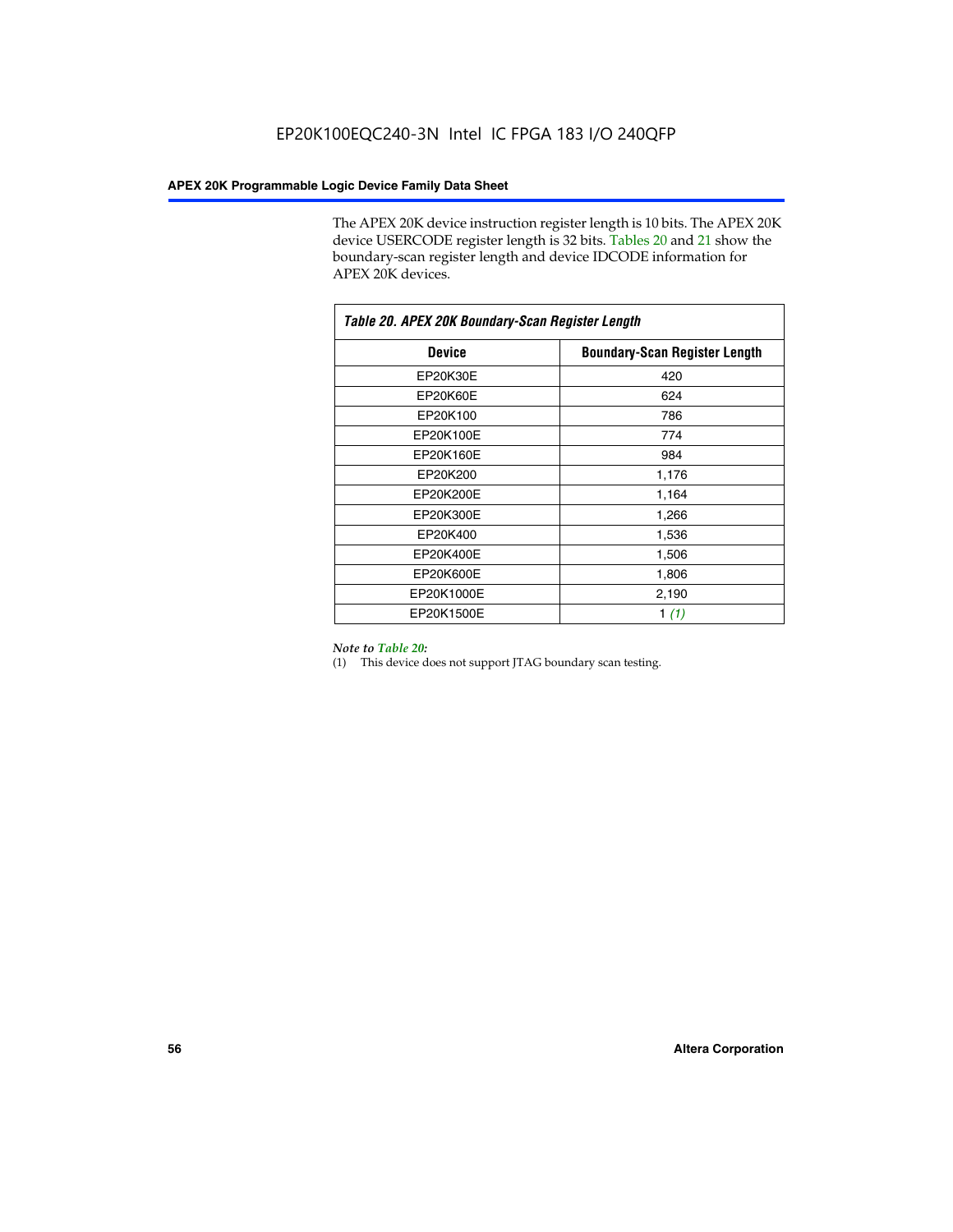| Table 21. 32-Bit APEX 20K Device IDCODE |                                          |                              |                                           |                  |  |  |
|-----------------------------------------|------------------------------------------|------------------------------|-------------------------------------------|------------------|--|--|
| <b>Device</b>                           | <b>IDCODE (32 Bits) <math>(1)</math></b> |                              |                                           |                  |  |  |
|                                         | <b>Version</b><br>(4 Bits)               | Part Number (16 Bits)        | <b>Manufacturer</b><br>Identity (11 Bits) | 1 (1 Bit)<br>(2) |  |  |
| EP20K30E                                | 0000                                     | 0000 0011 0000<br>1000       | 0110 1110<br>000                          | 1                |  |  |
| EP20K60E                                | 0000                                     | 0000<br>0110<br>0000<br>1000 | 0110 1110<br>000                          | 1                |  |  |
| EP20K100                                | 0000                                     | 0000<br>0100<br>0001 0110    | 000<br>0110 1110                          | 1                |  |  |
| EP20K100E                               | 0000                                     | 0001 0000<br>0000<br>1000    | 0110 1110<br>000                          | 1                |  |  |
| EP20K160E                               | 0000                                     | 0001 0110<br>0000<br>1000    | 0110 1110<br>000                          | 1                |  |  |
| EP20K200                                | 0000                                     | 0000<br>1000<br>0011 0010    | 0110 1110<br>000                          | 1                |  |  |
| EP20K200E                               | 0000                                     | 0010<br>0000<br>0000<br>1000 | 0110 1110<br>000                          | 1                |  |  |
| EP20K300E                               | 0000                                     | 0011 0000 0000<br>1000       | 0110 1110<br>000                          | 1                |  |  |
| EP20K400                                | 0000                                     | 0110<br>0110<br>0100<br>0001 | 0110 1110<br>000                          | 1                |  |  |
| EP20K400E                               | 0000                                     | 0100<br>0000<br>0000<br>1000 | 0110 1110<br>000                          | 1                |  |  |
| EP20K600E                               | 0000                                     | 0110<br>0000<br>0000<br>1000 | 0110 1110<br>000                          | 1                |  |  |
| EP20K1000E                              | 0000                                     | 0000<br>0000<br>0000<br>1001 | 000<br>0110 1110                          | 1                |  |  |

*Notes to Table 21:*

The most significant bit (MSB) is on the left.

(2) The IDCODE's least significant bit (LSB) is always 1.

# Figure 31 shows the timing requirements for the JTAG signals.



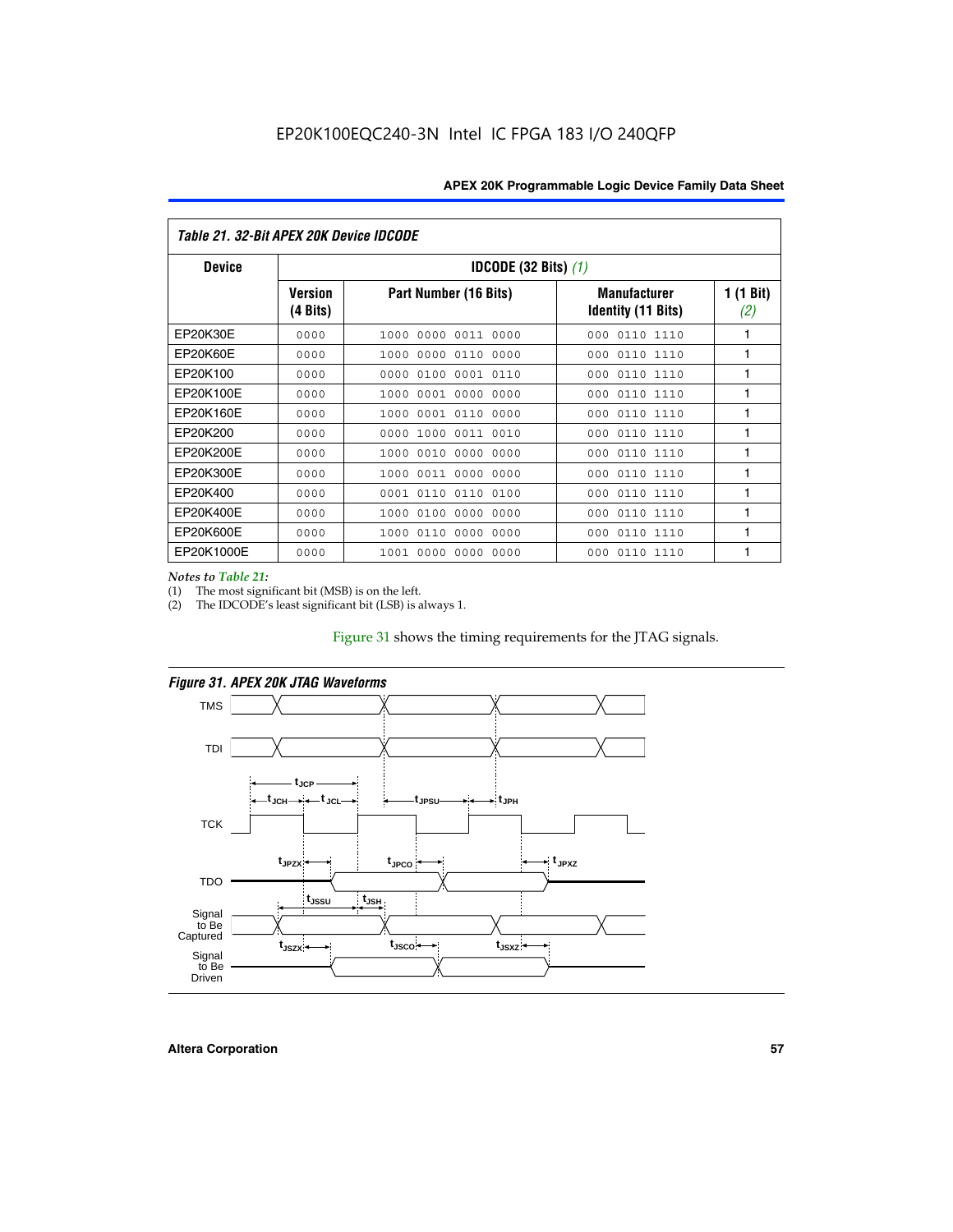Table 22 shows the JTAG timing parameters and values for APEX 20K devices.

|                   | TADIG LL. AF LA LUN JTAU THIIHIY FAIAHIGIGIS & VAIUGS |     |     |      |  |  |  |
|-------------------|-------------------------------------------------------|-----|-----|------|--|--|--|
| Symbol            | Parameter                                             | Min | Max | Unit |  |  |  |
| $t_{JCP}$         | <b>TCK clock period</b>                               | 100 |     | ns   |  |  |  |
| $t_{\text{JCH}}$  | TCK clock high time                                   | 50  |     | ns   |  |  |  |
| $t_{JCL}$         | TCK clock low time                                    | 50  |     | ns   |  |  |  |
| t <sub>JPSU</sub> | JTAG port setup time                                  | 20  |     | ns   |  |  |  |
| $t_{\rm JPH}$     | JTAG port hold time                                   | 45  |     | ns   |  |  |  |
| <sup>t</sup> JPCO | JTAG port clock to output                             |     | 25  | ns   |  |  |  |
| t <sub>JPZX</sub> | JTAG port high impedance to valid output              |     | 25  | ns   |  |  |  |
| t <sub>JPXZ</sub> | JTAG port valid output to high impedance              |     | 25  | ns   |  |  |  |
| tussu             | Capture register setup time                           | 20  |     | ns   |  |  |  |
| $t_{\rm JSH}$     | Capture register hold time                            | 45  |     | ns   |  |  |  |
| t <sub>JSCO</sub> | Update register clock to output                       |     | 35  | ns   |  |  |  |
| t <sub>JSZX</sub> | Update register high impedance to valid output        |     | 35  | ns   |  |  |  |
| t <sub>JSXZ</sub> | Update register valid output to high impedance        |     | 35  | ns   |  |  |  |

*Table 22. APEX 20K JTAG Timing Parameters & Values*

For more information, see the following documents:

- *Application Note 39 (IEEE Std. 1149.1 (JTAG) Boundary-Scan Testing in Altera Devices)*
- Jam Programming & Test Language Specification

**Generic Testing** Each APEX 20K device is functionally tested. Complete testing of each configurable static random access memory (SRAM) bit and all logic functionality ensures 100% yield. AC test measurements for APEX 20K devices are made under conditions equivalent to those shown in Figure 32. Multiple test patterns can be used to configure devices during all stages of the production flow.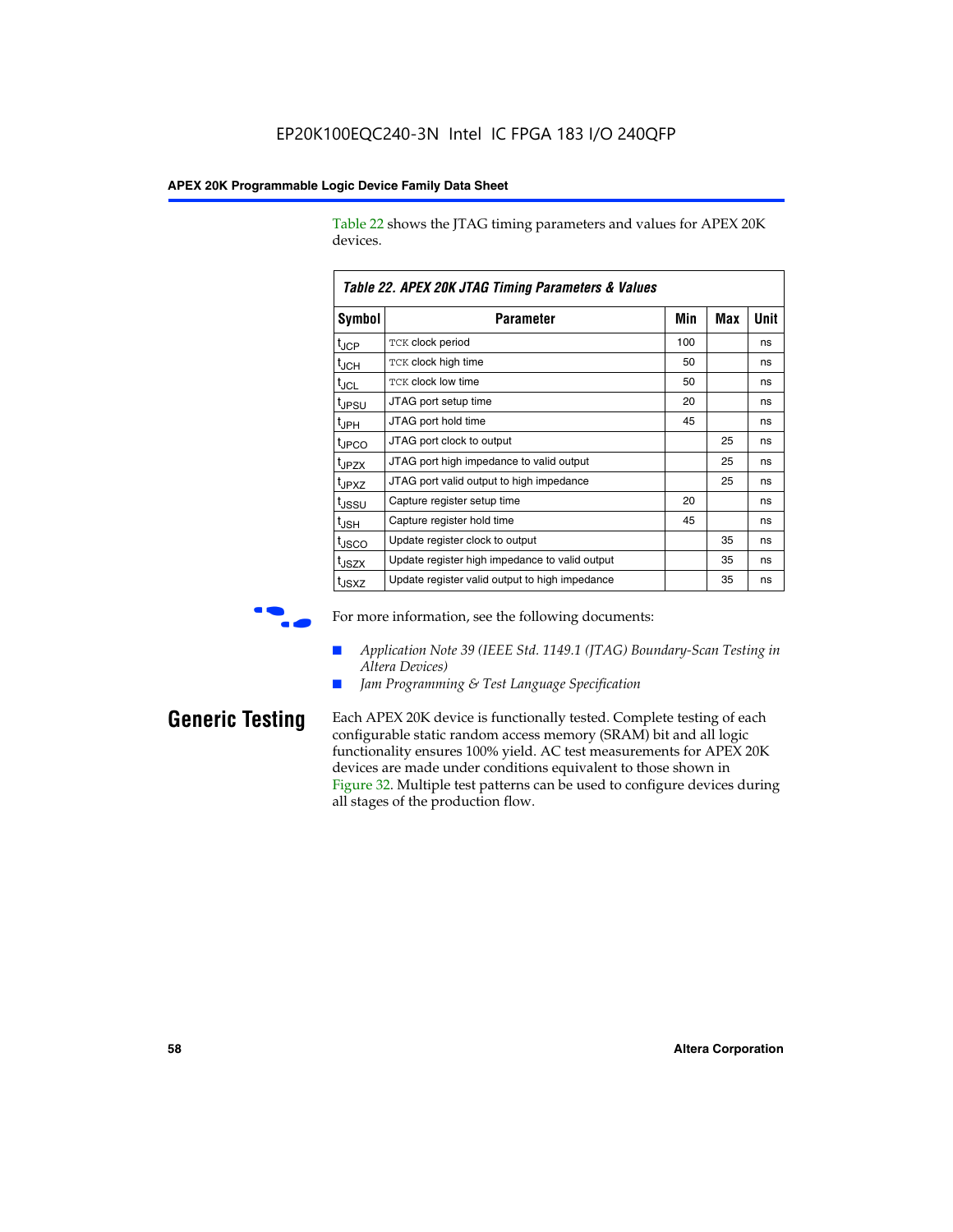

#### *Note to Figure 32:*

(1) Power supply transients can affect AC measurements. Simultaneous transitions of multiple outputs should be avoided for accurate measurement. Threshold tests must not be performed under AC conditions. Large-amplitude, fast-groundcurrent transients normally occur as the device outputs discharge the load capacitances. When these transients flow through the parasitic inductance between the device ground pin and the test system ground, significant reductions in observable noise immunity can result.

# **Operating Conditions**

Tables 23 through 26 provide information on absolute maximum ratings, recommended operating conditions, DC operating conditions, and capacitance for 2.5-V APEX 20K devices.

|                    |                            | TADIG LU. MI LA LUN U.U-V TUIGIAIN DGVIUG MUSUNUG MAANNUNI NAMNUS | $100103$ $11, 121$ |      |              |
|--------------------|----------------------------|-------------------------------------------------------------------|--------------------|------|--------------|
| Symbol             | <b>Parameter</b>           | <b>Conditions</b>                                                 | Min                | Max  | Unit         |
| V <sub>CCINT</sub> | Supply voltage             | With respect to ground $(3)$                                      | $-0.5$             | 3.6  | v            |
| V <sub>CCIO</sub>  |                            |                                                                   | $-0.5$             | 4.6  | v            |
| V                  | DC input voltage           |                                                                   | $-2.0$             | 5.75 | v            |
| $I_{OUT}$          | DC output current, per pin |                                                                   | $-25$              | 25   | mA           |
| $T_{\text{STG}}$   | Storage temperature        | No bias                                                           | $-65$              | 150  | $^{\circ}$ C |
| $T_{\sf AMB}$      | Ambient temperature        | Under bias                                                        | $-65$              | 135  | $^{\circ}$ C |
| $T_J$              | Junction temperature       | PQFP, RQFP, TQFP, and BGA packages,<br>under bias                 |                    | 135  | $^{\circ}$ C |
|                    |                            | Ceramic PGA packages, under bias                                  |                    | 150  | $^{\circ}$ C |

| Table 23. APEX 20K 5.0-V Tolerant Device Absolute Maximum Ratings | Notes (1), (2) |
|-------------------------------------------------------------------|----------------|
|-------------------------------------------------------------------|----------------|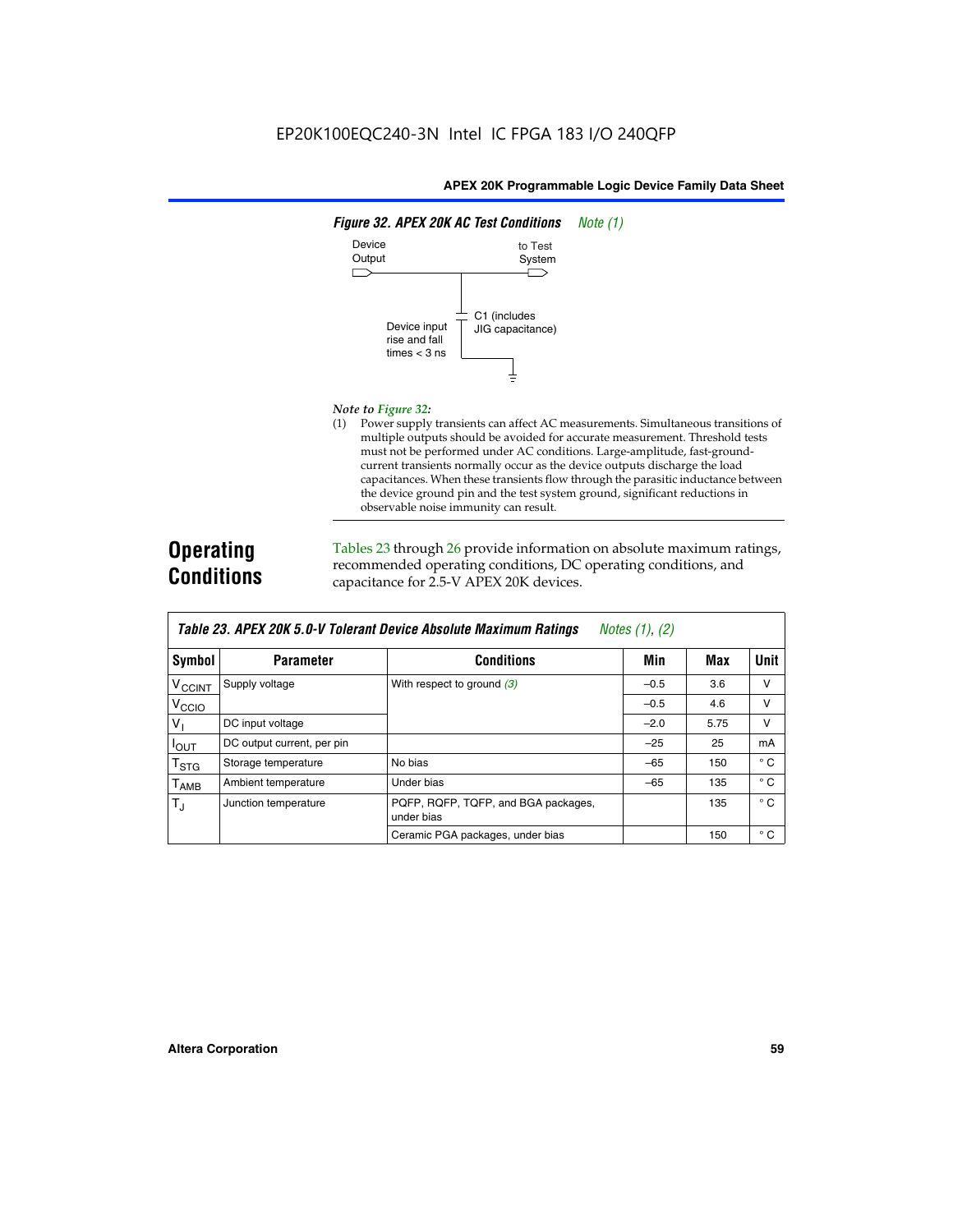# EP20K100EQC240-3N Intel IC FPGA 183 I/O 240QFP

# **APEX 20K Programmable Logic Device Family Data Sheet**

|                          | Table 24. APEX 20K 5.0-V Tolerant Device Recommended Operating Conditions<br><i>Note</i> $(2)$ |                    |                  |                  |              |  |
|--------------------------|------------------------------------------------------------------------------------------------|--------------------|------------------|------------------|--------------|--|
| Symbol                   | <b>Parameter</b>                                                                               | <b>Conditions</b>  | Min              | Max              | <b>Unit</b>  |  |
| <b>V<sub>CCINT</sub></b> | Supply voltage for internal logic<br>and input buffers                                         | $(4)$ , $(5)$      | 2.375<br>(2.375) | 2.625<br>(2.625) | $\vee$       |  |
| V <sub>CCIO</sub>        | Supply voltage for output buffers,<br>3.3-V operation                                          | (4), (5)           | 3.00(3.00)       | 3.60(3.60)       | $\vee$       |  |
|                          | Supply voltage for output buffers,<br>2.5-V operation                                          | (4), (5)           | 2.375<br>(2.375) | 2.625<br>(2.625) | $\vee$       |  |
| $V_1$                    | Input voltage                                                                                  | (3), (6)           | $-0.5$           | 5.75             | $\vee$       |  |
| $V_{\rm O}$              | Output voltage                                                                                 |                    | $\Omega$         | V <sub>CCO</sub> | $\vee$       |  |
| $T_{\rm J}$              | Junction temperature                                                                           | For commercial use | 0                | 85               | $^{\circ}$ C |  |
|                          |                                                                                                | For industrial use | $-40$            | 100              | $^{\circ}$ C |  |
| $t_{R}$                  | Input rise time                                                                                |                    |                  | 40               | ns           |  |
| $t_{\mathsf{F}}$         | Input fall time                                                                                |                    |                  | 40               | ns           |  |

|                 | Table 25. APEX 20K 5.0-V Tolerant Device DC Operating Conditions (Part 1 of 2) Notes (2), (7), (8) |                                                                      |                                          |     |                                          |              |  |  |
|-----------------|----------------------------------------------------------------------------------------------------|----------------------------------------------------------------------|------------------------------------------|-----|------------------------------------------|--------------|--|--|
| Symbol          | <b>Parameter</b>                                                                                   | <b>Conditions</b>                                                    | Min                                      | Typ | Max                                      | Unit         |  |  |
| $V_{\text{IH}}$ | High-level input voltage                                                                           |                                                                      | 1.7, $0.5 \times V_{\text{CCIO}}$<br>(9) |     | 5.75                                     | $\vee$       |  |  |
| $V_{IL}$        | Low-level input voltage                                                                            |                                                                      | $-0.5$                                   |     | 0.8, $0.3 \times V_{\text{CCIO}}$<br>(9) | v            |  |  |
| $V_{OH}$        | 3.3-V high-level TTL output<br>voltage                                                             | $I_{OH} = -8$ mA DC,<br>$V_{\text{CCIO}} = 3.00 V (10)$              | 2.4                                      |     |                                          | $\mathsf{v}$ |  |  |
|                 | 3.3-V high-level CMOS output<br>voltage                                                            | $I_{OH} = -0.1$ mA DC,<br>$V_{\text{CCIO}} = 3.00 V (10)$            | $V_{\text{CCIO}} - 0.2$                  |     |                                          | $\mathsf{V}$ |  |  |
|                 | 3.3-V high-level PCI output voltage                                                                | $I_{OH} = -0.5$ mA DC,<br>$V_{\text{CCIO}} = 3.00$ to 3.60 V<br>(10) | $0.9 \times V_{\text{CCIO}}$             |     |                                          | v            |  |  |
|                 | 2.5-V high-level output voltage                                                                    | $I_{OH} = -0.1$ mA DC,<br>$V_{\text{CCIO}} = 2.30 V (10)$            | 2.1                                      |     |                                          | $\mathsf{V}$ |  |  |
|                 |                                                                                                    | $I_{OH} = -1$ mA DC,<br>$V_{\text{CCIO}} = 2.30 V (10)$              | 2.0                                      |     |                                          | $\vee$       |  |  |
|                 |                                                                                                    | $I_{OH} = -2$ mA DC,<br>$V_{\text{CCIO}} = 2.30 V (10)$              | 1.7                                      |     |                                          | $\mathsf{V}$ |  |  |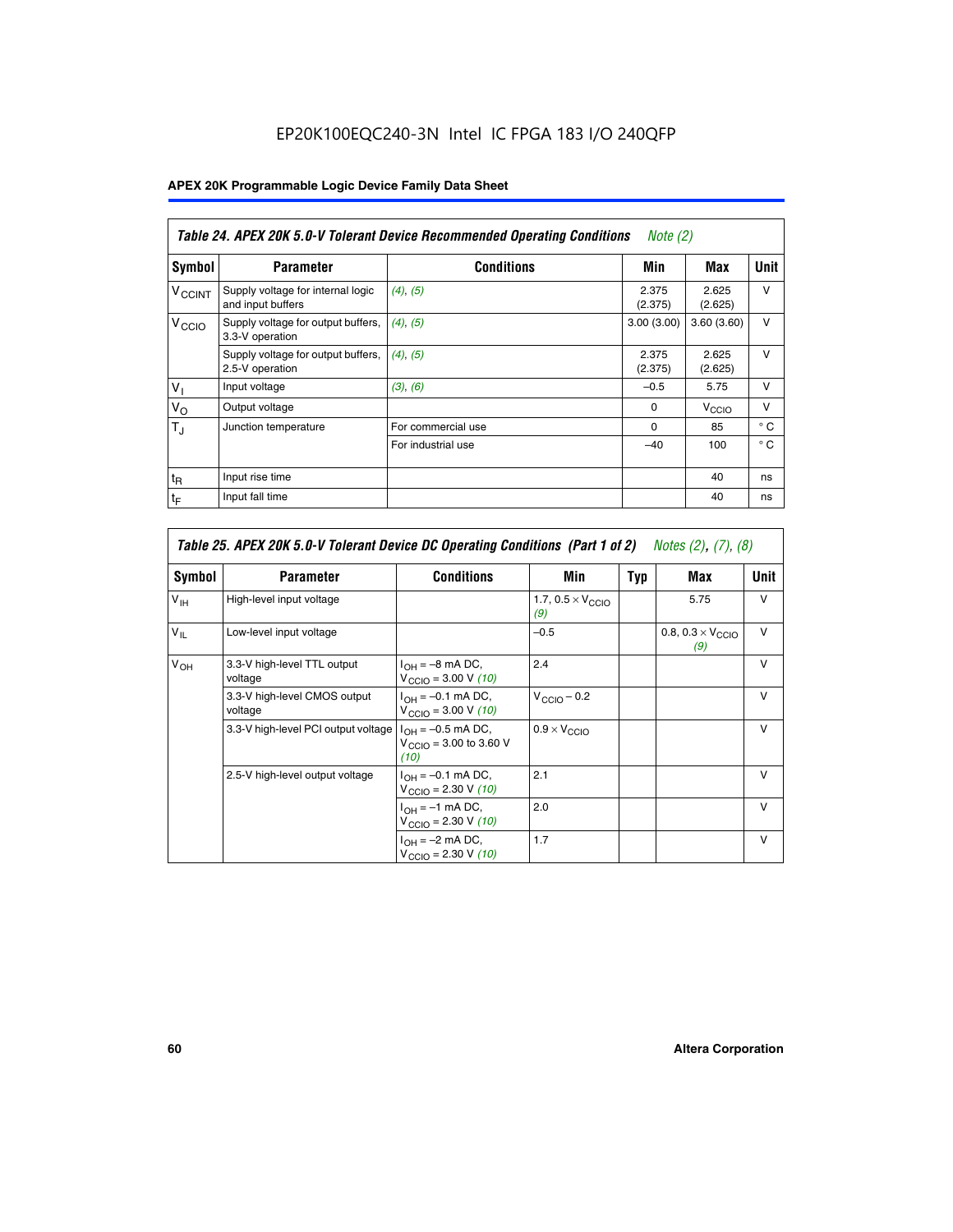|                   | Table 25. APEX 20K 5.0-V Tolerant Device DC Operating Conditions (Part 2 of 2) Notes (2), (7), (8) |                                                                                          |       |     |                              |        |  |
|-------------------|----------------------------------------------------------------------------------------------------|------------------------------------------------------------------------------------------|-------|-----|------------------------------|--------|--|
| Symbol            | <b>Parameter</b>                                                                                   | <b>Conditions</b>                                                                        | Min   | Typ | Max                          | Unit   |  |
| $V_{OL}$          | 3.3-V low-level TTL output voltage                                                                 | $I_{\Omega}$ = 12 mA DC,<br>$V_{\text{CCIO}} = 3.00 V (11)$                              |       |     | 0.45                         | $\vee$ |  |
|                   | 3.3-V low-level CMOS output<br>voltage                                                             | $I_{\Omega I} = 0.1$ mA DC,<br>$V_{\text{CCIO}} = 3.00 V (11)$                           |       |     | 0.2                          | $\vee$ |  |
|                   | 3.3-V low-level PCI output voltage                                                                 | $I_{\Omega}$ = 1.5 mA DC,<br>$V_{\text{CCIO}} = 3.00 \text{ to } 3.60 \text{ V}$<br>(11) |       |     | $0.1 \times V_{\text{CCLO}}$ | $\vee$ |  |
|                   | 2.5-V low-level output voltage                                                                     | $I_{\Omega I} = 0.1$ mA DC,<br>$V_{\text{CCIO}} = 2.30 V (11)$                           |       |     | 0.2                          | v      |  |
|                   |                                                                                                    | $I_{\Omega}$ = 1 mA DC,<br>$V_{\text{CCIO}} = 2.30 V (11)$                               |       |     | 0.4                          | $\vee$ |  |
|                   |                                                                                                    | $I_{\Omega}$ = 2 mA DC,<br>$V_{\text{CCIO}} = 2.30 V (11)$                               |       |     | 0.7                          | $\vee$ |  |
| h,                | Input pin leakage current                                                                          | $V_1 = 5.75$ to $-0.5$ V                                                                 | $-10$ |     | 10                           | μA     |  |
| $I_{OZ}$          | Tri-stated I/O pin leakage current                                                                 | $V_O = 5.75$ to $-0.5$ V                                                                 | $-10$ |     | 10                           | μA     |  |
| ICCO              | $V_{CC}$ supply current (standby)<br>(All ESBs in power-down mode)                                 | $V_1$ = ground, no load, no<br>toggling inputs, -1 speed<br>grade $(12)$                 |       | 10  |                              | mA     |  |
|                   |                                                                                                    | $V_1$ = ground, no load, no<br>toggling inputs,<br>$-2$ , $-3$ speed grades $(12)$       |       | 5   |                              | mA     |  |
| R <sub>CONF</sub> | Value of I/O pin pull-up resistor                                                                  | $V_{\text{CCIO}} = 3.0 V (13)$                                                           | 20    |     | 50                           | W      |  |
|                   | before and during configuration                                                                    | $V_{\text{CCIO}} = 2.375 \text{ V} (13)$                                                 | 30    |     | 80                           | W      |  |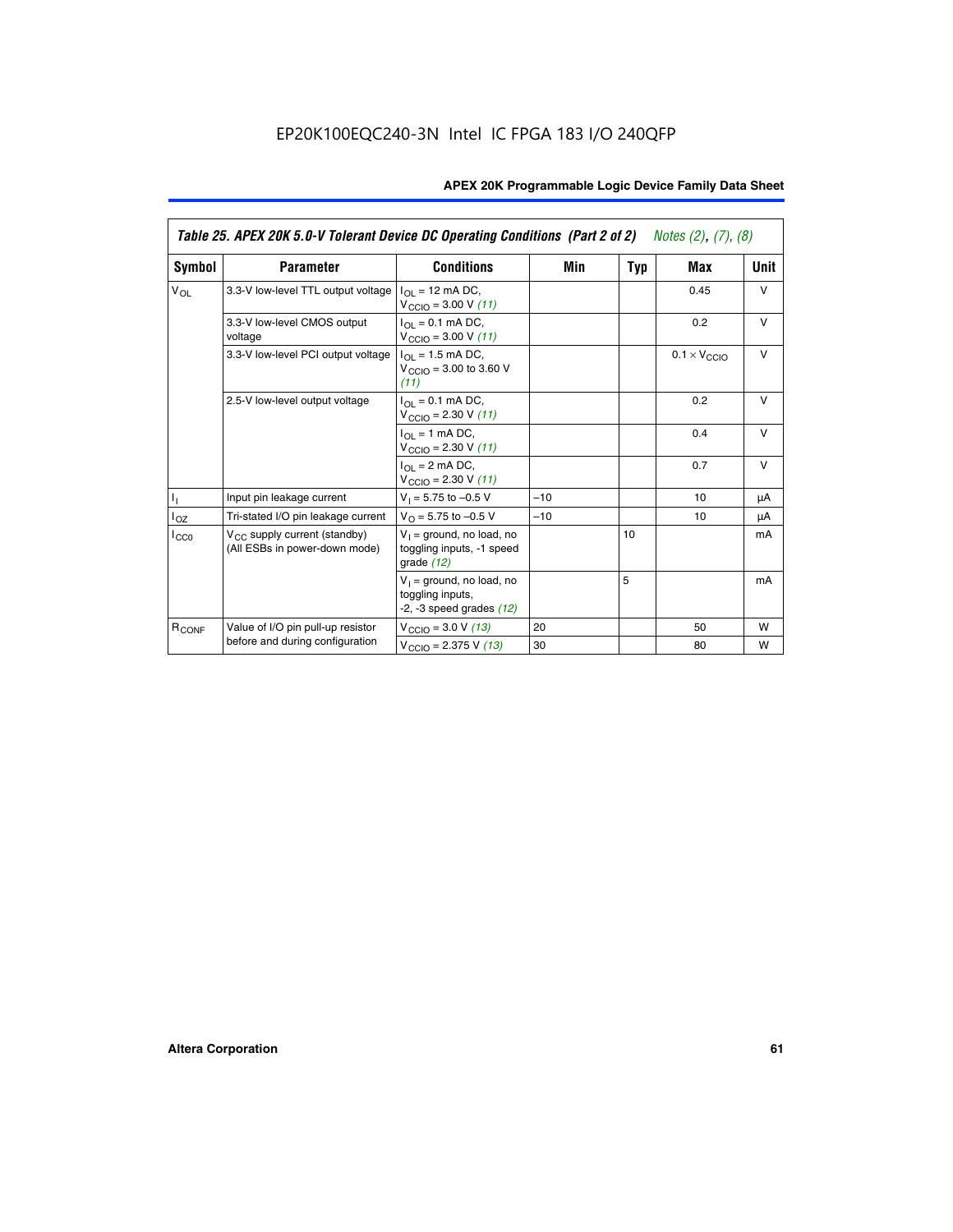|                    | Table 26. APEX 20K 5.0-V Tolerant Device Capacitance<br>Notes (2), (14) |                                     |     |     |      |  |
|--------------------|-------------------------------------------------------------------------|-------------------------------------|-----|-----|------|--|
| Symbol             | <b>Parameter</b>                                                        | <b>Conditions</b>                   | Min | Max | Unit |  |
| $C_{IN}$           | Input capacitance                                                       | $V_{1N} = 0 V$ , f = 1.0 MHz        |     | 8   | pF   |  |
| $C_{\text{INCLK}}$ | Input capacitance on dedicated<br>clock pin                             | $V_{IN} = 0 V$ , f = 1.0 MHz        |     | 12  | pF   |  |
| $C_{OUT}$          | Output capacitance                                                      | $V_{\text{OUT}} = 0 V, f = 1.0 MHz$ |     | 8   | pF   |  |

#### *Notes to Tables 23 through 26:*

- (1) See the *Operating Requirements for Altera Devices Data Sheet*.
- (2) All APEX 20K devices are 5.0-V tolerant.
- (3) Minimum DC input is –0.5 V. During transitions, the inputs may undershoot to –2.0 V or overshoot to 5.75 V for input currents less than 100 mA and periods shorter than 20 ns.
- (4) Numbers in parentheses are for industrial-temperature-range devices.
- (5) Maximum  $V_{CC}$  rise time is 100 ms, and  $V_{CC}$  must rise monotonically.<br>(6) All pins, including dedicated inputs, clock I/O, and JTAG pins, may b
- All pins, including dedicated inputs, clock I/O, and JTAG pins, may be driven before  $V_{\text{CCINT}}$  and  $V_{\text{CCIO}}$  are powered.
- (7) Typical values are for  $T_A = 25^\circ$  C, V<sub>CCINT</sub> = 2.5 V, and V<sub>CCIO</sub> = 2.5 or 3.3 V.<br>(8) These values are specified in the APEX 20K device recommended operat
- These values are specified in the APEX 20K device recommended operating conditions, shown in Table 26 on page 62.
- (9) The APEX 20K input buffers are compatible with 2.5-V and 3.3-V (LVTTL and LVCMOS) signals. Additionally, the input buffers are 3.3-V PCI compliant when  $V_{\text{CCIO}}$  and  $V_{\text{CCINI}}$  meet the relationship shown in Figure 33 on page 68.
- (10) The  $I<sub>OH</sub>$  parameter refers to high-level TTL, PCI or CMOS output current.
- (11) The I<sub>OL</sub> parameter refers to low-level TTL, PCI, or CMOS output current. This parameter applies to open-drain pins as well as output pins.
- (12) This value is specified for normal device operation. The value may vary during power-up.
- (13) Pin pull-up resistance values will be lower if an external source drives the pin higher than  $V_{\text{CCIO}}$ .
- (14) Capacitance is sample-tested only.

Tables 27 through 30 provide information on absolute maximum ratings, recommended operating conditions, DC operating conditions, and capacitance for 1.8-V APEX 20KE devices.

| Table 27. APEX 20KE Device Absolute Maximum Ratings<br>Note (1) |                            |                                                   |        |     |              |  |
|-----------------------------------------------------------------|----------------------------|---------------------------------------------------|--------|-----|--------------|--|
| Symbol                                                          | <b>Parameter</b>           | <b>Conditions</b>                                 | Min    | Max | Unit         |  |
| $V_{\text{CCINT}}$                                              | Supply voltage             | With respect to ground (2)                        | $-0.5$ | 2.5 | v            |  |
| V <sub>CCIO</sub>                                               |                            |                                                   | $-0.5$ | 4.6 | v            |  |
| $V_{1}$                                                         | DC input voltage           |                                                   | $-0.5$ | 4.6 | $\vee$       |  |
| $I_{OUT}$                                                       | DC output current, per pin |                                                   | $-25$  | 25  | mA           |  |
| $\mathsf{T}_{\texttt{STG}}$                                     | Storage temperature        | No bias                                           | $-65$  | 150 | $^{\circ}$ C |  |
| Т <sub>АМВ</sub>                                                | Ambient temperature        | Under bias                                        | $-65$  | 135 | $^{\circ}$ C |  |
| $\mathsf{T}_{\text{d}}$                                         | Junction temperature       | PQFP, RQFP, TQFP, and BGA packages,<br>under bias |        | 135 | $^{\circ}$ C |  |
|                                                                 |                            | Ceramic PGA packages, under bias                  |        | 150 | $^{\circ}$ C |  |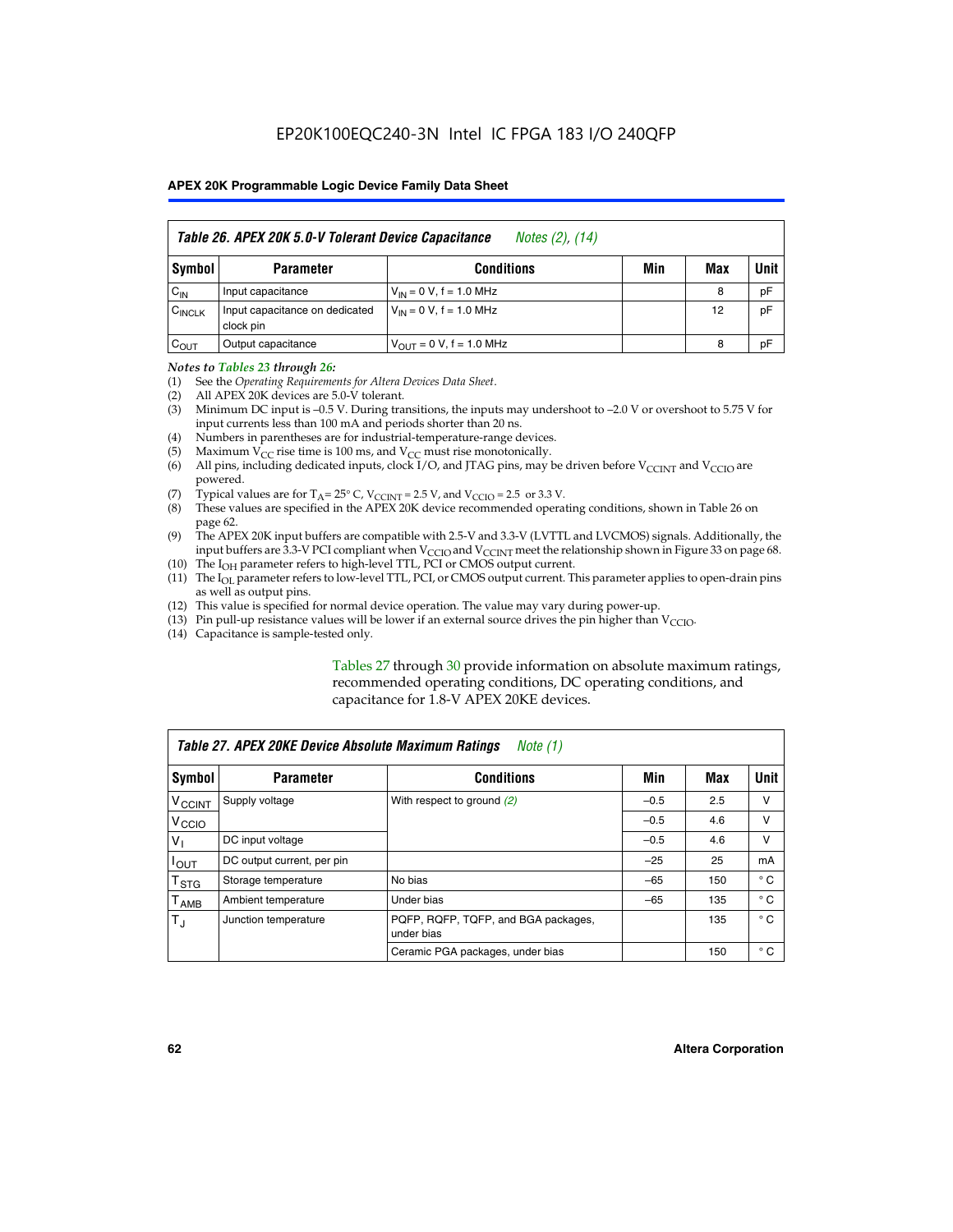|                             | <b>Table 28. APEX 20KE Device Recommended Operating Conditions</b> |                    |                  |                   |              |  |  |
|-----------------------------|--------------------------------------------------------------------|--------------------|------------------|-------------------|--------------|--|--|
| <b>Symbol</b>               | <b>Parameter</b>                                                   | <b>Conditions</b>  | Min              | Max               | <b>Unit</b>  |  |  |
| <b>V<sub>CCINT</sub></b>    | Supply voltage for internal logic and<br>input buffers             | (3), (4)           | 1.71(1.71)       | 1.89(1.89)        | $\vee$       |  |  |
| V <sub>CCIO</sub>           | Supply voltage for output buffers, 3.3-V<br>operation              | (3), (4)           | 3.00(3.00)       | 3.60(3.60)        | $\vee$       |  |  |
|                             | Supply voltage for output buffers, 2.5-V<br>operation              | (3), (4)           | 2.375<br>(2.375) | 2.625<br>(2.625)  | $\vee$       |  |  |
|                             | Supply voltage for output buffers, 1.8-V<br>operation              | (3), (4)           | 1.71(1.71)       | 1.89(1.89)        | $\vee$       |  |  |
| $V_1$                       | Input voltage                                                      | (5), (6)           | $-0.5$           | 4.0               | $\vee$       |  |  |
| $V_{\rm O}$                 | Output voltage                                                     |                    | $\Omega$         | V <sub>CCIO</sub> | v            |  |  |
| $T_{\rm J}$                 | Junction temperature                                               | For commercial use | $\Omega$         | 85                | $^{\circ}$ C |  |  |
|                             |                                                                    | For industrial use | $-40$            | 100               | $^{\circ}$ C |  |  |
| $t_{R}$                     | Input rise time                                                    |                    |                  | 40                | ns           |  |  |
| $\mathfrak{t}_{\mathsf{F}}$ | Input fall time                                                    |                    |                  | 40                | ns           |  |  |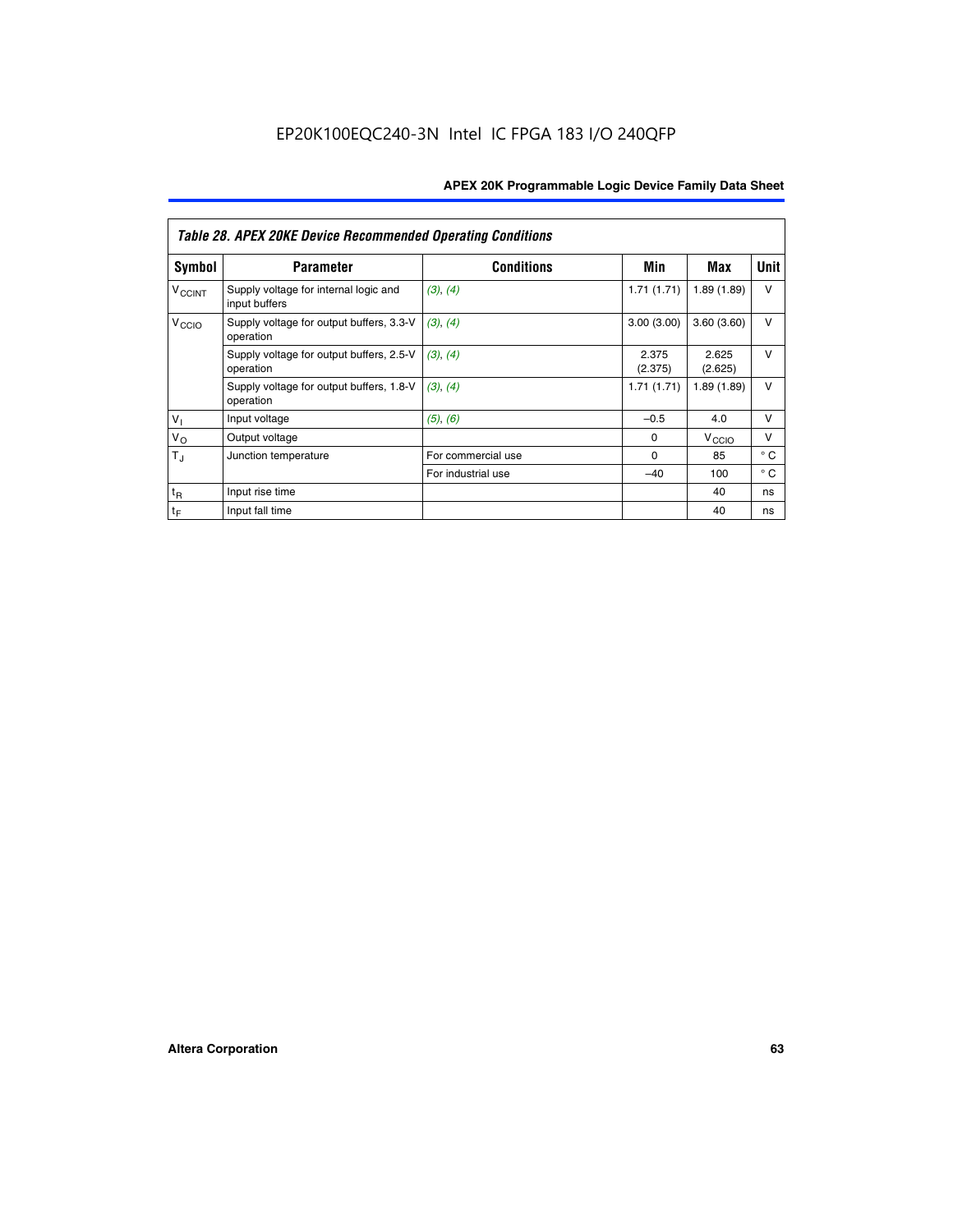# EP20K100EQC240-3N Intel IC FPGA 183 I/O 240QFP

# **APEX 20K Programmable Logic Device Family Data Sheet**

| Symbol                     | <b>Parameter</b>                                                   | <b>Conditions</b>                                                                        | Min                                       | <b>Typ</b> | Max                                       | Unit      |
|----------------------------|--------------------------------------------------------------------|------------------------------------------------------------------------------------------|-------------------------------------------|------------|-------------------------------------------|-----------|
| $V_{\text{IH}}$            | High-level LVTTL, CMOS, or 3.3-V<br>PCI input voltage              |                                                                                          | 1.7, $0.5 \times V_{\text{CCIO}}$<br>(10) |            | 4.1                                       | V         |
| $\mathsf{V}_{\mathsf{IL}}$ | Low-level LVTTL, CMOS, or 3.3-V<br>PCI input voltage               |                                                                                          | $-0.5$                                    |            | 0.8, $0.3 \times V_{\text{CCIO}}$<br>(10) | $\vee$    |
| $V_{OH}$                   | 3.3-V high-level LVTTL output<br>voltage                           | $I_{OH} = -12$ mA DC,<br>$V_{\text{CCIO}} = 3.00 V (11)$                                 | 2.4                                       |            |                                           | v         |
|                            | 3.3-V high-level LVCMOS output<br>voltage                          | $I_{OH} = -0.1$ mA DC,<br>$V_{\text{CCIO}} = 3.00 V (11)$                                | $V_{\text{CGIO}} - 0.2$                   |            |                                           | v         |
|                            | 3.3-V high-level PCI output voltage $ I_{OH} = -0.5$ mA DC,        | $V_{\text{CGIO}} = 3.00$ to 3.60 V<br>(11)                                               | $0.9 \times V_{\text{CCIO}}$              |            |                                           | V         |
|                            | 2.5-V high-level output voltage                                    | $I_{OH} = -0.1$ mA DC,<br>$V_{\text{CCIO}} = 2.30 V (11)$                                | 2.1                                       |            |                                           | v         |
|                            |                                                                    | $I_{OH} = -1$ mA DC,<br>$V_{\text{CCIO}} = 2.30 V (11)$                                  | 2.0                                       |            |                                           | v         |
|                            |                                                                    | $I_{OH} = -2$ mA DC,<br>$V_{\text{CCIO}}$ = 2.30 V (11)                                  | 1.7                                       |            |                                           | V         |
| $V_{OL}$                   | 3.3-V low-level LVTTL output<br>voltage                            | $I_{\Omega}$ = 12 mA DC,<br>$V_{\text{CCIO}} = 3.00 V (12)$                              |                                           |            | 0.4                                       | v         |
|                            | 3.3-V low-level LVCMOS output<br>voltage                           | $I_{\Omega} = 0.1$ mA DC,<br>$V_{\text{CCIO}} = 3.00 V (12)$                             |                                           |            | 0.2                                       | $\vee$    |
|                            | 3.3-V low-level PCI output voltage                                 | $I_{\Omega}$ = 1.5 mA DC,<br>$V_{\text{CCIO}} = 3.00 \text{ to } 3.60 \text{ V}$<br>(12) |                                           |            | $0.1 \times V_{\text{CCIO}}$              | v         |
|                            | 2.5-V low-level output voltage                                     | $I_{\Omega} = 0.1$ mA DC,<br>$V_{\text{CCIO}}$ = 2.30 V (12)                             |                                           |            | 0.2                                       | V         |
|                            |                                                                    | $I_{\Omega} = 1$ mA DC,<br>$V_{\text{CCIO}}$ = 2.30 V (12)                               |                                           |            | 0.4                                       | v         |
|                            |                                                                    | $I_{OL}$ = 2 mA DC,<br>$V_{\text{CCIO}} = 2.30 V (12)$                                   |                                           |            | 0.7                                       | v         |
| ъ,                         | Input pin leakage current                                          | $V_1 = 4.1$ to -0.5 V (13)                                                               | $-10$                                     |            | 10                                        | μA        |
| $I_{OZ}$                   | Tri-stated I/O pin leakage current                                 | $V_O = 4.1$ to -0.5 V (13)                                                               | $-10$                                     |            | 10                                        | μA        |
| $I_{CC0}$                  | $V_{CC}$ supply current (standby)<br>(All ESBs in power-down mode) | $V_1$ = ground, no load, no<br>toggling inputs, -1 speed<br>grade                        |                                           | 10         |                                           | mA        |
|                            |                                                                    | $V_1$ = ground, no load, no<br>toggling inputs,<br>-2, -3 speed grades                   |                                           | 5          |                                           | mA        |
| R <sub>CONF</sub>          | Value of I/O pin pull-up resistor                                  | $V_{\text{CCIO}} = 3.0 V (14)$                                                           | 20                                        |            | 50                                        | $k\Omega$ |
|                            | before and during configuration                                    | $V_{\text{CGIO}} = 2.375 V (14)$                                                         | 30                                        |            | 80                                        | kΩ        |
|                            |                                                                    | $V_{\text{CCIO}} = 1.71 V (14)$                                                          | 60                                        |            | 150                                       | $k\Omega$ |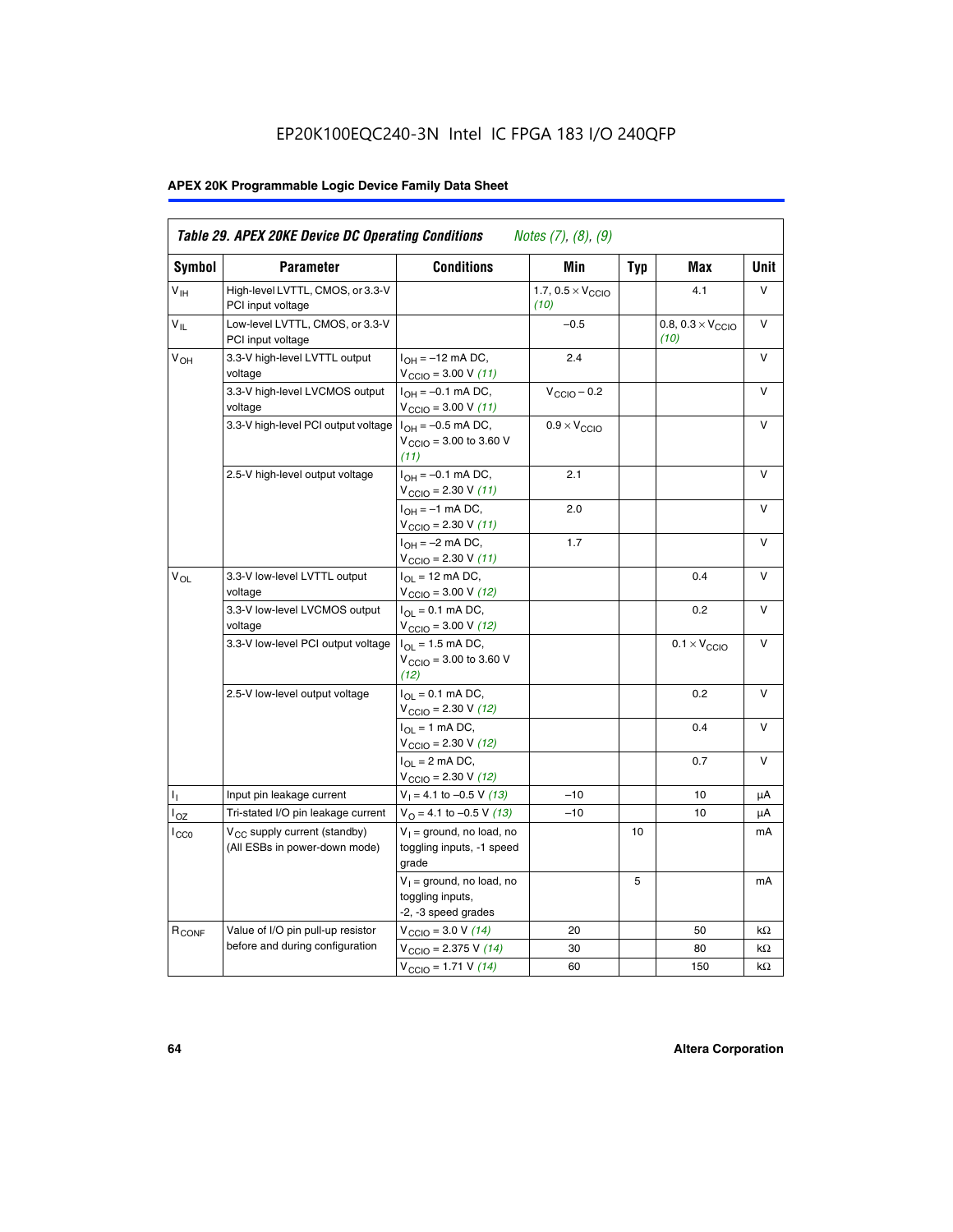**1 For DC Operating Specifications on APEX 20KE I/O standards,** please refer to *Application Note 117 (Using Selectable I/O Standards in Altera Devices).*

| Table 30. APEX 20KE Device Capacitance<br><i>Note</i> (15) |                                             |                                |     |     |      |  |
|------------------------------------------------------------|---------------------------------------------|--------------------------------|-----|-----|------|--|
| Symbol                                                     | <b>Parameter</b>                            | <b>Conditions</b>              | Min | Max | Unit |  |
| $C_{IN}$                                                   | Input capacitance                           | $V_{IN} = 0 V$ , f = 1.0 MHz   |     | 8   | pF   |  |
| $C_{\text{INCLK}}$                                         | Input capacitance on<br>dedicated clock pin | $V_{IN} = 0 V$ , f = 1.0 MHz   |     | 12  | pF   |  |
| $C_{OUT}$                                                  | Output capacitance                          | $V_{OUIT} = 0 V$ , f = 1.0 MHz |     | 8   | рF   |  |

- *Notes to Tables 27 through 30:* (1) See the *Operating Requirements for Altera Devices Data Sheet*.
- (2) Minimum DC input is –0.5 V. During transitions, the inputs may undershoot to –2.0 V or overshoot to 5.75 V for input currents less than 100 mA and periods shorter than 20 ns.
- (3) Numbers in parentheses are for industrial-temperature-range devices.
- (4) Maximum  $V_{CC}$  rise time is 100 ms, and  $V_{CC}$  must rise monotonically.<br>(5) Minimum DC input is -0.5 V. During transitions, the inputs may und
- Minimum DC input is  $-0.5$  V. During transitions, the inputs may undershoot to  $-2.0$  V or overshoot to the voltage shown in the following table based on input duty cycle for input currents less than 100 mA. The overshoot is dependent upon duty cycle of the signal. The DC case is equivalent to 100% duty cycle.

| Vin  | Max. Duty Cycle |
|------|-----------------|
| 4.0V | 100% (DC)       |
| 4.1  | 90%             |
| 4.2  | 50%             |
| 4.3  | 30%             |
| . .  |                 |

- 4.4 17%
- 4.5 10% (6) All pins, including dedicated inputs, clock, I/O, and JTAG pins, may be driven before  $V_{\text{CCINT}}$  and  $V_{\text{CCIO}}$  are powered.
	- (7) Typical values are for  $T_A = 25^\circ$  C, V<sub>CCINT</sub> = 1.8 V, and V<sub>CCIO</sub> = 1.8 V, 2.5 V or 3.3 V.
	- (8) These values are specified under the APEX 20KE device recommended operating conditions, shown in Table 24 on page 60.
	- (9) Refer to *Application Note 117 (Using Selectable I/O Standards in Altera Devices)* for the V<sub>IH</sub>, V<sub>IL</sub>, V<sub>OH</sub>, V<sub>OL</sub>, and I<sub>I</sub> parameters when VCCIO = 1.8 V.
	- (10) The APEX 20KE input buffers are compatible with 1.8-V, 2.5-V and 3.3-V (LVTTL and LVCMOS) signals. Additionally, the input buffers are 3.3-V PCI compliant. Input buffers also meet specifications for GTL+, CTT, AGP, SSTL-2, SSTL-3, and HSTL.
	- (11) The  $I_{OH}$  parameter refers to high-level TTL, PCI, or CMOS output current.
	- (12) The I<sub>OL</sub> parameter refers to low-level TTL, PCI, or CMOS output current. This parameter applies to open-drain pins as well as output pins.
	- (13) This value is specified for normal device operation. The value may vary during power-up.
	- (14) Pin pull-up resistance values will be lower if an external source drives the pin higher than  $V_{CCIO}$ .
	- (15) Capacitance is sample-tested only.

Figure 33 shows the relationship between  $V_{\text{CCIO}}$  and  $V_{\text{CCINT}}$  for 3.3-V PCI compliance on APEX 20K devices.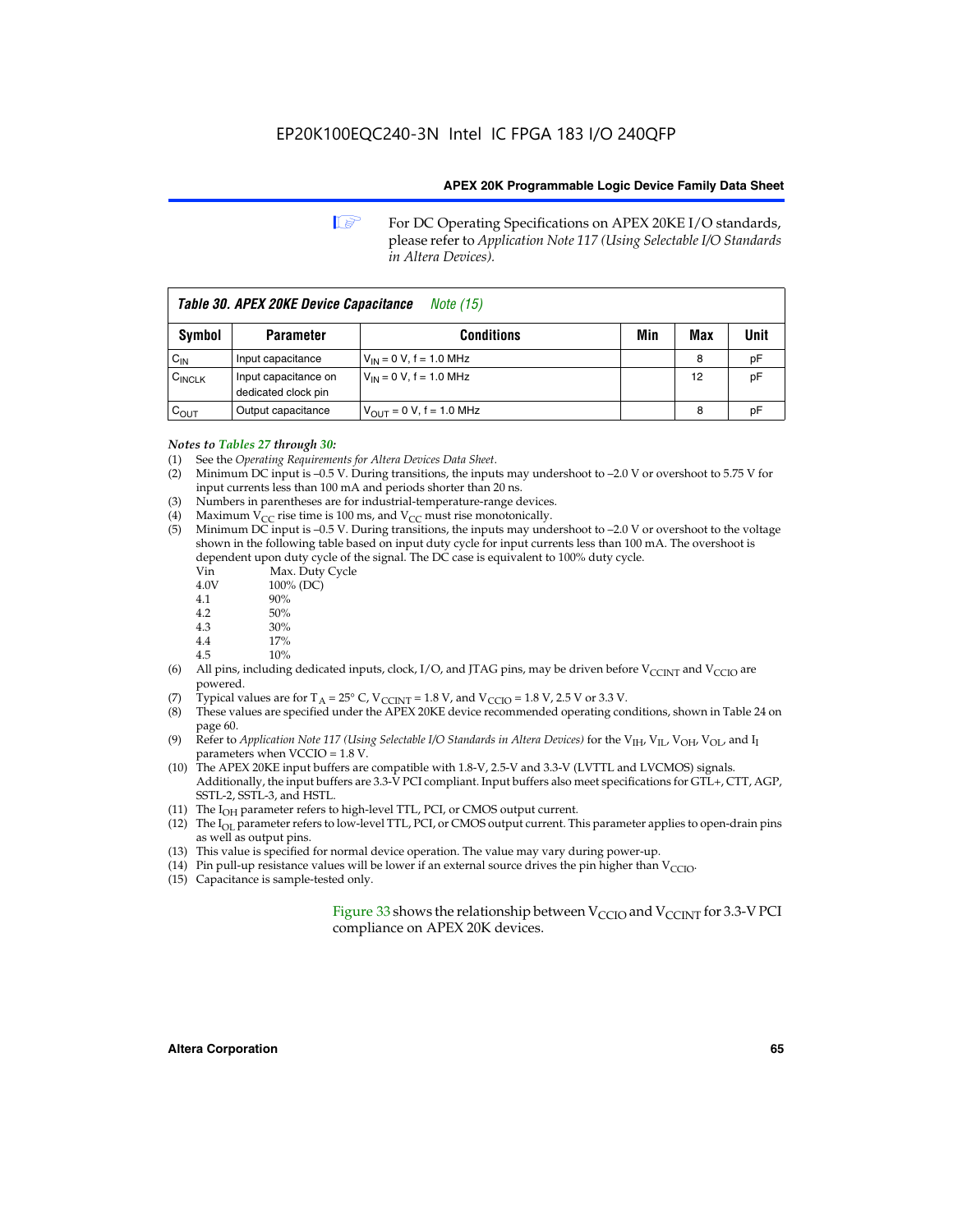

Figure 34 shows the typical output drive characteristics of APEX 20K devices with 3.3-V and 2.5-V V<sub>CCIO</sub>. The output driver is compatible with the 3.3-V *PCI Local Bus Specification, Revision 2.2* (when VCCIO pins are connected to 3.3 V). 5-V tolerant APEX 20K devices in the -1 speed grade are 5-V PCI compliant over all operating conditions.







**66 Altera Corporation**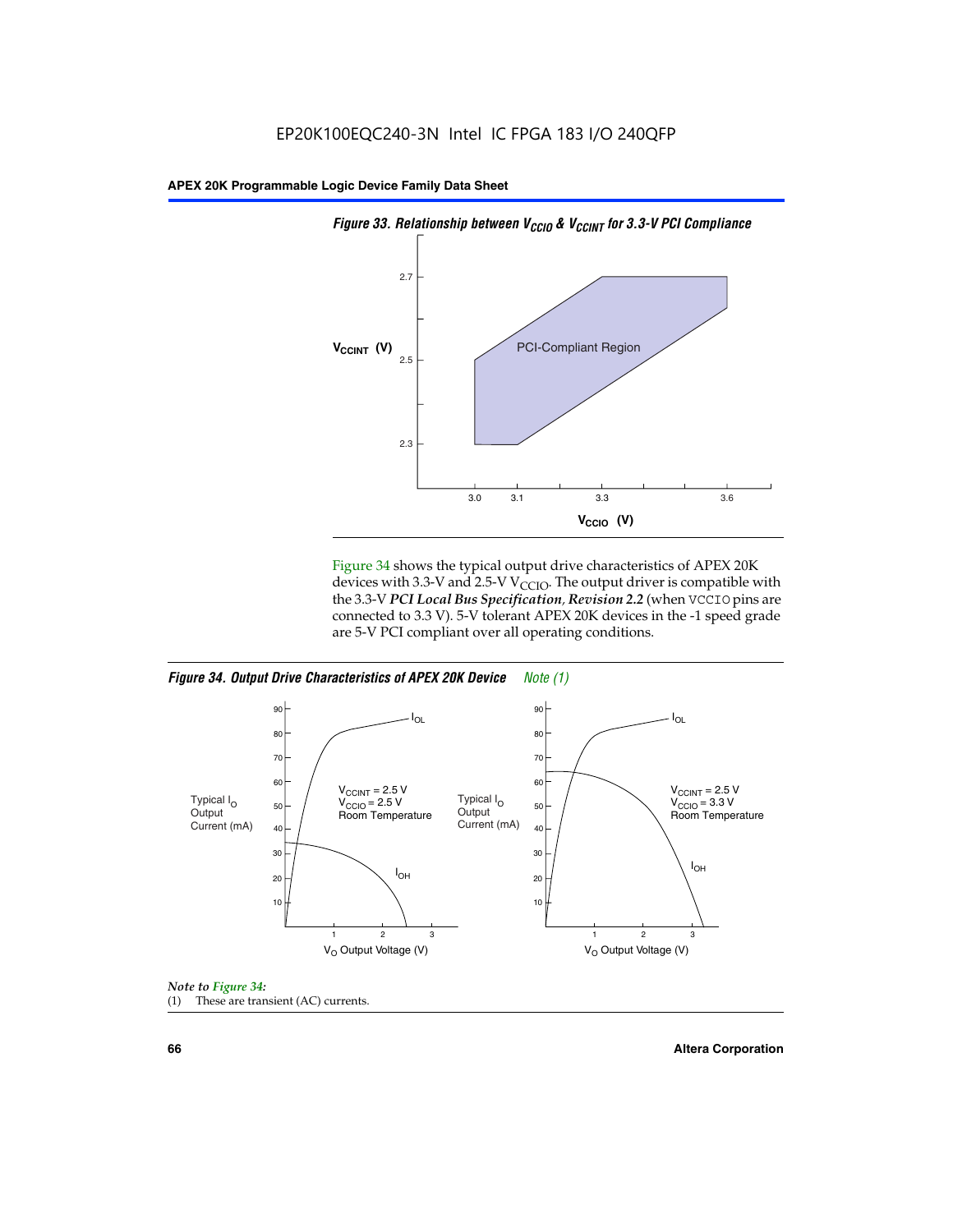

Figure 35 shows the output drive characteristics of APEX 20KE devices.

*Note to Figure 35:* (1) These are transient (AC) currents.

**Timing Model** The high-performance FastTrack and MegaLAB interconnect routing resources ensure predictable performance, accurate simulation, and accurate timing analysis. This predictable performance contrasts with that of FPGAs, which use a segmented connection scheme and therefore have unpredictable performance.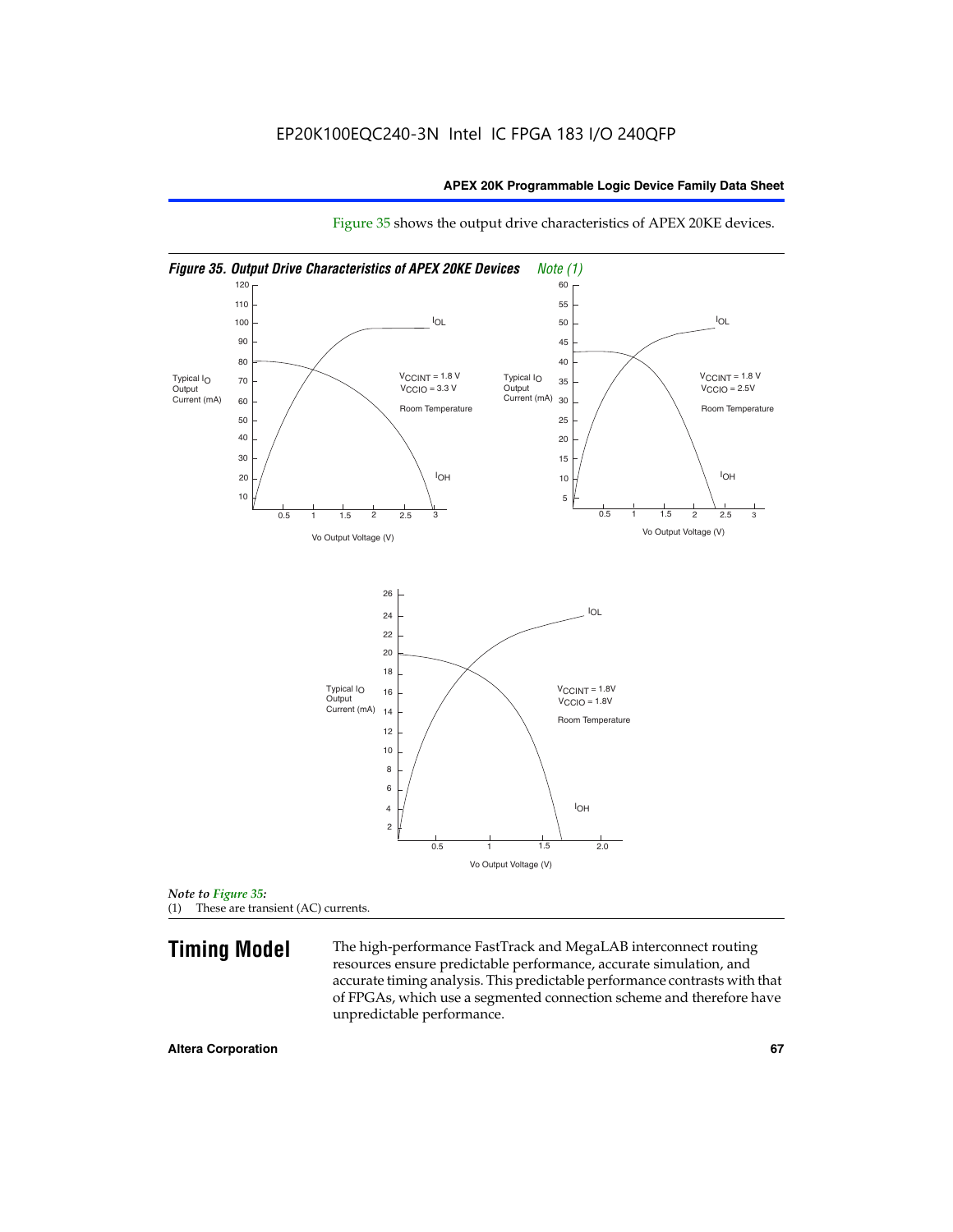All specifications are always representative of worst-case supply voltage and junction temperature conditions. All output-pin-timing specifications are reported for maximum driver strength.

Figure  $36$  shows the  $f_{MAX}$  timing model for APEX 20K devices.



Figure 37 shows the  $f_{MAX}$  timing model for APEX 20KE devices. These parameters can be used to estimate  $f_{MAX}$  for multiple levels of logic. Quartus II software timing analysis should be used for more accurate timing information.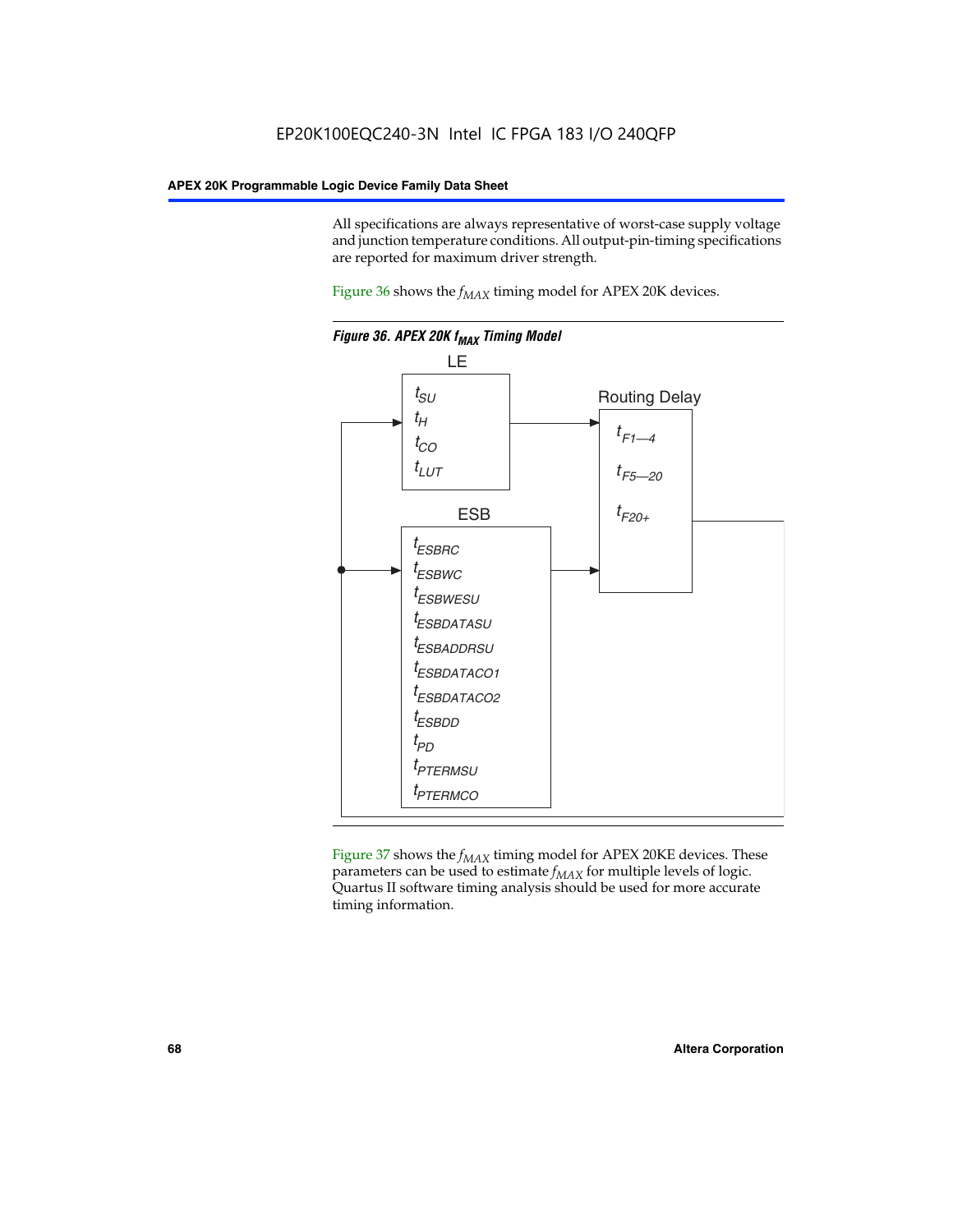

**Figure 37. APEX 20KE f<sub>MAX</sub> Timing Model**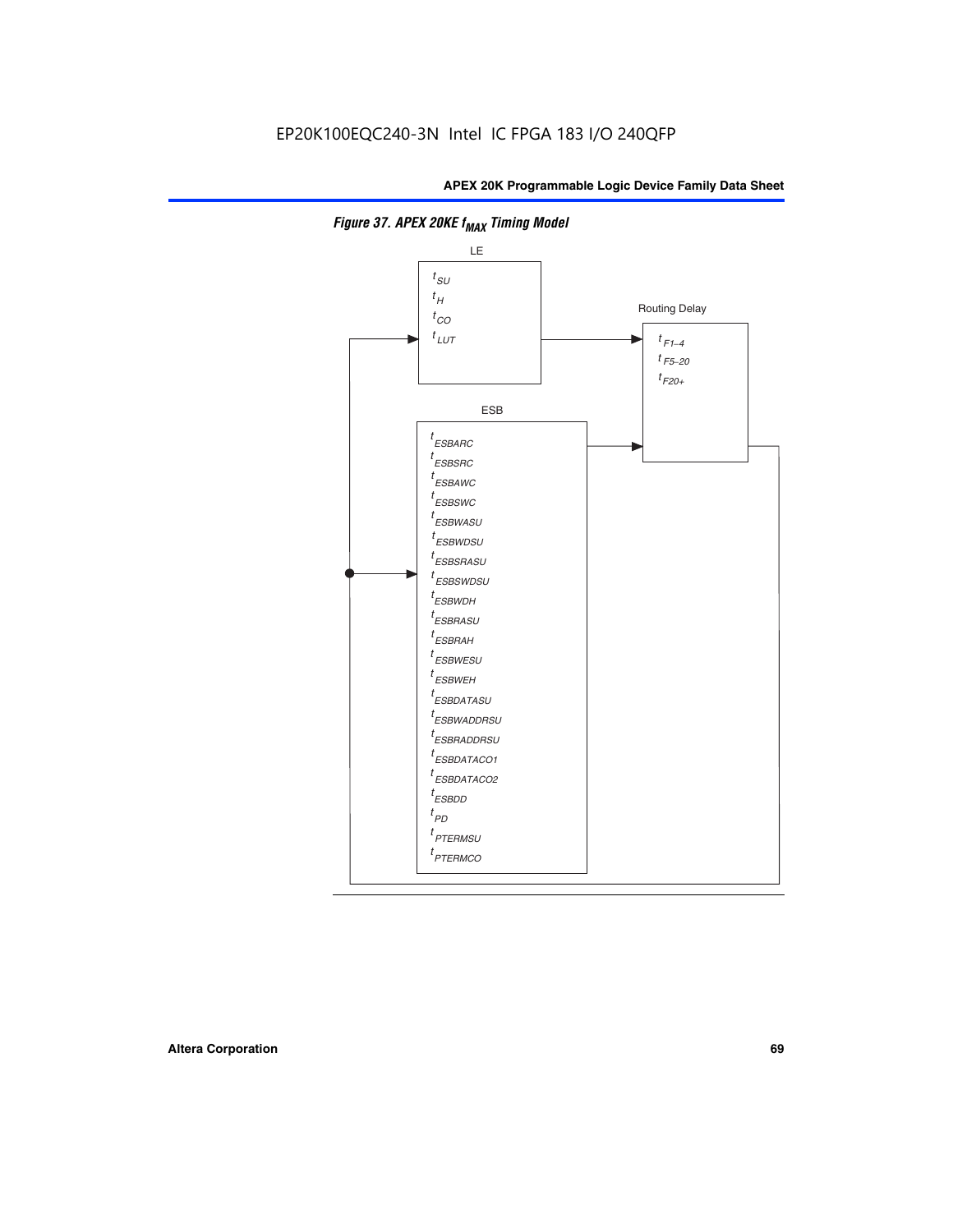Figures 38 and 39 show the asynchronous and synchronous timing waveforms, respectively, for the ESB macroparameters in Table 31.



*Figure 38. ESB Asynchronous Timing Waveforms*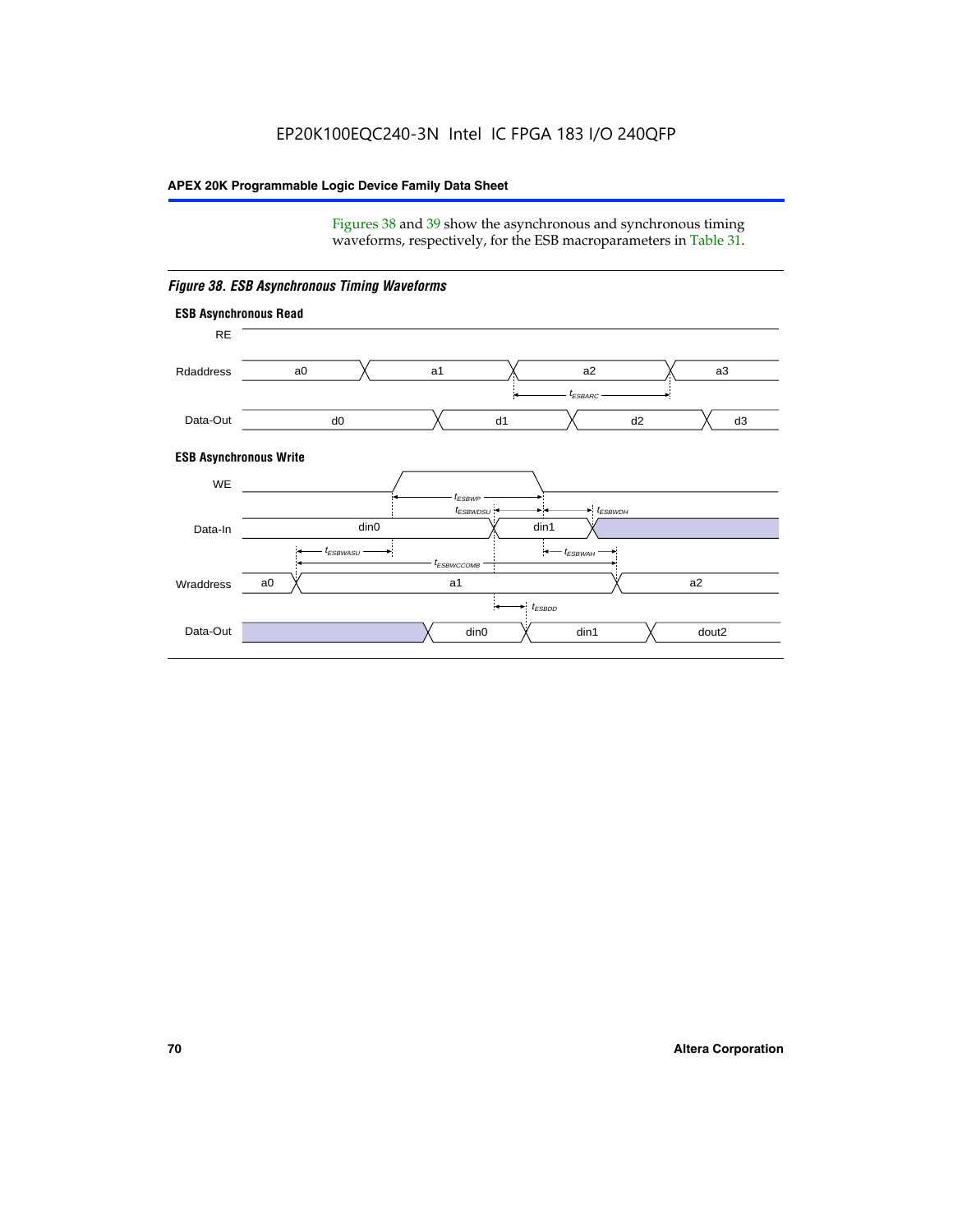

# *Figure 39. ESB Synchronous Timing Waveforms*

# **ESB Synchronous Write (ESB Output Registers Used)**



Figure 40 shows the timing model for bidirectional I/O pin timing.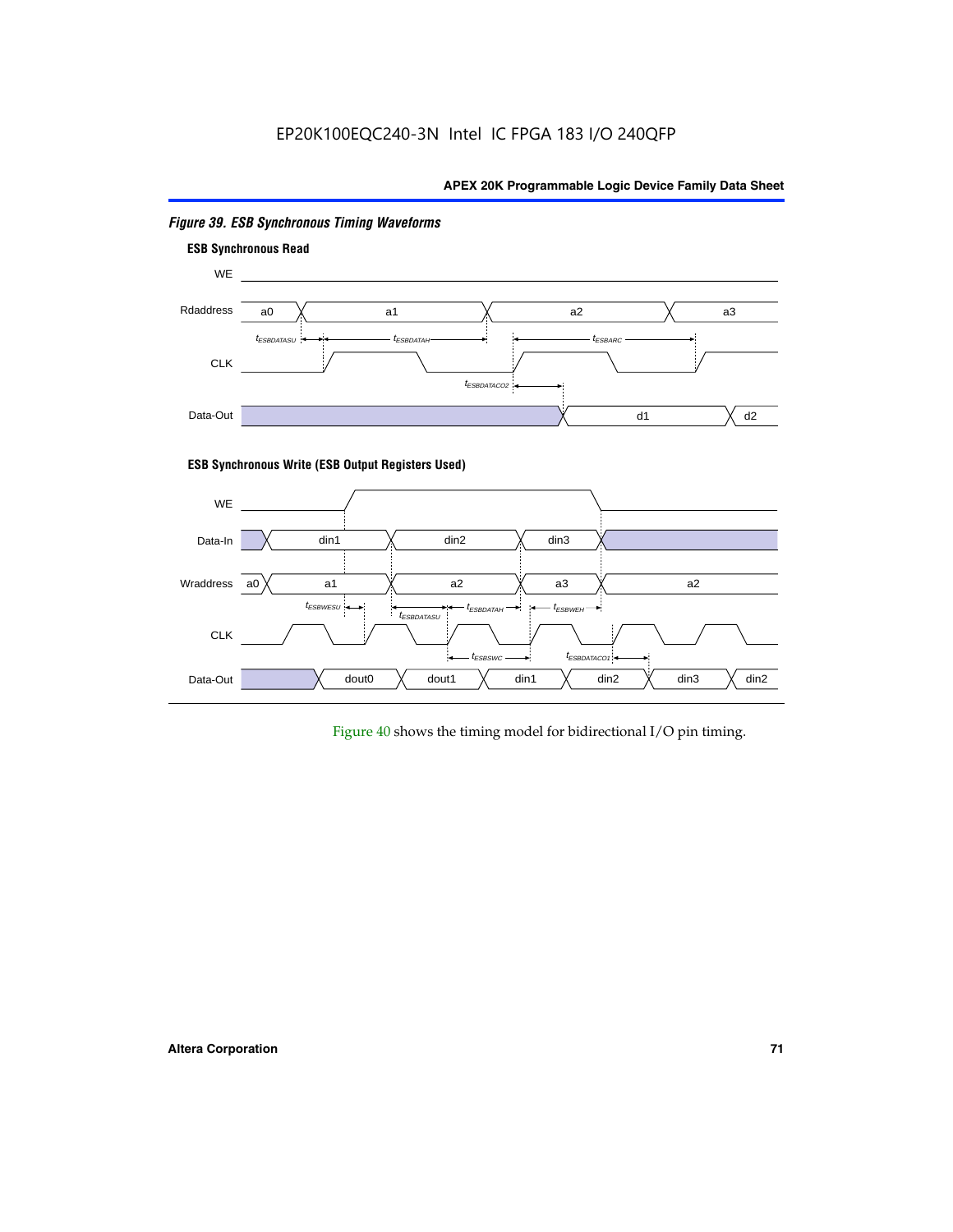

## *Figure 40. Synchronous Bidirectional Pin External Timing*

# *Notes to Figure 40:*

- The output enable and input registers are LE registers in the LAB adjacent to a bidirectional row pin. The output enable register is set with "Output Enable Routing= Signal-Pin" option in the Quartus II software.
- (2) The LAB adjacent input register is set with "Decrease Input Delay to Internal Cells= Off". This maintains a zero hold time for lab adjacent registers while giving a fast, position independent setup time. A faster setup time with zero hold time is possible by setting "Decrease Input Delay to Internal Cells= ON" and moving the input register farther away from the bidirectional pin. The exact position where zero hold occurs with the minimum setup time, varies with device density and speed grade.

Table 31 describes the  $f_{MAX}$  timing parameters shown in Figure 36 on page 68.

| Table 31. APEX 20K f <sub>MAX</sub> Timing Parameters<br>(Part 1 of 2) |                                                                |  |  |  |  |
|------------------------------------------------------------------------|----------------------------------------------------------------|--|--|--|--|
| Symbol                                                                 | <b>Parameter</b>                                               |  |  |  |  |
| $t_{\text{SU}}$                                                        | LE register setup time before clock                            |  |  |  |  |
| $t_H$                                                                  | LE register hold time after clock                              |  |  |  |  |
| $t_{CO}$                                                               | LE register clock-to-output delay                              |  |  |  |  |
| t <sub>LUT</sub>                                                       | LUT delay for data-in                                          |  |  |  |  |
| <sup>t</sup> ESBRC                                                     | ESB Asynchronous read cycle time                               |  |  |  |  |
| <sup>t</sup> ESBWC                                                     | ESB Asynchronous write cycle time                              |  |  |  |  |
| <sup>t</sup> ESBWESU                                                   | ESB WE setup time before clock when using input register       |  |  |  |  |
| <sup>t</sup> ESBDATASU                                                 | ESB data setup time before clock when using input register     |  |  |  |  |
| <sup>t</sup> ESBDATAH                                                  | ESB data hold time after clock when using input register       |  |  |  |  |
| <sup>t</sup> ESBADDRSU                                                 | ESB address setup time before clock when using input registers |  |  |  |  |
| ESBDATACO1                                                             | ESB clock-to-output delay when using output registers          |  |  |  |  |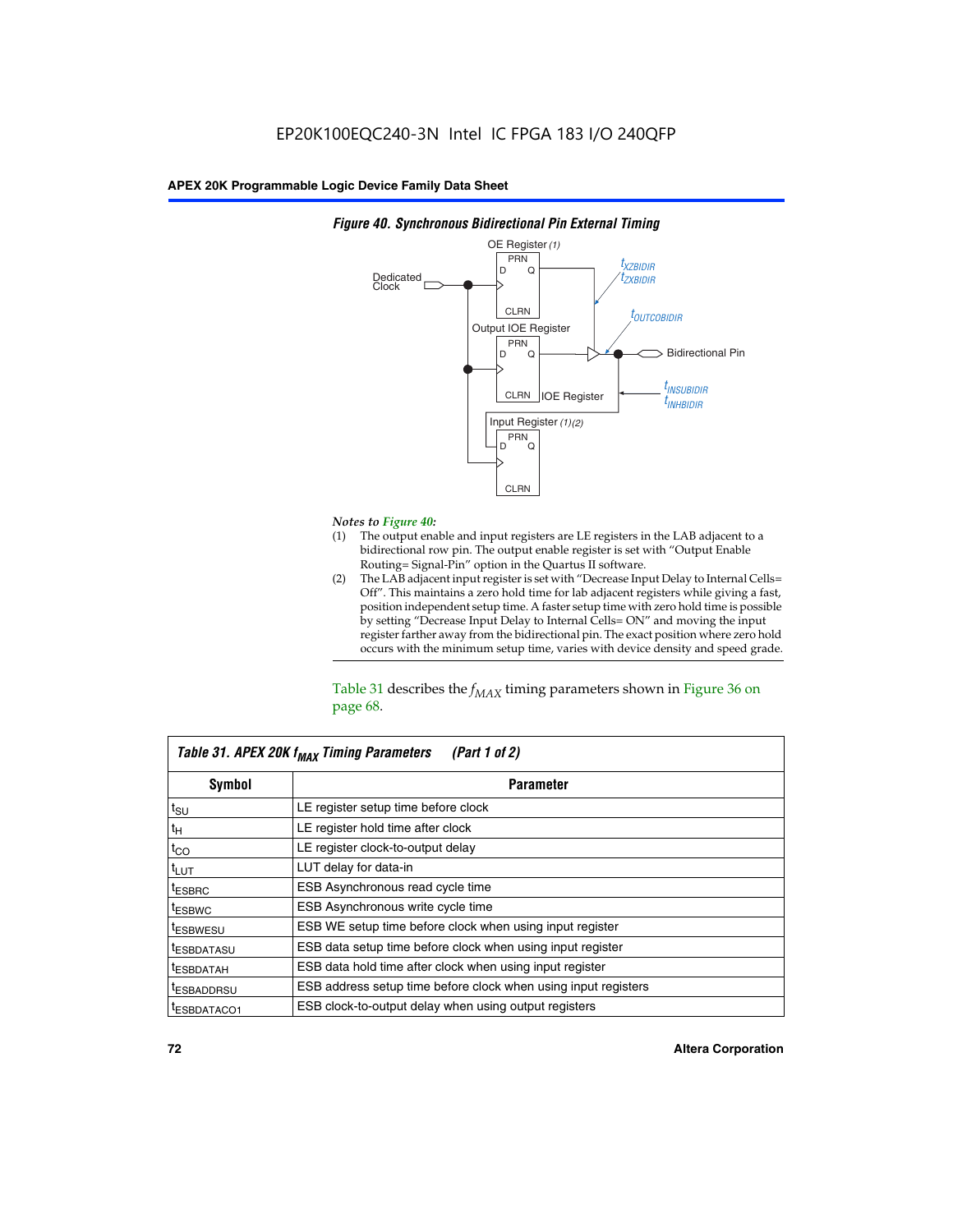| Table 31. APEX 20K f <sub>MAX</sub> Timing Parameters<br>(Part 2 of 2) |                                                    |  |  |  |  |
|------------------------------------------------------------------------|----------------------------------------------------|--|--|--|--|
| Symbol                                                                 | <b>Parameter</b>                                   |  |  |  |  |
| t <sub>ESBDATACO2</sub>                                                | ESB clock-to-output delay without output registers |  |  |  |  |
| <sup>t</sup> ESBDD                                                     | ESB data-in to data-out delay for RAM mode         |  |  |  |  |
| t <sub>PD</sub>                                                        | ESB macrocell input to non-registered output       |  |  |  |  |
| <sup>t</sup> PTERMSU                                                   | ESB macrocell register setup time before clock     |  |  |  |  |
| <sup>t</sup> PTERMCO                                                   | ESB macrocell register clock-to-output delay       |  |  |  |  |
| $t_{F1-4}$                                                             | Fanout delay using local interconnect              |  |  |  |  |
| $t_{F5-20}$                                                            | Fanout delay using MegaLab Interconnect            |  |  |  |  |
| $t_{F20+}$                                                             | Fanout delay using FastTrack Interconnect          |  |  |  |  |
| $t_{CH}$                                                               | Minimum clock high time from clock pin             |  |  |  |  |
| $t_{CL}$                                                               | Minimum clock low time from clock pin              |  |  |  |  |
| t <sub>CLRP</sub>                                                      | LE clear pulse width                               |  |  |  |  |
| t <sub>PREP</sub>                                                      | LE preset pulse width                              |  |  |  |  |
| <sup>t</sup> ESBCH                                                     | Clock high time                                    |  |  |  |  |
| <sup>t</sup> ESBCL                                                     | Clock low time                                     |  |  |  |  |
| <sup>t</sup> ESBWP                                                     | Write pulse width                                  |  |  |  |  |
| <sup>t</sup> ESBRP                                                     | Read pulse width                                   |  |  |  |  |

## Tables 32 and 33 describe APEX 20K external timing parameters.

| Table 32. APEX 20K External Timing Parameters<br>Note (1) |                                                         |  |  |  |  |
|-----------------------------------------------------------|---------------------------------------------------------|--|--|--|--|
| <b>Symbol</b>                                             | <b>Clock Parameter</b>                                  |  |  |  |  |
| <sup>t</sup> insu                                         | Setup time with global clock at IOE register            |  |  |  |  |
| $t_{\mathsf{INH}}$                                        | Hold time with global clock at IOE register             |  |  |  |  |
| toutco                                                    | Clock-to-output delay with global clock at IOE register |  |  |  |  |

| Table 33. APEX 20K External Bidirectional Timing Parameters<br>Note (1) |                                                                                                |              |  |  |  |  |
|-------------------------------------------------------------------------|------------------------------------------------------------------------------------------------|--------------|--|--|--|--|
| Symbol                                                                  | <b>Parameter</b>                                                                               |              |  |  |  |  |
| <sup>I</sup> INSUBIDIR                                                  | Setup time for bidirectional pins with global clock at same-row or same-<br>column LE register |              |  |  |  |  |
| <sup>t</sup> INHBIDIR                                                   | Hold time for bidirectional pins with global clock at same-row or same-<br>column LE register  |              |  |  |  |  |
| <sup>t</sup> OUTCOBIDIR                                                 | Clock-to-output delay for bidirectional pins with global clock at IOE<br>register              | $C1 = 10 pF$ |  |  |  |  |
| <sup>T</sup> XZBIDIR                                                    | Synchronous IOE output buffer disable delay                                                    | $C1 = 10 pF$ |  |  |  |  |
| <sup>I</sup> ZXBIDIR                                                    | Synchronous IOE output buffer enable delay, slow slew rate $=$ off                             | $C1 = 10 pF$ |  |  |  |  |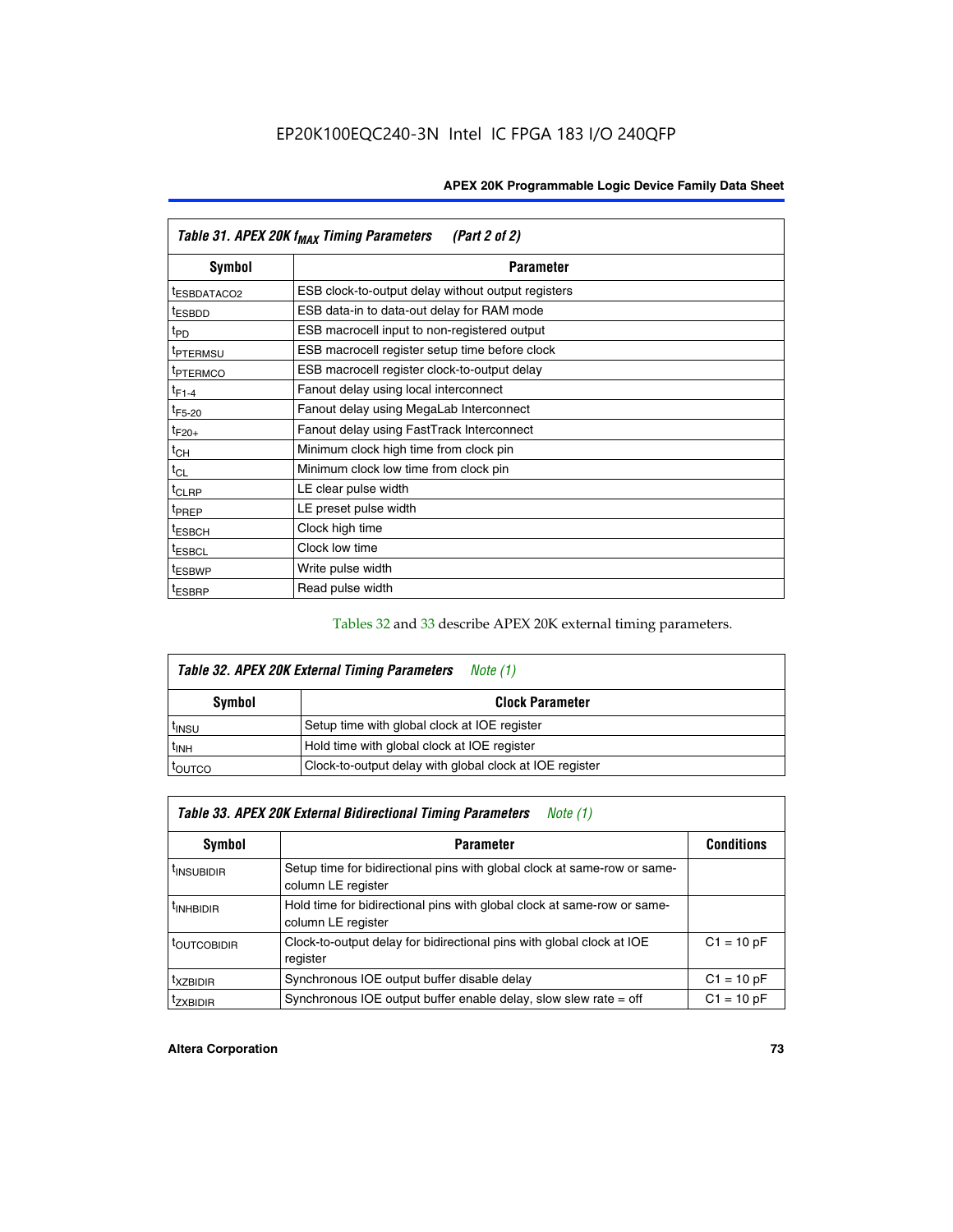$\mathbf{r}$ 

#### *Note to Tables 32 and 33:*

(1) These timing parameters are sample-tested only.

Tables 34 through 37 show APEX 20KE LE, ESB, routing, and functional timing microparameters for the  $f_{MAX}$  timing model.

| Table 34. APEX 20KE LE Timing Microparameters |                                     |  |  |  |  |
|-----------------------------------------------|-------------------------------------|--|--|--|--|
| Symbol<br><b>Parameter</b>                    |                                     |  |  |  |  |
| t <sub>SU</sub>                               | LE register setup time before clock |  |  |  |  |
| tн                                            | LE register hold time after clock   |  |  |  |  |
| $t_{CO}$                                      | LE register clock-to-output delay   |  |  |  |  |
| t <sub>LUT</sub>                              | LUT delay for data-in to data-out   |  |  |  |  |

| Table 35. APEX 20KE ESB Timing Microparameters |                                                            |  |  |  |
|------------------------------------------------|------------------------------------------------------------|--|--|--|
| Symbol                                         | <b>Parameter</b>                                           |  |  |  |
| <sup>t</sup> ESBARC                            | ESB Asynchronous read cycle time                           |  |  |  |
| <sup>t</sup> ESBSRC                            | ESB Synchronous read cycle time                            |  |  |  |
| <b><i>ESBAWC</i></b>                           | ESB Asynchronous write cycle time                          |  |  |  |
| t <sub>ESBSWC</sub>                            | ESB Synchronous write cycle time                           |  |  |  |
| t <sub>ESBWASU</sub>                           | ESB write address setup time with respect to WE            |  |  |  |
| <sup>t</sup> ESBWAH                            | ESB write address hold time with respect to WE             |  |  |  |
| t <sub>ESBWDSU</sub>                           | ESB data setup time with respect to WE                     |  |  |  |
| <sup>t</sup> ESBWDH                            | ESB data hold time with respect to WE                      |  |  |  |
| tESBRASU                                       | ESB read address setup time with respect to RE             |  |  |  |
| <sup>t</sup> ESBRAH                            | ESB read address hold time with respect to RE              |  |  |  |
| <i>ESBWESU</i>                                 | ESB WE setup time before clock when using input register   |  |  |  |
| t <sub>ESBWEH</sub>                            | ESB WE hold time after clock when using input register     |  |  |  |
| <b><i>t</i>ESBDATASU</b>                       | ESB data setup time before clock when using input register |  |  |  |
| t <sub>ESBDATAH</sub>                          | ESB data hold time after clock when using input register   |  |  |  |
| t <sub>ESBWADDRSU</sub>                        | ESB write address setup time before clock when using input |  |  |  |
|                                                | registers                                                  |  |  |  |
| <i><b>LESBRADDRSU</b></i>                      | ESB read address setup time before clock when using input  |  |  |  |
|                                                | registers                                                  |  |  |  |
| t <sub>ESBDATACO1</sub>                        | ESB clock-to-output delay when using output registers      |  |  |  |
| t <sub>ESBDATACO2</sub>                        | ESB clock-to-output delay without output registers         |  |  |  |
| $t_{ESBDD}$                                    | ESB data-in to data-out delay for RAM mode                 |  |  |  |
| $t_{\mathsf{PD}}$                              | ESB Macrocell input to non-registered output               |  |  |  |
| t <sub>PTERMSU</sub>                           | ESB Macrocell register setup time before clock             |  |  |  |
| t <sub>PTERMCO</sub>                           | ESB Macrocell register clock-to-output delay               |  |  |  |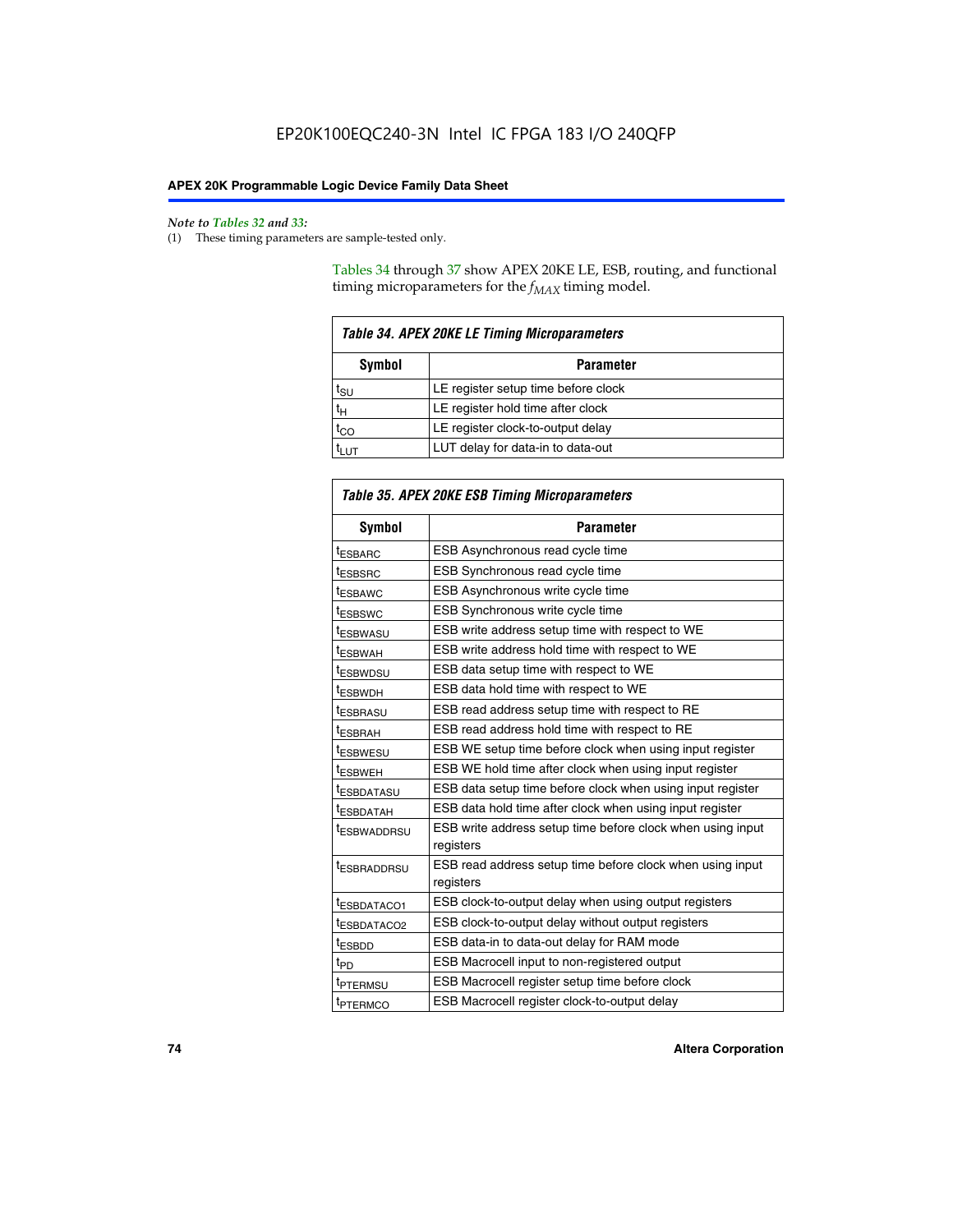| Table 36. APEX 20KE Routing Timing Microparameters<br>Note (1) |                                                    |  |  |  |  |
|----------------------------------------------------------------|----------------------------------------------------|--|--|--|--|
| Symbol<br><b>Parameter</b>                                     |                                                    |  |  |  |  |
| $t_{F1-4}$                                                     | Fanout delay using Local Interconnect              |  |  |  |  |
| $t_{F5-20}$                                                    | Fanout delay estimate using MegaLab Interconnect   |  |  |  |  |
| t <sub>F20+</sub>                                              | Fanout delay estimate using FastTrack Interconnect |  |  |  |  |

#### *Note to Table 36:*

(1) These parameters are worst-case values for typical applications. Post-compilation timing simulation and timing analysis are required to determine actual worst-case performance.

| Symbol        | <b>Parameter</b>                       |  |  |  |  |  |
|---------------|----------------------------------------|--|--|--|--|--|
| <b>TCH</b>    | Minimum clock high time from clock pin |  |  |  |  |  |
| <b>TCL</b>    | Minimum clock low time from clock pin  |  |  |  |  |  |
| <b>TCLRP</b>  | LE clear Pulse Width                   |  |  |  |  |  |
| <b>TPREP</b>  | LE preset pulse width                  |  |  |  |  |  |
| <b>TESBCH</b> | Clock high time for ESB                |  |  |  |  |  |
| <b>TESBCL</b> | Clock low time for ESB                 |  |  |  |  |  |
| <b>TESBWP</b> | Write pulse width                      |  |  |  |  |  |
| <b>TESBRP</b> | Read pulse width                       |  |  |  |  |  |

## *Table 37. APEX 20KE Functional Timing Microparameters*

Tables 38 and 39 describe the APEX 20KE external timing parameters.

| Table 38. APEX 20KE External Timing Parameters<br>Note (1) |                                                                |              |  |  |  |  |
|------------------------------------------------------------|----------------------------------------------------------------|--------------|--|--|--|--|
| <b>Clock Parameter</b><br><b>Conditions</b><br>Symbol      |                                                                |              |  |  |  |  |
| <sup>t</sup> insu                                          | Setup time with global clock at IOE input register             |              |  |  |  |  |
| $t_{\text{INH}}$                                           | Hold time with global clock at IOE input register              |              |  |  |  |  |
| t <sub>outco</sub>                                         | Clock-to-output delay with global clock at IOE output register | $C1 = 10 pF$ |  |  |  |  |
| <sup>t</sup> INSUPLL                                       | Setup time with PLL clock at IOE input register                |              |  |  |  |  |
| <sup>t</sup> INHPLL                                        | Hold time with PLL clock at IOE input register                 |              |  |  |  |  |
| <b><i>LOUTCOPLL</i></b>                                    | Clock-to-output delay with PLL clock at IOE output register    | $C1 = 10 pF$ |  |  |  |  |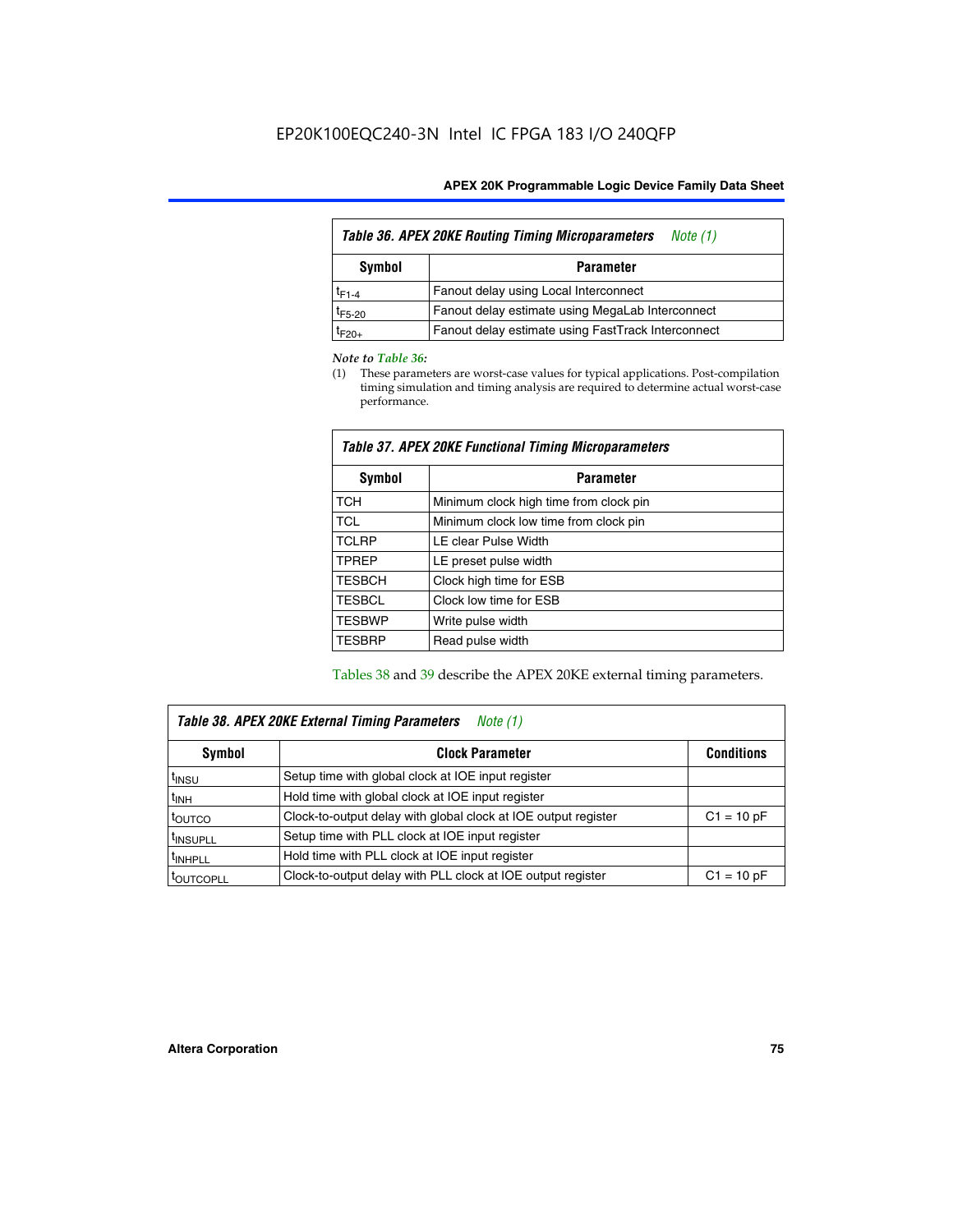| Table 39. APEX 20KE External Bidirectional Timing Parameters<br>Note $(1)$ |                                                                                                          |              |  |  |  |  |  |  |
|----------------------------------------------------------------------------|----------------------------------------------------------------------------------------------------------|--------------|--|--|--|--|--|--|
| <b>Symbol</b>                                                              | <b>Conditions</b><br><b>Parameter</b>                                                                    |              |  |  |  |  |  |  |
| <sup>t</sup> INSUBIDIR                                                     | Setup time for bidirectional pins with global clock at LAB adjacent Input<br>Register                    |              |  |  |  |  |  |  |
| <sup>t</sup> INHBIDIR                                                      | Hold time for bidirectional pins with global clock at LAB adjacent Input<br>Register                     |              |  |  |  |  |  |  |
| <b><i>LOUTCOBIDIR</i></b>                                                  | $C1 = 10 pF$<br>Clock-to-output delay for bidirectional pins with global clock at IOE output<br>register |              |  |  |  |  |  |  |
| t <sub>XZBIDIR</sub>                                                       | Synchronous Output Enable Register to output buffer disable delay                                        | $C1 = 10 pF$ |  |  |  |  |  |  |
| <sup>t</sup> zxbidir                                                       | Synchronous Output Enable Register output buffer enable delay                                            | $C1 = 10 pF$ |  |  |  |  |  |  |
| <sup>I</sup> INSUBIDIRPLL                                                  | Setup time for bidirectional pins with PLL clock at LAB adjacent Input<br>Register                       |              |  |  |  |  |  |  |
| <sup>t</sup> INHBIDIRPLL                                                   | Hold time for bidirectional pins with PLL clock at LAB adjacent Input<br>Register                        |              |  |  |  |  |  |  |
| <sup>t</sup> OUTCOBIDIRPLL                                                 | Clock-to-output delay for bidirectional pins with PLL clock at IOE output<br>register                    | $C1 = 10 pF$ |  |  |  |  |  |  |
| <sup>t</sup> XZBIDIRPLL                                                    | Synchronous Output Enable Register to output buffer disable delay with<br><b>PLL</b>                     | $C1 = 10 pF$ |  |  |  |  |  |  |
| <sup>I</sup> ZXBIDIRPLL                                                    | Synchronous Output Enable Register output buffer enable delay with PLL                                   | $C1 = 10 pF$ |  |  |  |  |  |  |

*Note to Tables 38 and 39:*

(1) These timing parameters are sample-tested only.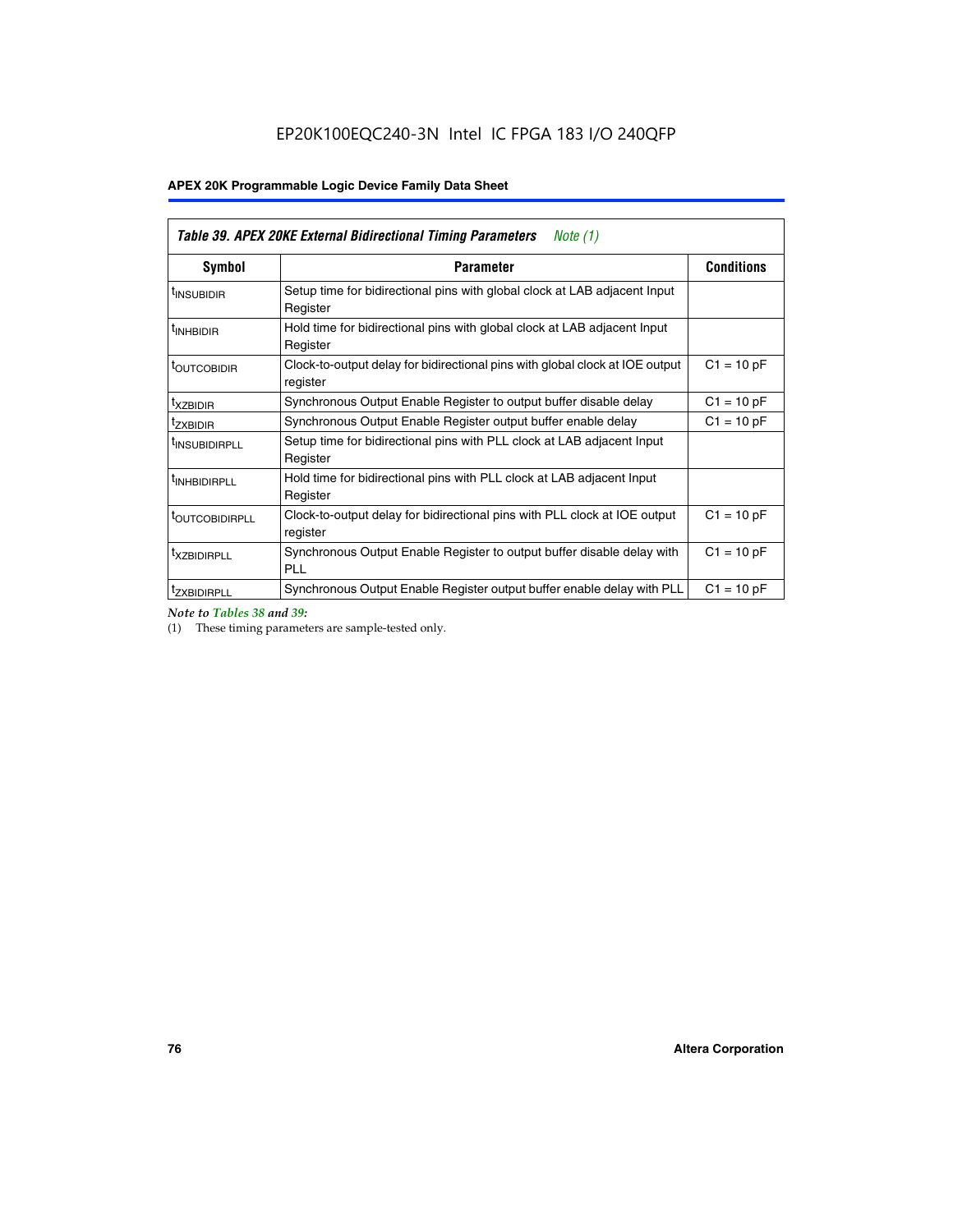Tables 40 through 42 show the **f<sub>MAX</sub>** timing parameters for EP20K100, EP20K200, and EP20K400 APEX 20K devices.

| Table 40. EP20K100 f <sub>MAX</sub> Timing Parameters |                |     |                |     |                |            |              |
|-------------------------------------------------------|----------------|-----|----------------|-----|----------------|------------|--------------|
| <b>Symbol</b>                                         | -1 Speed Grade |     | -2 Speed Grade |     | -3 Speed Grade |            | <b>Units</b> |
|                                                       | Min            | Max | Min            | Max | Min            | <b>Max</b> |              |
| $t_{\text{SU}}$                                       | 0.5            |     | 0.6            |     | 0.8            |            | ns           |
| $t_H$                                                 | 0.7            |     | 0.8            |     | 1.0            |            | ns           |
| $t_{CO}$                                              |                | 0.3 |                | 0.4 |                | 0.5        | ns           |
| $t_{LUT}$                                             |                | 0.8 |                | 1.0 |                | 1.3        | ns           |
| <sup>t</sup> ESBRC                                    |                | 1.7 |                | 2.1 |                | 2.4        | ns           |
| t <sub>ESBWC</sub>                                    |                | 5.7 |                | 6.9 |                | 8.1        | ns           |
| t <sub>ESBWESU</sub>                                  | 3.3            |     | 3.9            |     | 4.6            |            | ns           |
| <sup>t</sup> ESBDATASU                                | 2.2            |     | 2.7            |     | 3.1            |            | ns           |
| <sup>t</sup> ESBDATAH                                 | 0.6            |     | 0.8            |     | 0.9            |            | ns           |
| <sup>t</sup> ESBADDRSU                                | 2.4            |     | 2.9            |     | 3.3            |            | ns           |
| <sup>t</sup> ESBDATACO1                               |                | 1.3 |                | 1.6 |                | 1.8        | ns           |
| t <sub>ESBDATACO2</sub>                               |                | 2.6 |                | 3.1 |                | 3.6        | ns           |
| t <sub>ESBDD</sub>                                    |                | 2.5 |                | 3.3 |                | 3.6        | ns           |
| $t_{PD}$                                              |                | 2.5 |                | 3.0 |                | 3.6        | ns           |
| t <sub>PTERMSU</sub>                                  | 2.3            |     | 2.6            |     | 3.2            |            | ns           |
| t <sub>PTERMCO</sub>                                  |                | 1.5 |                | 1.8 |                | 2.1        | ns           |
| $t_{F1-4}$                                            |                | 0.5 |                | 0.6 |                | 0.7        | ns           |
| $t_{F5-20}$                                           |                | 1.6 |                | 1.7 |                | 1.8        | ns           |
| $t_{F20+}$                                            |                | 2.2 |                | 2.2 |                | 2.3        | ns           |
| $t_{\mathsf{CH}}$                                     | 2.0            |     | 2.5            |     | 3.0            |            | ns           |
| $t_{CL}$                                              | 2.0            |     | 2.5            |     | 3.0            |            | ns           |
| t <sub>CLRP</sub>                                     | 0.3            |     | 0.4            |     | 0.4            |            | ns           |
| t <sub>PREP</sub>                                     | 0.5            |     | 0.5            |     | 0.5            |            | ns           |
| <sup>t</sup> ESBCH                                    | 2.0            |     | 2.5            |     | 3.0            |            | ns           |
| <b>t</b> ESBCL                                        | 2.0            |     | 2.5            |     | 3.0            |            | ns           |
| t <sub>ESBWP</sub>                                    | 1.6            |     | 1.9            |     | 2.2            |            | ns           |
| $t_{ESBRP}$                                           | 1.0            |     | 1.3            |     | 1.4            |            | ns           |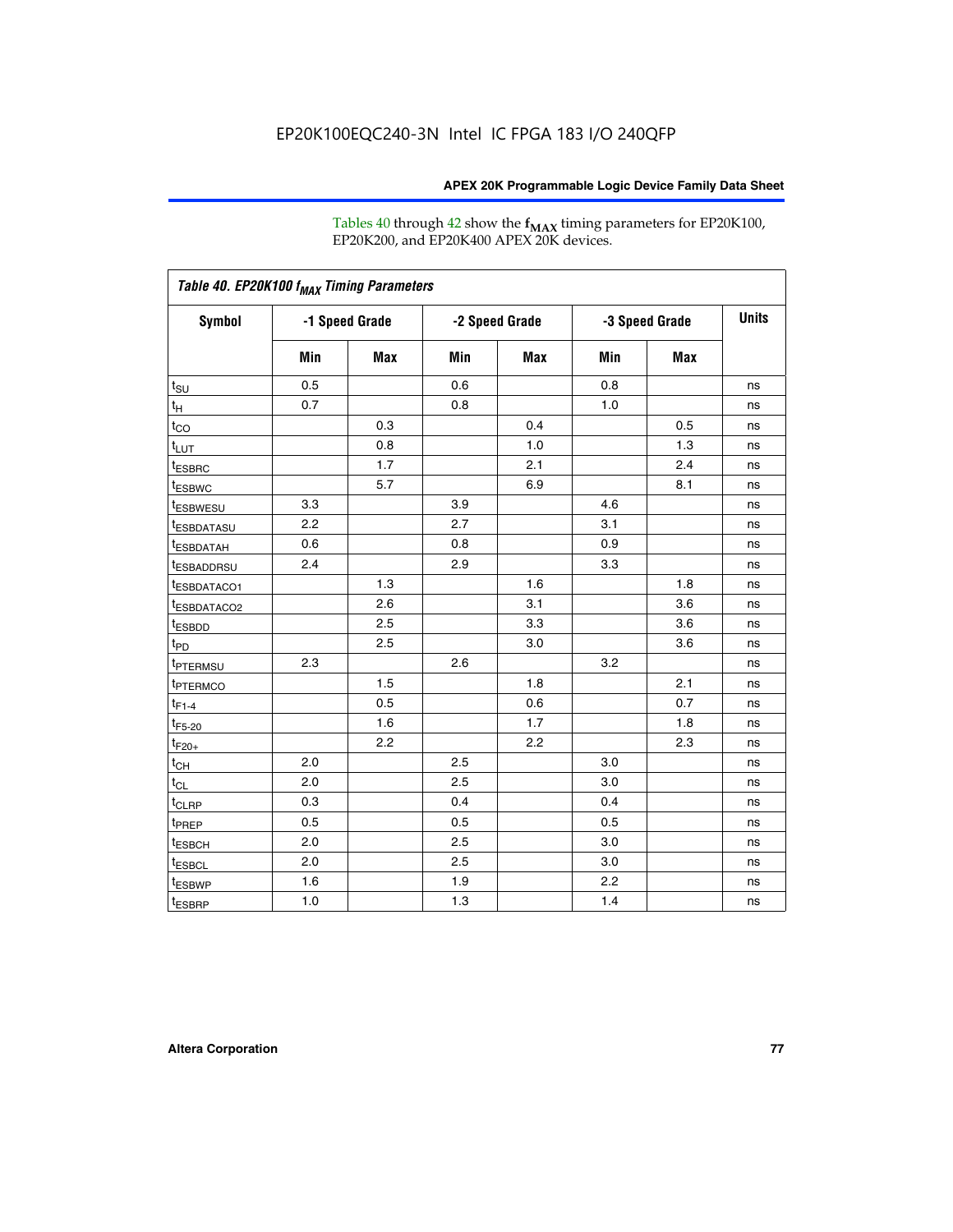| Table 41. EP20K200 f <sub>MAX</sub> Timing Parameters |                |     |     |                |     |                |    |
|-------------------------------------------------------|----------------|-----|-----|----------------|-----|----------------|----|
| Symbol                                                | -1 Speed Grade |     |     | -2 Speed Grade |     | -3 Speed Grade |    |
|                                                       | Min            | Max | Min | <b>Max</b>     | Min | Max            |    |
| $t_{\text{SU}}$                                       | 0.5            |     | 0.6 |                | 0.8 |                | ns |
| $t_H$                                                 | 0.7            |     | 0.8 |                | 1.0 |                | ns |
| $t_{CO}$                                              |                | 0.3 |     | 0.4            |     | 0.5            | ns |
| $t_{LUT}$                                             |                | 0.8 |     | 1.0            |     | 1.3            | ns |
| t <sub>ESBRC</sub>                                    |                | 1.7 |     | 2.1            |     | 2.4            | ns |
| t <sub>ESBWC</sub>                                    |                | 5.7 |     | 6.9            |     | 8.1            | ns |
| t <sub>ESBWESU</sub>                                  | 3.3            |     | 3.9 |                | 4.6 |                | ns |
| <sup>t</sup> ESBDATASU                                | 2.2            |     | 2.7 |                | 3.1 |                | ns |
| t <sub>ESBDATAH</sub>                                 | 0.6            |     | 0.8 |                | 0.9 |                | ns |
| t <sub>ESBADDRSU</sub>                                | 2.4            |     | 2.9 |                | 3.3 |                | ns |
| <u>t<sub>ESBDATACO1</sub></u>                         |                | 1.3 |     | 1.6            |     | 1.8            | ns |
| <sup>t</sup> ESBDATACO2                               |                | 2.6 |     | 3.1            |     | 3.6            | ns |
| t <sub>ESBDD</sub>                                    |                | 2.5 |     | 3.3            |     | 3.6            | ns |
| t <sub>PD</sub>                                       |                | 2.5 |     | 3.0            |     | 3.6            | ns |
| t <sub>PTERMSU</sub>                                  | 2.3            |     | 2.7 |                | 3.2 |                | ns |
| t <sub>PTERMCO</sub>                                  |                | 1.5 |     | 1.8            |     | 2.1            | ns |
| $t_{F1-4}$                                            |                | 0.5 |     | 0.6            |     | 0.7            | ns |
| $t_{F5-20}$                                           |                | 1.6 |     | 1.7            |     | 1.8            | ns |
| $t_{F20+}$                                            |                | 2.2 |     | 2.2            |     | 2.3            | ns |
| $\textnormal{t}_{\textnormal{CH}}$                    | 2.0            |     | 2.5 |                | 3.0 |                | ns |
| $t_{CL}$                                              | 2.0            |     | 2.5 |                | 3.0 |                | ns |
| t <sub>CLRP</sub>                                     | 0.3            |     | 0.4 |                | 0.4 |                | ns |
| t <sub>PREP</sub>                                     | 0.4            |     | 0.5 |                | 0.5 |                | ns |
| t <sub>ESBCH</sub>                                    | 2.0            |     | 2.5 |                | 3.0 |                | ns |
| t <sub>ESBCL</sub>                                    | 2.0            |     | 2.5 |                | 3.0 |                | ns |
| t <sub>ESBWP</sub>                                    | 1.6            |     | 1.9 |                | 2.2 |                | ns |
| t <sub>ESBRP</sub>                                    | 1.0            |     | 1.3 |                | 1.4 |                | ns |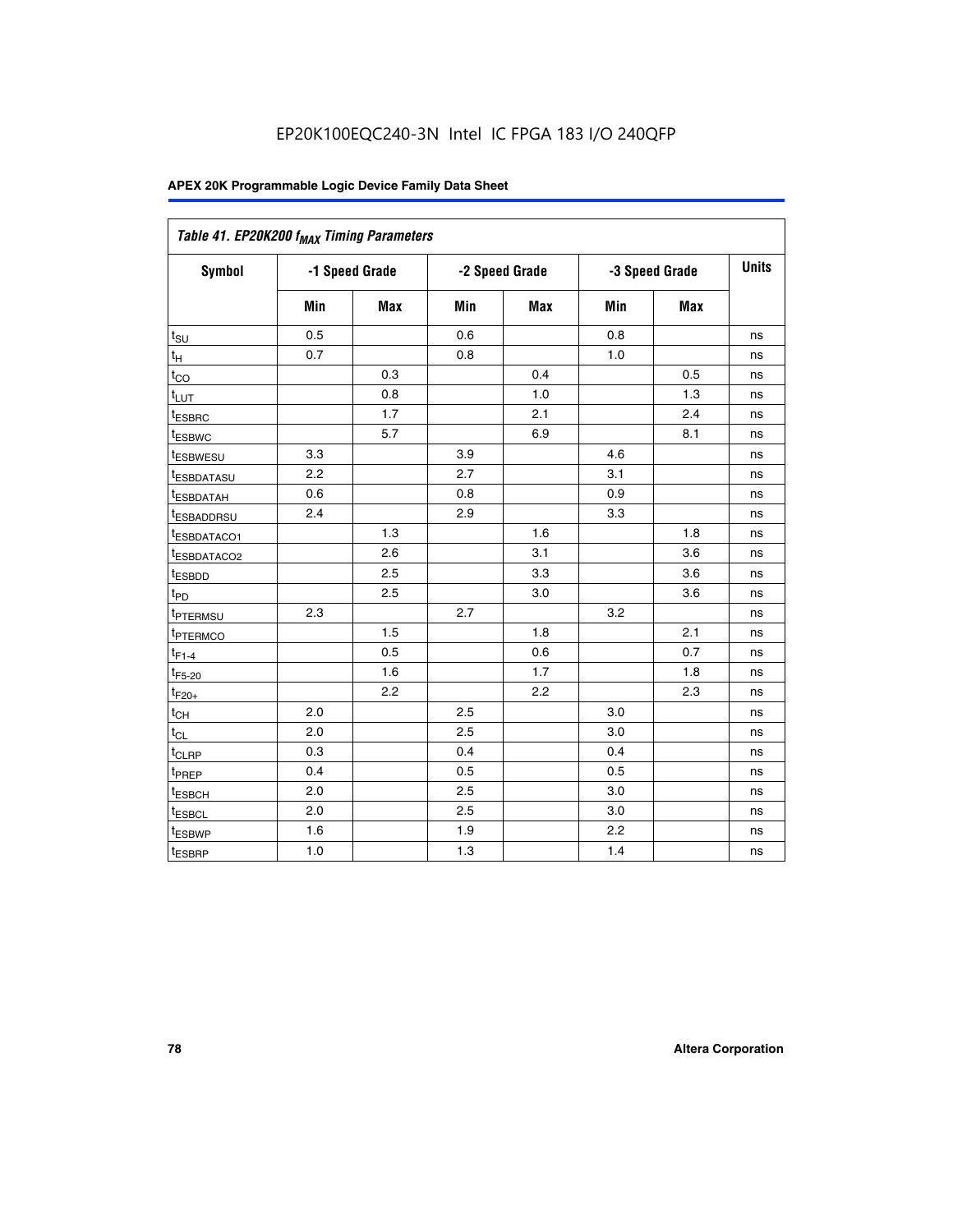| Table 42. EP20K400 f <sub>MAX</sub> Timing Parameters |     |                |     |                |     |                |              |  |  |  |  |
|-------------------------------------------------------|-----|----------------|-----|----------------|-----|----------------|--------------|--|--|--|--|
| <b>Symbol</b>                                         |     | -1 Speed Grade |     | -2 Speed Grade |     | -3 Speed Grade | <b>Units</b> |  |  |  |  |
|                                                       | Min | Max            | Min | <b>Max</b>     | Min | <b>Max</b>     |              |  |  |  |  |
| $t_{\text{SU}}$                                       | 0.1 |                | 0.3 |                | 0.6 |                | ns           |  |  |  |  |
| $t_{\mathsf{H}}$                                      | 0.5 |                | 0.8 |                | 0.9 |                | ns           |  |  |  |  |
| $t_{CO}$                                              |     | 0.1            |     | 0.4            |     | 0.6            | ns           |  |  |  |  |
| t <sub>LUT</sub>                                      |     | 1.0            |     | 1.2            |     | 1.4            | ns           |  |  |  |  |
| t <sub>ESBRC</sub>                                    |     | 1.7            |     | 2.1            |     | 2.4            | ns           |  |  |  |  |
| <sup>t</sup> ESBWC                                    |     | 5.7            |     | 6.9            |     | 8.1            | ns           |  |  |  |  |
| <i>t</i> ESBWESU                                      | 3.3 |                | 3.9 |                | 4.6 |                | ns           |  |  |  |  |
| <sup>t</sup> ESBDATASU                                | 2.2 |                | 2.7 |                | 3.1 |                | ns           |  |  |  |  |
| <sup>t</sup> ESBDATAH                                 | 0.6 |                | 0.8 |                | 0.9 |                | ns           |  |  |  |  |
| <sup>t</sup> ESBADDRSU                                | 2.4 |                | 2.9 |                | 3.3 |                | ns           |  |  |  |  |
| t <sub>ESBDATACO1</sub>                               |     | 1.3            |     | 1.6            |     | 1.8            | ns           |  |  |  |  |
| <sup>t</sup> ESBDATACO2                               |     | 2.5            |     | 3.1            |     | 3.6            | ns           |  |  |  |  |
| t <sub>ESBDD</sub>                                    |     | 2.5            |     | 3.3            |     | 3.6            | ns           |  |  |  |  |
| $t_{PD}$                                              |     | 2.5            |     | 3.1            |     | 3.6            | ns           |  |  |  |  |
| t <sub>PTERMSU</sub>                                  | 1.7 |                | 2.1 |                | 2.4 |                | ns           |  |  |  |  |
| t <sub>PTERMCO</sub>                                  |     | 1.0            |     | 1.2            |     | 1.4            | ns           |  |  |  |  |
| $t_{F1-4}$                                            |     | 0.4            |     | 0.5            |     | 0.6            | ns           |  |  |  |  |
| $t_{F5-20}$                                           |     | 2.6            |     | 2.8            |     | 2.9            | ns           |  |  |  |  |
| $t_{F20+}$                                            |     | 3.7            |     | 3.8            |     | 3.9            | ns           |  |  |  |  |
| $t_{CH}$                                              | 2.0 |                | 2.5 |                | 3.0 |                | ns           |  |  |  |  |
| $t_{CL}$                                              | 2.0 |                | 2.5 |                | 3.0 |                | ns           |  |  |  |  |
| t <sub>CLRP</sub>                                     | 0.5 |                | 0.6 |                | 0.8 |                | ns           |  |  |  |  |
| t <sub>PREP</sub>                                     | 0.5 |                | 0.5 |                | 0.5 |                | ns           |  |  |  |  |
| t <sub>ESBCH</sub>                                    | 2.0 |                | 2.5 |                | 3.0 |                | ns           |  |  |  |  |
| <b><i>LESBCL</i></b>                                  | 2.0 |                | 2.5 |                | 3.0 |                | ns           |  |  |  |  |
| t <sub>ESBWP</sub>                                    | 1.5 |                | 1.9 |                | 2.2 |                | ns           |  |  |  |  |
| t <sub>ESBRP</sub>                                    | 1.0 |                | 1.2 |                | 1.4 |                | ns           |  |  |  |  |

Tables 43 through 48 show the I/O external and external bidirectional timing parameter values for EP20K100, EP20K200, and EP20K400 APEX 20K devices.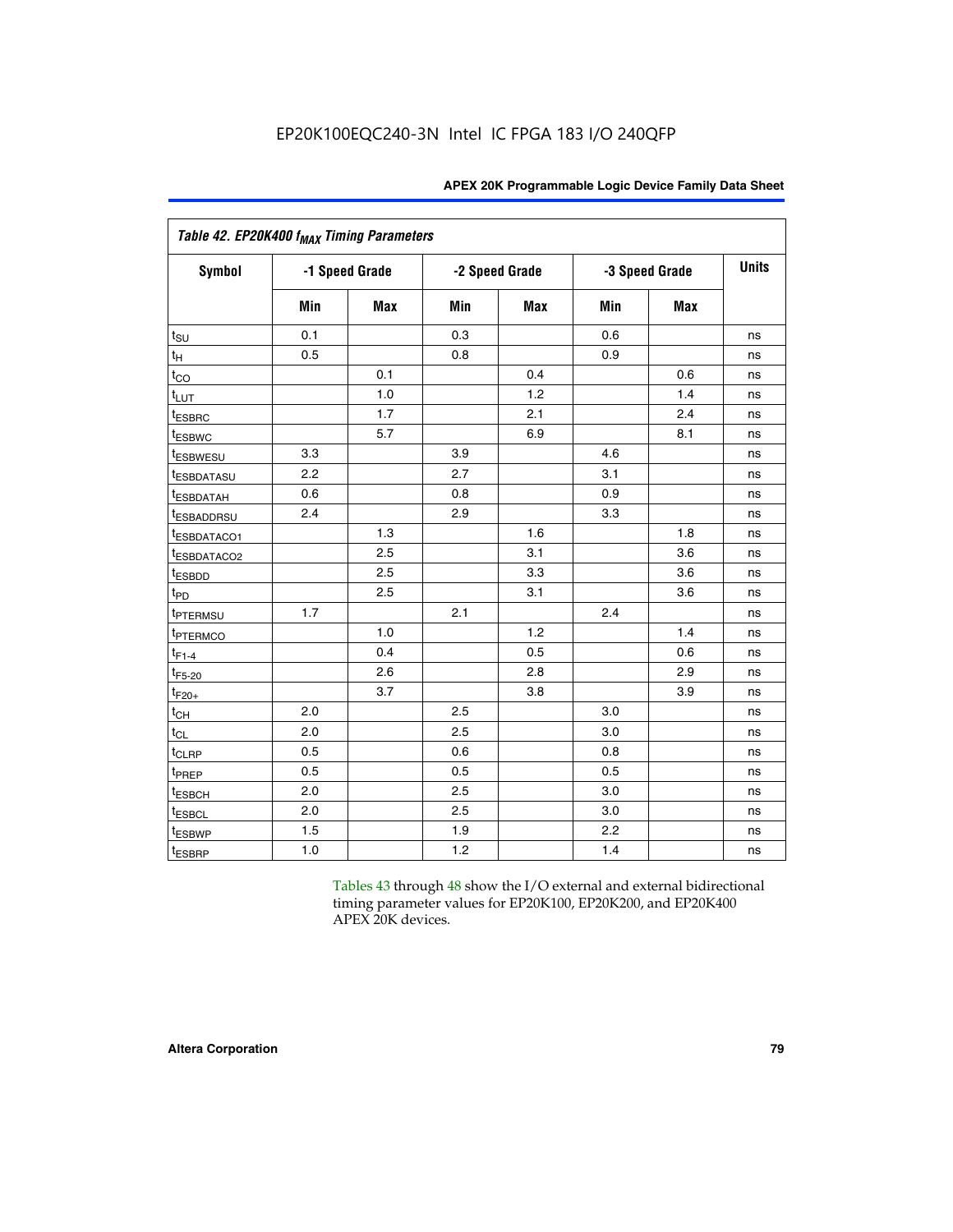# EP20K100EQC240-3N Intel IC FPGA 183 I/O 240QFP

| Table 43. EP20K100 External Timing Parameters |     |                |     |                |     |                |             |  |  |  |
|-----------------------------------------------|-----|----------------|-----|----------------|-----|----------------|-------------|--|--|--|
| Symbol                                        |     | -1 Speed Grade |     | -2 Speed Grade |     | -3 Speed Grade | <b>Unit</b> |  |  |  |
|                                               | Min | Max            | Min | <b>Max</b>     | Min | <b>Max</b>     |             |  |  |  |
| $t_{INSU}$ (1)                                | 2.3 |                | 2.8 |                | 3.2 |                | ns          |  |  |  |
| $t_{INH}$ (1)                                 | 0.0 |                | 0.0 |                | 0.0 |                | ns          |  |  |  |
| $t_{\text{OUTCO}}(1)$                         | 2.0 | 4.5            | 2.0 | 4.9            | 2.0 | 6.6            | ns          |  |  |  |
| $t_{INSU}(2)$                                 | 1.1 |                | 1.2 |                |     |                | ns          |  |  |  |
| $t_{INH}$ (2)                                 | 0.0 |                | 0.0 |                |     |                | ns          |  |  |  |
| $t_{\text{OUTCO}}$ (2)                        | 0.5 | 2.7            | 0.5 | 3.1            |     | 4.8            | ns          |  |  |  |

| <b>Table 44. EP20K100 External Bidirectional Timing Parameters</b> |     |                |     |                |     |                |    |
|--------------------------------------------------------------------|-----|----------------|-----|----------------|-----|----------------|----|
| Symbol                                                             |     | -1 Speed Grade |     | -2 Speed Grade |     | -3 Speed Grade |    |
|                                                                    | Min | Max            | Min | Max            | Min | Max            |    |
| $t_{\text{INSUBIDIR}}(1)$                                          | 2.3 |                | 2.8 |                | 3.2 |                | ns |
| $t_{INHBIDIR}$ (1)                                                 | 0.0 |                | 0.0 |                | 0.0 |                | ns |
| <sup>t</sup> OUTCOBIDIR<br>(1)                                     | 2.0 | 4.5            | 2.0 | 4.9            | 2.0 | 6.6            | ns |
| $t_{XZBIDIR}$ (1)                                                  |     | 5.0            |     | 5.9            |     | 6.9            | ns |
| $t_{ZXBIDIR}$ (1)                                                  |     | 5.0            |     | 5.9            |     | 6.9            | ns |
| $t_{INSUBIDIR}$ (2)                                                | 1.0 |                | 1.2 |                |     |                | ns |
| $t_{INHBIDIR}$ (2)                                                 | 0.0 |                | 0.0 |                |     |                | ns |
| <sup>t</sup> OUTCOBIDIR<br>(2)                                     | 0.5 | 2.7            | 0.5 | 3.1            |     |                | ns |
| $t_{XZBIDIR}$ (2)                                                  |     | 4.3            |     | 5.0            |     |                | ns |
| $t_{ZXBIDIR}$ (2)                                                  |     | 4.3            |     | 5.0            |     |                | ns |

| Table 45. EP20K200 External Timing Parameters |     |                |     |                |     |                |             |  |  |  |
|-----------------------------------------------|-----|----------------|-----|----------------|-----|----------------|-------------|--|--|--|
| Symbol                                        |     | -1 Speed Grade |     | -2 Speed Grade |     | -3 Speed Grade | <b>Unit</b> |  |  |  |
|                                               | Min | Max            | Min | <b>Max</b>     | Min | <b>Max</b>     |             |  |  |  |
| $t_{INSU}$ (1)                                | 1.9 |                | 2.3 |                | 2.6 |                | ns          |  |  |  |
| $t_{INH}$ (1)                                 | 0.0 |                | 0.0 |                | 0.0 |                | ns          |  |  |  |
| $t_{\text{OUTCO}}(1)$                         | 2.0 | 4.6            | 2.0 | 5.6            | 2.0 | 6.8            | ns          |  |  |  |
| $t_{INSU}$ (2)                                | 1.1 |                | 1.2 |                |     |                | ns          |  |  |  |
| $t_{INH}$ (2)                                 | 0.0 |                | 0.0 |                |     |                | ns          |  |  |  |
| $t_{\text{OUTCO}}$ (2)                        | 0.5 | 2.7            | 0.5 | 3.1            |     |                | ns          |  |  |  |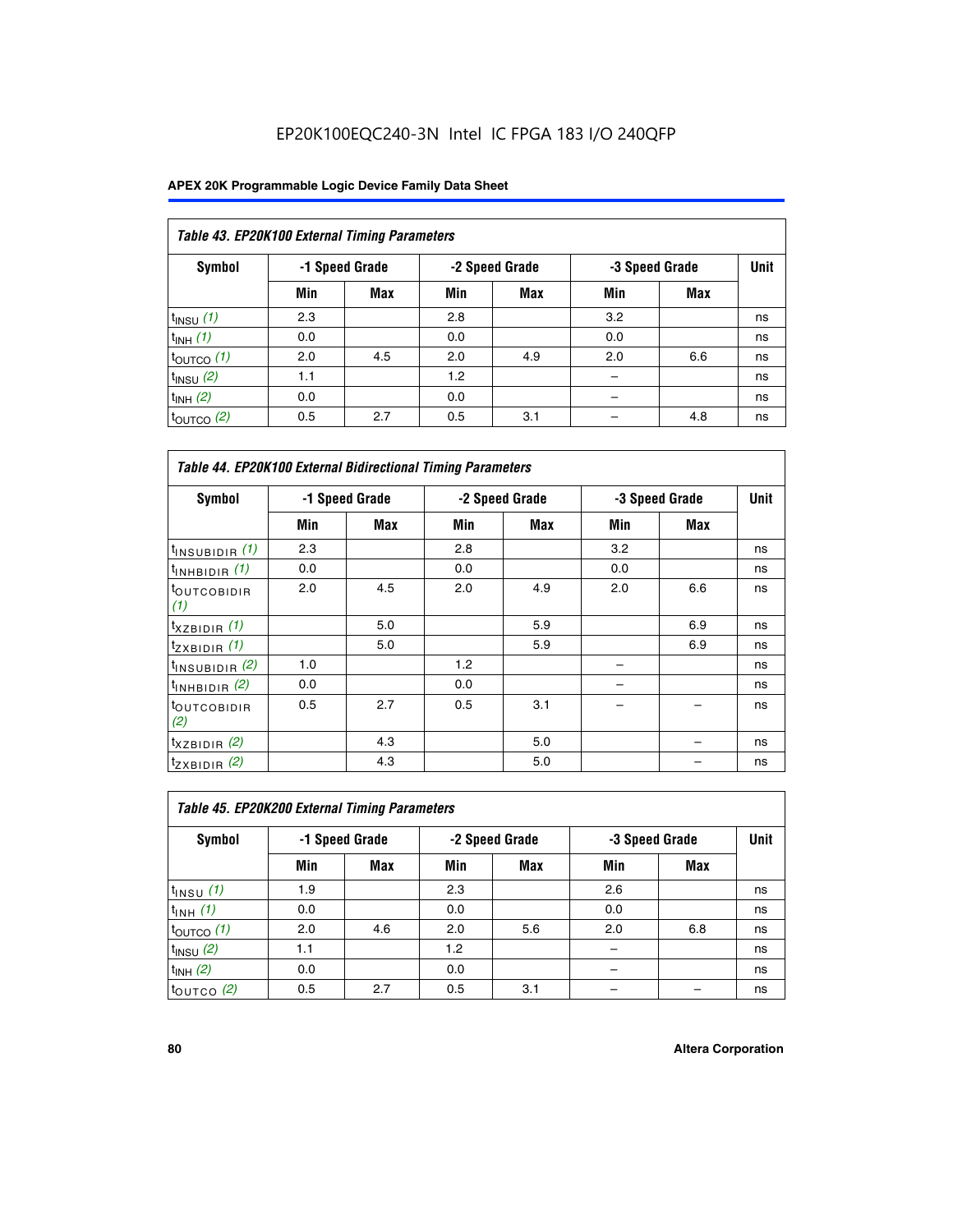| Table 46. EP20K200 External Bidirectional Timing Parameters |     |                |     |                |     |                |             |
|-------------------------------------------------------------|-----|----------------|-----|----------------|-----|----------------|-------------|
| Symbol                                                      |     | -1 Speed Grade |     | -2 Speed Grade |     | -3 Speed Grade | <b>Unit</b> |
|                                                             | Min | Max            | Min | Max            | Min | <b>Max</b>     |             |
| $t_{INSUBIDIR}$ (1)                                         | 1.9 |                | 2.3 |                | 2.6 |                | ns          |
| $t_{INHBIDIR}$ (1)                                          | 0.0 |                | 0.0 |                | 0.0 |                | ns          |
| $t_{\text{OUTCOBIDIR}}(1)$                                  | 2.0 | 4.6            | 2.0 | 5.6            | 2.0 | 6.8            | ns          |
| $t_{XZBIDIR}$ (1)                                           |     | 5.0            |     | 5.9            |     | 6.9            | ns          |
| $t_{ZXBIDIR}$ (1)                                           |     | 5.0            |     | 5.9            |     | 6.9            | ns          |
| $t_{INSUBIDIR}$ (2)                                         | 1.1 |                | 1.2 |                |     |                | ns          |
| $t_{INHBIDIR}$ (2)                                          | 0.0 |                | 0.0 |                |     |                | ns          |
| $t_{\text{OUTCOBIDIR}}(2)$                                  | 0.5 | 2.7            | 0.5 | 3.1            |     |                | ns          |
| $t_{XZBIDIR}$ (2)                                           |     | 4.3            |     | 5.0            |     |                | ns          |
| $t_{ZXBIDIR}$ (2)                                           |     | 4.3            |     | 5.0            |     |                | ns          |

## *Table 47. EP20K400 External Timing Parameters*

| Symbol                |     | -1 Speed Grade |     | -2 Speed Grade |     | -3 Speed Grade |    |  |
|-----------------------|-----|----------------|-----|----------------|-----|----------------|----|--|
|                       | Min | <b>Max</b>     | Min | <b>Max</b>     | Min | <b>Max</b>     |    |  |
| $t_{INSU}$ (1)        | 1.4 |                | 1.8 |                | 2.0 |                | ns |  |
| $t_{INH}$ (1)         | 0.0 |                | 0.0 |                | 0.0 |                | ns |  |
| $t_{\text{OUTCO}}(1)$ | 2.0 | 4.9            | 2.0 | 6.1            | 2.0 | 7.0            | ns |  |
| $t_{INSU}$ (2)        | 0.4 |                | 1.0 |                |     |                | ns |  |
| $t_{INH}$ (2)         | 0.0 |                | 0.0 |                | -   |                | ns |  |
| $t_{\text{OUTCO}}(2)$ | 0.5 | 3.1            | 0.5 | 4.1            |     |                | ns |  |

*Table 48. EP20K400 External Bidirectional Timing Parameters*

| Symbol                      | -1 Speed Grade |     | -2 Speed Grade |     |     | -3 Speed Grade | <b>Unit</b> |
|-----------------------------|----------------|-----|----------------|-----|-----|----------------|-------------|
|                             | Min            | Max | Min            | Max | Min | <b>Max</b>     |             |
| $t_{\text{INSUBIDIR}}(1)$   | 1.4            |     | 1.8            |     | 2.0 |                | ns          |
| $t_{INHBIDIR}$ (1)          | 0.0            |     | 0.0            |     | 0.0 |                | ns          |
| $t_{\text{OUTCOBIDIR}}(1)$  | 2.0            | 4.9 | 2.0            | 6.1 | 2.0 | 7.0            | ns          |
| $t_{XZBIDIR}$ (1)           |                | 7.3 |                | 8.9 |     | 10.3           | ns          |
| $t_{ZXBIDIR}$ (1)           |                | 7.3 |                | 8.9 |     | 10.3           | ns          |
| $t_{\text{INSUBIDIR}}(2)$   | 0.5            |     | 1.0            |     |     |                | ns          |
| $t_{INHBIDIR}$ (2)          | 0.0            |     | 0.0            |     |     |                | ns          |
| $t_{\text{OUTCOBIDIR}}$ (2) | 0.5            | 3.1 | 0.5            | 4.1 |     |                | ns          |
| $t_{XZBIDIR}$ (2)           |                | 6.2 |                | 7.6 |     |                | ns          |
| $t_{ZXBIDIR}$ $(2)$         |                | 6.2 |                | 7.6 |     |                | ns          |

### **Altera Corporation 81**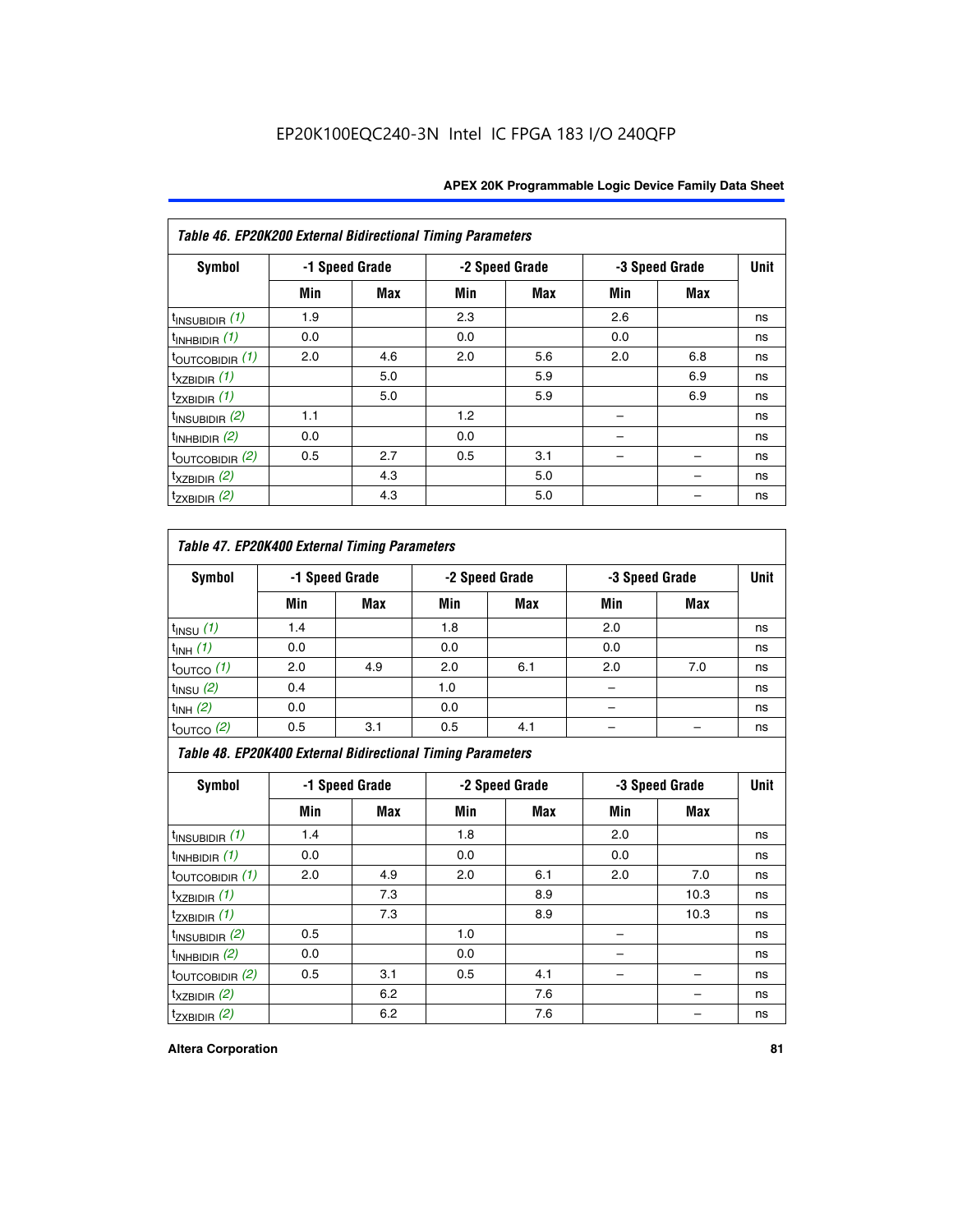#### *Notes to Tables 43 through 48:*

- (1) This parameter is measured without using ClockLock or ClockBoost circuits.
- (2) This parameter is measured using ClockLock or ClockBoost circuits.

Tables 49 through 54 describe  $f_{MAX}$  LE Timing Microparameters,  $f_{MAX}$ ESB Timing Microparameters, *f<sub>MAX</sub>* Routing Delays, Minimum Pulse Width Timing Parameters, External Timing Parameters, and External Bidirectional Timing Parameters for EP20K30E APEX 20KE devices.

| Table 49. EP20K30E f <sub>MAX</sub> LE Timing Microparameters |      |      |          |      |      |             |    |  |  |  |  |
|---------------------------------------------------------------|------|------|----------|------|------|-------------|----|--|--|--|--|
| Symbol                                                        |      | -1   | -2<br>-3 |      |      | <b>Unit</b> |    |  |  |  |  |
|                                                               | Min  | Max  | Min      | Max  | Min  | Max         |    |  |  |  |  |
| $t_{\text{SU}}$                                               | 0.01 |      | 0.02     |      | 0.02 |             | ns |  |  |  |  |
| $t_H$                                                         | 0.11 |      | 0.16     |      | 0.23 |             | ns |  |  |  |  |
| $t_{CO}$                                                      |      | 0.32 |          | 0.45 |      | 0.67        | ns |  |  |  |  |
| $t_{LUT}$                                                     |      | 0.85 |          | 1.20 |      | 1.77        | ns |  |  |  |  |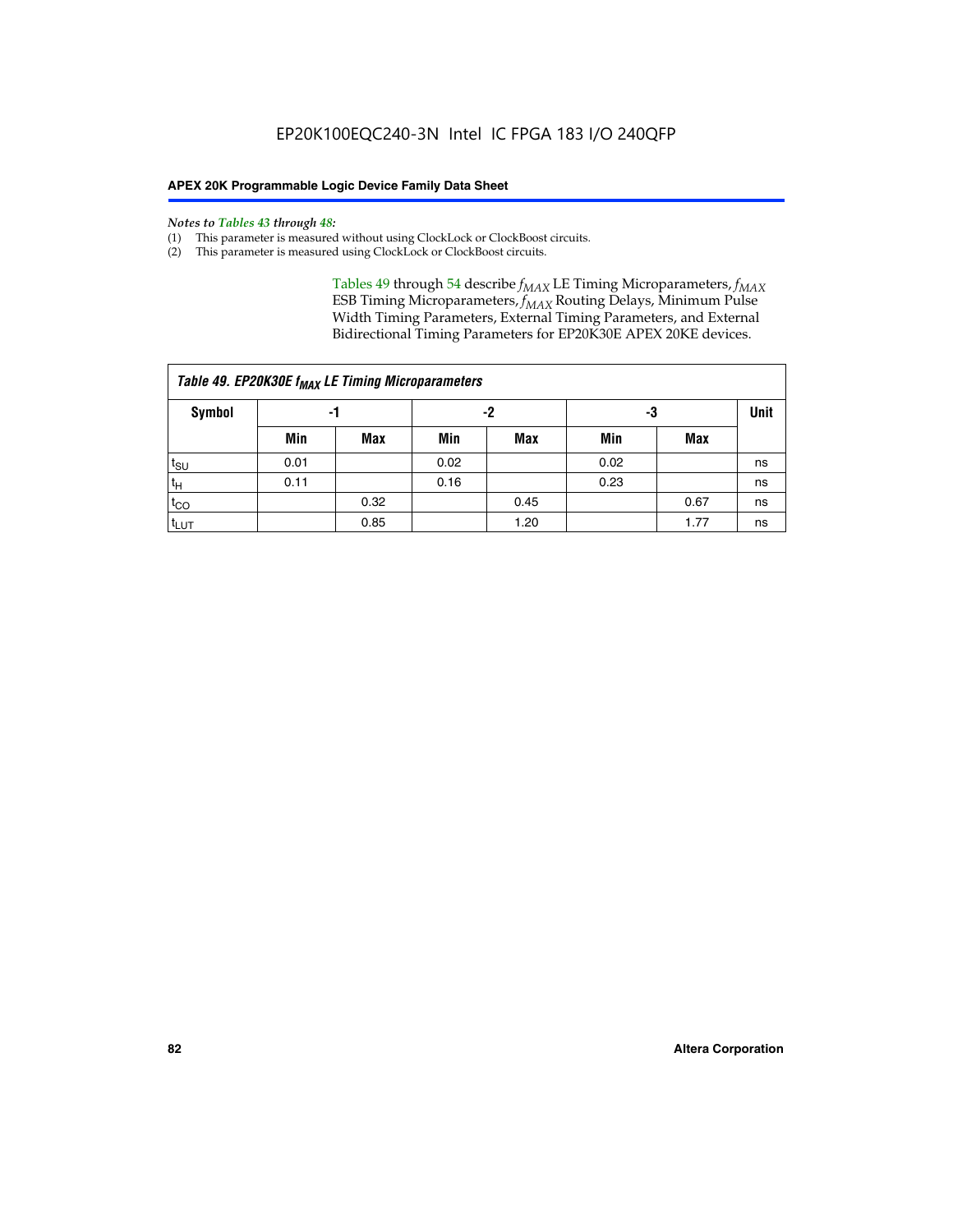| Table 50. EP20K30E f <sub>MAX</sub> ESB Timing Microparameters |      |            |      |            |      |            |             |
|----------------------------------------------------------------|------|------------|------|------------|------|------------|-------------|
| <b>Symbol</b>                                                  |      | $-1$       |      | $-2$       |      | -3         | <b>Unit</b> |
|                                                                | Min  | <b>Max</b> | Min  | <b>Max</b> | Min  | <b>Max</b> |             |
| <sup>t</sup> ESBARC                                            |      | 2.03       |      | 2.86       |      | 4.24       | ns          |
| <sup>t</sup> ESBSRC                                            |      | 2.58       |      | 3.49       |      | 5.02       | ns          |
| <sup>t</sup> ESBAWC                                            |      | 3.88       |      | 5.45       |      | 8.08       | ns          |
| t <sub>ESBSWC</sub>                                            |      | 4.08       |      | 5.35       |      | 7.48       | ns          |
| <sup>t</sup> ESBWASU                                           | 1.77 |            | 2.49 |            | 3.68 |            | ns          |
| <sup>t</sup> ESBWAH                                            | 0.00 |            | 0.00 |            | 0.00 |            | ns          |
| <sup>t</sup> ESBWDSU                                           | 1.95 |            | 2.74 |            | 4.05 |            | ns          |
| <sup>t</sup> ESBWDH                                            | 0.00 |            | 0.00 |            | 0.00 |            | ns          |
| <sup>t</sup> ESBRASU                                           | 1.96 |            | 2.75 |            | 4.07 |            | ns          |
| <sup>t</sup> ESBRAH                                            | 0.00 |            | 0.00 |            | 0.00 |            | ns          |
| <i>t</i> <sub>ESBWESU</sub>                                    | 1.80 |            | 2.73 |            | 4.28 |            | ns          |
| <sup>I</sup> ESBWEH                                            | 0.00 |            | 0.00 |            | 0.00 |            | ns          |
| t <sub>ESBDATASU</sub>                                         | 0.07 |            | 0.48 |            | 1.17 |            | ns          |
| <sup>t</sup> ESBDATAH                                          | 0.13 |            | 0.13 |            | 0.13 |            | ns          |
| <sup>t</sup> ESBWADDRSU                                        | 0.30 |            | 0.80 |            | 1.64 |            | ns          |
| <sup>I</sup> ESBRADDRSU                                        | 0.37 |            | 0.90 |            | 1.78 |            | ns          |
| ESBDATACO1                                                     |      | 1.11       |      | 1.32       |      | 1.67       | ns          |
| <sup>t</sup> ESBDATACO2                                        |      | 2.65       |      | 3.73       |      | 5.53       | ns          |
| <sup>t</sup> ESBDD                                             |      | 3.88       |      | 5.45       |      | 8.08       | ns          |
| t <sub>PD</sub>                                                |      | 1.91       |      | 2.69       |      | 3.98       | ns          |
| <sup>t</sup> PTERMSU                                           | 1.04 |            | 1.71 |            | 2.82 |            | ns          |
| t <sub>PTERMCO</sub>                                           |      | 1.13       |      | 1.34       |      | 1.69       | ns          |

## **Table 51. EP20K30E f<sub>MAX</sub> Routing Delays**

| Symbol      | - 1 |            | -2  |            | -3  |            | Unit |
|-------------|-----|------------|-----|------------|-----|------------|------|
|             | Min | <b>Max</b> | Min | <b>Max</b> | Min | <b>Max</b> |      |
| $t_{F1-4}$  |     | 0.24       |     | 0.27       |     | 0.31       | ns   |
| $t_{F5-20}$ |     | 1.03       |     | 1.14       |     | 1.30       | ns   |
| $t_{F20+}$  |     | 1.42       |     | 1.54       |     | 1.77       | ns   |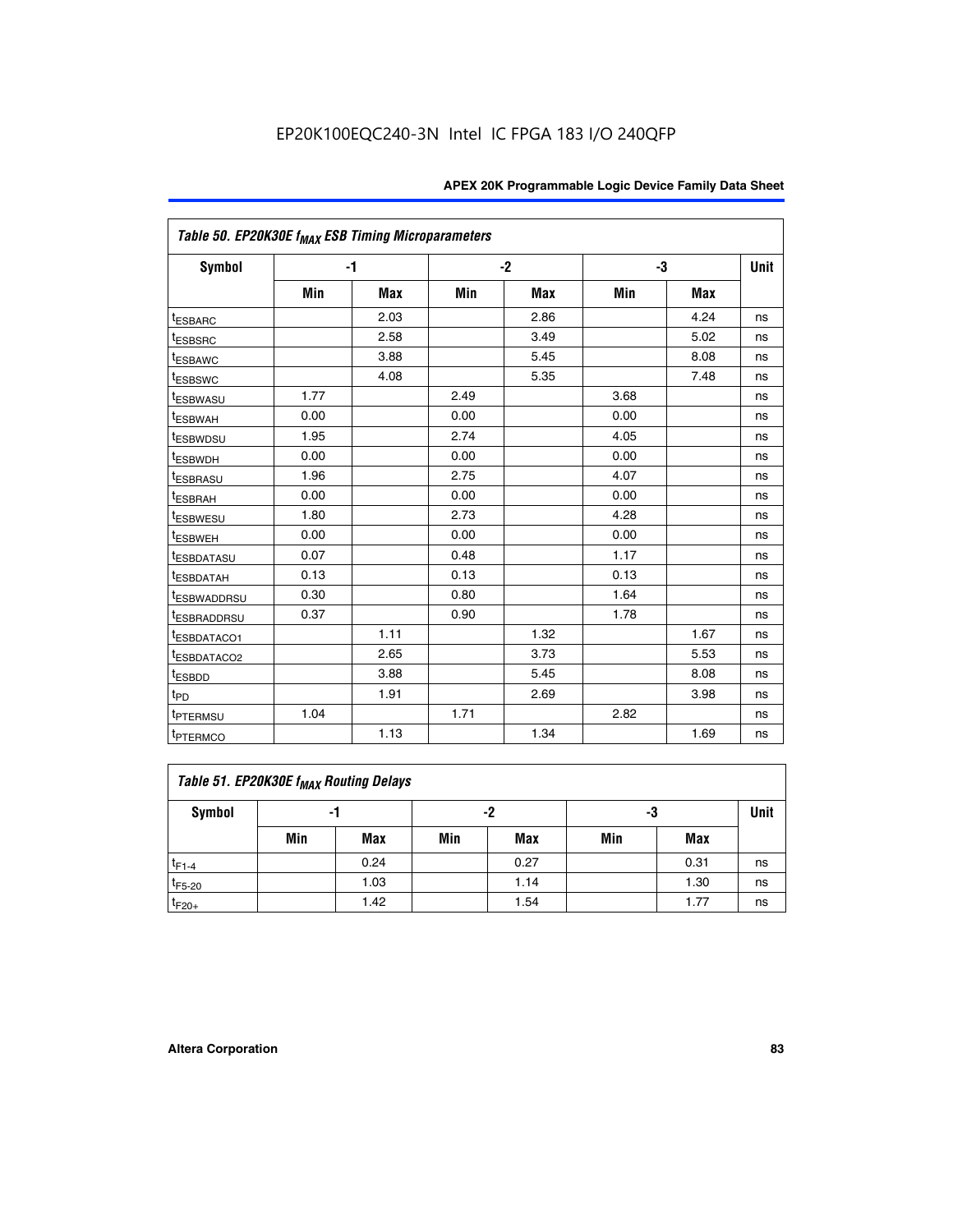# EP20K100EQC240-3N Intel IC FPGA 183 I/O 240QFP

## **APEX 20K Programmable Logic Device Family Data Sheet**

|                    | Table 52. EP20K30E Minimum Pulse Width Timing Parameters |            |      |            |      |            |             |  |  |  |  |  |
|--------------------|----------------------------------------------------------|------------|------|------------|------|------------|-------------|--|--|--|--|--|
| <b>Symbol</b>      | -1                                                       |            |      | $-2$       | -3   |            | <b>Unit</b> |  |  |  |  |  |
|                    | Min                                                      | <b>Max</b> | Min  | <b>Max</b> | Min  | <b>Max</b> |             |  |  |  |  |  |
| $t_{CH}$           | 0.55                                                     |            | 0.78 |            | 1.15 |            | ns          |  |  |  |  |  |
| $t_{CL}$           | 0.55                                                     |            | 0.78 |            | 1.15 |            | ns          |  |  |  |  |  |
| t <sub>CLRP</sub>  | 0.22                                                     |            | 0.31 |            | 0.46 |            | ns          |  |  |  |  |  |
| t <sub>PREP</sub>  | 0.22                                                     |            | 0.31 |            | 0.46 |            | ns          |  |  |  |  |  |
| <sup>t</sup> ESBCH | 0.55                                                     |            | 0.78 |            | 1.15 |            | ns          |  |  |  |  |  |
| <sup>t</sup> ESBCL | 0.55                                                     |            | 0.78 |            | 1.15 |            | ns          |  |  |  |  |  |
| <sup>t</sup> ESBWP | 1.43                                                     |            | 2.01 |            | 2.97 |            | ns          |  |  |  |  |  |
| <sup>t</sup> ESBRP | 1.15                                                     |            | 1.62 |            | 2.39 |            | ns          |  |  |  |  |  |

| Table 53. EP20K30E External Timing Parameters |      |            |      |            |                          |            |             |  |  |  |  |
|-----------------------------------------------|------|------------|------|------------|--------------------------|------------|-------------|--|--|--|--|
| <b>Symbol</b>                                 | -1   |            |      | -2         | -3                       |            | <b>Unit</b> |  |  |  |  |
|                                               | Min  | <b>Max</b> | Min  | <b>Max</b> | Min                      | <b>Max</b> |             |  |  |  |  |
| t <sub>INSU</sub>                             | 2.02 |            | 2.13 |            | 2.24                     |            | ns          |  |  |  |  |
| $t_{\text{INH}}$                              | 0.00 |            | 0.00 |            | 0.00                     |            | ns          |  |  |  |  |
| <sup>t</sup> outco                            | 2.00 | 4.88       | 2.00 | 5.36       | 2.00                     | 5.88       | ns          |  |  |  |  |
| <sup>t</sup> INSUPLL                          | 2.11 |            | 2.23 |            |                          |            | ns          |  |  |  |  |
| <sup>t</sup> INHPLL                           | 0.00 |            | 0.00 |            | $\overline{\phantom{a}}$ |            | ns          |  |  |  |  |
| <b>LOUTCOPLL</b>                              | 0.50 | 2.60       | 0.50 | 2.88       | -                        |            | ns          |  |  |  |  |

| Table 54. EP20K30E External Bidirectional Timing Parameters |      |      |      |      |                          |      |             |  |  |  |  |
|-------------------------------------------------------------|------|------|------|------|--------------------------|------|-------------|--|--|--|--|
| Symbol                                                      |      | -1   | $-2$ |      |                          | -3   | <b>Unit</b> |  |  |  |  |
|                                                             | Min  | Max  | Min  | Max  | Min                      | Max  |             |  |  |  |  |
| <sup>t</sup> INSUBIDIR                                      | 1.85 |      | 1.77 |      | 1.54                     |      | ns          |  |  |  |  |
| <b>INHBIDIR</b>                                             | 0.00 |      | 0.00 |      | 0.00                     |      | ns          |  |  |  |  |
| <b>LOUTCOBIDIR</b>                                          | 2.00 | 4.88 | 2.00 | 5.36 | 2.00                     | 5.88 | ns          |  |  |  |  |
| <sup>T</sup> XZBIDIR                                        |      | 7.48 |      | 8.46 |                          | 9.83 | ns          |  |  |  |  |
| <sup>t</sup> zxbidir                                        |      | 7.48 |      | 8.46 |                          | 9.83 | ns          |  |  |  |  |
| <sup>I</sup> INSUBIDIRPLL                                   | 4.12 |      | 4.24 |      | $\overline{\phantom{0}}$ |      | ns          |  |  |  |  |
| <b>INHBIDIRPLL</b>                                          | 0.00 |      | 0.00 |      |                          |      | ns          |  |  |  |  |
| <b><i>COUTCOBIDIRPLL</i></b>                                | 0.50 | 2.60 | 0.50 | 2.88 |                          |      | ns          |  |  |  |  |
| <sup>I</sup> XZBIDIRPLL                                     |      | 5.21 |      | 5.99 |                          |      | ns          |  |  |  |  |
| <sup>I</sup> ZXBIDIRPLL                                     |      | 5.21 |      | 5.99 |                          |      | ns          |  |  |  |  |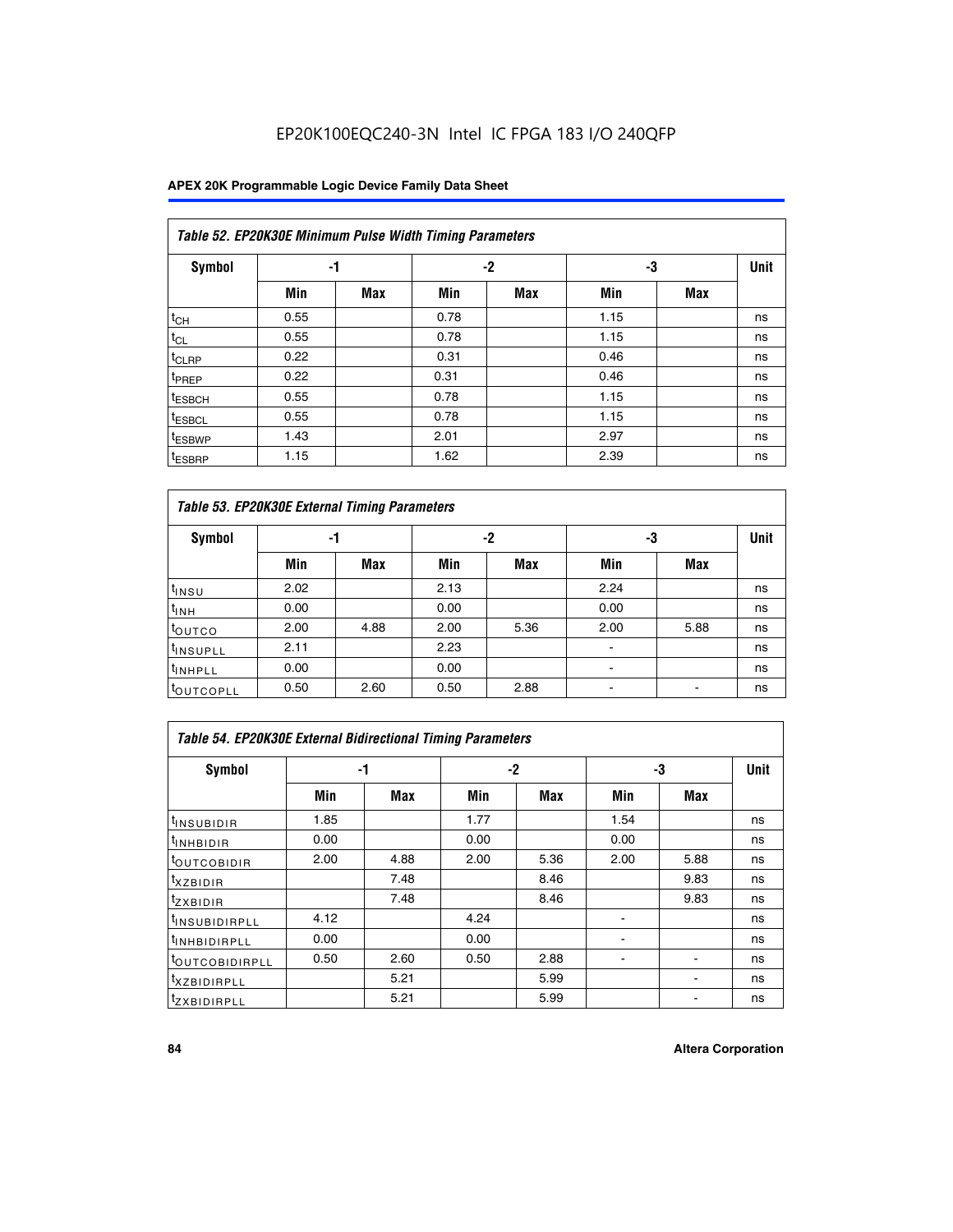Tables 55 through 60 describe *f<sub>MAX</sub>* LE Timing Microparameters, *f<sub>MAX</sub>* ESB Timing Microparameters, *f<sub>MAX</sub>* Routing Delays, Minimum Pulse Width Timing Parameters, External Timing Parameters, and External Bidirectional Timing Parameters for EP20K60E APEX 20KE devices.

| Table 55. EP20K60E f <sub>MAX</sub> LE Timing Microparameters |      |      |      |      |      |      |    |  |  |  |  |
|---------------------------------------------------------------|------|------|------|------|------|------|----|--|--|--|--|
| <b>Symbol</b>                                                 |      | -1   |      | -2   |      | -3   |    |  |  |  |  |
|                                                               | Min  | Max  | Min  | Max  | Min  | Max  |    |  |  |  |  |
| $t_{\text{SU}}$                                               | 0.17 |      | 0.15 |      | 0.16 |      | ns |  |  |  |  |
| $t_H$                                                         | 0.32 |      | 0.33 |      | 0.39 |      | ns |  |  |  |  |
| $t_{CO}$                                                      |      | 0.29 |      | 0.40 |      | 0.60 | ns |  |  |  |  |
| t <sub>lut</sub>                                              |      | 0.77 |      | 1.07 |      | 1.59 | ns |  |  |  |  |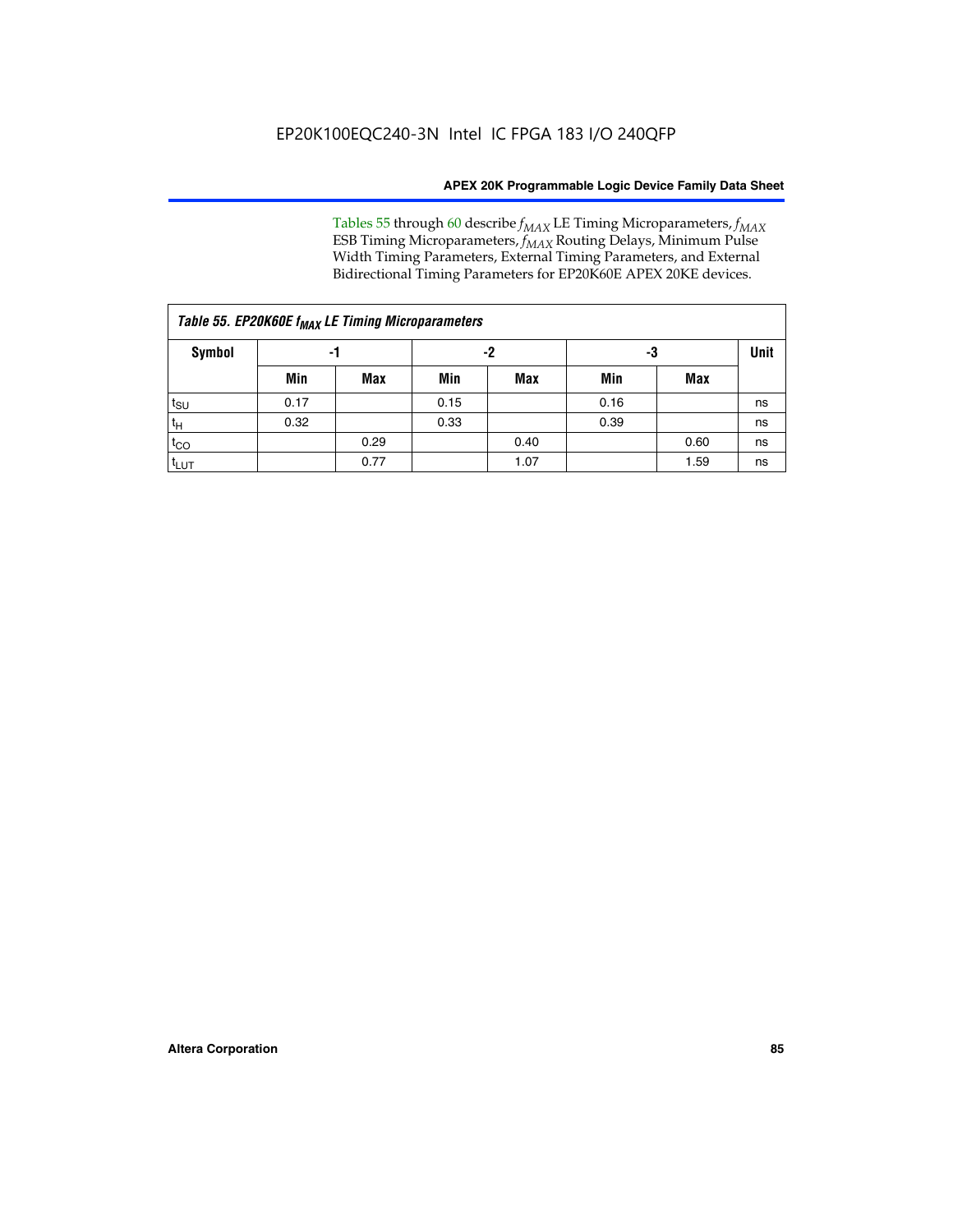| Table 56. EP20K60E f <sub>MAX</sub> ESB Timing Microparameters |      |            |      |            |      |            |             |
|----------------------------------------------------------------|------|------------|------|------------|------|------------|-------------|
| <b>Symbol</b>                                                  | $-1$ |            |      | $-2$       |      | -3         | <b>Unit</b> |
|                                                                | Min  | <b>Max</b> | Min  | <b>Max</b> | Min  | <b>Max</b> |             |
| <sup>t</sup> ESBARC                                            |      | 1.83       |      | 2.57       |      | 3.79       | ns          |
| t <sub>ESBSRC</sub>                                            |      | 2.46       |      | 3.26       |      | 4.61       | ns          |
| <sup>t</sup> ESBAWC                                            |      | 3.50       |      | 4.90       |      | 7.23       | ns          |
| <sup>t</sup> ESBSWC                                            |      | 3.77       |      | 4.90       |      | 6.79       | ns          |
| <sup>t</sup> ESBWASU                                           | 1.59 |            | 2.23 |            | 3.29 |            | ns          |
| <sup>t</sup> ESBWAH                                            | 0.00 |            | 0.00 |            | 0.00 |            | ns          |
| t <sub>ESBWDSU</sub>                                           | 1.75 |            | 2.46 |            | 3.62 |            | ns          |
| t <sub>ESBWDH</sub>                                            | 0.00 |            | 0.00 |            | 0.00 |            | ns          |
| t <sub>ESBRASU</sub>                                           | 1.76 |            | 2.47 |            | 3.64 |            | ns          |
| <sup>t</sup> ESBRAH                                            | 0.00 |            | 0.00 |            | 0.00 |            | ns          |
| t <sub>ESBWESU</sub>                                           | 1.68 |            | 2.49 |            | 3.87 |            | ns          |
| t <sub>ESBWEH</sub>                                            | 0.00 |            | 0.00 |            | 0.00 |            | ns          |
| <sup>t</sup> ESBDATASU                                         | 0.08 |            | 0.43 |            | 1.04 |            | ns          |
| t <sub>ESBDATAH</sub>                                          | 0.13 |            | 0.13 |            | 0.13 |            | ns          |
| <sup>t</sup> ESBWADDRSU                                        | 0.29 |            | 0.72 |            | 1.46 |            | ns          |
| <sup>t</sup> ESBRADDRSU                                        | 0.36 |            | 0.81 |            | 1.58 |            | ns          |
| <sup>t</sup> ESBDATACO1                                        |      | 1.06       |      | 1.24       |      | 1.55       | ns          |
| <sup>t</sup> ESBDATACO2                                        |      | 2.39       |      | 3.35       |      | 4.94       | ns          |
| <sup>t</sup> ESBDD                                             |      | 3.50       |      | 4.90       |      | 7.23       | ns          |
| t <sub>PD</sub>                                                |      | 1.72       |      | 2.41       |      | 3.56       | ns          |
| t <sub>PTERMSU</sub>                                           | 0.99 |            | 1.56 |            | 2.55 |            | ns          |
| t <sub>PTERMCO</sub>                                           |      | 1.07       |      | 1.26       |      | 1.08       | ns          |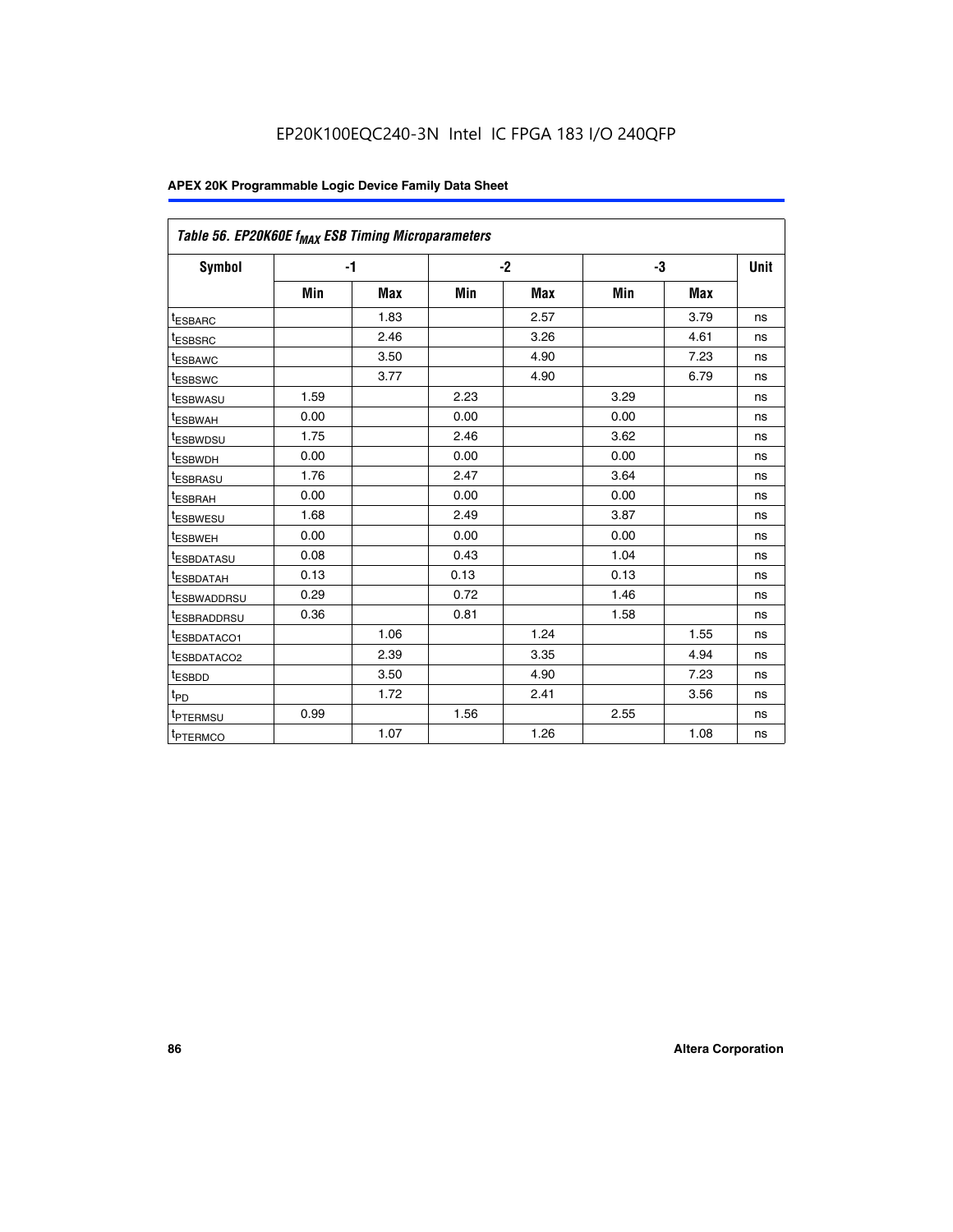# EP20K100EQC240-3N Intel IC FPGA 183 I/O 240QFP

| Table 57. EP20K60E f <sub>MAX</sub> Routing Delays |                |            |     |            |     |      |             |  |  |  |
|----------------------------------------------------|----------------|------------|-----|------------|-----|------|-------------|--|--|--|
| Symbol                                             | -2<br>-3<br>-1 |            |     |            |     |      | <b>Unit</b> |  |  |  |
|                                                    | Min            | <b>Max</b> | Min | <b>Max</b> | Min | Max  |             |  |  |  |
| $t_{F1-4}$                                         |                | 0.24       |     | 0.26       |     | 0.30 | ns          |  |  |  |
| $t_{F5-20}$                                        |                | 1.45       |     | 1.58       |     | 1.79 | ns          |  |  |  |
| $t_{F20+}$                                         |                | 1.96       |     | 2.14       |     | 2.45 | ns          |  |  |  |

|                    | Table 58. EP20K60E Minimum Pulse Width Timing Parameters |            |      |     |      |     |             |  |  |  |  |  |
|--------------------|----------------------------------------------------------|------------|------|-----|------|-----|-------------|--|--|--|--|--|
| Symbol             |                                                          | -1         |      | -2  |      | -3  | <b>Unit</b> |  |  |  |  |  |
|                    | Min                                                      | <b>Max</b> | Min  | Max | Min  | Max |             |  |  |  |  |  |
| $t_{CH}$           | 2.00                                                     |            | 2.50 |     | 2.75 |     | ns          |  |  |  |  |  |
| $t_{CL}$           | 2.00                                                     |            | 2.50 |     | 2.75 |     | ns          |  |  |  |  |  |
| $t_{CLRP}$         | 0.20                                                     |            | 0.28 |     | 0.41 |     | ns          |  |  |  |  |  |
| t <sub>PREP</sub>  | 0.20                                                     |            | 0.28 |     | 0.41 |     | ns          |  |  |  |  |  |
| <sup>t</sup> ESBCH | 2.00                                                     |            | 2.50 |     | 2.75 |     | ns          |  |  |  |  |  |
| <sup>t</sup> ESBCL | 2.00                                                     |            | 2.50 |     | 2.75 |     | ns          |  |  |  |  |  |
| <sup>t</sup> ESBWP | 1.29                                                     |            | 1.80 |     | 2.66 |     | ns          |  |  |  |  |  |
| <sup>t</sup> ESBRP | 1.04                                                     |            | 1.45 |     | 2.14 |     | ns          |  |  |  |  |  |

|                      | <b>Table 59. EP20K60E External Timing Parameters</b> |      |      |      |      |      |      |  |  |  |  |  |
|----------------------|------------------------------------------------------|------|------|------|------|------|------|--|--|--|--|--|
| Symbol               | -1                                                   |      |      | -2   | -3   |      | Unit |  |  |  |  |  |
|                      | Min                                                  | Max  | Min  | Max  | Min  | Max  |      |  |  |  |  |  |
| $t_{INSU}$           | 2.03                                                 |      | 2.12 |      | 2.23 |      | ns   |  |  |  |  |  |
| $t_{INH}$            | 0.00                                                 |      | 0.00 |      | 0.00 |      | ns   |  |  |  |  |  |
| toutco               | 2.00                                                 | 4.84 | 2.00 | 5.31 | 2.00 | 5.81 | ns   |  |  |  |  |  |
| <sup>t</sup> INSUPLL | 1.12                                                 |      | 1.15 |      | ۰    |      | ns   |  |  |  |  |  |
| <sup>t</sup> INHPLL  | 0.00                                                 |      | 0.00 |      | ۰    |      | ns   |  |  |  |  |  |
| toutcopll            | 0.50                                                 | 3.37 | 0.50 | 3.69 |      |      | ns   |  |  |  |  |  |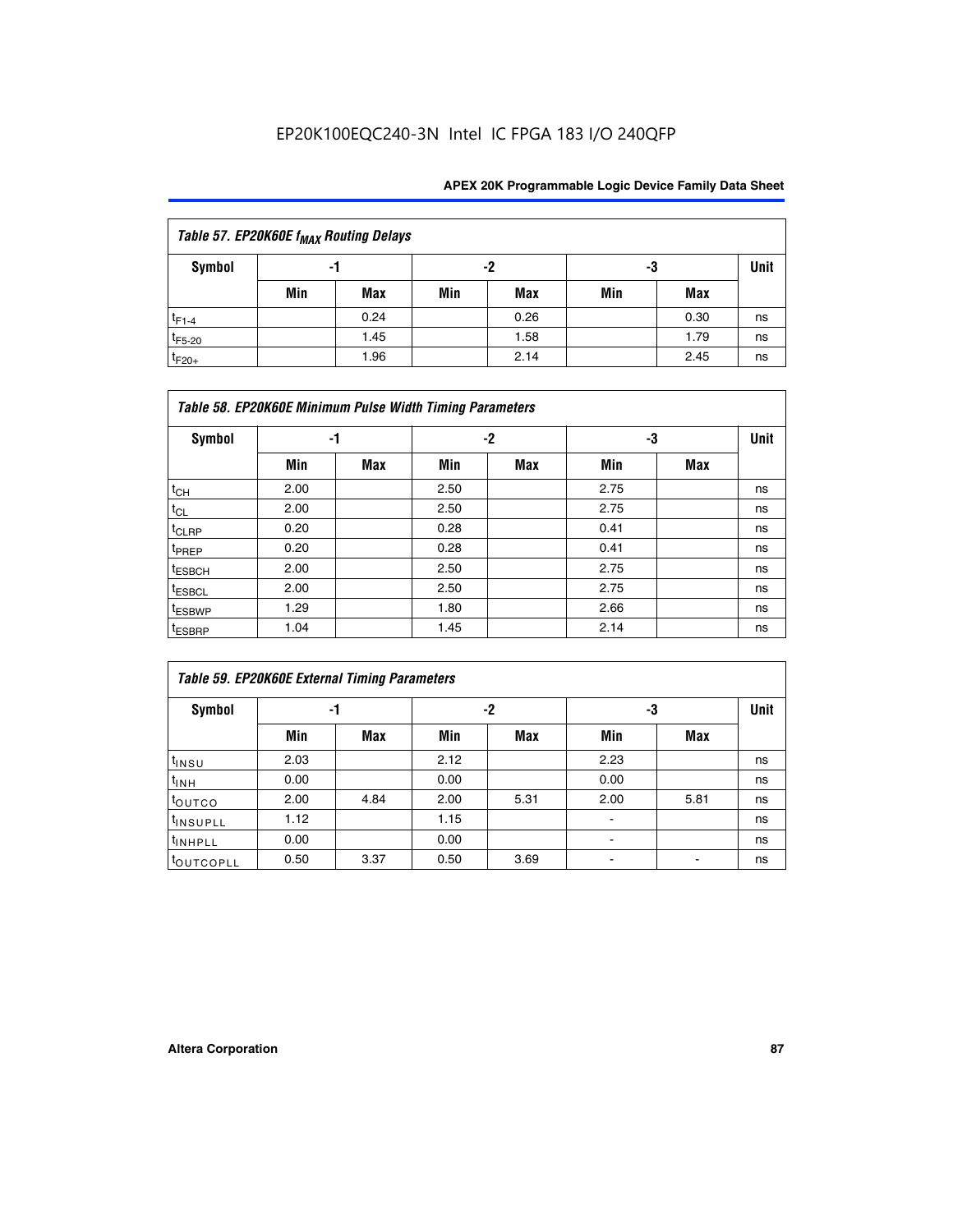| Table 60. EP20K60E External Bidirectional Timing Parameters |      |      |      |      |      |            |             |  |  |  |  |
|-------------------------------------------------------------|------|------|------|------|------|------------|-------------|--|--|--|--|
| <b>Symbol</b>                                               |      | -1   |      | $-2$ |      | -3         | <b>Unit</b> |  |  |  |  |
|                                                             | Min  | Max  | Min  | Max  | Min  | <b>Max</b> |             |  |  |  |  |
| <sup>t</sup> INSUBIDIR                                      | 2.77 |      | 2.91 |      | 3.11 |            | ns          |  |  |  |  |
| $t_{\rm INHBIDIR}$                                          | 0.00 |      | 0.00 |      | 0.00 |            | ns          |  |  |  |  |
| <sup>t</sup> OUTCOBIDIR                                     | 2.00 | 4.84 | 2.00 | 5.31 | 2.00 | 5.81       | ns          |  |  |  |  |
| txzBIDIR                                                    |      | 6.47 |      | 7.44 |      | 8.65       | ns          |  |  |  |  |
| <sup>t</sup> zxbidir                                        |      | 6.47 |      | 7.44 |      | 8.65       | ns          |  |  |  |  |
| <sup>t</sup> INSUBIDIRPLL                                   | 3.44 |      | 3.24 |      |      |            | ns          |  |  |  |  |
| <sup>t</sup> INHBIDIRPLL                                    | 0.00 |      | 0.00 |      |      |            | ns          |  |  |  |  |
| <b><i>LOUTCOBIDIRPLL</i></b>                                | 0.50 | 3.37 | 0.50 | 3.69 |      |            | ns          |  |  |  |  |
| <sup>t</sup> xzbidirpll                                     |      | 5.00 |      | 5.82 |      |            | ns          |  |  |  |  |
| <sup>t</sup> ZXBIDIRPLL                                     |      | 5.00 |      | 5.82 |      |            | ns          |  |  |  |  |

Tables 61 through 66 describe  $f_{MAX}$  LE Timing Microparameters, *fMAX* ESB Timing Microparameters, *fMAX* Routing Delays, Minimum Pulse Width Timing Parameters, External Timing Parameters, and External Bidirectional Timing Parameters for EP20K100E APEX 20KE devices.

| Table 61. EP20K100E f <sub>MAX</sub> LE Timing Microparameters |      |      |      |            |      |            |             |  |  |  |  |
|----------------------------------------------------------------|------|------|------|------------|------|------------|-------------|--|--|--|--|
| <b>Symbol</b>                                                  |      | -1   |      | -2         |      | -3         | <b>Unit</b> |  |  |  |  |
|                                                                | Min  | Max  | Min  | <b>Max</b> | Min  | <b>Max</b> |             |  |  |  |  |
| $t_{\text{SU}}$                                                | 0.25 |      | 0.25 |            | 0.25 |            | ns          |  |  |  |  |
| tμ                                                             | 0.25 |      | 0.25 |            | 0.25 |            | ns          |  |  |  |  |
| $t_{CO}$                                                       |      | 0.28 |      | 0.28       |      | 0.34       | ns          |  |  |  |  |
| t <sub>LUT</sub>                                               |      | 0.80 |      | 0.95       |      | 1.13       | ns          |  |  |  |  |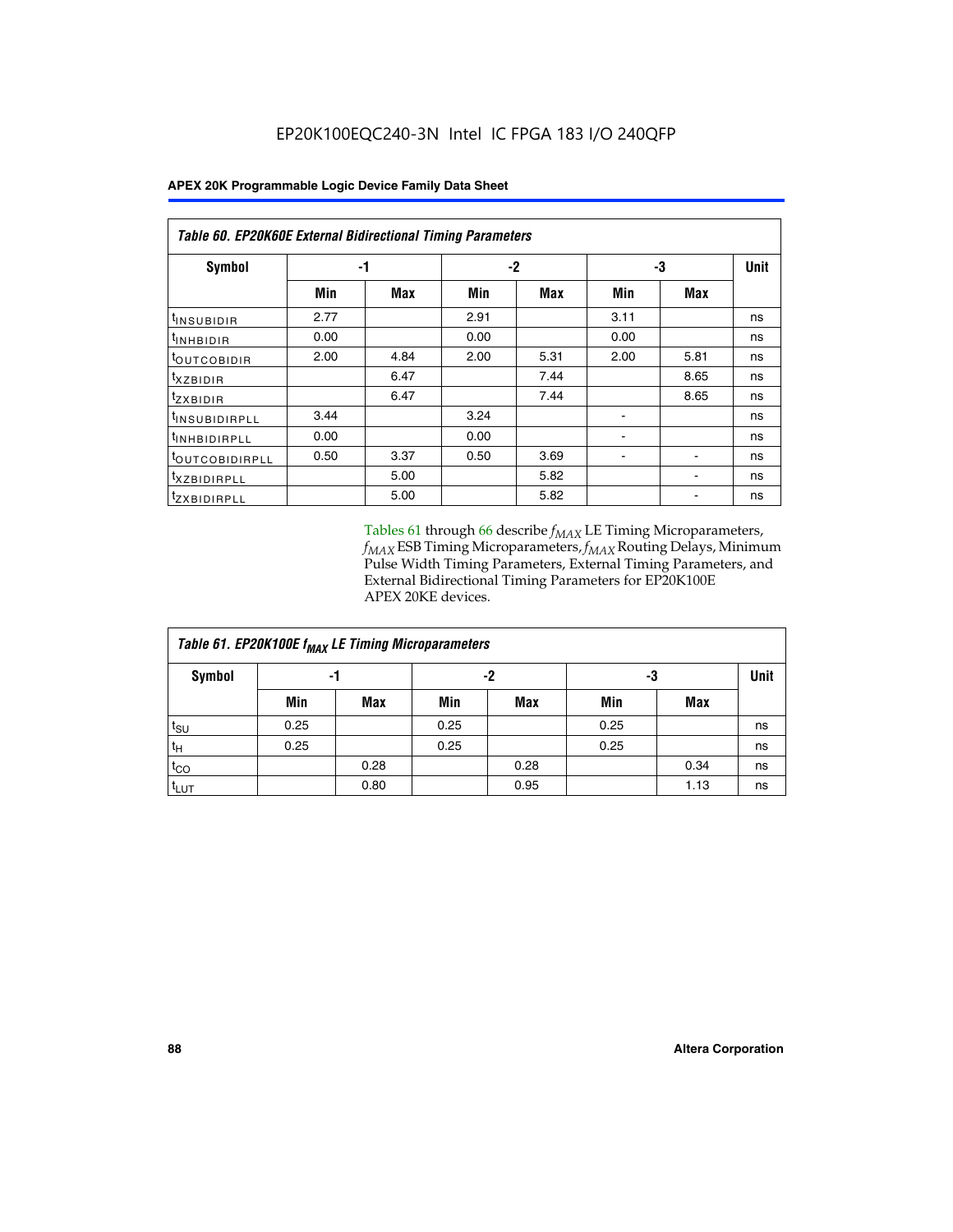| Table 62. EP20K100E f <sub>MAX</sub> ESB Timing Microparameters |         |      |         |            |         |            |             |
|-----------------------------------------------------------------|---------|------|---------|------------|---------|------------|-------------|
| Symbol                                                          | $-1$    |      |         | $-2$       |         | -3         | <b>Unit</b> |
|                                                                 | Min     | Max  | Min     | <b>Max</b> | Min     | <b>Max</b> |             |
| <sup>t</sup> ESBARC                                             |         | 1.61 |         | 1.84       |         | 1.97       | ns          |
| <sup>t</sup> ESBSRC                                             |         | 2.57 |         | 2.97       |         | 3.20       | ns          |
| <sup>t</sup> ESBAWC                                             |         | 0.52 |         | 4.09       |         | 4.39       | ns          |
| <sup>t</sup> ESBSWC                                             |         | 3.17 |         | 3.78       |         | 4.09       | ns          |
| <sup>t</sup> ESBWASU                                            | 0.56    |      | 6.41    |            | 0.63    |            | ns          |
| t <sub>ESBWAH</sub>                                             | 0.48    |      | 0.54    |            | 0.55    |            | ns          |
| <sup>t</sup> ESBWDSU                                            | 0.71    |      | 0.80    |            | 0.81    |            | ns          |
| <sup>t</sup> ESBWDH                                             | .048    |      | 0.54    |            | 0.55    |            | ns          |
| <sup>t</sup> ESBRASU                                            | 1.57    |      | 1.75    |            | 1.87    |            | ns          |
| <sup>t</sup> ESBRAH                                             | 0.00    |      | 0.00    |            | 0.20    |            | ns          |
| <sup>t</sup> ESBWESU                                            | 1.54    |      | 1.72    |            | 1.80    |            | ns          |
| <sup>I</sup> ESBWEH                                             | 0.00    |      | 0.00    |            | 0.00    |            | ns          |
| <sup>t</sup> ESBDATASU                                          | $-0.16$ |      | $-0.20$ |            | $-0.20$ |            | ns          |
| <sup>t</sup> ESBDATAH                                           | 0.13    |      | 0.13    |            | 0.13    |            | ns          |
| <sup>t</sup> ESBWADDRSU                                         | 0.12    |      | 0.08    |            | 0.13    |            | ns          |
| <sup>I</sup> ESBRADDRSU                                         | 0.17    |      | 0.15    |            | 0.19    |            | ns          |
| <sup>I</sup> ESBDATACO1                                         |         | 1.20 |         | 1.39       |         | 1.52       | ns          |
| <sup>t</sup> ESBDATACO2                                         |         | 2.54 |         | 2.99       |         | 3.22       | ns          |
| <sup>t</sup> ESBDD                                              |         | 3.06 |         | 3.56       |         | 3.85       | ns          |
| t <sub>PD</sub>                                                 |         | 1.73 |         | 2.02       |         | 2.20       | ns          |
| <sup>I</sup> PTERMSU                                            | 1.11    |      | 1.26    |            | 1.38    |            | ns          |
| t <sub>PTERMCO</sub>                                            |         | 1.19 |         | 1.40       |         | 1.08       | ns          |

| Table 63. EP20K100E f <sub>MAX</sub> Routing Delays |     |          |     |            |     |      |    |  |  |  |
|-----------------------------------------------------|-----|----------|-----|------------|-----|------|----|--|--|--|
| Symbol                                              | -1  | -2<br>-3 |     |            |     |      |    |  |  |  |
|                                                     | Min | Max      | Min | <b>Max</b> | Min | Max  |    |  |  |  |
| $t_{F1-4}$                                          |     | 0.24     |     | 0.27       |     | 0.29 | ns |  |  |  |
| $t_{F5-20}$                                         |     | 1.04     |     | 1.26       |     | 1.52 | ns |  |  |  |
| $t_{F20+}$                                          |     | 1.12     |     | 1.36       |     | 1.86 | ns |  |  |  |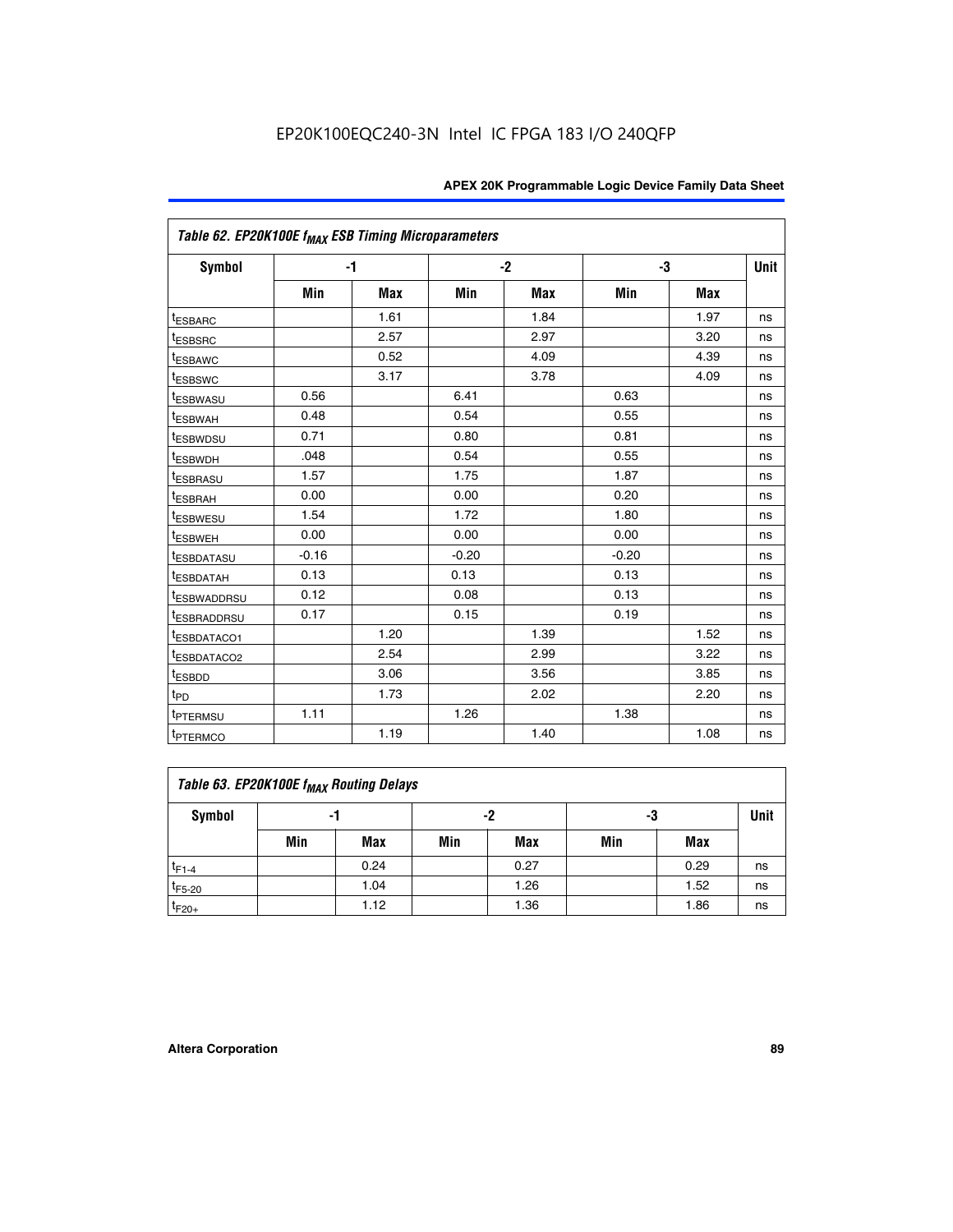# EP20K100EQC240-3N Intel IC FPGA 183 I/O 240QFP

## **APEX 20K Programmable Logic Device Family Data Sheet**

|                    | Table 64. EP20K100E Minimum Pulse Width Timing Parameters |            |      |            |      |            |             |  |  |  |  |  |
|--------------------|-----------------------------------------------------------|------------|------|------------|------|------------|-------------|--|--|--|--|--|
| <b>Symbol</b>      | -1                                                        |            |      | $-2$       |      | -3         | <b>Unit</b> |  |  |  |  |  |
|                    | Min                                                       | <b>Max</b> | Min  | <b>Max</b> | Min  | <b>Max</b> |             |  |  |  |  |  |
| $t_{CH}$           | 2.00                                                      |            | 2.00 |            | 2.00 |            | ns          |  |  |  |  |  |
| $t_{CL}$           | 2.00                                                      |            | 2.00 |            | 2.00 |            | ns          |  |  |  |  |  |
| t <sub>CLRP</sub>  | 0.20                                                      |            | 0.20 |            | 0.20 |            | ns          |  |  |  |  |  |
| t <sub>PREP</sub>  | 0.20                                                      |            | 0.20 |            | 0.20 |            | ns          |  |  |  |  |  |
| <sup>t</sup> ESBCH | 2.00                                                      |            | 2.00 |            | 2.00 |            | ns          |  |  |  |  |  |
| <sup>t</sup> ESBCL | 2.00                                                      |            | 2.00 |            | 2.00 |            | ns          |  |  |  |  |  |
| <sup>t</sup> ESBWP | 1.29                                                      |            | 1.53 |            | 1.66 |            | ns          |  |  |  |  |  |
| <sup>t</sup> ESBRP | 1.11                                                      |            | 1.29 |            | 1.41 |            | ns          |  |  |  |  |  |

|                      | Table 65. EP20K100E External Timing Parameters |            |      |            |                |            |    |  |  |  |  |  |
|----------------------|------------------------------------------------|------------|------|------------|----------------|------------|----|--|--|--|--|--|
| <b>Symbol</b>        | -1                                             |            |      | -2         |                | -3         |    |  |  |  |  |  |
|                      | Min                                            | <b>Max</b> | Min  | <b>Max</b> | Min            | <b>Max</b> |    |  |  |  |  |  |
| $t_{INSU}$           | 2.23                                           |            | 2.32 |            | 2.43           |            | ns |  |  |  |  |  |
| $t_{\rm INH}$        | 0.00                                           |            | 0.00 |            | 0.00           |            | ns |  |  |  |  |  |
| toutco               | 2.00                                           | 4.86       | 2.00 | 5.35       | 2.00           | 5.84       | ns |  |  |  |  |  |
| <sup>t</sup> INSUPLL | 1.58                                           |            | 1.66 |            |                |            | ns |  |  |  |  |  |
| <sup>t</sup> INHPLL  | 0.00                                           |            | 0.00 |            | $\blacksquare$ |            | ns |  |  |  |  |  |
| <b>LOUTCOPLL</b>     | 0.50                                           | 2.96       | 0.50 | 3.29       | -              |            | ns |  |  |  |  |  |

| Table 66. EP20K100E External Bidirectional Timing Parameters |      |      |      |      |      |            |    |  |  |  |
|--------------------------------------------------------------|------|------|------|------|------|------------|----|--|--|--|
| Symbol                                                       |      | -1   |      | $-2$ |      | -3         |    |  |  |  |
|                                                              | Min  | Max  | Min  | Max  | Min  | <b>Max</b> |    |  |  |  |
| <sup>t</sup> INSUBIDIR                                       | 2.74 |      | 2.96 |      | 3.19 |            | ns |  |  |  |
| <b>TINHBIDIR</b>                                             | 0.00 |      | 0.00 |      | 0.00 |            | ns |  |  |  |
| <b>LOUTCOBIDIR</b>                                           | 2.00 | 4.86 | 2.00 | 5.35 | 2.00 | 5.84       | ns |  |  |  |
| <sup>T</sup> XZBIDIR                                         |      | 5.00 |      | 5.48 |      | 5.89       | ns |  |  |  |
| $I_{Z}$ XBIDIR                                               |      | 5.00 |      | 5.48 |      | 5.89       | ns |  |  |  |
| <sup>t</sup> INSUBIDIRPLL                                    | 4.64 |      | 5.03 |      |      |            | ns |  |  |  |
| <sup>I</sup> INHBIDIRPLL                                     | 0.00 |      | 0.00 |      |      |            | ns |  |  |  |
| <b><i>COUTCOBIDIRPLL</i></b>                                 | 0.50 | 2.96 | 0.50 | 3.29 |      |            | ns |  |  |  |
| <sup>I</sup> XZBIDIRPLL                                      |      | 3.10 |      | 3.42 |      |            | ns |  |  |  |
| <sup>I</sup> ZXBIDIRPLL                                      |      | 3.10 |      | 3.42 |      |            | ns |  |  |  |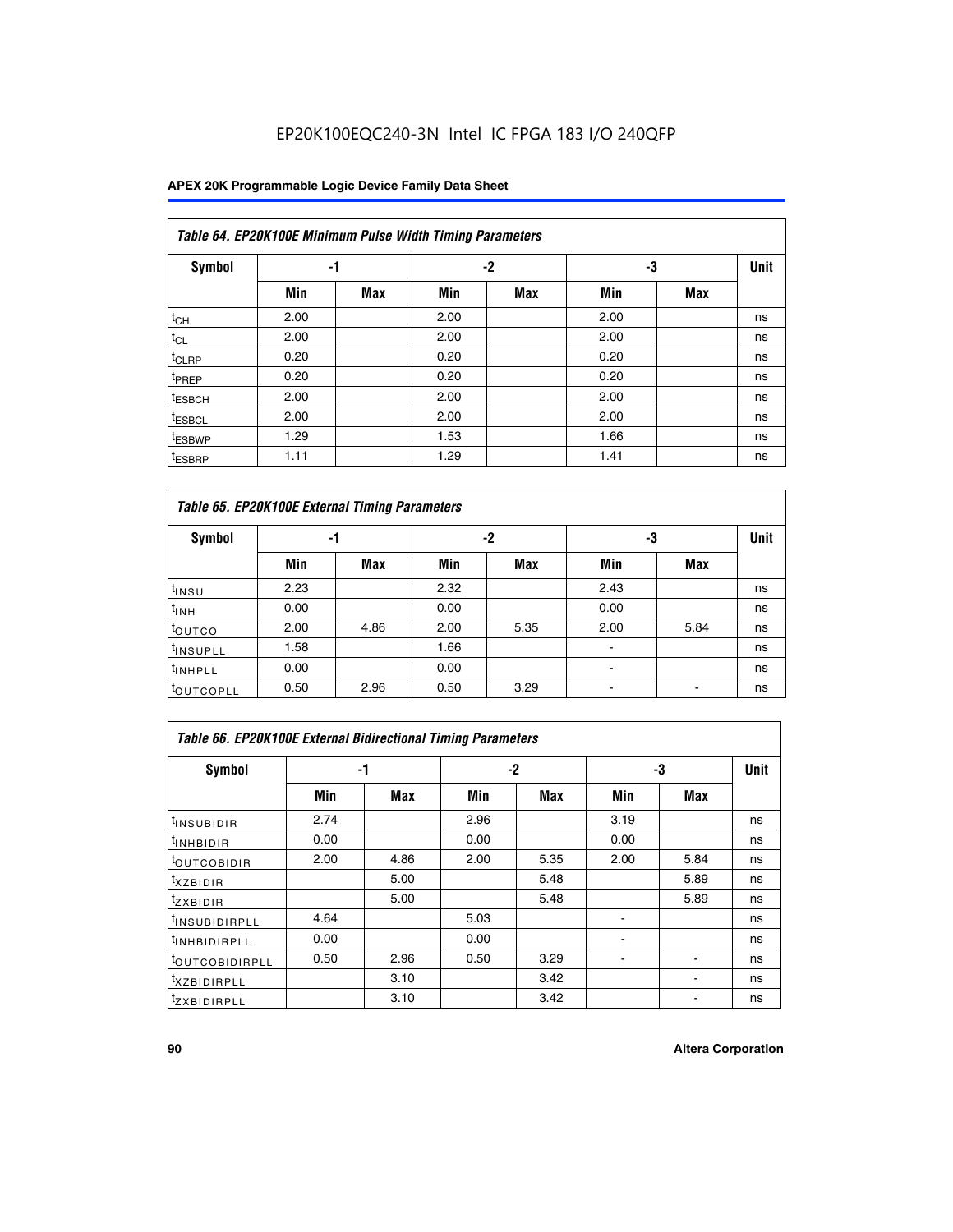Tables 67 through 72 describe *f<sub>MAX</sub>* LE Timing Microparameters, *f<sub>MAX</sub>* ESB Timing Microparameters, *f<sub>MAX</sub>* Routing Delays, Minimum Pulse Width Timing Parameters, External Timing Parameters, and External Bidirectional Timing Parameters for EP20K160E APEX 20KE devices.

| Table 67. EP20K160E f <sub>MAX</sub> LE Timing Microparameters |      |            |      |            |      |      |    |  |  |  |  |
|----------------------------------------------------------------|------|------------|------|------------|------|------|----|--|--|--|--|
| Symbol                                                         | -1   |            |      | -2         |      | -3   |    |  |  |  |  |
|                                                                | Min  | <b>Max</b> | Min  | <b>Max</b> | Min  | Max  |    |  |  |  |  |
| $t_{\text{SU}}$                                                | 0.22 |            | 0.24 |            | 0.26 |      | ns |  |  |  |  |
| $t_H$                                                          | 0.22 |            | 0.24 |            | 0.26 |      | ns |  |  |  |  |
| $t_{CO}$                                                       |      | 0.25       |      | 0.31       |      | 0.35 | ns |  |  |  |  |
| t <sub>lut</sub>                                               |      | 0.69       |      | 0.88       |      | 1.12 | ns |  |  |  |  |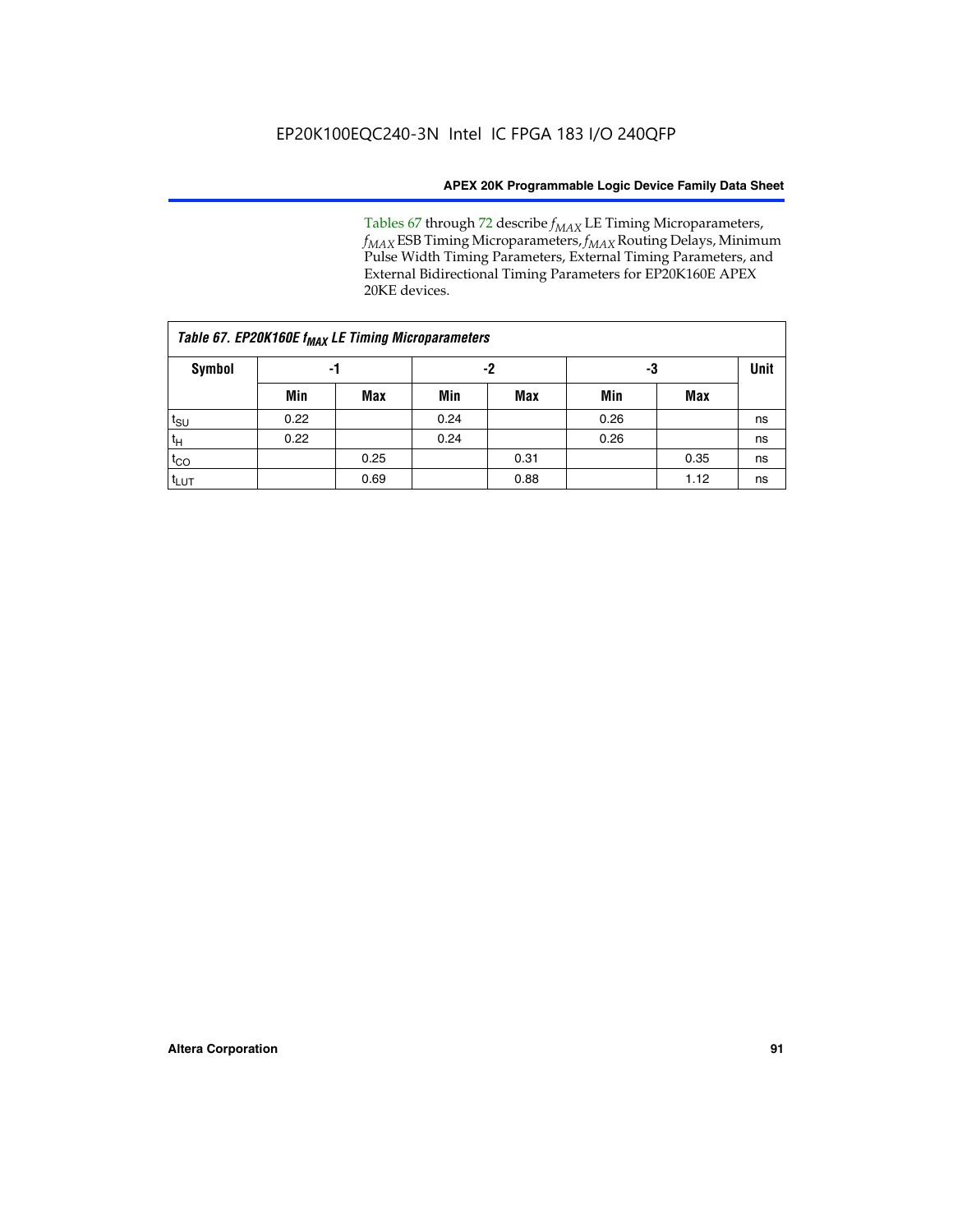| Table 68. EP20K160E f <sub>MAX</sub> ESB Timing Microparameters |         |            |         |            |      |      |      |
|-----------------------------------------------------------------|---------|------------|---------|------------|------|------|------|
| <b>Symbol</b>                                                   |         | $-1$       |         | $-2$       |      | -3   | Unit |
|                                                                 | Min     | <b>Max</b> | Min     | <b>Max</b> | Min  | Max  |      |
| <sup>t</sup> ESBARC                                             |         | 1.65       |         | 2.02       |      | 2.11 | ns   |
| t <sub>ESBSRC</sub>                                             |         | 2.21       |         | 2.70       |      | 3.11 | ns   |
| <sup>t</sup> ESBAWC                                             |         | 3.04       |         | 3.79       |      | 4.42 | ns   |
| t <sub>ESBSWC</sub>                                             |         | 2.81       |         | 3.56       |      | 4.10 | ns   |
| <sup>t</sup> ESBWASU                                            | 0.54    |            | 0.66    |            | 0.73 |      | ns   |
| <sup>t</sup> ESBWAH                                             | 0.36    |            | 0.45    |            | 0.47 |      | ns   |
| t <sub>ESBWDSU</sub>                                            | 0.68    |            | 0.81    |            | 0.94 |      | ns   |
| <sup>t</sup> ESBWDH                                             | 0.36    |            | 0.45    |            | 0.47 |      | ns   |
| t <sub>ESBRASU</sub>                                            | 1.58    |            | 1.87    |            | 2.06 |      | ns   |
| <sup>t</sup> ESBRAH                                             | 0.00    |            | 0.00    |            | 0.01 |      | ns   |
| <sup>t</sup> ESBWESU                                            | 1.41    |            | 1.71    |            | 2.00 |      | ns   |
| t <sub>ESBWEH</sub>                                             | 0.00    |            | 0.00    |            | 0.00 |      | ns   |
| t <sub>ESBDATASU</sub>                                          | $-0.02$ |            | $-0.03$ |            | 0.09 |      | ns   |
| t <sub>ESBDATAH</sub>                                           | 0.13    |            | 0.13    |            | 0.13 |      | ns   |
| t <sub>ESBWADDRSU</sub>                                         | 0.14    |            | 0.17    |            | 0.35 |      | ns   |
| <sup>t</sup> ESBRADDRSU                                         | 0.21    |            | 0.27    |            | 0.43 |      | ns   |
| <sup>I</sup> ESBDATACO1                                         |         | 1.04       |         | 1.30       |      | 1.46 | ns   |
| t <sub>ESBDATACO2</sub>                                         |         | 2.15       |         | 2.70       |      | 3.16 | ns   |
| <sup>t</sup> ESBDD                                              |         | 2.69       |         | 3.35       |      | 3.97 | ns   |
| $t_{\mathsf{PD}}$                                               |         | 1.55       |         | 1.93       |      | 2.29 | ns   |
| t <sub>PTERMSU</sub>                                            | 1.01    |            | 1.23    |            | 1.52 |      | ns   |
| t <sub>PTERMCO</sub>                                            |         | 1.06       |         | 1.32       |      | 1.04 | ns   |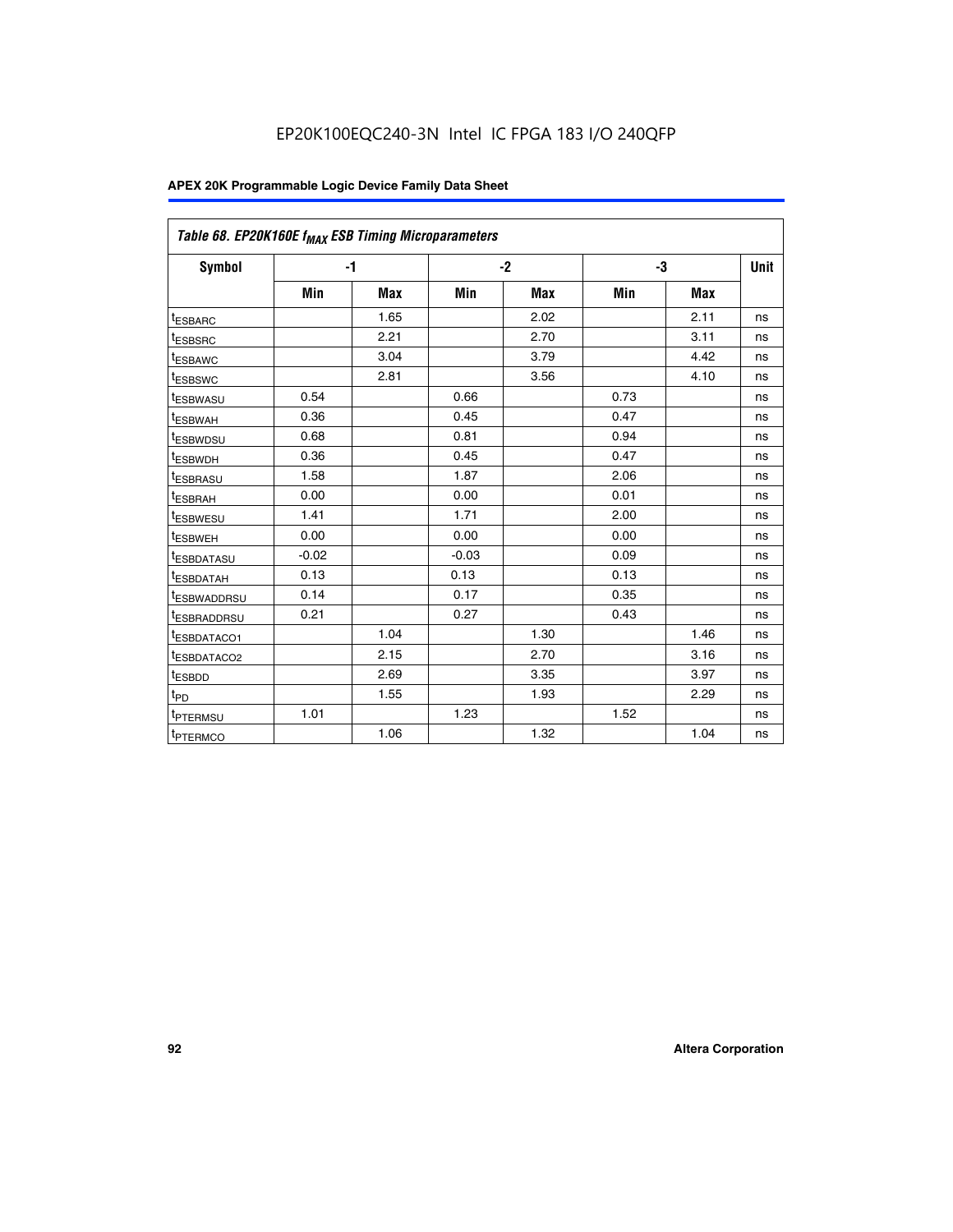| Table 69. EP20K160E f <sub>MAX</sub> Routing Delays |                |      |     |             |     |      |    |  |  |  |  |
|-----------------------------------------------------|----------------|------|-----|-------------|-----|------|----|--|--|--|--|
| Symbol                                              | -2<br>-3<br>-1 |      |     | <b>Unit</b> |     |      |    |  |  |  |  |
|                                                     | Min            | Max  | Min | Max         | Min | Max  |    |  |  |  |  |
| $t_{F1-4}$                                          |                | 0.25 |     | 0.26        |     | 0.28 | ns |  |  |  |  |
| $t_{F5-20}$                                         |                | 1.00 |     | 1.18        |     | 1.35 | ns |  |  |  |  |
| $t_{F20+}$                                          |                | 1.95 |     | 2.19        |     | 2.30 | ns |  |  |  |  |

|                    | Table 70. EP20K160E Minimum Pulse Width Timing Parameters |     |      |      |      |     |    |  |  |  |  |
|--------------------|-----------------------------------------------------------|-----|------|------|------|-----|----|--|--|--|--|
| <b>Symbol</b>      | -1                                                        |     |      | $-2$ |      | -3  |    |  |  |  |  |
|                    | Min                                                       | Max | Min  | Max  | Min  | Max |    |  |  |  |  |
| $t_{CH}$           | 1.34                                                      |     | 1.43 |      | 1.55 |     | ns |  |  |  |  |
| $t_{CL}$           | 1.34                                                      |     | 1.43 |      | 1.55 |     | ns |  |  |  |  |
| t <sub>CLRP</sub>  | 0.18                                                      |     | 0.19 |      | 0.21 |     | ns |  |  |  |  |
| t <sub>PREP</sub>  | 0.18                                                      |     | 0.19 |      | 0.21 |     | ns |  |  |  |  |
| <sup>t</sup> ESBCH | 1.34                                                      |     | 1.43 |      | 1.55 |     | ns |  |  |  |  |
| <sup>t</sup> ESBCL | 1.34                                                      |     | 1.43 |      | 1.55 |     | ns |  |  |  |  |
| <sup>t</sup> ESBWP | 1.15                                                      |     | 1.45 |      | 1.73 |     | ns |  |  |  |  |
| <sup>t</sup> ESBRP | 0.93                                                      |     | 1.15 |      | 1.38 |     | ns |  |  |  |  |

| Table 71. EP20K160E External Timing Parameters |      |      |      |      |                |      |      |  |  |  |
|------------------------------------------------|------|------|------|------|----------------|------|------|--|--|--|
| Symbol                                         | -1   |      |      | -2   | -3             |      | Unit |  |  |  |
|                                                | Min  | Max  | Min  | Max  | Min            | Max  |      |  |  |  |
| $t_{INSU}$                                     | 2.23 |      | 2.34 |      | 2.47           |      | ns   |  |  |  |
| $t_{INH}$                                      | 0.00 |      | 0.00 |      | 0.00           |      | ns   |  |  |  |
| toutco                                         | 2.00 | 5.07 | 2.00 | 5.59 | 2.00           | 6.13 | ns   |  |  |  |
| <sup>t</sup> INSUPLL                           | 2.12 |      | 2.07 |      | $\blacksquare$ |      | ns   |  |  |  |
| <sup>t</sup> INHPLL                            | 0.00 |      | 0.00 |      | ۰              |      | ns   |  |  |  |
| toutcopll                                      | 0.50 | 3.00 | 0.50 | 3.35 |                |      | ns   |  |  |  |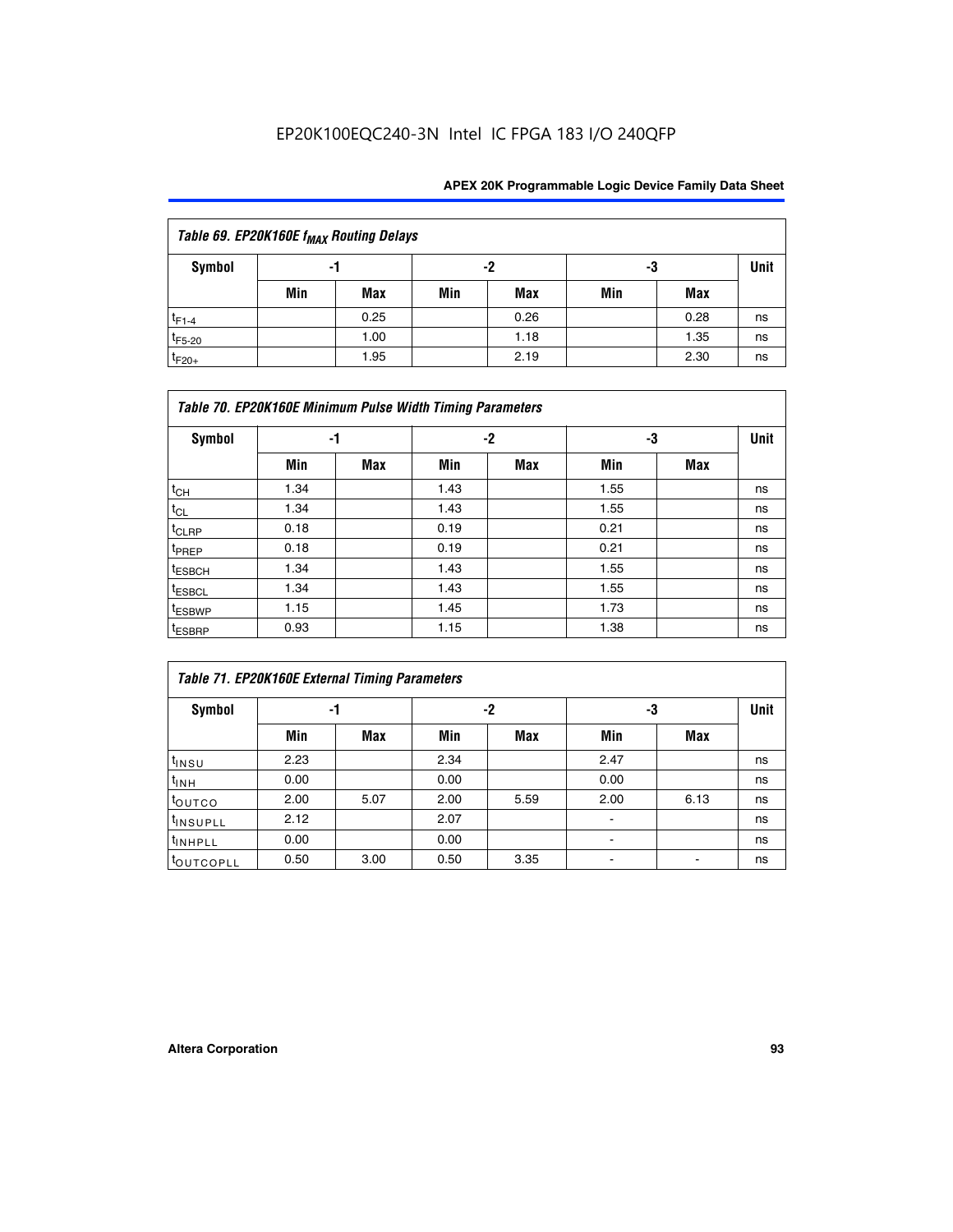|  |  |  | APEX 20K Programmable Logic Device Family Data Sheet |
|--|--|--|------------------------------------------------------|
|--|--|--|------------------------------------------------------|

| Table 72. EP20K160E External Bidirectional Timing Parameters |      |      |      |      |      |      |             |  |  |  |
|--------------------------------------------------------------|------|------|------|------|------|------|-------------|--|--|--|
| Symbol                                                       |      | -1   |      | $-2$ | -3   |      | <b>Unit</b> |  |  |  |
|                                                              | Min  | Max  | Min  | Max  | Min  | Max  |             |  |  |  |
| <sup>t</sup> INSUB <u>IDIR</u>                               | 2.86 |      | 3.24 |      | 3.54 |      | ns          |  |  |  |
| <b>UNHBIDIR</b>                                              | 0.00 |      | 0.00 |      | 0.00 |      | ns          |  |  |  |
| <b>LOUTCOBIDIR</b>                                           | 2.00 | 5.07 | 2.00 | 5.59 | 2.00 | 6.13 | ns          |  |  |  |
| KZBIDIR                                                      |      | 7.43 |      | 8.23 |      | 8.58 | ns          |  |  |  |
| <sup>t</sup> zxbidir                                         |      | 7.43 |      | 8.23 |      | 8.58 | ns          |  |  |  |
| <sup>t</sup> INSUBIDIRPLL                                    | 4.93 |      | 5.48 |      |      |      | ns          |  |  |  |
| <sup>I</sup> INHBIDIRPLL                                     | 0.00 |      | 0.00 |      | ۰    |      | ns          |  |  |  |
| <b><i>LOUTCOBIDIRPLL</i></b>                                 | 0.50 | 3.00 | 0.50 | 3.35 |      |      | ns          |  |  |  |
| <sup>T</sup> XZBIDIRPLL                                      |      | 5.36 |      | 5.99 |      |      | ns          |  |  |  |
| <sup>t</sup> ZXBIDIRPLL                                      |      | 5.36 |      | 5.99 |      |      | ns          |  |  |  |

Tables 73 through 78 describe  $f_{MAX}$  LE Timing Microparameters,  $f_{MAX}$ ESB Timing Microparameters, *f<sub>MAX</sub>* Routing Delays, Minimum Pulse Width Timing Parameters, External Timing Parameters, and External Bidirectional Timing Parameters for EP20K200E APEX 20KE devices.

| Table 73. EP20K200E f <sub>MAX</sub> LE Timing Microparameters |      |      |      |            |      |      |             |  |  |  |  |
|----------------------------------------------------------------|------|------|------|------------|------|------|-------------|--|--|--|--|
| <b>Symbol</b>                                                  | -1   |      | -2   |            | -3   |      | <b>Unit</b> |  |  |  |  |
|                                                                | Min  | Max  | Min  | <b>Max</b> | Min  | Max  |             |  |  |  |  |
| $t_{\text{SU}}$                                                | 0.23 |      | 0.24 |            | 0.26 |      | ns          |  |  |  |  |
| $t_H$                                                          | 0.23 |      | 0.24 |            | 0.26 |      | ns          |  |  |  |  |
| $t_{CO}$                                                       |      | 0.26 |      | 0.31       |      | 0.36 | ns          |  |  |  |  |
| t <sub>LUT</sub>                                               |      | 0.70 |      | 0.90       |      | 1.14 | ns          |  |  |  |  |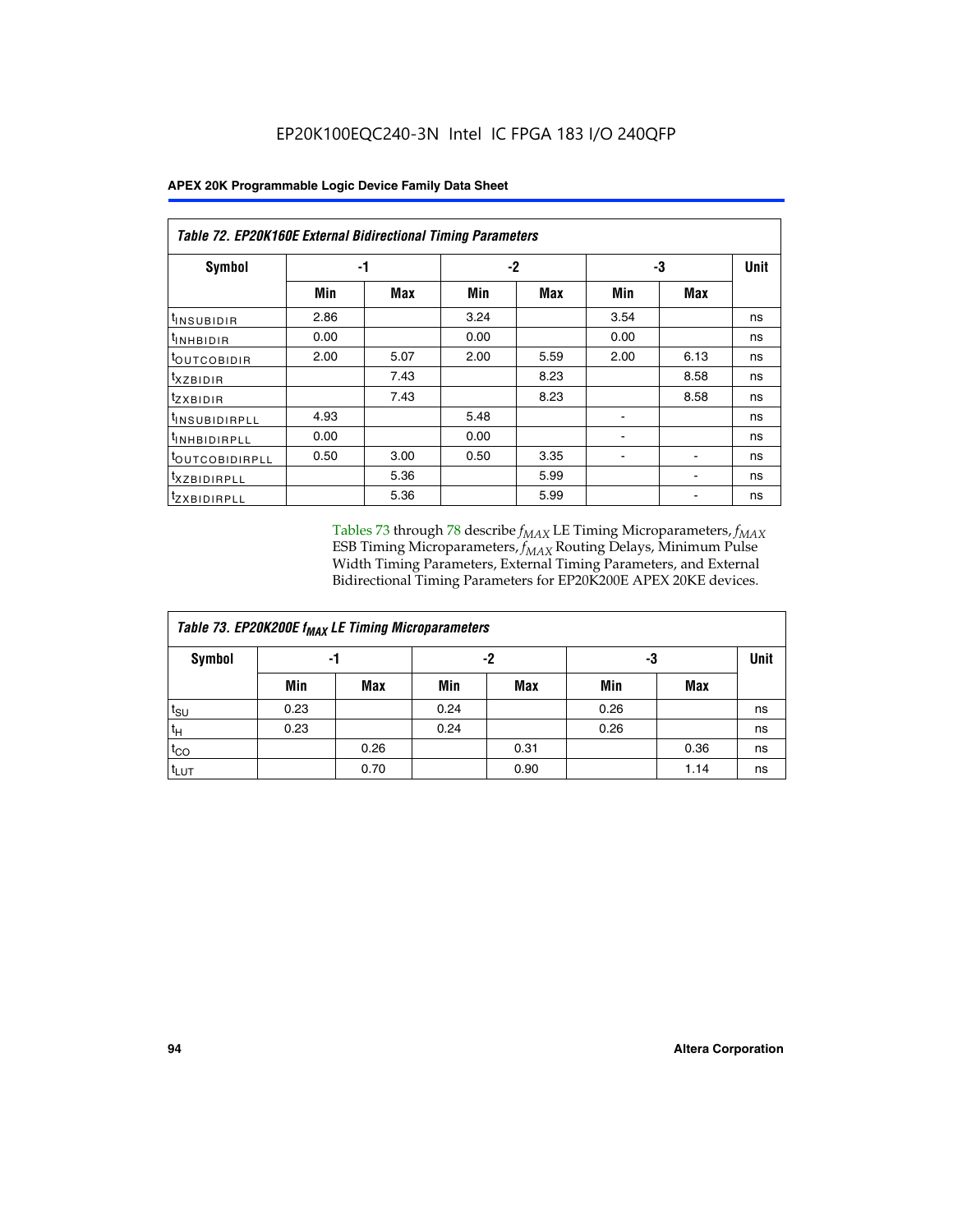| Table 74. EP20K200E f <sub>MAX</sub> ESB Timing Microparameters |         |            |         |      |      |      |             |
|-----------------------------------------------------------------|---------|------------|---------|------|------|------|-------------|
| Symbol                                                          |         | $-1$       |         | $-2$ | -3   |      | <b>Unit</b> |
|                                                                 | Min     | <b>Max</b> | Min     | Max  | Min  | Max  |             |
| <sup>t</sup> ESBARC                                             |         | 1.68       |         | 2.06 |      | 2.24 | ns          |
| <sup>t</sup> ESBSRC                                             |         | 2.27       |         | 2.77 |      | 3.18 | ns          |
| t <sub>ESBAWC</sub>                                             |         | 3.10       |         | 3.86 |      | 4.50 | ns          |
| <sup>t</sup> ESBSWC                                             |         | 2.90       |         | 3.67 |      | 4.21 | ns          |
| t <sub>ESBWASU</sub>                                            | 0.55    |            | 0.67    |      | 0.74 |      | ns          |
| <sup>t</sup> ESBWAH                                             | 0.36    |            | 0.46    |      | 0.48 |      | ns          |
| <sup>t</sup> ESBWDSU                                            | 0.69    |            | 0.83    |      | 0.95 |      | ns          |
| <sup>t</sup> ESBWDH                                             | 0.36    |            | 0.46    |      | 0.48 |      | ns          |
| <sup>t</sup> ESBRASU                                            | 1.61    |            | 1.90    |      | 2.09 |      | ns          |
| t <sub>ESBRAH</sub>                                             | 0.00    |            | 0.00    |      | 0.01 |      | ns          |
| t <sub>ESBWESU</sub>                                            | 1.42    |            | 1.71    |      | 2.01 |      | ns          |
| <sup>I</sup> ESBWEH                                             | 0.00    |            | 0.00    |      | 0.00 |      | ns          |
| t <sub>ESBDATASU</sub>                                          | $-0.06$ |            | $-0.07$ |      | 0.05 |      | ns          |
| <b>ESBDATAH</b>                                                 | 0.13    |            | 0.13    |      | 0.13 |      | ns          |
| t <sub>ESBWADDRSU</sub>                                         | 0.11    |            | 0.13    |      | 0.31 |      | ns          |
| <sup>t</sup> ESBRADDRSU                                         | 0.18    |            | 0.23    |      | 0.39 |      | ns          |
| ESBDATACO1                                                      |         | 1.09       |         | 1.35 |      | 1.51 | ns          |
| <sup>t</sup> ESBDATACO <sub>2</sub>                             |         | 2.19       |         | 2.75 |      | 3.22 | ns          |
| t <sub>ESBDD</sub>                                              |         | 2.75       |         | 3.41 |      | 4.03 | ns          |
| $t_{PD}$                                                        |         | 1.58       |         | 1.97 |      | 2.33 | ns          |
| <sup>t</sup> PTERMSU                                            | 1.00    |            | 1.22    |      | 1.51 |      | ns          |
| t <sub>PTERMCO</sub>                                            |         | 1.10       |         | 1.37 |      | 1.09 | ns          |

| Table 75. EP20K200E f <sub>MAX</sub> Routing Delays |     |      |     |            |     |      |             |  |  |  |  |
|-----------------------------------------------------|-----|------|-----|------------|-----|------|-------------|--|--|--|--|
| Symbol                                              | -1  |      |     | -2         | -3  |      | <b>Unit</b> |  |  |  |  |
|                                                     | Min | Max  | Min | <b>Max</b> | Min | Max  |             |  |  |  |  |
| $t_{F1-4}$                                          |     | 0.25 |     | 0.27       |     | 0.29 | ns          |  |  |  |  |
| $t_{F5-20}$                                         |     | 1.02 |     | 1.20       |     | 1.41 | ns          |  |  |  |  |
| $t_{F20+}$                                          |     | 1.99 |     | 2.23       |     | 2.53 | ns          |  |  |  |  |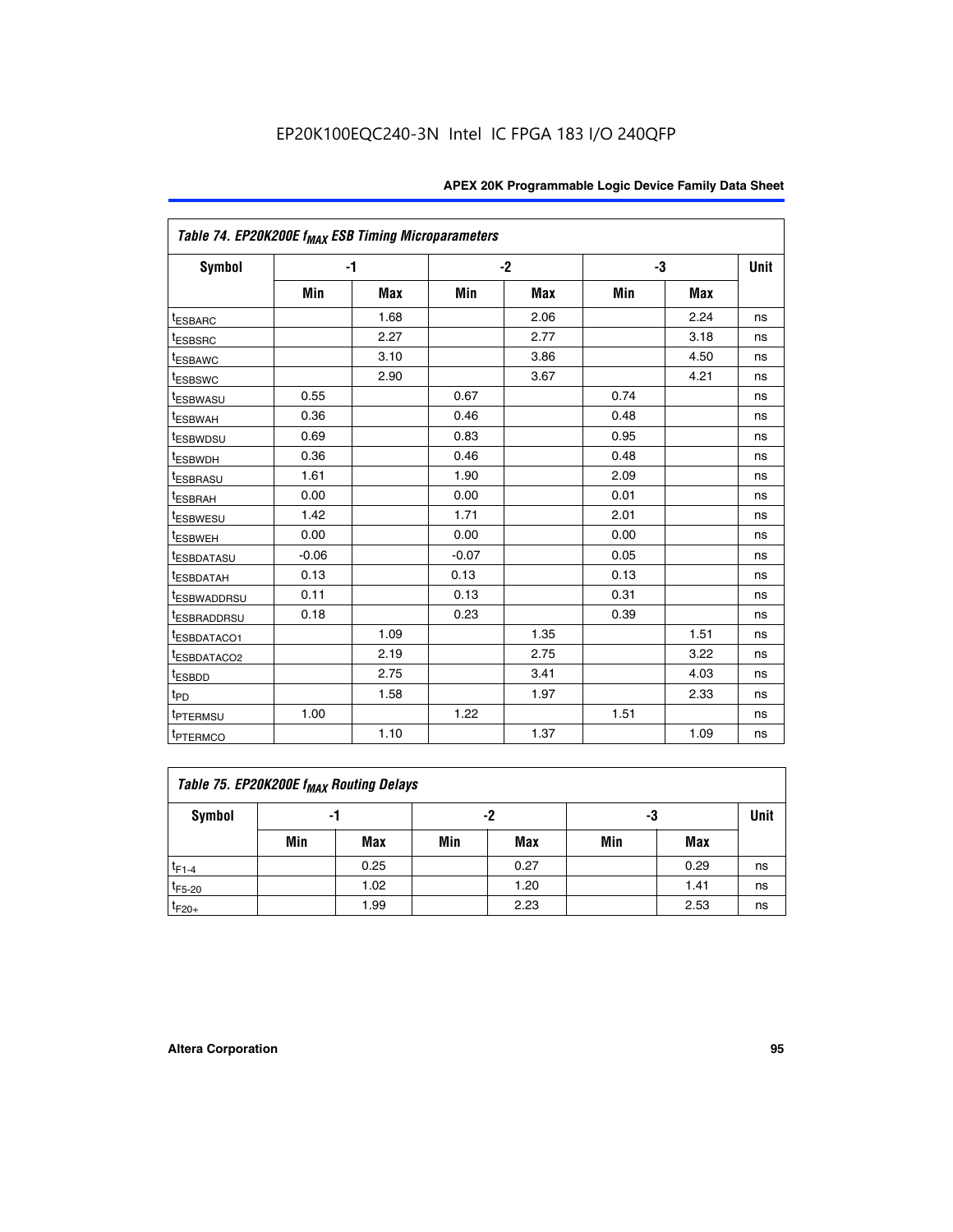# EP20K100EQC240-3N Intel IC FPGA 183 I/O 240QFP

| Table 76. EP20K200E Minimum Pulse Width Timing Parameters |      |            |      |            |      |            |             |  |  |  |  |
|-----------------------------------------------------------|------|------------|------|------------|------|------------|-------------|--|--|--|--|
| <b>Symbol</b>                                             | -1   |            |      | $-2$       | -3   |            | <b>Unit</b> |  |  |  |  |
|                                                           | Min  | <b>Max</b> | Min  | <b>Max</b> | Min  | <b>Max</b> |             |  |  |  |  |
| $t_{CH}$                                                  | 1.36 |            | 2.44 |            | 2.65 |            | ns          |  |  |  |  |
| $t_{CL}$                                                  | 1.36 |            | 2.44 |            | 2.65 |            | ns          |  |  |  |  |
| $t_{CLRP}$                                                | 0.18 |            | 0.19 |            | 0.21 |            | ns          |  |  |  |  |
| t <sub>PREP</sub>                                         | 0.18 |            | 0.19 |            | 0.21 |            | ns          |  |  |  |  |
| <sup>t</sup> ESBCH                                        | 1.36 |            | 2.44 |            | 2.65 |            | ns          |  |  |  |  |
| <sup>t</sup> ESBCL                                        | 1.36 |            | 2.44 |            | 2.65 |            | ns          |  |  |  |  |
| <sup>t</sup> ESBWP                                        | 1.18 |            | 1.48 |            | 1.76 |            | ns          |  |  |  |  |
| <sup>t</sup> ESBRP                                        | 0.95 |            | 1.17 |            | 1.41 |            | ns          |  |  |  |  |

|                       | Table 77. EP20K200E External Timing Parameters |            |      |            |      |      |    |  |  |  |  |  |
|-----------------------|------------------------------------------------|------------|------|------------|------|------|----|--|--|--|--|--|
| <b>Symbol</b>         |                                                | -1         |      | -2         |      | -3   |    |  |  |  |  |  |
|                       | Min                                            | <b>Max</b> | Min  | <b>Max</b> | Min  | Max  |    |  |  |  |  |  |
| t <sub>INSU</sub>     | 2.24                                           |            | 2.35 |            | 2.47 |      | ns |  |  |  |  |  |
| $t_{\text{INH}}$      | 0.00                                           |            | 0.00 |            | 0.00 |      | ns |  |  |  |  |  |
| toutco                | 2.00                                           | 5.12       | 2.00 | 5.62       | 2.00 | 6.11 | ns |  |  |  |  |  |
| <sup>t</sup> INSUPLL  | 2.13                                           |            | 2.07 |            |      |      | ns |  |  |  |  |  |
| <sup>t</sup> INHPLL   | 0.00                                           |            | 0.00 |            | -    |      | ns |  |  |  |  |  |
| <sup>I</sup> OUTCOPLL | 0.50                                           | 3.01       | 0.50 | 3.36       |      |      | ns |  |  |  |  |  |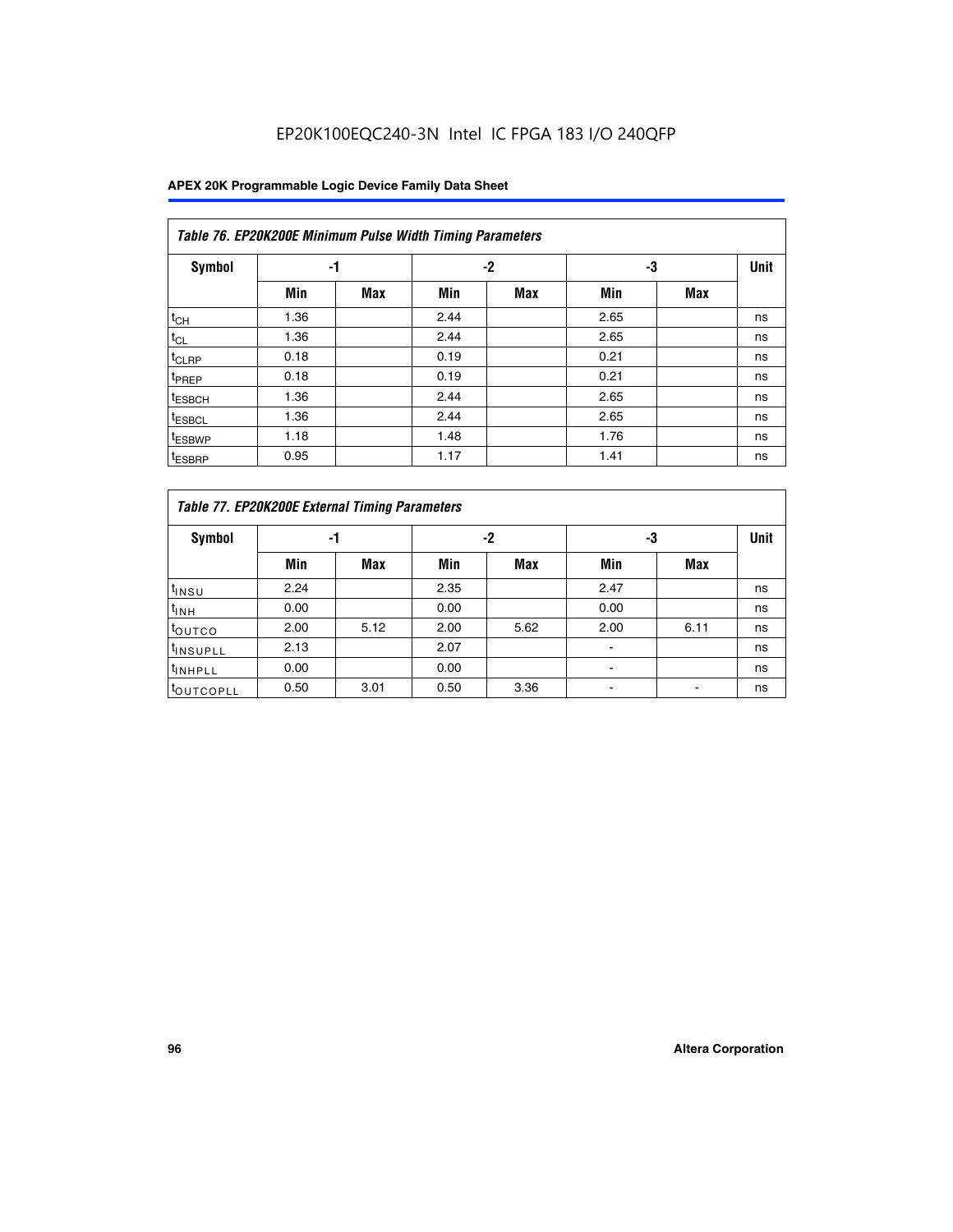| Table 78. EP20K200E External Bidirectional Timing Parameters |      |      |      |      |      |             |    |  |  |  |  |
|--------------------------------------------------------------|------|------|------|------|------|-------------|----|--|--|--|--|
| Symbol                                                       |      | -1   |      | -2   | -3   | <b>Unit</b> |    |  |  |  |  |
|                                                              | Min  | Max  | Min  | Max  | Min  | <b>Max</b>  |    |  |  |  |  |
| $t_{INSUBIDIR}$                                              | 2.81 |      | 3.19 |      | 3.54 |             | ns |  |  |  |  |
| $t_{INHBIDIR}$                                               | 0.00 |      | 0.00 |      | 0.00 |             | ns |  |  |  |  |
| t <sub>outcobidir</sub>                                      | 2.00 | 5.12 | 2.00 | 5.62 | 2.00 | 6.11        | ns |  |  |  |  |
| <i>txzbidir</i>                                              |      | 7.51 |      | 8.32 |      | 8.67        | ns |  |  |  |  |
| tzxbidir                                                     |      | 7.51 |      | 8.32 |      | 8.67        | ns |  |  |  |  |
| t <sub>INSUBIDIRPLL</sub>                                    | 3.30 |      | 3.64 |      |      |             | ns |  |  |  |  |
| tINHBIDIRPLL                                                 | 0.00 |      | 0.00 |      |      |             | ns |  |  |  |  |
| <sup>t</sup> OUTCOBIDIRPLL                                   | 0.50 | 3.01 | 0.50 | 3.36 |      |             | ns |  |  |  |  |
| <i>txzbidirpll</i>                                           |      | 5.40 |      | 6.05 |      |             | ns |  |  |  |  |
| <i>tzxBIDIRPLL</i>                                           |      | 5.40 |      | 6.05 |      |             | ns |  |  |  |  |

Tables 79 through 84 describe  $f_{MAX}$  LE Timing Microparameters,  $f_{MAX}$ ESB Timing Microparameters, *f<sub>MAX</sub>* Routing Delays, Minimum Pulse Width Timing Parameters, External Timing Parameters, and External Bidirectional Timing Parameters for EP20K300E APEX 20KE devices.

| Table 79. EP20K300E f <sub>MAX</sub> LE Timing Microparameters |      |            |      |      |      |      |             |  |  |  |
|----------------------------------------------------------------|------|------------|------|------|------|------|-------------|--|--|--|
| <b>Symbol</b>                                                  | -1   |            | -2   |      | -3   |      | <b>Unit</b> |  |  |  |
|                                                                | Min  | <b>Max</b> | Min  | Max  | Min  | Max  |             |  |  |  |
| $t_{\text{SU}}$                                                | 0.16 |            | 0.17 |      | 0.18 |      | ns          |  |  |  |
| $t_H$                                                          | 0.31 |            | 0.33 |      | 0.38 |      | ns          |  |  |  |
| $t_{CO}$                                                       |      | 0.28       |      | 0.38 |      | 0.51 | ns          |  |  |  |
| $t_{LUT}$                                                      |      | 0.79       |      | 1.07 |      | 1.43 | ns          |  |  |  |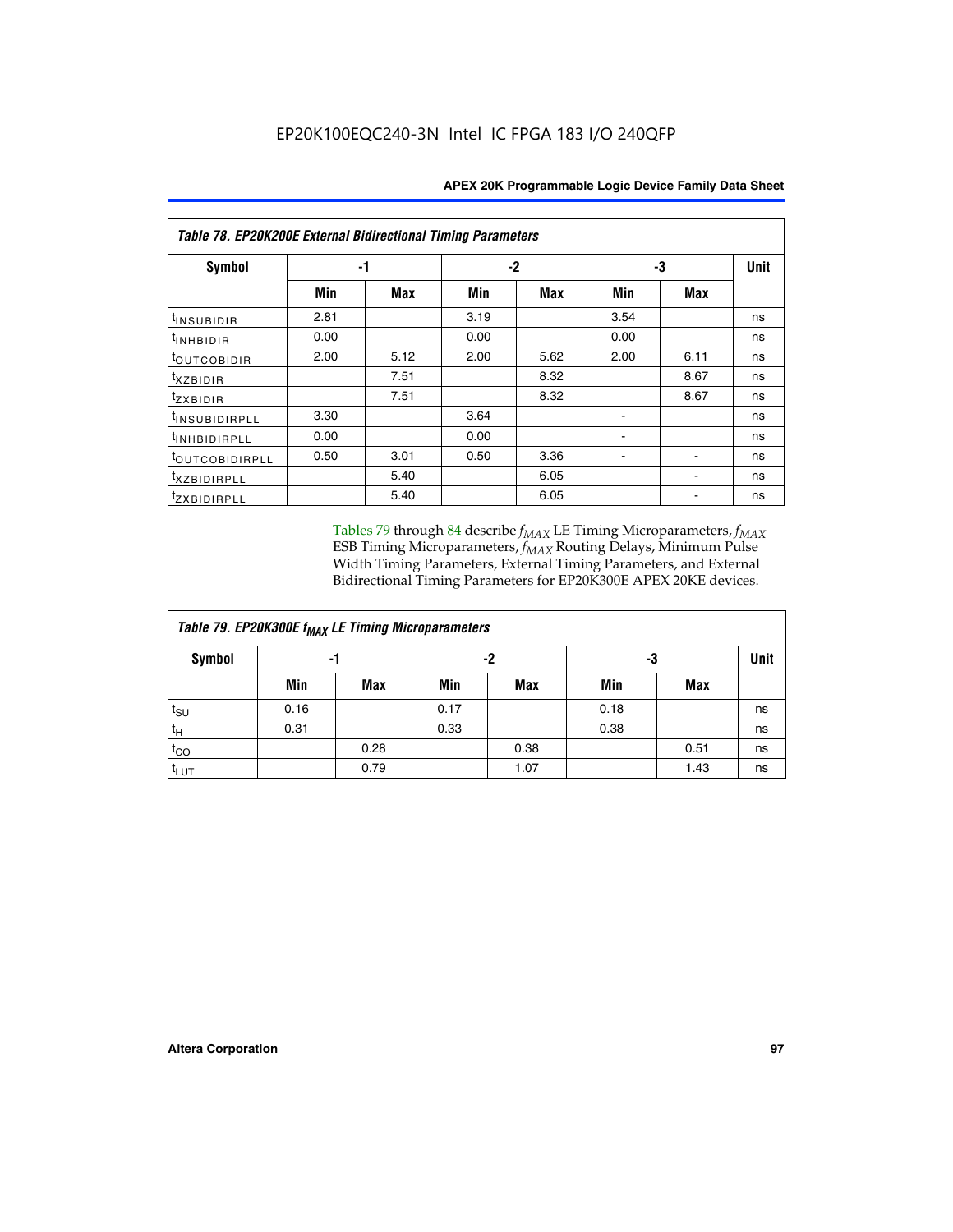| Table 80. EP20K300E f <sub>MAX</sub> ESB Timing Microparameters |      |      |      |      |      |      |             |
|-----------------------------------------------------------------|------|------|------|------|------|------|-------------|
| Symbol                                                          |      | $-1$ |      | $-2$ |      | -3   | <b>Unit</b> |
|                                                                 | Min  | Max  | Min  | Max  | Min  | Max  |             |
| t <sub>ESBARC</sub>                                             |      | 1.79 |      | 2.44 |      | 3.25 | ns          |
| t <sub>ESBSRC</sub>                                             |      | 2.40 |      | 3.12 |      | 4.01 | ns          |
| t <sub>ESBAWC</sub>                                             |      | 3.41 |      | 4.65 |      | 6.20 | ns          |
| t <sub>ESBSWC</sub>                                             |      | 3.68 |      | 4.68 |      | 5.93 | ns          |
| <sup>t</sup> ESBWASU                                            | 1.55 |      | 2.12 |      | 2.83 |      | ns          |
| t <sub>ESBWAH</sub>                                             | 0.00 |      | 0.00 |      | 0.00 |      | ns          |
| <sup>I</sup> ESBWDSU                                            | 1.71 |      | 2.33 |      | 3.11 |      | ns          |
| <sup>t</sup> ESBWDH                                             | 0.00 |      | 0.00 |      | 0.00 |      | ns          |
| <sup>t</sup> ESBRASU                                            | 1.72 |      | 2.34 |      | 3.13 |      | ns          |
| <sup>t</sup> ESBRAH                                             | 0.00 |      | 0.00 |      | 0.00 |      | ns          |
| <sup>t</sup> ESBWESU                                            | 1.63 |      | 2.36 |      | 3.28 |      | ns          |
| t <sub>ESBWEH</sub>                                             | 0.00 |      | 0.00 |      | 0.00 |      | ns          |
| t <sub>ESBDATASU</sub>                                          | 0.07 |      | 0.39 |      | 0.80 |      | ns          |
| <sup>t</sup> ESBDATAH                                           | 0.13 |      | 0.13 |      | 0.13 |      | ns          |
| <sup>t</sup> ESBWADDRSU                                         | 0.27 |      | 0.67 |      | 1.17 |      | ns          |
| <sup>t</sup> ESBRADDRSU                                         | 0.34 |      | 0.75 |      | 1.28 |      | ns          |
| <sup>I</sup> ESBDATACO1                                         |      | 1.03 |      | 1.20 |      | 1.40 | ns          |
| t <sub>ESBDATACO2</sub>                                         |      | 2.33 |      | 3.18 |      | 4.24 | ns          |
| <sup>t</sup> ESBDD                                              |      | 3.41 |      | 4.65 |      | 6.20 | ns          |
| t <sub>PD</sub>                                                 |      | 1.68 |      | 2.29 |      | 3.06 | ns          |
| t <sub>PTERMSU</sub>                                            | 0.96 |      | 1.48 |      | 2.14 |      | ns          |
| t <sub>PTERMCO</sub>                                            |      | 1.05 |      | 1.22 |      | 1.42 | ns          |

| Table 81. EP20K300E f <sub>MAX</sub> Routing Delays |                |      |     |      |     |      |      |  |  |  |
|-----------------------------------------------------|----------------|------|-----|------|-----|------|------|--|--|--|
| Symbol                                              | -2<br>-3<br>-1 |      |     |      |     |      | Unit |  |  |  |
|                                                     | Min            | Max  | Min | Max  | Min | Max  |      |  |  |  |
| $t_{F1-4}$                                          |                | 0.22 |     | 0.24 |     | 0.26 | ns   |  |  |  |
| $t_{F5-20}$                                         |                | 1.33 |     | 1.43 |     | 1.58 | ns   |  |  |  |
| $t_{F20+}$                                          |                | 3.63 |     | 3.93 |     | 4.35 | ns   |  |  |  |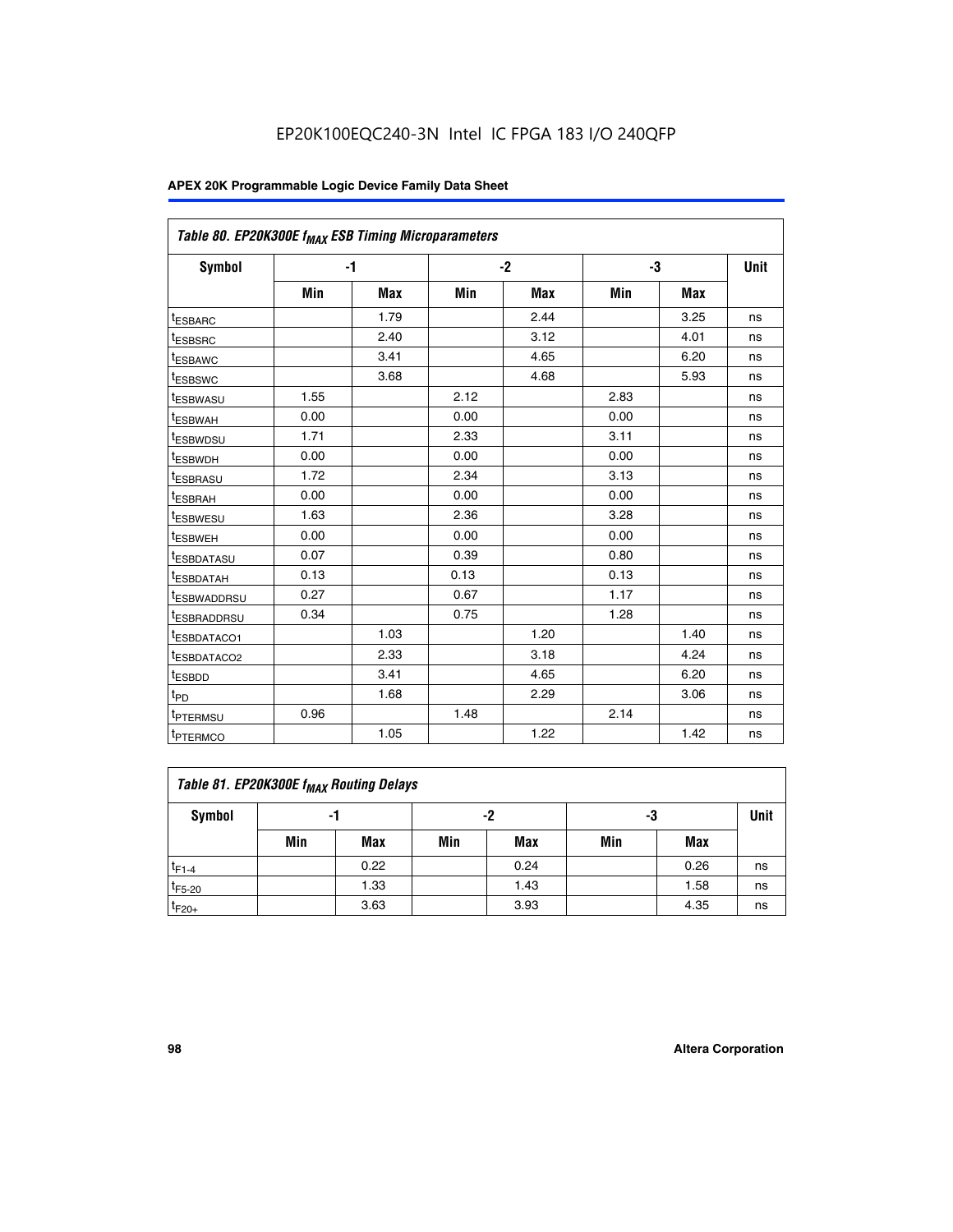|                    | Table 82. EP20K300E Minimum Pulse Width Timing Parameters |            |      |            |      |            |             |  |  |  |  |  |
|--------------------|-----------------------------------------------------------|------------|------|------------|------|------------|-------------|--|--|--|--|--|
| <b>Symbol</b>      | -1                                                        |            |      | $-2$       | -3   |            | <b>Unit</b> |  |  |  |  |  |
|                    | Min                                                       | <b>Max</b> | Min  | <b>Max</b> | Min  | <b>Max</b> |             |  |  |  |  |  |
| $t_{CH}$           | 1.25                                                      |            | 1.43 |            | 1.67 |            | ns          |  |  |  |  |  |
| $t_{CL}$           | 1.25                                                      |            | 1.43 |            | 1.67 |            | ns          |  |  |  |  |  |
| t <sub>CLRP</sub>  | 0.19                                                      |            | 0.26 |            | 0.35 |            | ns          |  |  |  |  |  |
| t <sub>PREP</sub>  | 0.19                                                      |            | 0.26 |            | 0.35 |            | ns          |  |  |  |  |  |
| <sup>t</sup> ESBCH | 1.25                                                      |            | 1.43 |            | 1.67 |            | ns          |  |  |  |  |  |
| <sup>t</sup> ESBCL | 1.25                                                      |            | 1.43 |            | 1.67 |            | ns          |  |  |  |  |  |
| <sup>t</sup> ESBWP | 1.25                                                      |            | 1.71 |            | 2.28 |            | ns          |  |  |  |  |  |
| <sup>t</sup> ESBRP | 1.01                                                      |            | 1.38 |            | 1.84 |            | ns          |  |  |  |  |  |

|                       | Table 83. EP20K300E External Timing Parameters |      |      |      |      |            |    |  |  |  |  |  |
|-----------------------|------------------------------------------------|------|------|------|------|------------|----|--|--|--|--|--|
| Symbol                |                                                | -1   |      | -2   |      | -3         |    |  |  |  |  |  |
|                       | Min                                            | Max  | Min  | Max  | Min  | <b>Max</b> |    |  |  |  |  |  |
| t <sub>INSU</sub>     | 2.31                                           |      | 2.44 |      | 2.57 |            | ns |  |  |  |  |  |
| $t_{INH}$             | 0.00                                           |      | 0.00 |      | 0.00 |            | ns |  |  |  |  |  |
| toutco                | 2.00                                           | 5.29 | 2.00 | 5.82 | 2.00 | 6.24       | ns |  |  |  |  |  |
| <sup>t</sup> INSUPLL  | 1.76                                           |      | 1.85 |      |      |            | ns |  |  |  |  |  |
| <sup>t</sup> INHPLL   | 0.00                                           |      | 0.00 |      | -    |            | ns |  |  |  |  |  |
| <sup>t</sup> OUTCOPLL | 0.50                                           | 2.65 | 0.50 | 2.95 |      |            | ns |  |  |  |  |  |

| Table 84. EP20K300E External Bidirectional Timing Parameters |      |      |      |            |      |             |    |  |  |  |  |
|--------------------------------------------------------------|------|------|------|------------|------|-------------|----|--|--|--|--|
| Symbol                                                       | -1   |      | $-2$ |            | -3   | <b>Unit</b> |    |  |  |  |  |
|                                                              | Min  | Max  | Min  | <b>Max</b> | Min  | <b>Max</b>  |    |  |  |  |  |
| <sup>t</sup> INSUBIDIR                                       | 2.77 |      | 2.85 |            | 3.11 |             | ns |  |  |  |  |
| <b>TINHBIDIR</b>                                             | 0.00 |      | 0.00 |            | 0.00 |             | ns |  |  |  |  |
| <sup>t</sup> OUTCOBIDIR                                      | 2.00 | 5.29 | 2.00 | 5.82       | 2.00 | 6.24        | ns |  |  |  |  |
| KZBIDIR                                                      |      | 7.59 |      | 8.30       |      | 9.09        | ns |  |  |  |  |
| $t_{Z}$ <i>x</i> BIDIR                                       |      | 7.59 |      | 8.30       |      | 9.09        | ns |  |  |  |  |
| <b>INSUBIDIRPLL</b>                                          | 2.50 |      | 2.76 |            |      |             | ns |  |  |  |  |
| <sup>t</sup> INHBIDIRPLL                                     | 0.00 |      | 0.00 |            |      |             | ns |  |  |  |  |
| <b><i>LOUTCOBIDIRPLL</i></b>                                 | 0.50 | 2.65 | 0.50 | 2.95       |      |             | ns |  |  |  |  |
| <sup>t</sup> XZBIDIRPLL                                      |      | 5.00 |      | 5.43       |      |             | ns |  |  |  |  |
| <sup>t</sup> ZXBIDIRPLL                                      |      | 5.00 |      | 5.43       |      |             | ns |  |  |  |  |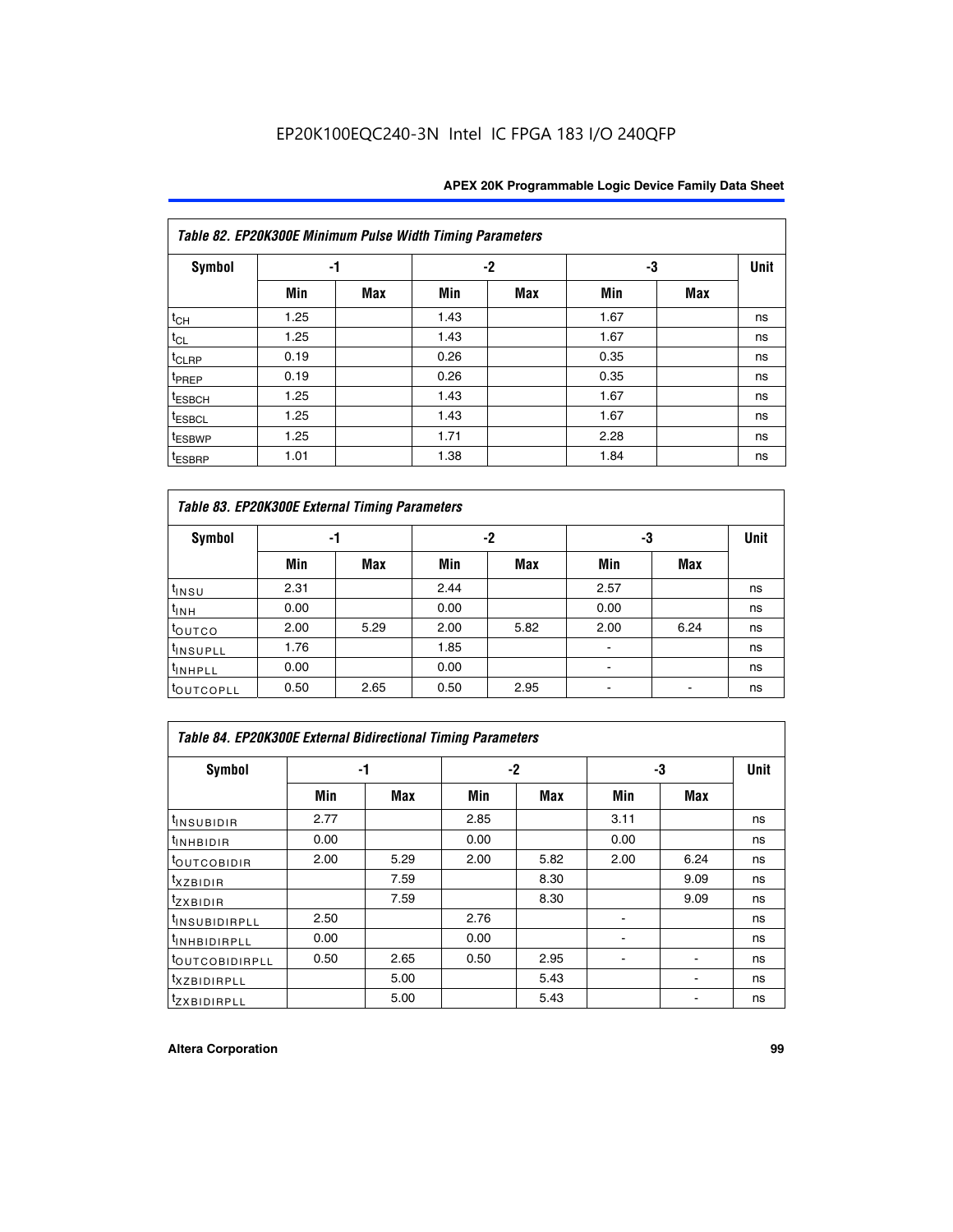Tables 85 through 90 describe  $f_{MAX}$  LE Timing Microparameters,  $f_{MAX}$ ESB Timing Microparameters, *f<sub>MAX</sub>* Routing Delays, Minimum Pulse Width Timing Parameters, External Timing Parameters, and External Bidirectional Timing Parameters for EP20K400E APEX 20KE devices.

| Table 85. EP20K400E f <sub>MAX</sub> LE Timing Microparameters |      |                |      |                |      |                |      |  |  |  |
|----------------------------------------------------------------|------|----------------|------|----------------|------|----------------|------|--|--|--|
| Symbol                                                         |      | -1 Speed Grade |      | -2 Speed Grade |      | -3 Speed Grade | Unit |  |  |  |
|                                                                | Min  | Max            | Min  | Max            | Min  | Max            |      |  |  |  |
| t <sub>SU</sub>                                                | 0.23 |                | 0.23 |                | 0.23 |                | ns   |  |  |  |
| $t_H$                                                          | 0.23 |                | 0.23 |                | 0.23 |                | ns   |  |  |  |
| $t_{CO}$                                                       |      | 0.25           |      | 0.29           |      | 0.32           | ns   |  |  |  |
| t <sub>LUT</sub>                                               |      | 0.70           |      | 0.83           |      | 1.01           | ns   |  |  |  |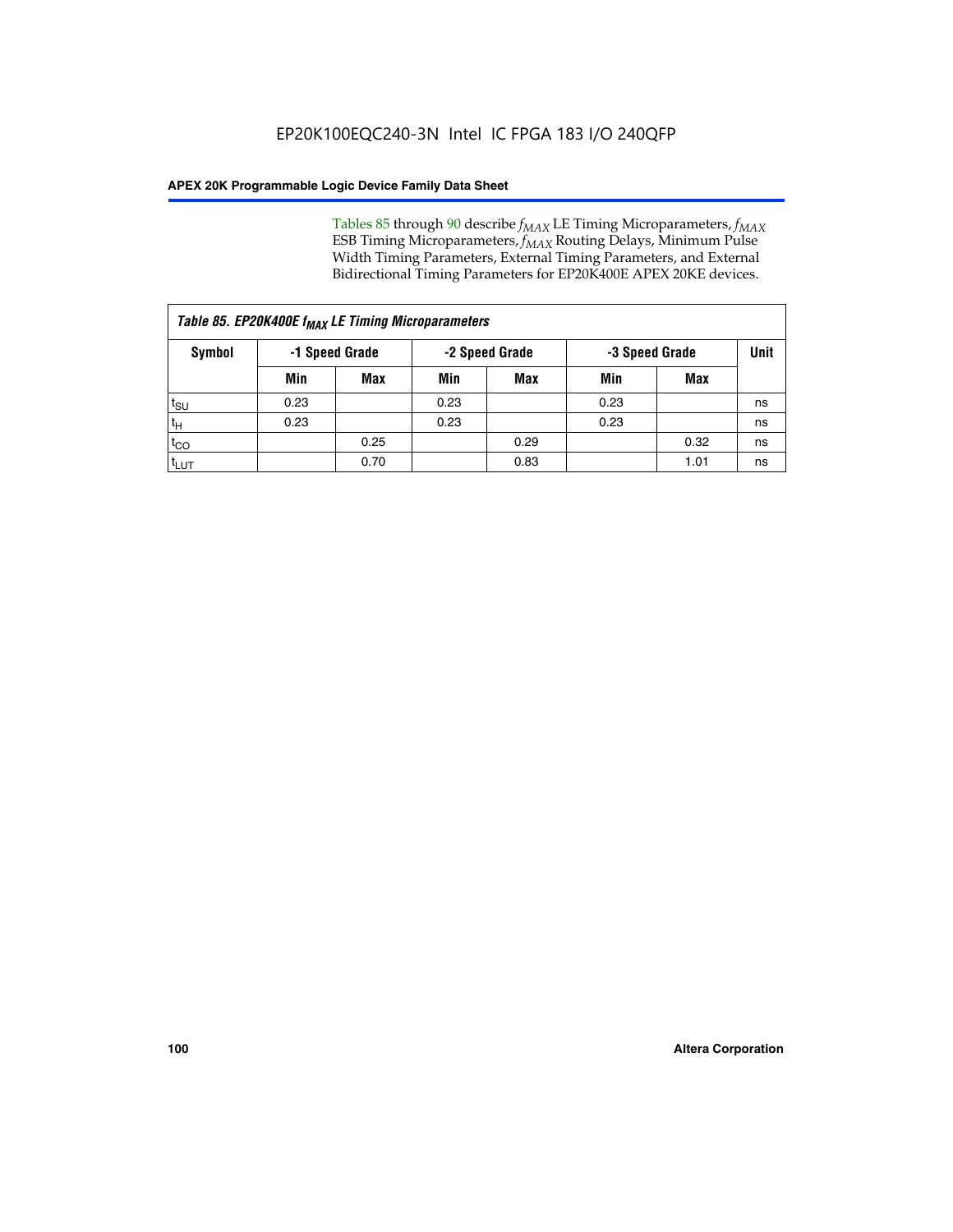|                         | Table 86. EP20K400E f <sub>MAX</sub> ESB Timing Microparameters |                |         |                |                |            |             |  |  |  |  |
|-------------------------|-----------------------------------------------------------------|----------------|---------|----------------|----------------|------------|-------------|--|--|--|--|
| Symbol                  |                                                                 | -1 Speed Grade |         | -2 Speed Grade | -3 Speed Grade |            | <b>Unit</b> |  |  |  |  |
|                         | Min                                                             | <b>Max</b>     | Min     | Max            | Min            | <b>Max</b> |             |  |  |  |  |
| <b>tESBARC</b>          |                                                                 | 1.67           |         | 1.91           |                | 1.99       | ns          |  |  |  |  |
| <sup>t</sup> ESBSRC     |                                                                 | 2.30           |         | 2.66           |                | 2.93       | ns          |  |  |  |  |
| <sup>t</sup> ESBAWC     |                                                                 | 3.09           |         | 3.58           |                | 3.99       | ns          |  |  |  |  |
| <sup>t</sup> ESBSWC     |                                                                 | 3.01           |         | 3.65           |                | 4.05       | ns          |  |  |  |  |
| <sup>t</sup> ESBWASU    | 0.54                                                            |                | 0.63    |                | 0.65           |            | ns          |  |  |  |  |
| t <sub>ESBWAH</sub>     | 0.36                                                            |                | 0.43    |                | 0.42           |            | ns          |  |  |  |  |
| <sup>t</sup> ESBWDSU    | 0.69                                                            |                | 0.77    |                | 0.84           |            | ns          |  |  |  |  |
| <sup>I</sup> ESBWDH     | 0.36                                                            |                | 0.43    |                | 0.42           |            | ns          |  |  |  |  |
| t <sub>ESBRASU</sub>    | 1.61                                                            |                | 1.77    |                | 1.86           |            | ns          |  |  |  |  |
| t <sub>ESBRAH</sub>     | 0.00                                                            |                | 0.00    |                | 0.01           |            | ns          |  |  |  |  |
| <sup>t</sup> ESBWESU    | 1.35                                                            |                | 1.47    |                | 1.61           |            | ns          |  |  |  |  |
| t <sub>ESBWEH</sub>     | 0.00                                                            |                | 0.00    |                | 0.00           |            | ns          |  |  |  |  |
| <sup>I</sup> ESBDATASU  | $-0.18$                                                         |                | $-0.30$ |                | $-0.27$        |            | ns          |  |  |  |  |
| <b>ESBDATAH</b>         | 0.13                                                            |                | 0.13    |                | 0.13           |            | ns          |  |  |  |  |
| <sup>T</sup> ESBWADDRSU | $-0.02$                                                         |                | $-0.11$ |                | $-0.03$        |            | ns          |  |  |  |  |
| <sup>T</sup> ESBRADDRSU | 0.06                                                            |                | $-0.01$ |                | $-0.05$        |            | ns          |  |  |  |  |
| <sup>t</sup> ESBDATACO1 |                                                                 | 1.16           |         | 1.40           |                | 1.54       | ns          |  |  |  |  |
| <sup>t</sup> ESBDATACO2 |                                                                 | 2.18           |         | 2.55           |                | 2.85       | ns          |  |  |  |  |
| <sup>t</sup> ESBDD      |                                                                 | 2.73           |         | 3.17           |                | 3.58       | ns          |  |  |  |  |
| $t_{P\underline{D}}$    |                                                                 | 1.57           |         | 1.83           |                | 2.07       | ns          |  |  |  |  |
| t <sub>PTERMSU</sub>    | 0.92                                                            |                | 0.99    |                | 1.18           |            | ns          |  |  |  |  |
| <sup>t</sup> PTERMCO    |                                                                 | 1.18           |         | 1.43           |                | 1.17       | ns          |  |  |  |  |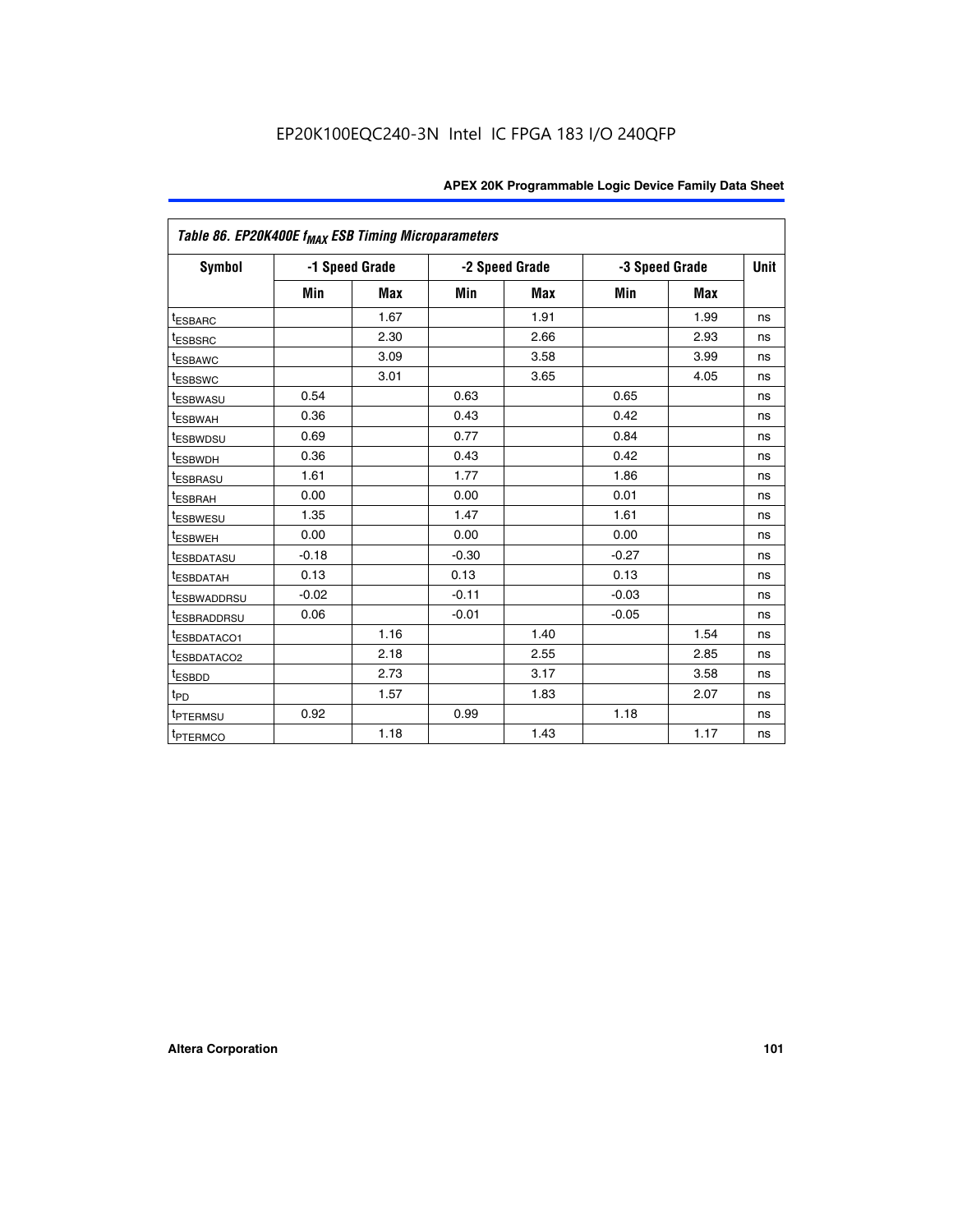# EP20K100EQC240-3N Intel IC FPGA 183 I/O 240QFP

| Table 87. EP20K400E f <sub>MAX</sub> Routing Delays |                                                    |      |     |      |     |      |      |  |  |  |
|-----------------------------------------------------|----------------------------------------------------|------|-----|------|-----|------|------|--|--|--|
| Symbol                                              | -1 Speed Grade<br>-2 Speed Grade<br>-3 Speed Grade |      |     |      |     |      | Unit |  |  |  |
|                                                     | Min                                                | Max  | Min | Max  | Min | Max  |      |  |  |  |
| $t_{F1-4}$                                          |                                                    | 0.25 |     | 0.25 |     | 0.26 | ns   |  |  |  |
| $t_{F5-20}$                                         |                                                    | 1.01 |     | 1.12 |     | 1.25 | ns   |  |  |  |
| $t_{F20+}$                                          |                                                    | 3.71 |     | 3.92 |     | 4.17 | ns   |  |  |  |

|                    | Table 88. EP20K400E Minimum Pulse Width Timing Parameters |                |      |                |      |                |             |  |  |  |  |
|--------------------|-----------------------------------------------------------|----------------|------|----------------|------|----------------|-------------|--|--|--|--|
| Symbol             |                                                           | -1 Speed Grade |      | -2 Speed Grade |      | -3 Speed Grade | <b>Unit</b> |  |  |  |  |
|                    | Min                                                       | <b>Max</b>     | Min  | <b>Max</b>     | Min  | Max            |             |  |  |  |  |
| $t_{CH}$           | 1.36                                                      |                | 2.22 |                | 2.35 |                | ns          |  |  |  |  |
| $t_{\rm CL}$       | 1.36                                                      |                | 2.26 |                | 2.35 |                | ns          |  |  |  |  |
| $t_{CLRP}$         | 0.18                                                      |                | 0.18 |                | 0.19 |                | ns          |  |  |  |  |
| <sup>t</sup> PREP  | 0.18                                                      |                | 0.18 |                | 0.19 |                | ns          |  |  |  |  |
| <sup>t</sup> ESBCH | 1.36                                                      |                | 2.26 |                | 2.35 |                | ns          |  |  |  |  |
| <sup>t</sup> ESBCL | 1.36                                                      |                | 2.26 |                | 2.35 |                | ns          |  |  |  |  |
| <sup>t</sup> ESBWP | 1.17                                                      |                | 1.38 |                | 1.56 |                | ns          |  |  |  |  |
| <sup>t</sup> ESBRP | 0.94                                                      |                | 1.09 |                | 1.25 |                | ns          |  |  |  |  |

| Table 89. EP20K400E External Timing Parameters |                |            |      |                |                |      |             |  |  |
|------------------------------------------------|----------------|------------|------|----------------|----------------|------|-------------|--|--|
| Symbol                                         | -1 Speed Grade |            |      | -2 Speed Grade | -3 Speed Grade |      | <b>Unit</b> |  |  |
|                                                | Min            | <b>Max</b> | Min  | <b>Max</b>     | Min            | Max  |             |  |  |
| t <sub>INSU</sub>                              | 2.51           |            | 2.64 |                | 2.77           |      | ns          |  |  |
| $t_{INH}$                                      | 0.00           |            | 0.00 |                | 0.00           |      | ns          |  |  |
| <b>t</b> outco                                 | 2.00           | 5.25       | 2.00 | 5.79           | 2.00           | 6.32 | ns          |  |  |
| <sup>t</sup> INSUPLL                           | 3.221          |            | 3.38 |                | -              |      | ns          |  |  |
| I <sup>t</sup> INHPLL                          | 0.00           |            | 0.00 |                | -              |      | ns          |  |  |
| toutcopll                                      | 0.50           | 2.25       | 0.50 | 2.45           | -              |      | ns          |  |  |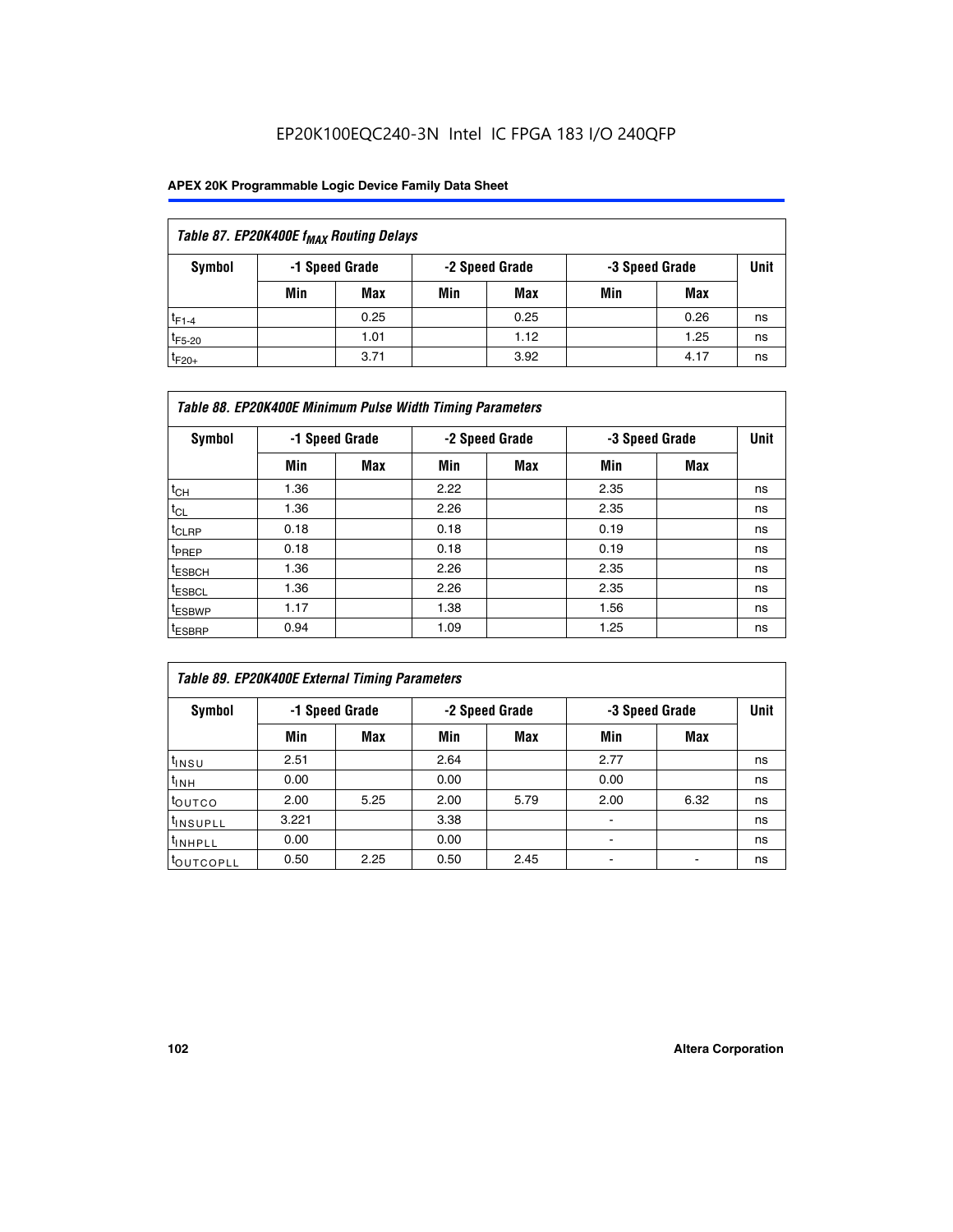| Table 90. EP20K400E External Bidirectional Timing Parameters |                |            |      |                |      |                |             |  |  |
|--------------------------------------------------------------|----------------|------------|------|----------------|------|----------------|-------------|--|--|
| Symbol                                                       | -1 Speed Grade |            |      | -2 Speed Grade |      | -3 Speed Grade | <b>Unit</b> |  |  |
|                                                              | Min            | <b>Max</b> | Min  | <b>Max</b>     | Min  | Max            |             |  |  |
| t <sub>INSUBIDIR</sub>                                       | 2.93           |            | 3.23 |                | 3.44 |                | ns          |  |  |
| $t_{INHBIDIR}$                                               | 0.00           |            | 0.00 |                | 0.00 |                | ns          |  |  |
| <sup>t</sup> OUTCOBIDIR                                      | 2.00           | 5.25       | 2.00 | 5.79           | 2.00 | 6.32           | ns          |  |  |
| <i>txzbidir</i>                                              |                | 5.95       |      | 6.77           |      | 7.12           | ns          |  |  |
| tzxbidir                                                     |                | 5.95       |      | 6.77           |      | 7.12           | ns          |  |  |
| t <sub>INSUBIDIRPLL</sub>                                    | 4.31           |            | 4.76 |                |      |                | ns          |  |  |
| tINHBIDIRPLL                                                 | 0.00           |            | 0.00 |                | ۰    |                | ns          |  |  |
| <sup>t</sup> OUTCOBIDIRPLL                                   | 0.50           | 2.25       | 0.50 | 2.45           |      |                | ns          |  |  |
| <i>txzbidirpll</i>                                           |                | 2.94       |      | 3.43           |      |                | ns          |  |  |
| tzxBIDIRPLL                                                  |                | 2.94       |      | 3.43           |      |                | ns          |  |  |

Tables 91 through 96 describe  $f_{MAX}$  LE Timing Microparameters,  $f_{MAX}$ ESB Timing Microparameters, *f<sub>MAX</sub>* Routing Delays, Minimum Pulse Width Timing Parameters, External Timing Parameters, and External Bidirectional Timing Parameters for EP20K600E APEX 20KE devices.

| Table 91. EP20K600E f <sub>MAX</sub> LE Timing Microparameters |                |            |                |            |                |      |             |  |  |
|----------------------------------------------------------------|----------------|------------|----------------|------------|----------------|------|-------------|--|--|
| Symbol                                                         | -1 Speed Grade |            | -2 Speed Grade |            | -3 Speed Grade |      | <b>Unit</b> |  |  |
|                                                                | Min            | <b>Max</b> | Min            | <b>Max</b> | Min            | Max  |             |  |  |
| $t_{\sf SU}$                                                   | 0.16           |            | 0.16           |            | 0.17           |      | ns          |  |  |
| $t_H$                                                          | 0.29           |            | 0.33           |            | 0.37           |      | ns          |  |  |
| $t_{CO}$                                                       |                | 0.65       |                | 0.38       |                | 0.49 | ns          |  |  |
| <sup>t</sup> LUT                                               |                | 0.70       |                | 1.00       |                | 1.30 | ns          |  |  |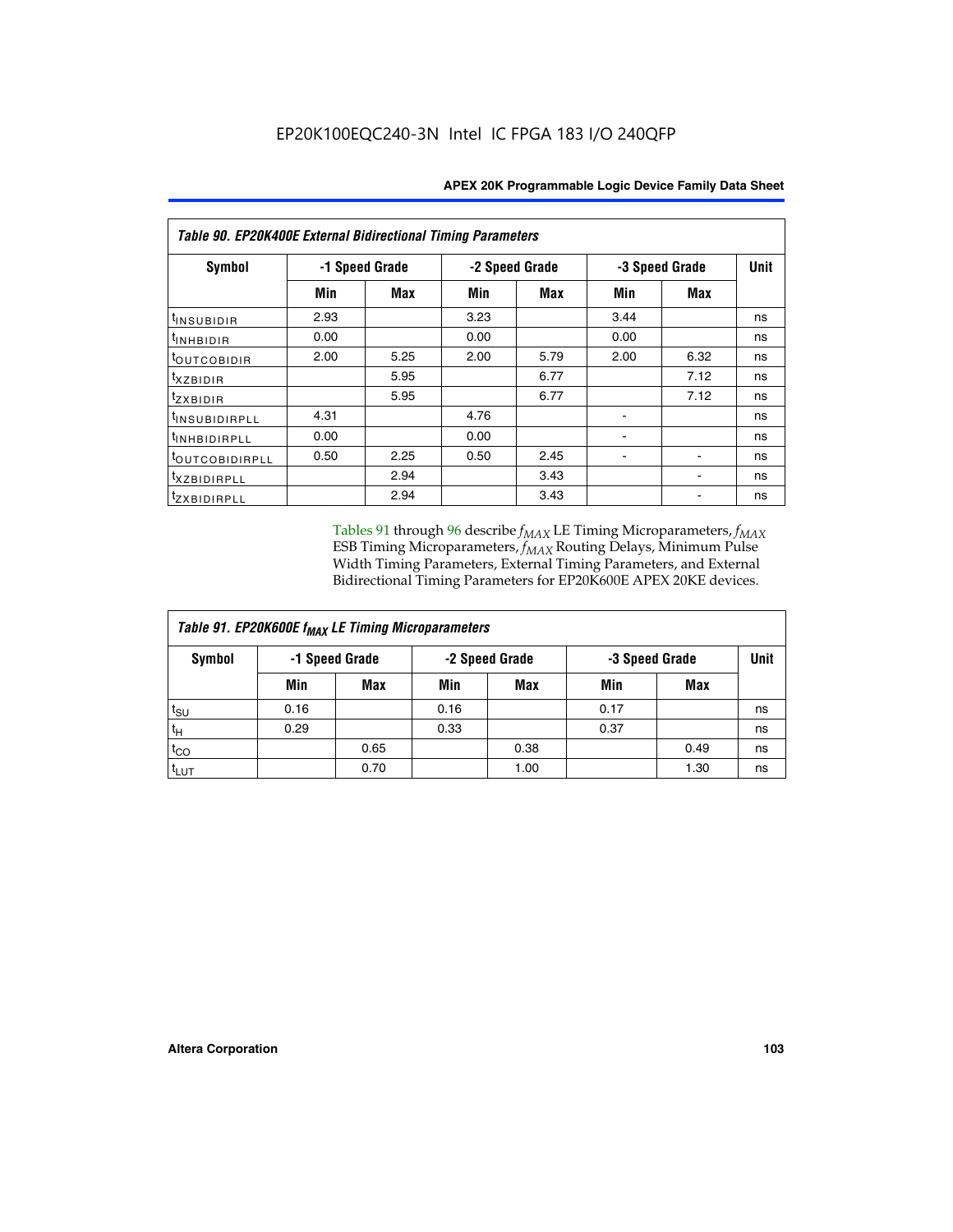| Table 92. EP20K600E f <sub>MAX</sub> ESB Timing Microparameters |         |                |      |                |                |      |      |
|-----------------------------------------------------------------|---------|----------------|------|----------------|----------------|------|------|
| <b>Symbol</b>                                                   |         | -1 Speed Grade |      | -2 Speed Grade | -3 Speed Grade |      | Unit |
|                                                                 | Min     | Max            | Min  | Max            | Min            | Max  |      |
| <sup>t</sup> ESBARC                                             |         | 1.67           |      | 2.39           |                | 3.11 | ns   |
| t <sub>ESBSRC</sub>                                             |         | 2.27           |      | 3.07           |                | 3.86 | ns   |
| <sup>t</sup> ESBAWC                                             |         | 3.19           |      | 4.56           |                | 5.93 | ns   |
| <sup>t</sup> ESBSWC                                             |         | 3.51           |      | 4.62           |                | 5.72 | ns   |
| <sup>t</sup> ESBWASU                                            | 1.46    |                | 2.08 |                | 2.70           |      | ns   |
| t <sub>ESBWAH</sub>                                             | 0.00    |                | 0.00 |                | 0.00           |      | ns   |
| t <sub>ESBWDSU</sub>                                            | 1.60    |                | 2.29 |                | 2.97           |      | ns   |
| t <sub>ESBWDH</sub>                                             | 0.00    |                | 0.00 |                | 0.00           |      | ns   |
| <sup>t</sup> ESBRASU                                            | 1.61    |                | 2.30 |                | 2.99           |      | ns   |
| <sup>t</sup> ESBRAH                                             | 0.00    |                | 0.00 |                | 0.00           |      | ns   |
| t <sub>ESBWESU</sub>                                            | 1.49    |                | 2.30 |                | 3.11           |      | ns   |
| t <sub>ESBWEH</sub>                                             | 0.00    |                | 0.00 |                | 0.00           |      | ns   |
| t <sub>ESBDATASU</sub>                                          | $-0.01$ |                | 0.35 |                | 0.71           |      | ns   |
| <sup>t</sup> ESBDATAH                                           | 0.13    |                | 0.13 |                | 0.13           |      | ns   |
| <sup>t</sup> ESBWADDRSU                                         | 0.19    |                | 0.62 |                | 1.06           |      | ns   |
| <sup>t</sup> ESBRADDRSU                                         | 0.25    |                | 0.71 |                | 1.17           |      | ns   |
| <sup>t</sup> ESBDATACO1                                         |         | 1.01           |      | 1.19           |                | 1.37 | ns   |
| <sup>t</sup> ESBDATACO2                                         |         | 2.18           |      | 3.12           |                | 4.05 | ns   |
| <sup>t</sup> ESBDD                                              |         | 3.19           |      | 4.56           |                | 5.93 | ns   |
| t <sub>PD</sub>                                                 |         | 1.57           |      | 2.25           |                | 2.92 | ns   |
| <b>TPTERMSU</b>                                                 | 0.85    |                | 1.43 |                | 2.01           |      | ns   |
| t <sub>PTERMCO</sub>                                            |         | 1.03           |      | 1.21           |                | 1.39 | ns   |

| Table 93. EP20K600E f <sub>MAX</sub> Routing Delays |     |                                                    |     |      |     |      |    |  |  |  |
|-----------------------------------------------------|-----|----------------------------------------------------|-----|------|-----|------|----|--|--|--|
| Symbol                                              |     | -2 Speed Grade<br>-1 Speed Grade<br>-3 Speed Grade |     | Unit |     |      |    |  |  |  |
|                                                     | Min | Max                                                | Min | Max  | Min | Max  |    |  |  |  |
| $t_{F1-4}$                                          |     | 0.22                                               |     | 0.25 |     | 0.26 | ns |  |  |  |
| $t_{F5-20}$                                         |     | 1.26                                               |     | 1.39 |     | 1.52 | ns |  |  |  |
| $t_{F20+}$                                          |     | 3.51                                               |     | 3.88 |     | 4.26 | ns |  |  |  |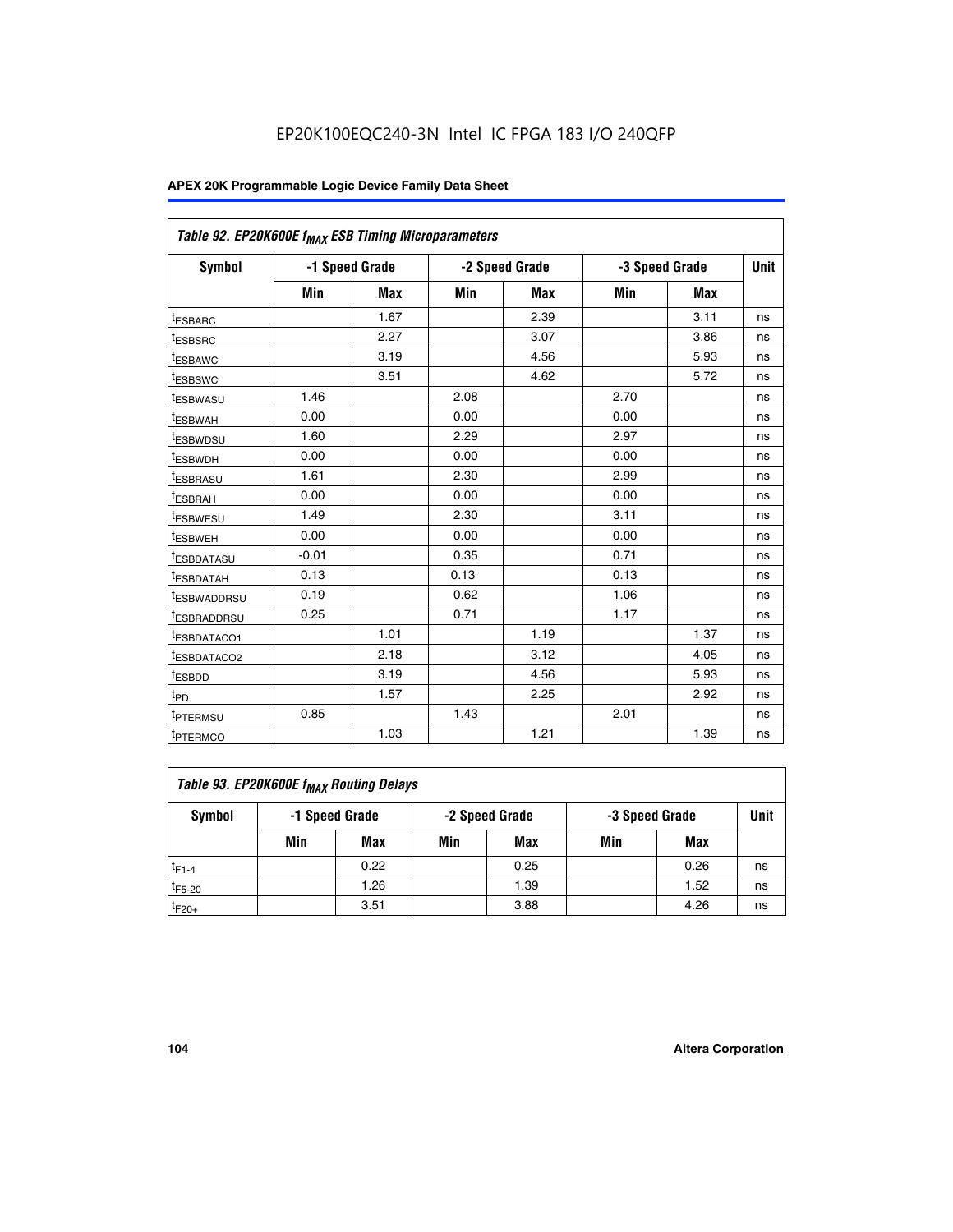| Table 94. EP20K600E Minimum Pulse Width Timing Parameters |      |                |      |                |      |                |    |  |  |
|-----------------------------------------------------------|------|----------------|------|----------------|------|----------------|----|--|--|
| <b>Symbol</b>                                             |      | -1 Speed Grade |      | -2 Speed Grade |      | -3 Speed Grade |    |  |  |
|                                                           | Min  | Max            | Min  | Max            | Min  | <b>Max</b>     |    |  |  |
| $t_{CH}$                                                  | 2.00 |                | 2.50 |                | 2.75 |                | ns |  |  |
| $t_{CL}$                                                  | 2.00 |                | 2.50 |                | 2.75 |                | ns |  |  |
| t <sub>CLRP</sub>                                         | 0.18 |                | 0.26 |                | 0.34 |                | ns |  |  |
| t <sub>PREP</sub>                                         | 0.18 |                | 0.26 |                | 0.34 |                | ns |  |  |
| <sup>t</sup> ESBCH                                        | 2.00 |                | 2.50 |                | 2.75 |                | ns |  |  |
| <sup>t</sup> ESBCL                                        | 2.00 |                | 2.50 |                | 2.75 |                | ns |  |  |
| <sup>t</sup> ESBWP                                        | 1.17 |                | 1.68 |                | 2.18 |                | ns |  |  |
| <sup>t</sup> ESBRP                                        | 0.95 |                | 1.35 |                | 1.76 |                | ns |  |  |

| Table 95. EP20K600E External Timing Parameters |                |      |      |                |                          |                |    |  |  |
|------------------------------------------------|----------------|------|------|----------------|--------------------------|----------------|----|--|--|
| Symbol                                         | -1 Speed Grade |      |      | -2 Speed Grade |                          | -3 Speed Grade |    |  |  |
|                                                | Min            | Max  | Min  | Max            | Min                      | <b>Max</b>     |    |  |  |
| t <sub>insu</sub>                              | 2.74           |      | 2.74 |                | 2.87                     |                | ns |  |  |
| $t_{INH}$                                      | 0.00           |      | 0.00 |                | 0.00                     |                | ns |  |  |
| toutco                                         | 2.00           | 5.51 | 2.00 | 6.06           | 2.00                     | 6.61           | ns |  |  |
| <sup>t</sup> INSUPLL                           | 1.86           |      | 1.96 |                |                          |                | ns |  |  |
| <sup>t</sup> INHPLL                            | 0.00           |      | 0.00 |                | $\overline{\phantom{a}}$ |                | ns |  |  |
| <b>LOUTCOPLL</b>                               | 0.50           | 2.62 | 0.50 | 2.91           |                          |                | ns |  |  |

| <b>Table 96. EP20K600E External Bidirectional Timing Parameters</b> |                |      |      |                |      |                          |             |  |  |
|---------------------------------------------------------------------|----------------|------|------|----------------|------|--------------------------|-------------|--|--|
| Symbol                                                              | -1 Speed Grade |      |      | -2 Speed Grade |      | -3 Speed Grade           | <b>Unit</b> |  |  |
|                                                                     | Min            | Max  | Min  | <b>Max</b>     | Min  | <b>Max</b>               |             |  |  |
| t <sub>INSUBIDIR</sub>                                              | 0.64           |      | 0.98 |                | 1.08 |                          | ns          |  |  |
| <b>TINHBIDIR</b>                                                    | 0.00           |      | 0.00 |                | 0.00 |                          | ns          |  |  |
| <sup>t</sup> OUTCOBIDIR                                             | 2.00           | 5.51 | 2.00 | 6.06           | 2.00 | 6.61                     | ns          |  |  |
| $txz$ BIDIR                                                         |                | 6.10 |      | 6.74           |      | 7.10                     | ns          |  |  |
| $t_{Z}$ <i>x</i> BIDIR                                              |                | 6.10 |      | 6.74           |      | 7.10                     | ns          |  |  |
| <sup>t</sup> INSUBIDIRPLL                                           | 2.26           |      | 2.68 |                |      |                          | ns          |  |  |
| <sup>t</sup> INHBIDIRPLL                                            | 0.00           |      | 0.00 |                |      |                          | ns          |  |  |
| <sup>t</sup> OUTCOBIDIRPLL                                          | 0.50           | 2.62 | 0.50 | 2.91           |      |                          | ns          |  |  |
| <sup>t</sup> xzbidirpll                                             |                | 3.21 |      | 3.59           |      | $\overline{\phantom{a}}$ | ns          |  |  |
| <sup>t</sup> ZXBIDIRPLL                                             |                | 3.21 |      | 3.59           |      |                          | ns          |  |  |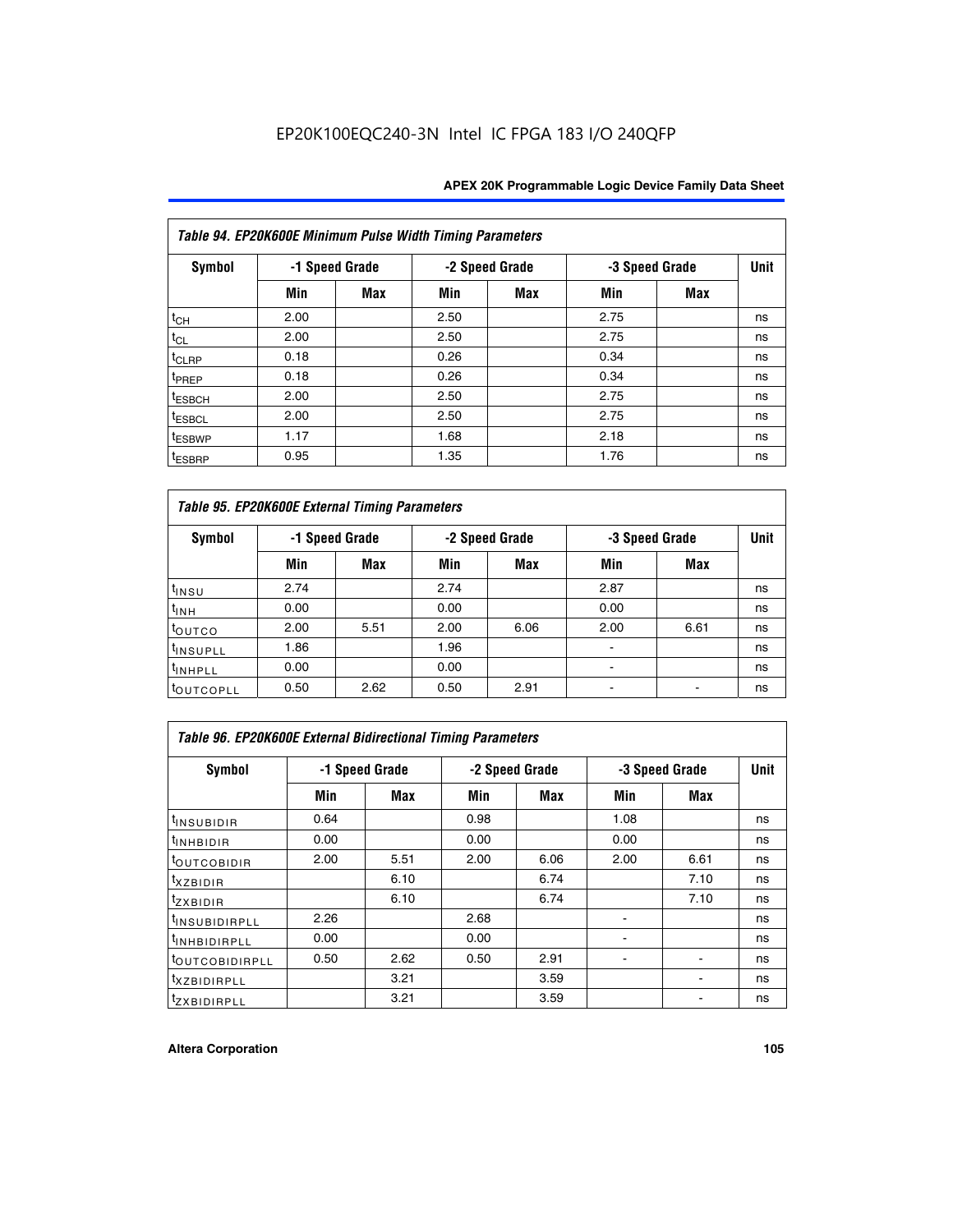Tables 97 through 102 describe  $f_{MAX}$  LE Timing Microparameters,  $f_{MAX}$ ESB Timing Microparameters, *f<sub>MAX</sub>* Routing Delays, Minimum Pulse Width Timing Parameters, External Timing Parameters, and External Bidirectional Timing Parameters for EP20K1000E APEX 20KE devices.

| Table 97. EP20K1000E f <sub>MAX</sub> LE Timing Microparameters |                                                    |            |      |            |      |      |    |  |  |
|-----------------------------------------------------------------|----------------------------------------------------|------------|------|------------|------|------|----|--|--|
| Symbol                                                          | -1 Speed Grade<br>-2 Speed Grade<br>-3 Speed Grade |            |      | Unit       |      |      |    |  |  |
|                                                                 | Min                                                | <b>Max</b> | Min  | <b>Max</b> | Min  | Max  |    |  |  |
| $t_{\text{SU}}$                                                 | 0.25                                               |            | 0.25 |            | 0.25 |      | ns |  |  |
| $t_H$                                                           | 0.25                                               |            | 0.25 |            | 0.25 |      | ns |  |  |
| $t_{CO}$                                                        |                                                    | 0.28       |      | 0.32       |      | 0.33 | ns |  |  |
| t <sub>LUT</sub>                                                |                                                    | 0.80       |      | 0.95       |      | 1.13 | ns |  |  |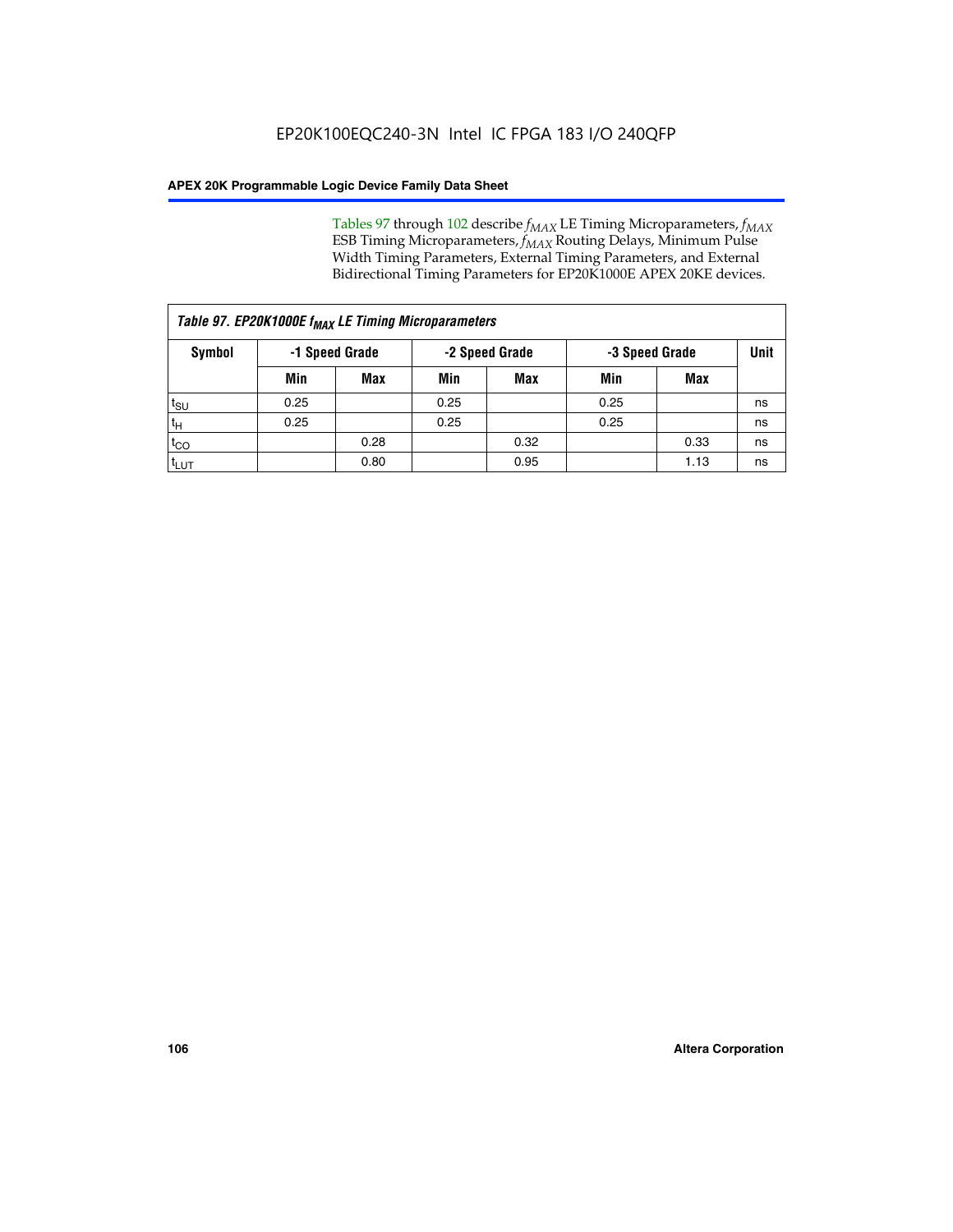| Table 98. EP20K1000E f <sub>MAX</sub> ESB Timing Microparameters |                |            |      |                |                |            |             |
|------------------------------------------------------------------|----------------|------------|------|----------------|----------------|------------|-------------|
| <b>Symbol</b>                                                    | -1 Speed Grade |            |      | -2 Speed Grade | -3 Speed Grade |            | <b>Unit</b> |
|                                                                  | Min            | <b>Max</b> | Min  | <b>Max</b>     | Min            | <b>Max</b> |             |
| <b>tESBARC</b>                                                   |                | 1.78       |      | 2.02           |                | 1.95       | ns          |
| <sup>t</sup> ESBSRC                                              |                | 2.52       |      | 2.91           |                | 3.14       | ns          |
| <sup>t</sup> ESBAWC                                              |                | 3.52       |      | 4.11           |                | 4.40       | ns          |
| t <sub>ESBSWC</sub>                                              |                | 3.23       |      | 3.84           |                | 4.16       | ns          |
| t <sub>ESBWASU</sub>                                             | 0.62           |            | 0.67 |                | 0.61           |            | ns          |
| <sup>t</sup> ESBWAH                                              | 0.41           |            | 0.55 |                | 0.55           |            | ns          |
| <sup>t</sup> ESBWDSU                                             | 0.77           |            | 0.79 |                | 0.81           |            | ns          |
| <sup>t</sup> ESBWDH                                              | 0.41           |            | 0.55 |                | 0.55           |            | ns          |
| <sup>t</sup> ESBRASU                                             | 1.74           |            | 1.92 |                | 1.85           |            | ns          |
| <sup>t</sup> ESBRAH                                              | 0.00           |            | 0.01 |                | 0.23           |            | ns          |
| <sup>t</sup> ESBWESU                                             | 2.07           |            | 2.28 |                | 2.41           |            | ns          |
| <sup>t</sup> ESBWEH                                              | 0.00           |            | 0.00 |                | 0.00           |            | ns          |
| <sup>t</sup> ESBDATASU                                           | 0.25           |            | 0.27 |                | 0.29           |            | ns          |
| <sup>t</sup> ESBDATAH                                            | 0.13           |            | 0.13 |                | 0.13           |            | ns          |
| <sup>t</sup> ESBWADDRSU                                          | 0.11           |            | 0.04 |                | 0.11           |            | ns          |
| <sup>T</sup> ESBRADDRSU                                          | 0.14           |            | 0.11 |                | 0.16           |            | ns          |
| <sup>t</sup> ESBDATACO1                                          |                | 1.29       |      | 1.50           |                | 1.63       | ns          |
| <sup>t</sup> ESBDATACO2                                          |                | 2.55       |      | 2.99           |                | 3.22       | ns          |
| <sup>t</sup> ESBDD                                               |                | 3.12       |      | 3.57           |                | 3.85       | ns          |
| t <sub>PD</sub>                                                  |                | 1.84       |      | 2.13           |                | 2.32       | ns          |
| <sup>t</sup> PTERMSU                                             | 1.08           |            | 1.19 |                | 1.32           |            | ns          |
| <sup>t</sup> PTERMCO                                             |                | 1.31       |      | 1.53           |                | 1.66       | ns          |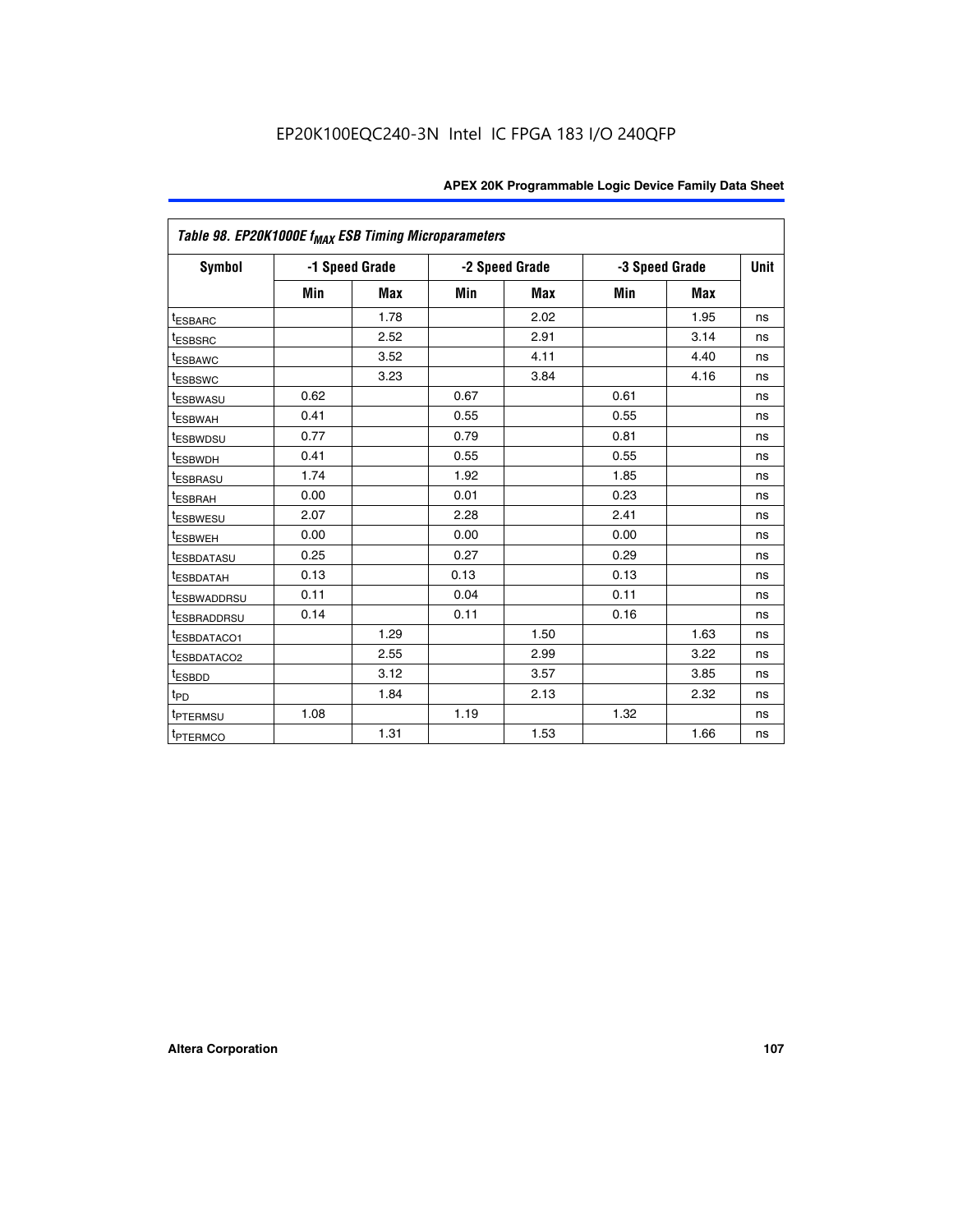| Table 99. EP20K1000E f <sub>MAX</sub> Routing Delays |     |                |                |      |                |      |      |  |  |
|------------------------------------------------------|-----|----------------|----------------|------|----------------|------|------|--|--|
| Symbol                                               |     | -1 Speed Grade | -2 Speed Grade |      | -3 Speed Grade |      | Unit |  |  |
|                                                      | Min | Max            | Min            | Max  | Min            | Max  |      |  |  |
| $t_{F1-4}$                                           |     | 0.27           |                | 0.27 |                | 0.27 | ns   |  |  |
| $t_{F5-20}$                                          |     | 1.45           |                | 1.63 |                | 1.75 | ns   |  |  |
| $t_{F20+}$                                           |     | 4.15           |                | 4.33 |                | 4.97 | ns   |  |  |

| Table 100. EP20K1000E Minimum Pulse Width Timing Parameters |                |     |      |                |      |                |             |  |  |
|-------------------------------------------------------------|----------------|-----|------|----------------|------|----------------|-------------|--|--|
| Symbol                                                      | -1 Speed Grade |     |      | -2 Speed Grade |      | -3 Speed Grade | <b>Unit</b> |  |  |
|                                                             | Min            | Max | Min  | Max            | Min  | Max            |             |  |  |
| $t_{CH}$                                                    | 1.25           |     | 1.43 |                | 1.67 |                | ns          |  |  |
| $t_{CL}$                                                    | 1.25           |     | 1.43 |                | 1.67 |                | ns          |  |  |
| $t_{CLRP}$                                                  | 0.20           |     | 0.20 |                | 0.20 |                | ns          |  |  |
| t <sub>PREP</sub>                                           | 0.20           |     | 0.20 |                | 0.20 |                | ns          |  |  |
| <sup>t</sup> ESBCH                                          | 1.25           |     | 1.43 |                | 1.67 |                | ns          |  |  |
| <sup>t</sup> ESBCL                                          | 1.25           |     | 1.43 |                | 1.67 |                | ns          |  |  |
| <sup>t</sup> ESBWP                                          | 1.28           |     | 1.51 |                | 1.65 |                | ns          |  |  |
| <sup>t</sup> ESBRP                                          | 1.11           |     | 1.29 |                | 1.41 |                | ns          |  |  |

| Table 101. EP20K1000E External Timing Parameters |                |      |      |                |                          |                |    |  |  |
|--------------------------------------------------|----------------|------|------|----------------|--------------------------|----------------|----|--|--|
| Symbol                                           | -1 Speed Grade |      |      | -2 Speed Grade |                          | -3 Speed Grade |    |  |  |
|                                                  | Min            | Max  | Min  | <b>Max</b>     | Min                      | Max            |    |  |  |
| t <sub>INSU</sub>                                | 2.70           |      | 2.84 |                | 2.97                     |                | ns |  |  |
| $t_{INH}$                                        | 0.00           |      | 0.00 |                | 0.00                     |                | ns |  |  |
| toutco                                           | 2.00           | 5.75 | 2.00 | 6.33           | 2.00                     | 6.90           | ns |  |  |
| <sup>t</sup> INSUPLL                             | 1.64           |      | 2.09 |                | ٠                        |                | ns |  |  |
| I <sup>t</sup> INHPLL                            | 0.00           |      | 0.00 |                | $\overline{\phantom{a}}$ |                | ns |  |  |
| toutcopll                                        | 0.50           | 2.25 | 0.50 | 2.99           | -                        |                | ns |  |  |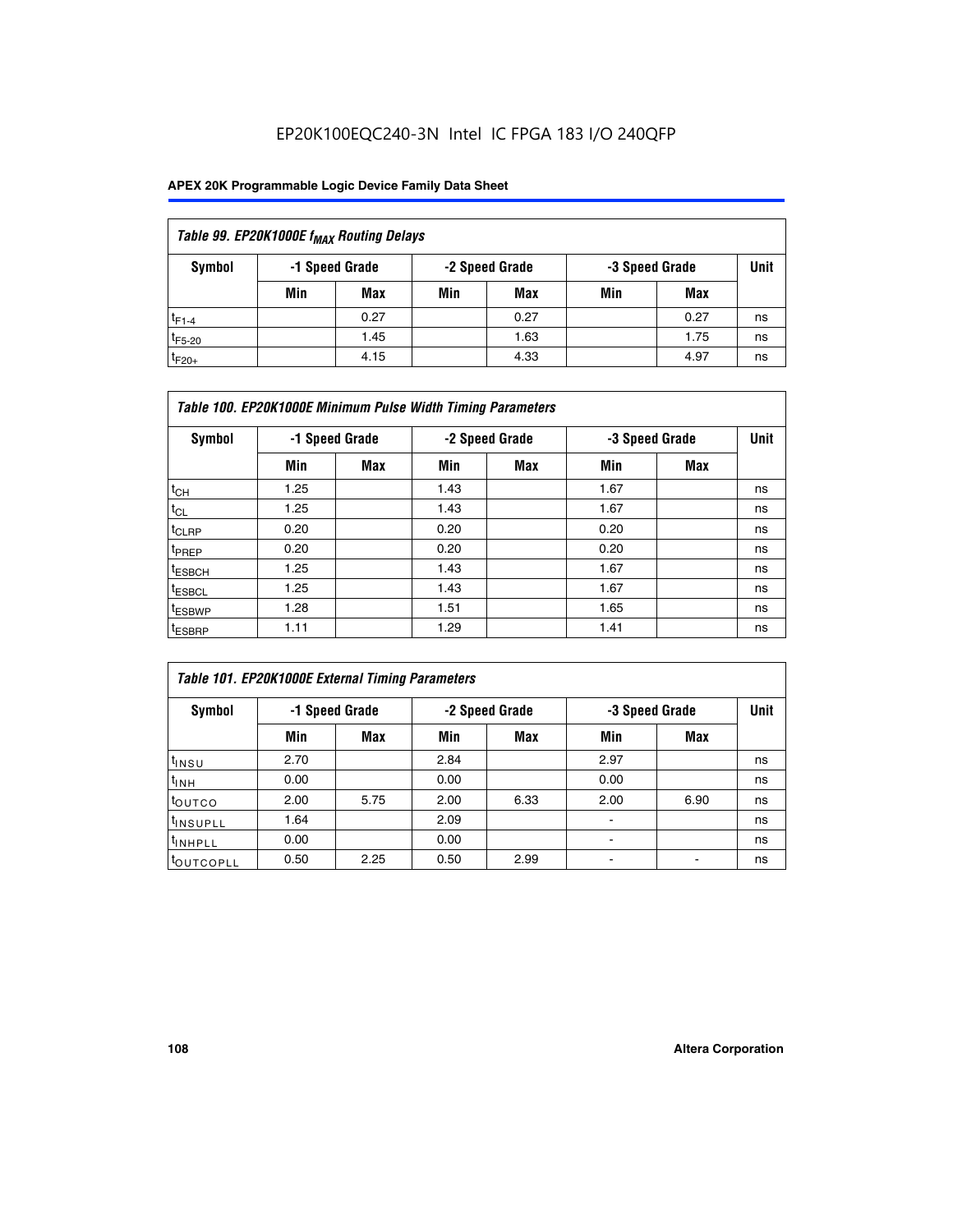| <b>Table 102. EP20K1000E External Bidirectional Timing Parameters</b> |                |      |      |                |      |                |    |  |
|-----------------------------------------------------------------------|----------------|------|------|----------------|------|----------------|----|--|
| Symbol                                                                | -1 Speed Grade |      |      | -2 Speed Grade |      | -3 Speed Grade |    |  |
|                                                                       | Min            | Max  | Min  | Max            | Min  | Max            |    |  |
| t <sub>INSUBIDIR</sub>                                                | 3.22           |      | 3.33 |                | 3.51 |                | ns |  |
| t <sub>inhBidir</sub>                                                 | 0.00           |      | 0.00 |                | 0.00 |                | ns |  |
| I <sup>t</sup> outcobidir                                             | 2.00           | 5.75 | 2.00 | 6.33           | 2.00 | 6.90           | ns |  |
| $txz$ BIDIR                                                           |                | 6.31 |      | 7.09           |      | 7.76           | ns |  |
| tzxbidir                                                              |                | 6.31 |      | 7.09           |      | 7.76           | ns |  |
| t <sub>INSUBIDIRPL</sub> L                                            | 3.25           |      | 3.26 |                |      |                | ns |  |
| tINHBIDIRPLL                                                          | 0.00           |      | 0.00 |                |      |                | ns |  |
| toutcobidirpll                                                        | 0.50           | 2.25 | 0.50 | 2.99           |      |                | ns |  |
| <i>txzBIDIRPLL</i>                                                    |                | 2.81 |      | 3.80           |      |                | ns |  |
| tzxBIDIRPLL                                                           |                | 2.81 |      | 3.80           |      |                | ns |  |

Tables 103 through 108 describe  $f_{MAX}$  LE Timing Microparameters,  $f_{MAX}$ ESB Timing Microparameters, *f<sub>MAX</sub>* Routing Delays, Minimum Pulse Width Timing Parameters, External Timing Parameters, and External Bidirectional Timing Parameters for EP20K1500E APEX 20KE devices.

| Table 103. EP20K1500E f <sub>MAX</sub> LE Timing Microparameters |      |                |                |            |                |      |      |  |  |
|------------------------------------------------------------------|------|----------------|----------------|------------|----------------|------|------|--|--|
| Symbol                                                           |      | -1 Speed Grade | -2 Speed Grade |            | -3 Speed Grade |      | Unit |  |  |
|                                                                  | Min  | <b>Max</b>     | Min            | <b>Max</b> | Min            | Max  |      |  |  |
| $t_{\sf SU}$                                                     | 0.25 |                | 0.25           |            | 0.25           |      | ns   |  |  |
| $t_H$                                                            | 0.25 |                | 0.25           |            | 0.25           |      | ns   |  |  |
| $t_{CO}$                                                         |      | 0.28           |                | 0.32       |                | 0.33 | ns   |  |  |
| t <sub>lut</sub>                                                 |      | 0.80           |                | 0.95       |                | 1.13 | ns   |  |  |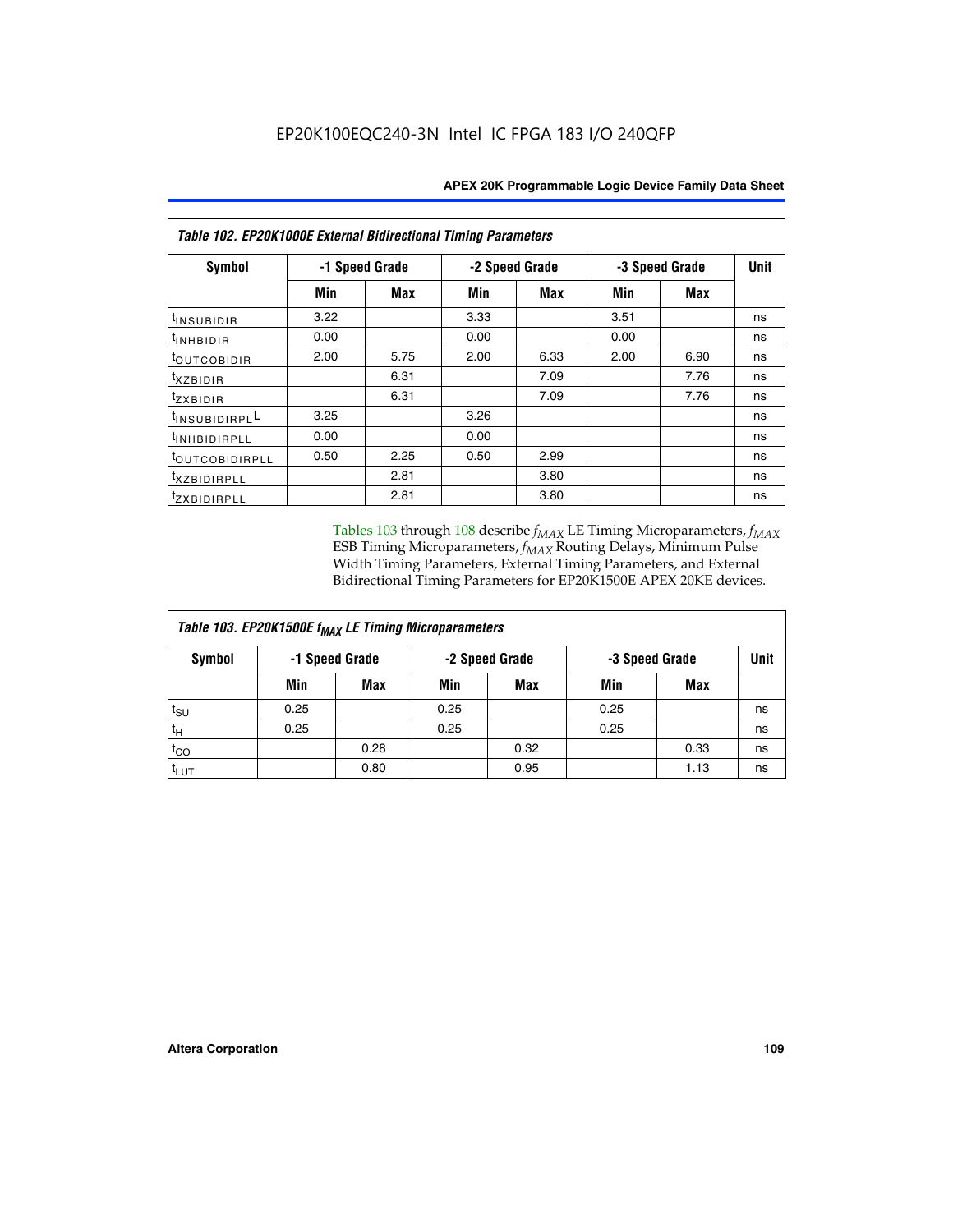| Table 104. EP20K1500E f <sub>MAX</sub> ESB Timing Microparameters |      |                |            |                |      |                |             |  |
|-------------------------------------------------------------------|------|----------------|------------|----------------|------|----------------|-------------|--|
| <b>Symbol</b>                                                     |      | -1 Speed Grade |            | -2 Speed Grade |      | -3 Speed Grade | <b>Unit</b> |  |
|                                                                   | Min  | <b>Max</b>     | <b>Min</b> | Max            | Min  | Max            |             |  |
| <sup>t</sup> ESBARC                                               |      | 1.78           |            | 2.02           |      | 1.95           | ns          |  |
| t <sub>ESBSRC</sub>                                               |      | 2.52           |            | 2.91           |      | 3.14           | ns          |  |
| <sup>t</sup> ESBAWC                                               |      | 3.52           |            | 4.11           |      | 4.40           | ns          |  |
| t <sub>ESBSWC</sub>                                               |      | 3.23           |            | 3.84           |      | 4.16           | ns          |  |
| t <sub>ESBWASU</sub>                                              | 0.62 |                | 0.67       |                | 0.61 |                | ns          |  |
| t <sub>ESBWAH</sub>                                               | 0.41 |                | 0.55       |                | 0.55 |                | ns          |  |
| <sup>t</sup> ESBWDSU                                              | 0.77 |                | 0.79       |                | 0.81 |                | ns          |  |
| t <sub>ESBWDH</sub>                                               | 0.41 |                | 0.55       |                | 0.55 |                | ns          |  |
| <sup>t</sup> ESBRASU                                              | 1.74 |                | 1.92       |                | 1.85 |                | ns          |  |
| <sup>t</sup> ESBRAH                                               | 0.00 |                | 0.01       |                | 0.23 |                | ns          |  |
| <sup>t</sup> ESBWESU                                              | 2.07 |                | 2.28       |                | 2.41 |                | ns          |  |
| <sup>t</sup> ESBWEH                                               | 0.00 |                | 0.00       |                | 0.00 |                | ns          |  |
| <sup>t</sup> ESBDATASU                                            | 0.25 |                | 0.27       |                | 0.29 |                | ns          |  |
| <sup>t</sup> ESBDATAH                                             | 0.13 |                | 0.13       |                | 0.13 |                | ns          |  |
| <sup>t</sup> ESBWADDRSU                                           | 0.11 |                | 0.04       |                | 0.11 |                | ns          |  |
| t <sub>ESBRADDRSU</sub>                                           | 0.14 |                | 0.11       |                | 0.16 |                | ns          |  |
| <sup>I</sup> ESBDATACO1                                           |      | 1.29           |            | 1.50           |      | 1.63           | ns          |  |
| <sup>t</sup> ESBDATACO2                                           |      | 2.55           |            | 2.99           |      | 3.22           | ns          |  |
| <sup>t</sup> ESBDD                                                |      | 3.12           |            | 3.57           |      | 3.85           | ns          |  |
| t <sub>PD</sub>                                                   |      | 1.84           |            | 2.13           |      | 2.32           | ns          |  |
| t <sub>PTERMSU</sub>                                              | 1.08 |                | 1.19       |                | 1.32 |                | ns          |  |
| t <sub>PTERMCO</sub>                                              |      | 1.31           |            | 1.53           |      | 1.66           | ns          |  |

| Table 105. EP20K1500E f <sub>MAX</sub> Routing Delays |     |                |                |      |                |      |      |  |  |
|-------------------------------------------------------|-----|----------------|----------------|------|----------------|------|------|--|--|
| Symbol                                                |     | -1 Speed Grade | -2 Speed Grade |      | -3 Speed Grade |      | Unit |  |  |
|                                                       | Min | Max            | Min            | Max  | Min            | Max  |      |  |  |
| $t_{F1-4}$                                            |     | 0.28           |                | 0.28 |                | 0.28 | ns   |  |  |
| $t_{F5-20}$                                           |     | 1.36           |                | 1.50 |                | 1.62 | ns   |  |  |
| $t_{F20+}$                                            |     | 4.43           |                | 4.48 |                | 5.07 | ns   |  |  |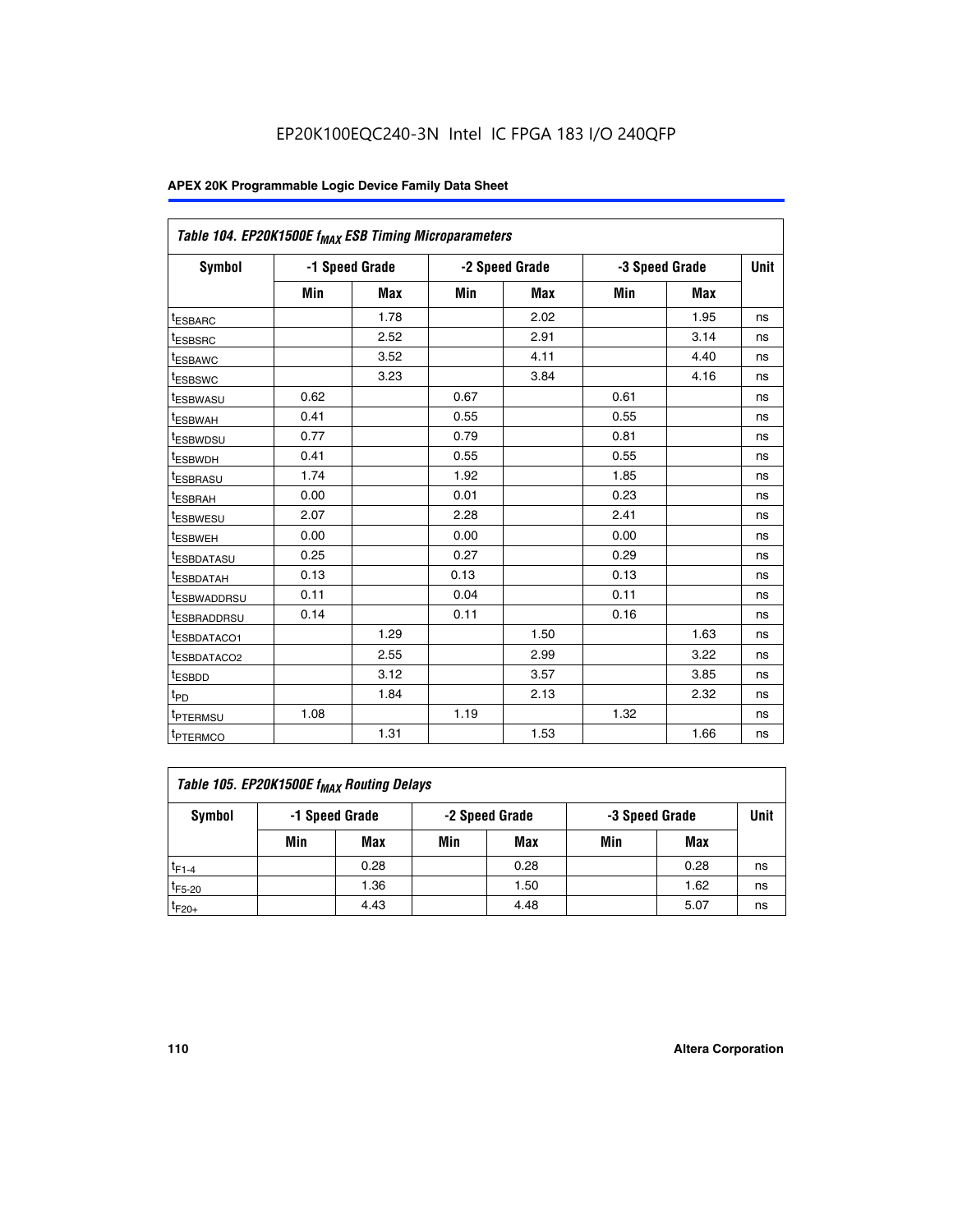| Table 106. EP20K1500E Minimum Pulse Width Timing Parameters |                |            |      |                |      |                |             |  |  |
|-------------------------------------------------------------|----------------|------------|------|----------------|------|----------------|-------------|--|--|
| <b>Symbol</b>                                               | -1 Speed Grade |            |      | -2 Speed Grade |      | -3 Speed Grade | <b>Unit</b> |  |  |
|                                                             | Min            | <b>Max</b> | Min  | Max            | Min  | <b>Max</b>     |             |  |  |
| $t_{CH}$                                                    | 1.25           |            | 1.43 |                | 1.67 |                | ns          |  |  |
| $t_{CL}$                                                    | 1.25           |            | 1.43 |                | 1.67 |                | ns          |  |  |
| $t_{CLRP}$                                                  | 0.20           |            | 0.20 |                | 0.20 |                | ns          |  |  |
| t <sub>PREP</sub>                                           | 0.20           |            | 0.20 |                | 0.20 |                | ns          |  |  |
| <sup>t</sup> ESBCH                                          | 1.25           |            | 1.43 |                | 1.67 |                | ns          |  |  |
| <sup>t</sup> ESBCL                                          | 1.25           |            | 1.43 |                | 1.67 |                | ns          |  |  |
| <sup>t</sup> ESBWP                                          | 1.28           |            | 1.51 |                | 1.65 |                | ns          |  |  |
| <sup>t</sup> ESBRP                                          | 1.11           |            | 1.29 |                | 1.41 |                | ns          |  |  |

| Table 107. EP20K1500E External Timing Parameters |                |      |      |                |                          |      |             |  |  |
|--------------------------------------------------|----------------|------|------|----------------|--------------------------|------|-------------|--|--|
| Symbol                                           | -1 Speed Grade |      |      | -2 Speed Grade | -3 Speed Grade           |      | <b>Unit</b> |  |  |
|                                                  | Min            | Max  | Min  | <b>Max</b>     | Min                      | Max  |             |  |  |
| t <sub>insu</sub>                                | 3.09           |      | 3.30 |                | 3.58                     |      | ns          |  |  |
| $t_{INH}$                                        | 0.00           |      | 0.00 |                | 0.00                     |      | ns          |  |  |
| toutco                                           | 2.00           | 6.18 | 2.00 | 6.81           | 2.00                     | 7.36 | ns          |  |  |
| <sup>t</sup> INSUPLL                             | 1.94           |      | 2.08 |                |                          |      | ns          |  |  |
| <sup>t</sup> INHPLL                              | 0.00           |      | 0.00 |                | $\overline{\phantom{0}}$ |      | ns          |  |  |
| <b>LOUTCOPLL</b>                                 | 0.50           | 2.67 | 0.50 | 2.99           |                          |      | ns          |  |  |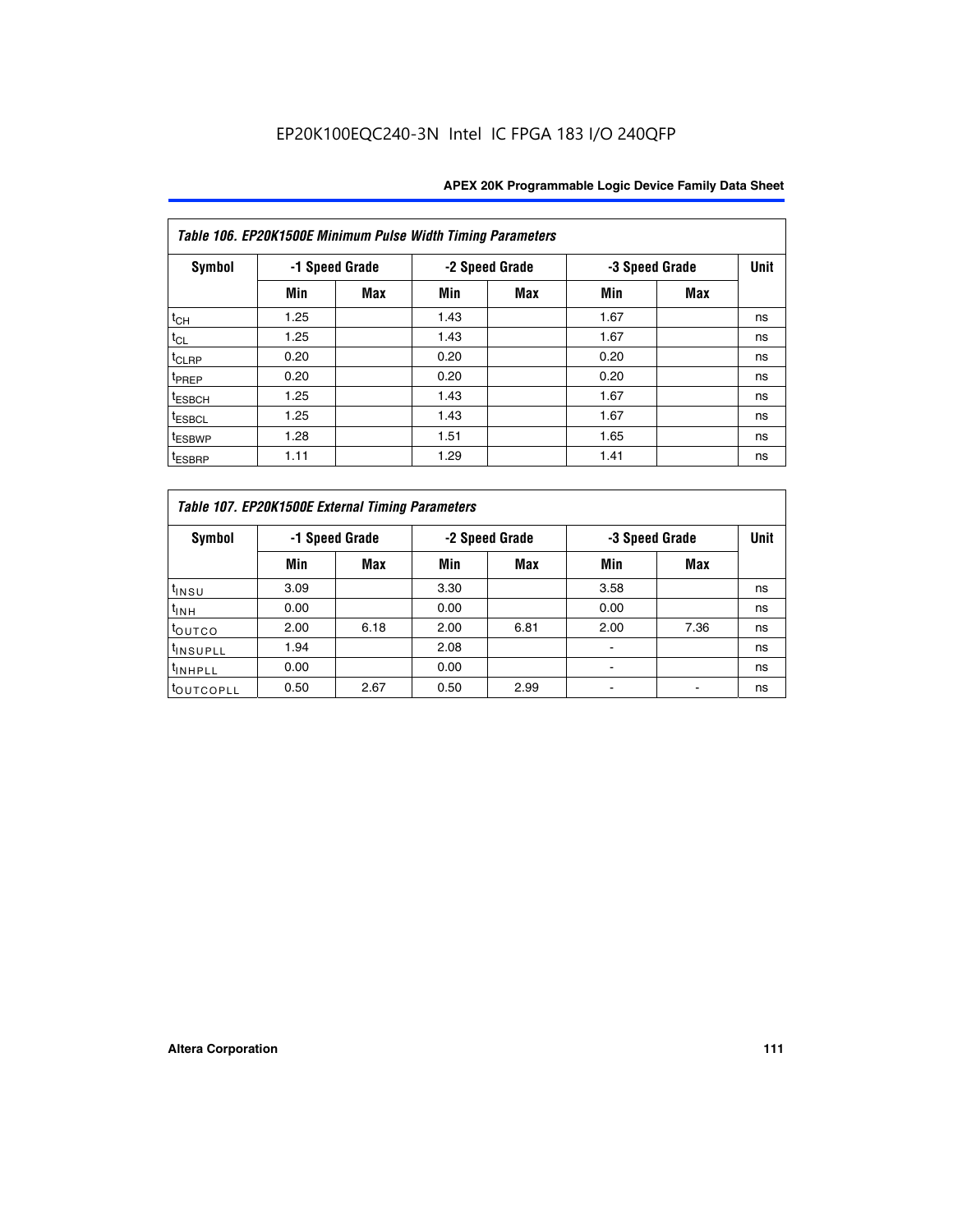| <b>Table 108. EP20K1500E External Bidirectional Timing Parameters</b> |                |            |                |      |                |             |    |  |
|-----------------------------------------------------------------------|----------------|------------|----------------|------|----------------|-------------|----|--|
| Symbol                                                                | -1 Speed Grade |            | -2 Speed Grade |      | -3 Speed Grade | <b>Unit</b> |    |  |
|                                                                       | Min            | <b>Max</b> | Min            | Max  | Min            | <b>Max</b>  |    |  |
| <sup>t</sup> INSUBIDIR                                                | 3.47           |            | 3.68           |      | 3.99           |             | ns |  |
| <sup>t</sup> INHBIDIR                                                 | 0.00           |            | 0.00           |      | 0.00           |             | ns |  |
| <b><i>LOUTCOBIDIR</i></b>                                             | 2.00           | 6.18       | 2.00           | 6.81 | 2.00           | 7.36        | ns |  |
| $t_{XZBIDIR}$                                                         |                | 6.91       |                | 7.62 |                | 8.38        | ns |  |
| $t_{Z}$ <i>x</i> BIDIR                                                |                | 6.91       |                | 7.62 |                | 8.38        | ns |  |
| <sup>t</sup> INSUBIDIRPLL                                             | 3.05           |            | 3.26           |      |                |             | ns |  |
| <sup>t</sup> INHBIDIRPLL                                              | 0.00           |            | 0.00           |      |                |             | ns |  |
| <sup>t</sup> OUTCOBIDIRPLL                                            | 0.50           | 2.67       | 0.50           | 2.99 |                |             | ns |  |
| <sup>t</sup> XZBIDIRPLL                                               |                | 3.41       |                | 3.80 |                |             | ns |  |
| <sup>t</sup> zxbidirpll                                               |                | 3.41       |                | 3.80 |                |             | ns |  |

Tables 109 and 110 show selectable I/O standard input and output delays for APEX 20KE devices. If you select an I/O standard input or output delay other than LVCMOS, add or subtract the selected speed grade to or from the LVCMOS value.

| Table 109. Selectable I/O Standard Input Delays |     |                |     |                |     |                |     |  |
|-------------------------------------------------|-----|----------------|-----|----------------|-----|----------------|-----|--|
| <b>Symbol</b>                                   |     | -1 Speed Grade |     | -2 Speed Grade |     | -3 Speed Grade |     |  |
|                                                 | Min | Max            | Min | Max            | Min | Max            | Min |  |
| <b>LVCMOS</b>                                   |     | 0.00           |     | 0.00           |     | 0.00           | ns  |  |
| <b>LVTTL</b>                                    |     | 0.00           |     | 0.00           |     | 0.00           | ns  |  |
| 2.5V                                            |     | 0.00           |     | 0.04           |     | 0.05           | ns  |  |
| 1.8V                                            |     | $-0.11$        |     | 0.03           |     | 0.04           | ns  |  |
| PCI                                             |     | 0.01           |     | 0.09           |     | 0.10           | ns  |  |
| $GTL+$                                          |     | $-0.24$        |     | $-0.23$        |     | $-0.19$        | ns  |  |
| SSTL-3 Class I                                  |     | $-0.32$        |     | $-0.21$        |     | $-0.47$        | ns  |  |
| SSTL-3 Class II                                 |     | $-0.08$        |     | 0.03           |     | $-0.23$        | ns  |  |
| SSTL-2 Class I                                  |     | $-0.17$        |     | $-0.06$        |     | $-0.32$        | ns  |  |
| SSTL-2 Class II                                 |     | $-0.16$        |     | $-0.05$        |     | $-0.31$        | ns  |  |
| <b>LVDS</b>                                     |     | $-0.12$        |     | $-0.12$        |     | $-0.12$        | ns  |  |
| <b>CTT</b>                                      |     | 0.00           |     | 0.00           |     | 0.00           | ns  |  |
| <b>AGP</b>                                      |     | 0.00           |     | 0.00           |     | 0.00           | ns  |  |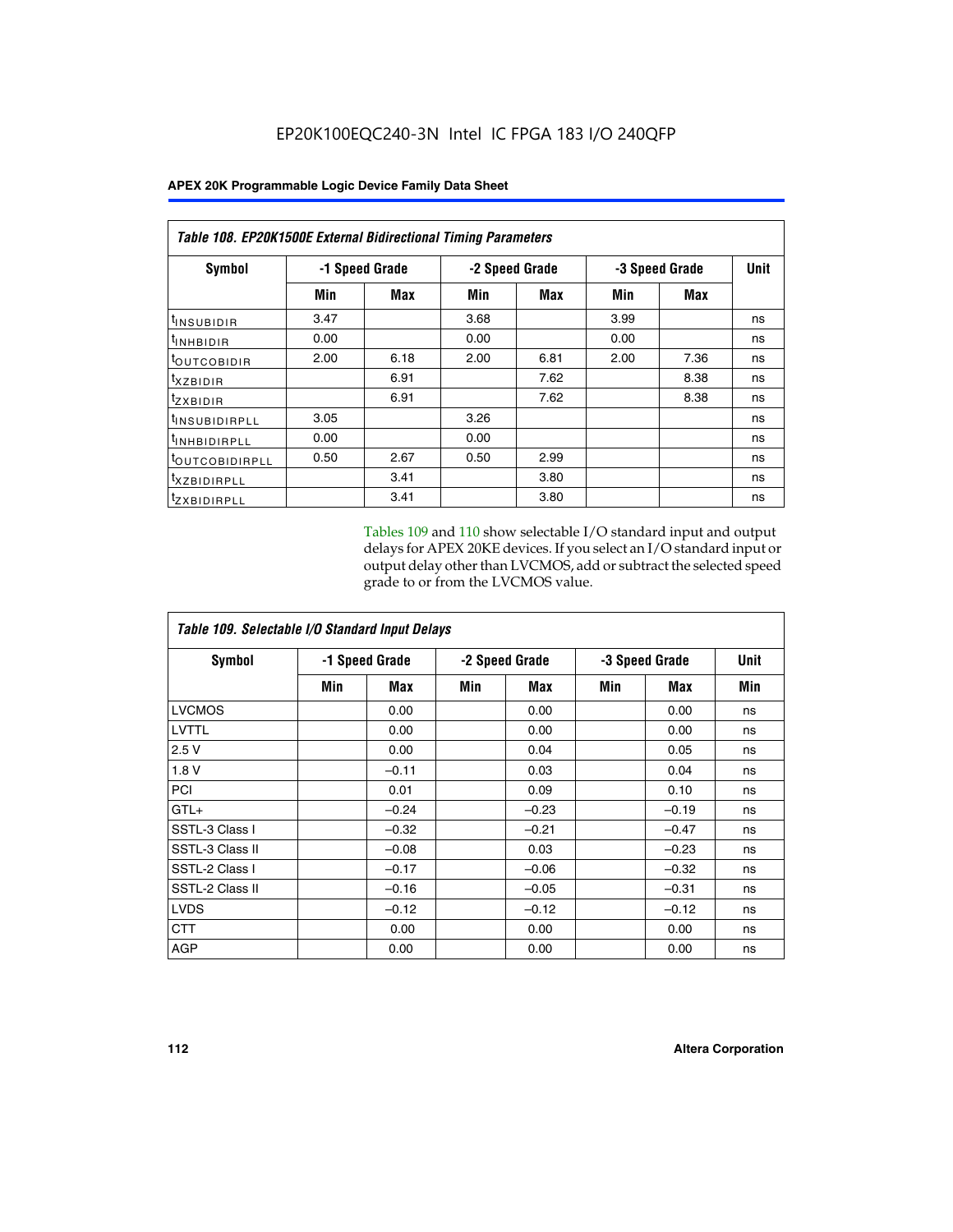| <b>APEX 20K Programmable Logic Device Family Data Sheet</b> |  |  |
|-------------------------------------------------------------|--|--|
|-------------------------------------------------------------|--|--|

| Table 110. Selectable I/O Standard Output Delays |                |         |                |         |                |         |             |  |
|--------------------------------------------------|----------------|---------|----------------|---------|----------------|---------|-------------|--|
| Symbol                                           | -1 Speed Grade |         | -2 Speed Grade |         | -3 Speed Grade |         | <b>Unit</b> |  |
|                                                  | Min            | Max     | Min            | Max     | Min            | Max     | Min         |  |
| <b>LVCMOS</b>                                    |                | 0.00    |                | 0.00    |                | 0.00    | ns          |  |
| LVTTL                                            |                | 0.00    |                | 0.00    |                | 0.00    | ns          |  |
| 2.5V                                             |                | 0.00    |                | 0.09    |                | 0.10    | ns          |  |
| 1.8V                                             |                | 2.49    |                | 2.98    |                | 3.03    | ns          |  |
| PCI                                              |                | $-0.03$ |                | 0.17    |                | 0.16    | ns          |  |
| $GTL+$                                           |                | 0.75    |                | 0.75    |                | 0.76    | ns          |  |
| SSTL-3 Class I                                   |                | 1.39    |                | 1.51    |                | 1.50    | ns          |  |
| SSTL-3 Class II                                  |                | 1.11    |                | 1.23    |                | 1.23    | ns          |  |
| SSTL-2 Class I                                   |                | 1.35    |                | 1.48    |                | 1.47    | ns          |  |
| SSTL-2 Class II                                  |                | 1.00    |                | 1.12    |                | 1.12    | ns          |  |
| <b>LVDS</b>                                      |                | $-0.48$ |                | $-0.48$ |                | $-0.48$ | ns          |  |
| <b>CTT</b>                                       |                | 0.00    |                | 0.00    |                | 0.00    | ns          |  |
| <b>AGP</b>                                       |                | 0.00    |                | 0.00    |                | 0.00    | ns          |  |

# **Power Consumption**

To estimate device power consumption, use the interactive power calculator on the Altera web site at **http://www.altera.com**.

# **Configuration & Operation**

The APEX 20K architecture supports several configuration schemes. This section summarizes the device operating modes and available device configuration schemes.

## **Operating Modes**

The APEX architecture uses SRAM configuration elements that require configuration data to be loaded each time the circuit powers up. The process of physically loading the SRAM data into the device is called configuration. During initialization, which occurs immediately after configuration, the device resets registers, enables I/O pins, and begins to operate as a logic device. The I/O pins are tri-stated during power-up, and before and during configuration. Together, the configuration and initialization processes are called *command mode*; normal device operation is called *user mode*.

Before and during device configuration, all I/O pins are pulled to  $V<sub>CCIO</sub>$ by a built-in weak pull-up resistor.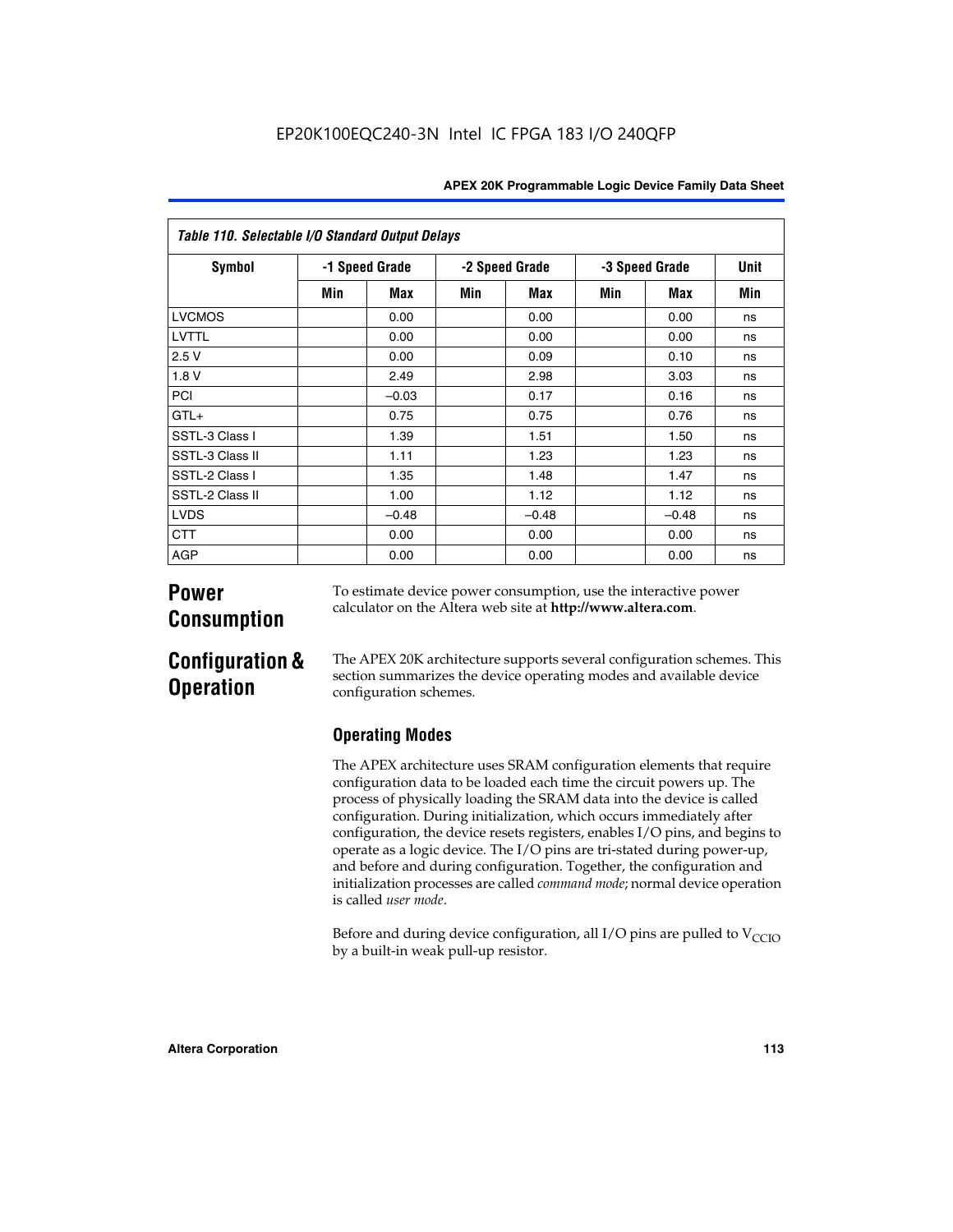SRAM configuration elements allow APEX 20K devices to be reconfigured in-circuit by loading new configuration data into the device. Real-time reconfiguration is performed by forcing the device into command mode with a device pin, loading different configuration data, reinitializing the device, and resuming usermode operation. In-field upgrades can be performed by distributing new configuration files.

### **Configuration Schemes**

The configuration data for an APEX 20K device can be loaded with one of five configuration schemes (see Table 111), chosen on the basis of the target application. An EPC2 or EPC16 configuration device, intelligent controller, or the JTAG port can be used to control the configuration of an APEX 20K device. When a configuration device is used, the system can configure automatically at system power-up.

Multiple APEX 20K devices can be configured in any of five configuration schemes by connecting the configuration enable (nCE) and configuration enable output (nCEO) pins on each device.

| <b>Table 111. Data Sources for Configuration</b> |                                                                                             |  |  |  |  |
|--------------------------------------------------|---------------------------------------------------------------------------------------------|--|--|--|--|
| <b>Configuration Scheme</b>                      | Data Source                                                                                 |  |  |  |  |
| Configuration device                             | EPC1, EPC2, EPC16 configuration devices                                                     |  |  |  |  |
| Passive serial (PS)                              | MasterBlaster or ByteBlasterMV download cable or serial data source                         |  |  |  |  |
| Passive parallel asynchronous (PPA)              | Parallel data source                                                                        |  |  |  |  |
| Passive parallel synchronous (PPS)               | Parallel data source                                                                        |  |  |  |  |
| <b>JTAG</b>                                      | MasterBlaster or ByteBlasterMV download cable or a microprocessor<br>with a Jam or JBC File |  |  |  |  |



**For more information on configuration, see Application Note 116** *(Configuring APEX 20K, FLEX 10K, & FLEX 6000 Devices.)*

**Device Pin-Outs** See the Altera web site **(http://www.altera.com)** or the *Altera Digital Library* for pin-out information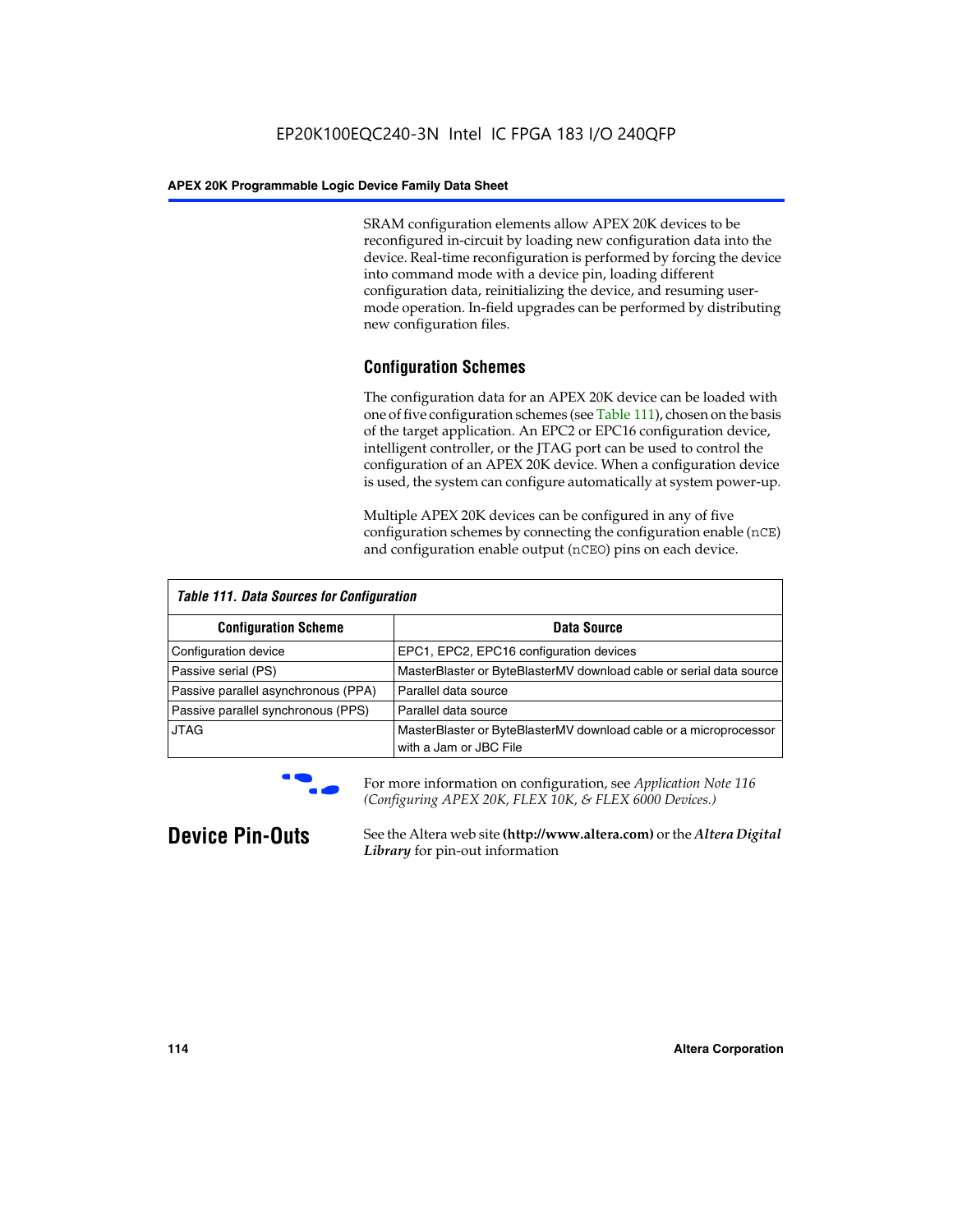#### **Revision History** The information contained in the *APEX 20K Programmable Logic Device Family Data Sheet* version 5.1 supersedes information published in previous versions.

### **Version 5.1**

*APEX 20K Programmable Logic Device Family Data Sheet* version 5.1 contains the following changes:

- In version 5.0, the VI input voltage spec was updated in Table 28 on page 63.
- In version 5.0, *Note* (5) to Tables 27 through 30 was revised.
- Added *Note* (2) to Figure 21 on page 33.

### **Version 5.0**

*APEX 20K Programmable Logic Device Family Data Sheet* version 5.0 contains the following changes:

- Updated Tables 23 through 26. Removed 2.5-V operating condition tables because all APEX 20K devices are now 5.0-V tolerant.
- Updated conditions in Tables 33, 38 and 39.
- Updated data for t<sub>ESBDATAH</sub> parameter.

### **Version 4.3**

*APEX 20K Programmable Logic Device Family Data Sheet* version 4.3 contains the following changes:

- Updated Figure 20.
- Updated *Note (2)* to Table 13.
- Updated notes to Tables 27 through 30.

### **Version 4.2**

*APEX 20K Programmable Logic Device Family Data Sheet* version 4.2 contains the following changes:

- Updated Figure 29.
- Updated *Note (1)* to Figure 29.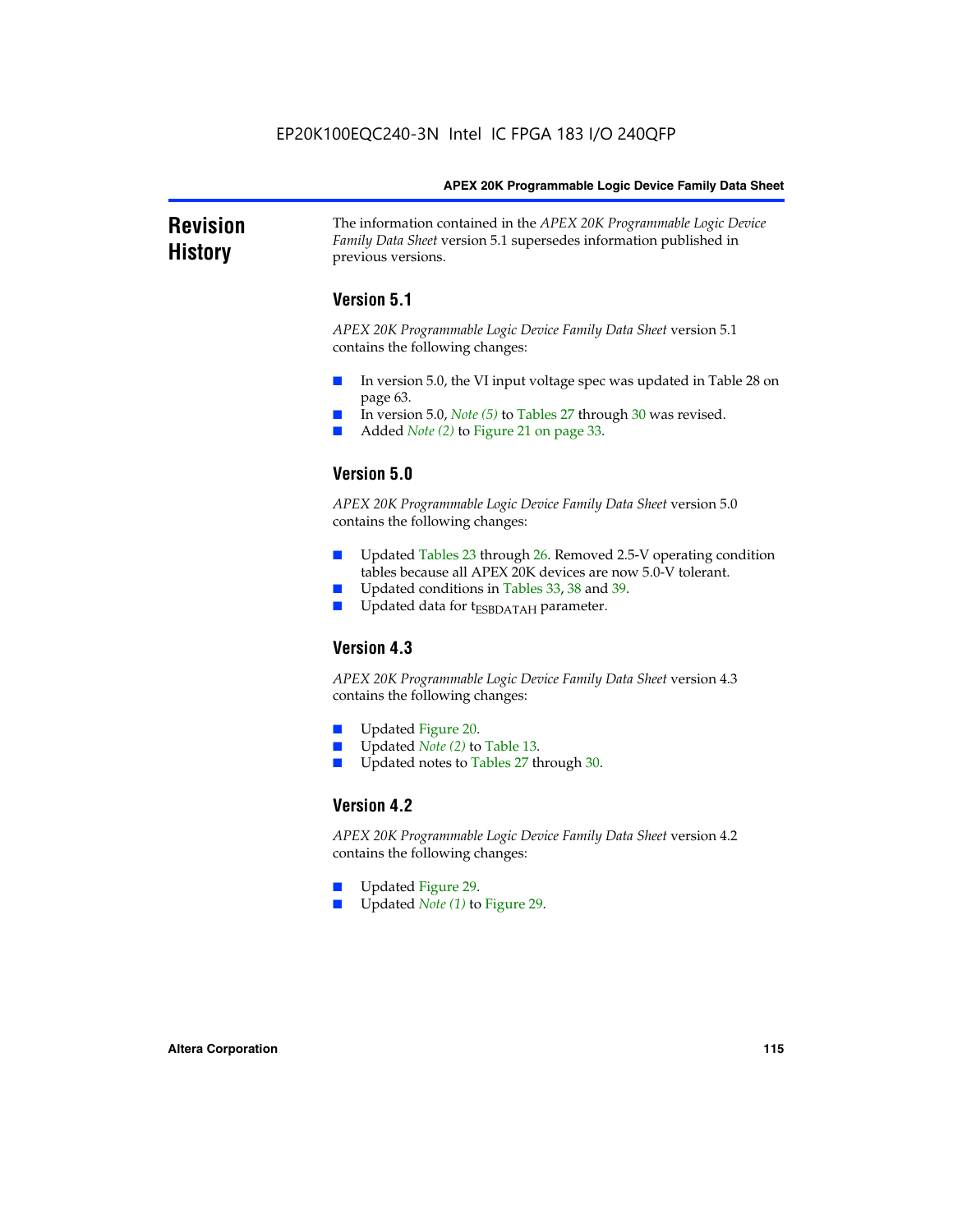### **Version 4.1**

*APEX 20K Programmable Logic Device Family Data Sheet* version 4.1 contains the following changes:

- *t<sub>ESBWEH</sub>* added to Figure 37 and Tables 35, 50, 56, 62, 68, 74, 86, 92, 97, and 104.
- Updated EP20K300E device internal and external timing numbers in Tables 79 through 84.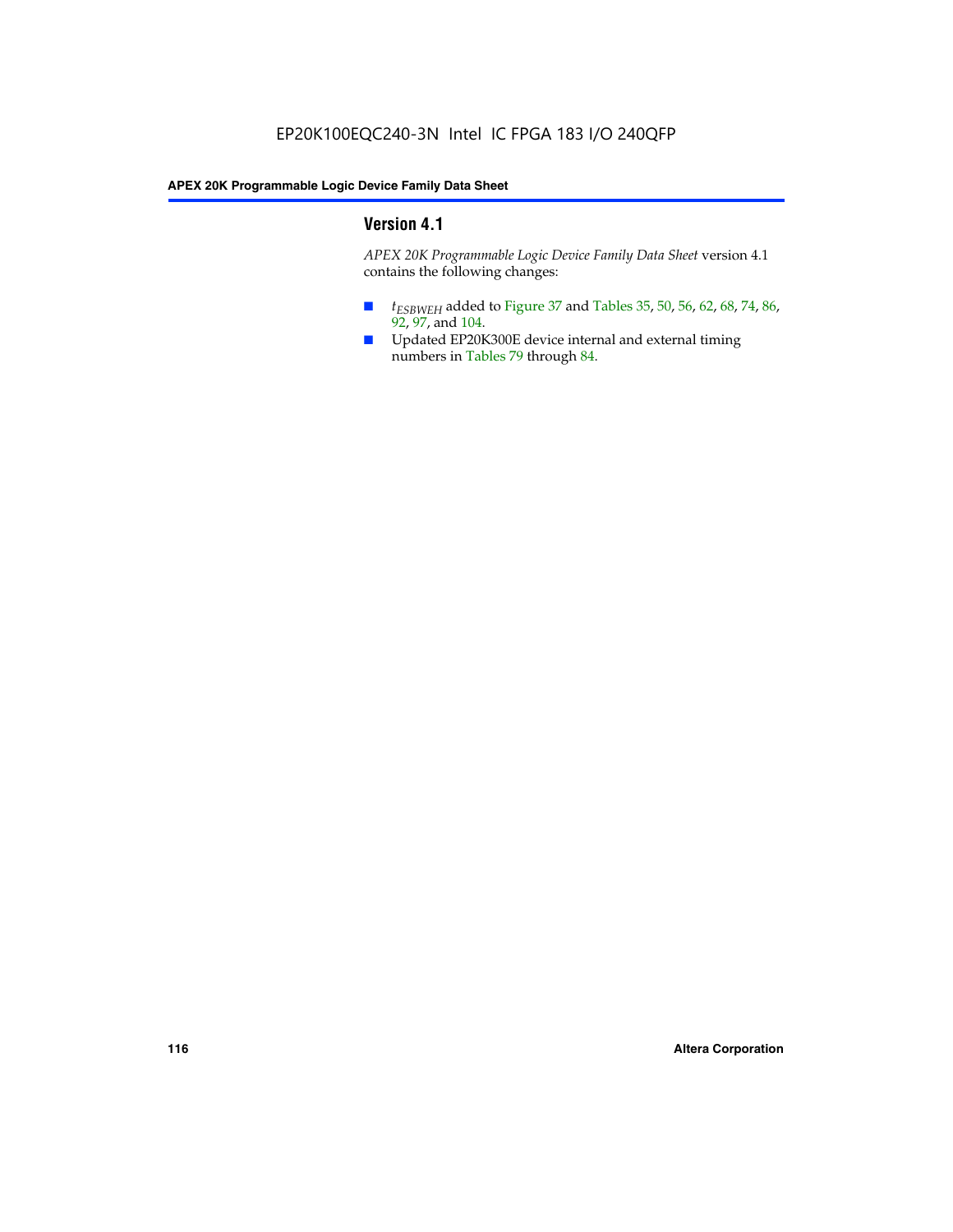

101 Innovation Drive San Jose, CA 95134 (408) 544-7000 http://www.altera.com Applications Hotline: (800) 800-EPLD Customer Marketing: (408) 544-7104 Literature Services: lit\_req@altera.com

Copyright © 2004 Altera Corporation. All rights reserved. Altera, The Programmable Solutions Company, the stylized Altera logo, specific device designations, and all other words and logos that are identified as trademarks and/or service marks are, unless noted otherwise, the trademarks and service marks of Altera Corporation in the U.S. and other countries. All other product or service names are the property of their respective holders. Altera products are protected under numerous U.S. and foreign patents and pending applications, mask work rights, and copyrights. Altera warrants performance of its semiconductor products to current specifications in accordance with Altera's standard warranty, but reserves the right to make changes

to any products and services at any time without notice. Altera assumes no responsibility or liability arising out of the application or use of any information, product, or service described herein except as expressly agreed to in writing by Altera Corporation. Altera customers are advised to obtain the latest version of device specifications before relying on any published information and before placing orders for products or services.



**117 Altera Corporation**